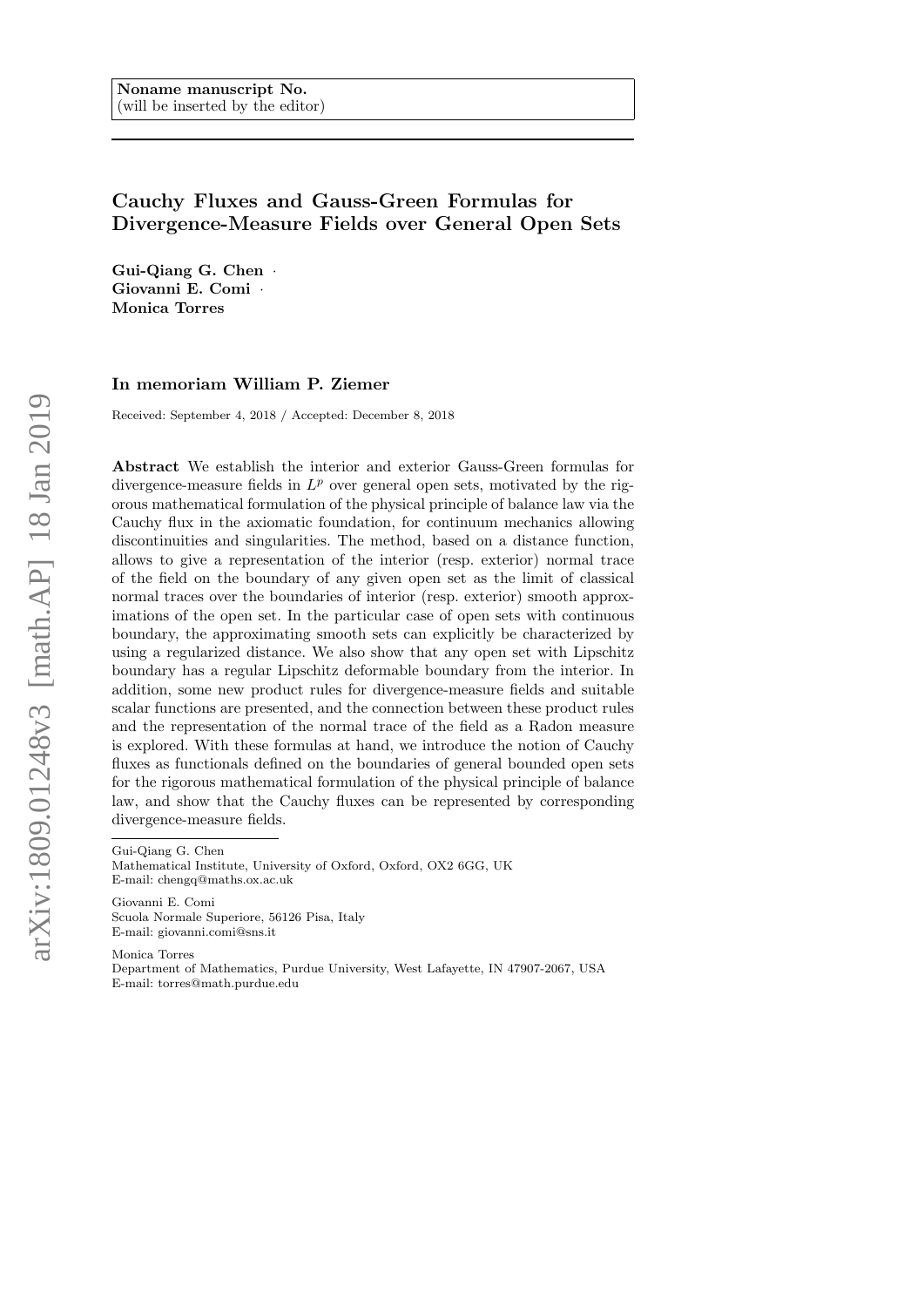**Keywords** Divergence-measure fields  $\cdot$  Cauchy fluxes  $\cdot$  Gauss-Green formula  $\cdot$  normal traces  $\cdot$  general open sets  $\cdot$  approximation of sets  $\cdot$  distance function  $\cdot$  product rules  $\cdot$  Green's identities  $\cdot$  balance law  $\cdot$  axiomatic foundation  $\cdot$  continuum mechanics  $\cdot$  discontinuity  $\cdot$  singularity

Mathematics Subject Classification  $(2010)$  Primary:  $28C05 \cdot 26B20$ .  $28A05 \cdot 26B12 \cdot 35L65 \cdot 35L67 \cdot 76A02$ ; Secondary:  $28A75 \cdot 28A25 \cdot 26B05$ . 26B30 ¨ 26B40 ¨ 35D30

## Contents

| 2           |                                                                               |      |
|-------------|-------------------------------------------------------------------------------|------|
| 3           | Product Rules between Divergence-Measure Fields and Suitable Scalar Functions | - 10 |
| 4           | Regularity of Normal Traces of Divergence-Measure Fields 17                   |      |
| 5           | The Gauss-Green Formula on General Open Sets 28                               |      |
| 6           | Other Classes of Divergence-Measure Fields with Normal Trace Measures 41      |      |
| $7^{\circ}$ | Normal Traces for Open Sets as the Limits of the Classical Normal Traces for  |      |
|             |                                                                               |      |
| 8           |                                                                               |      |
| 9           |                                                                               |      |

## <span id="page-1-0"></span>1 Introduction

We are concerned with the interior and exterior Gauss-Green formulas for unbounded divergence-measure fields over general open sets, motivated by the rigorous mathematical formulation of the physical principle of balance law via the Cauchy flux in the axiomatic foundation, for continuum mechanics allowing discontinuities and singularities. The divergence-measure fields are vector fields  $\mathbf{F} \in L^p$  for  $1 \leqslant p \leqslant \infty$ , whose distributional divergences are Radon measures. These vector fields form a Banach space that is denoted by  $\mathcal{DM}^p$ . Even though the definitions of normal traces for unbounded divergencemeasure fields have been given in Chen-Frid  $[12]$  and  $\text{Šilhavy } [57]$  $\text{Šilhavy } [57]$  (see also [\[32\]](#page-78-0)), the objective of this paper is to give a representation of the interior (resp. exterior) normal trace on the boundary of any given open set and to prove that these normal traces can be computed as the limit of classical normal traces over the boundaries of interior (resp. exterior) smooth approximations of the open set. In particular, this implies analogous results on general domains (that is, open connected sets).

The approximation of domains is a fundamental problem that has many applications in several fields of analysis. The answer to this question depends on both the regularity of the domain and the type of approximation that is needed. Our interest in this problem is motivated from the field of hyperbolic conservation laws. It is important to approximate the surface of a discontinuity wave (such as a shock wave, vortex sheet, and entropy wave) by smooth surfaces from one side of the surface so that the interior and exterior traces of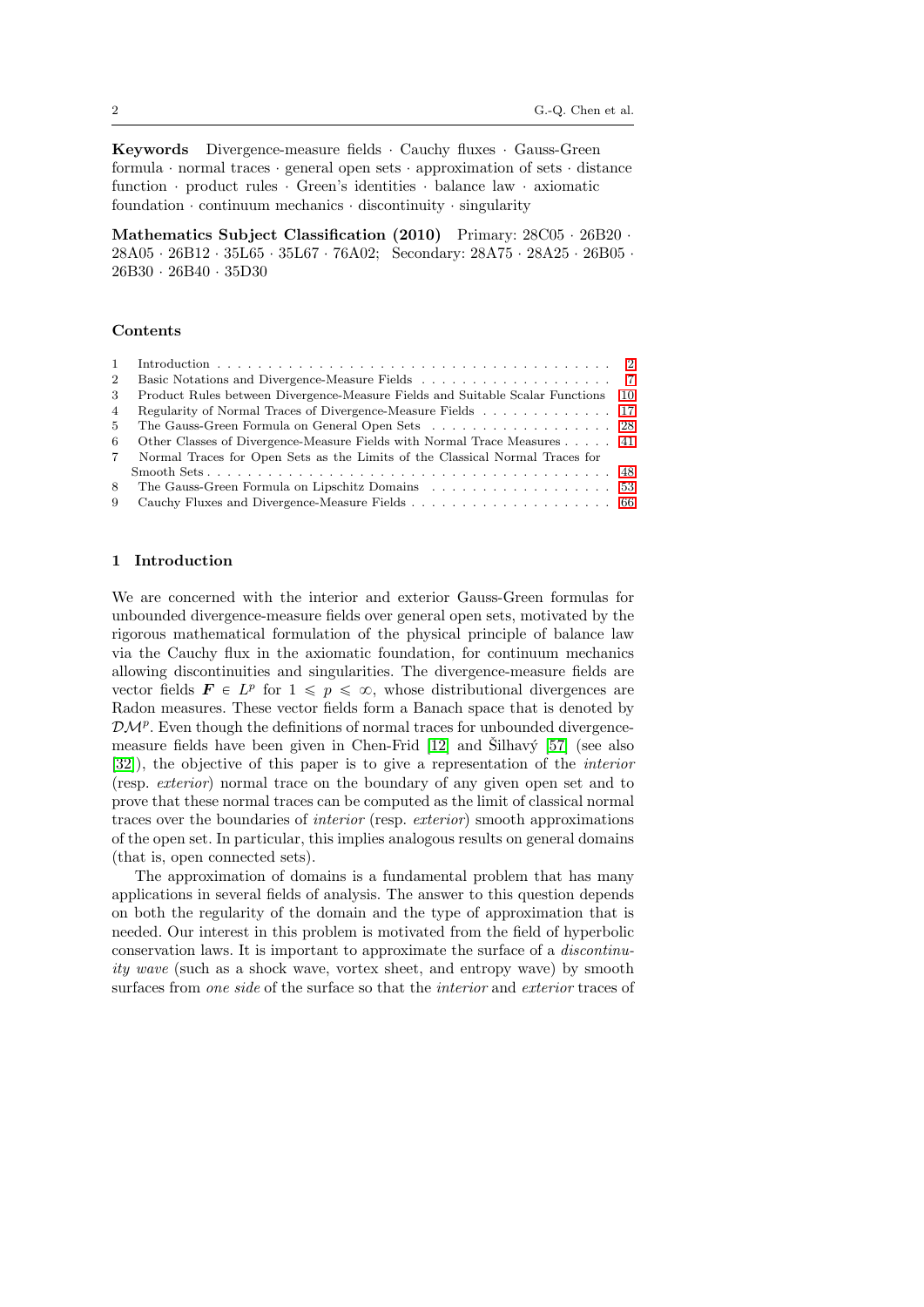the solutions can be defined on such a discontinuity wave as the limit of classical traces on the smooth approximating surfaces. Furthermore, the physically meaningful notion of Cauchy fluxes as functionals defined on the boundaries of general bounded open sets requires the understanding of the flow behavior in both the interior and exterior neighborhoods of each boundary.

In this paper, we consider arbitrary open sets, which especially include domains with finite perimeter. The sets of finite perimeter are relevant in the field of hyperbolic conservation laws, since the reduced boundaries of sets of finite perimeter are rectifiable sets, while the shock surfaces are often rectifiable, at least for multidimensional scalar conservation laws (cf. De Lellis-Otto-Westickenberg [\[24\]](#page-77-1)). Moreover, one advantage for the sets of finite perimeter is that the normal to these sets can be well defined almost everywhere on the boundaries.

A first natural approach to produce a smooth approximation of a domain is via the convolution with some mollifiers  $\eta_{\varepsilon}$ . Indeed, it is a classical result in geometric measure theory (see the classical monographs of Ambrosio-Fusco-Pallara [\[2,](#page-76-0) Theorem 3.42] and Maggi [\[43,](#page-78-1) Theorem 13.8]) that any set of finite perimeter E can be approximated with a suitable family of smooth sets  $E_k$ such that

<span id="page-2-0"></span>
$$
\mathcal{L}^n(E_k \Delta E) \to 0, \quad \mathcal{H}^{n-1}(\partial^* E_k) \to \mathcal{H}^{n-1}(\partial^* E) \qquad \text{as } k \to \infty,
$$
 (1.1)

where  $\mathcal{L}^n$  is the Lebesgue measure in  $\mathbb{R}^n$ ,  $\partial^* E$  is the reduced boundary of E, and  $\Delta$  denotes the symmetric difference of sets (that is,  $A\Delta B := (A\backslash B) \cup$  $(B\backslash A)).$ 

The approximating smooth sets  $E_k$  are the superlevel sets  $A_{k,t} := \{u_k >$ t, for a.e.  $t \in (0, 1)$ , of the convolutions  $u_k := \chi_E * \eta_{\varepsilon_k}$ , for some suitable subsequence  $\varepsilon_k \to 0$  as  $k \to \infty$ . The main difficulty with the convolution approach is that the approximating surfaces  $u_k^{-1}(t)$  do not provide an *interior* approximation in general, since portions of  $u_k^{-1}(t)$  might intersect the exterior of the set. This problem was solved by Chen-Torres-Ziemer [\[14\]](#page-77-2) and Comi-Torres [\[17\]](#page-77-3) by improving the classical result and proving an almost one-sided approximation that distinguishes the superlevel sets for  $a.e. t \in (\frac{1}{2}, 1)$  from the ones corresponding to a.e.  $t \in (0, \frac{1}{2})$ , thus providing an *interior* and an exterior approximation of the set with

$$
\mathscr{H}^{n-1}(u_k^{-1}(t) \cap E^0) \to 0 \quad \text{for a.e. } t \in (\frac{1}{2}, 1),
$$
  

$$
\mathscr{H}^{n-1}(u_k^{-1}(t) \cap E^1) \to 0 \quad \text{for a.e. } t \in (0, \frac{1}{2}),
$$

where  $E^0$  and  $E^1$  are the measure-theoretic exterior and interior of the set, respectively. Moreover, for any measure  $|\mu| \ll \mathcal{H}^{n-1}$ , the classical result [\(1.1\)](#page-2-0) was improved to

$$
|\mu|(A_{k;t}\Delta E^1) \to 0, \ \mathscr{H}^{n-1}(\partial A_{k;t}) \to \mathscr{H}^{n-1}(\partial^* E) \qquad \text{for a.e. } t \in (\frac{1}{2}, 1),
$$
  

$$
|\mu|(A_{k;t}\Delta(E^1 \cup \partial^* E)) \to 0, \ \mathscr{H}^{n-1}(\partial A_{k;t}) \to \mathscr{H}^{n-1}(\partial^* E) \qquad \text{for a.e. } t \in (0, \frac{1}{2}).
$$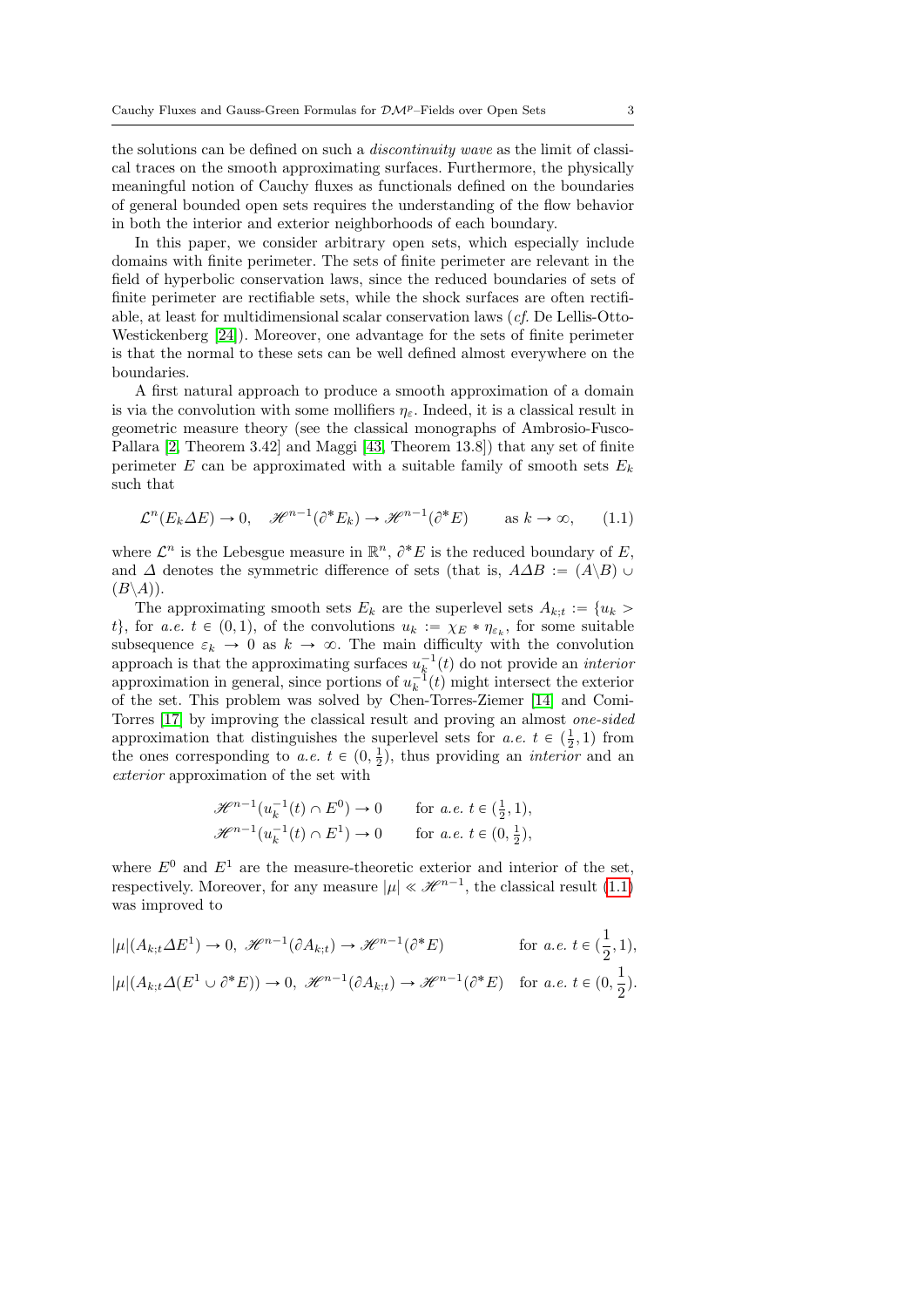This new one-sided approximation for sets of finite perimeter is sufficient to obtain the Gauss-Green formula for vector fields  $\mathbf{F} \in \mathcal{DM}_{\text{loc}}^{\infty}$ . Indeed, we have

$$
|\mathrm{div}\boldsymbol{F}| \ll \mathscr{H}^{n-1}
$$

,

as first observed by Chen-Frid [\[11\]](#page-76-1) (also see [\[14,](#page-77-2) [56\]](#page-79-1)), which implies

$$
\begin{aligned}\n\text{div}\mathbf{F}(A_{k;t}) &\to \text{div}\mathbf{F}(E^1) & \text{for a.e. } t \in \left(\frac{1}{2}, 1\right), \\
\text{div}\mathbf{F}(A_{k;t}) &\to \text{div}\mathbf{F}(E^1 \cup \partial^* E) & \text{for a.e. } t \in \left(0, \frac{1}{2}\right).\n\end{aligned}
$$

This allows us to obtain the interior and exterior Gauss-Green formulas over sets of finite perimeters (see [\[14,](#page-77-2) Theorem 5.2]).

Our focus in this paper is on the Gauss-Green formulas for  $\mathcal{DM}^p$  fields, *i.e.*, unbounded weakly differentiable vector fields in  $L^p$  whose distributional divergences are Radon measures. It has been shown that, for  $\mathbf{F} \in \mathcal{DM}^p$  with  $1 \leqslant p \leq \infty$ , the Radon measure div F is no longer absolutely continuous with respect to  $\mathscr{H}^{n-1}$  in general. Indeed, it is absolutely continuous with respect to the Sobolev and relative  $p'$ -capacities if  $p \geqslant \frac{n}{n-1}$ , and can be even a Dirac measure if  $1 \leqslant p < \frac{n}{n-1}$  (see [\[56,](#page-79-1) Theorem 3.2, Example 3.3], [\[14,](#page-77-2) Lemma 2.25], and [\[48,](#page-79-2) Theorem 2.8]). Thus, a new way of approximating the integration domains entirely from the interior and the exterior separately is required, since we cannot rely anymore on the approximation described above, as in [\[14\]](#page-77-2).

A second approach to approximate a domain  $U$  is to employ the standard distance function and define

$$
U^{\varepsilon} := \{ x \in U : \text{dist}(x, \partial U) > \varepsilon \};
$$

see [\[57,](#page-79-0) Theorem 2.4]. In this case, since  $dist(x, \partial U)$  is only Lipschitz continuous for the domains with less than the  $C^2$ -regularity, the coarea formula implies that  $\{x \in U : dist(x, \partial U) = \varepsilon\}$  is just a set of finite perimeter, for almost every  $\varepsilon > 0$ ; see §5. In §7, we also use a regularized distance  $\rho$ , which is  $C^{\infty}$ , introduced by Lieberman [\[41\]](#page-78-2) for the Lipschitz domains and developed further to the  $C^0$ -domains by Ball-Zarnescu [\[7\]](#page-76-2). For these domains, smooth approximations are obtained, since  $\rho^{-1}(\varepsilon)$  is smooth for any  $\varepsilon > 0$ . Thus, the use of the distance functions provides an interior smooth approximation satisfying  $div \mathbf{F}(U^{\varepsilon}) \to div \mathbf{F}(U)$  even for unbounded divergence-measure fields.

As for the exterior approximation, we consider the sets:

$$
U_{\varepsilon} := \{ x \in \mathbb{R}^n : \text{dist}(x, U) < \varepsilon \},
$$

which clearly satisfy similar properties as  $U^{\varepsilon}$ . Indeed, we will unify the exposition by defining the signed distance d from  $\partial U$  and its regularized version analogously in §5.

Another motivation of this paper is from a result of Schuricht [\[53,](#page-79-3) Theorem 5.20], where it is proved that, for any  $\mathbf{F} \in \mathcal{DM}^1_{\text{loc}}(\Omega)$  and any compact set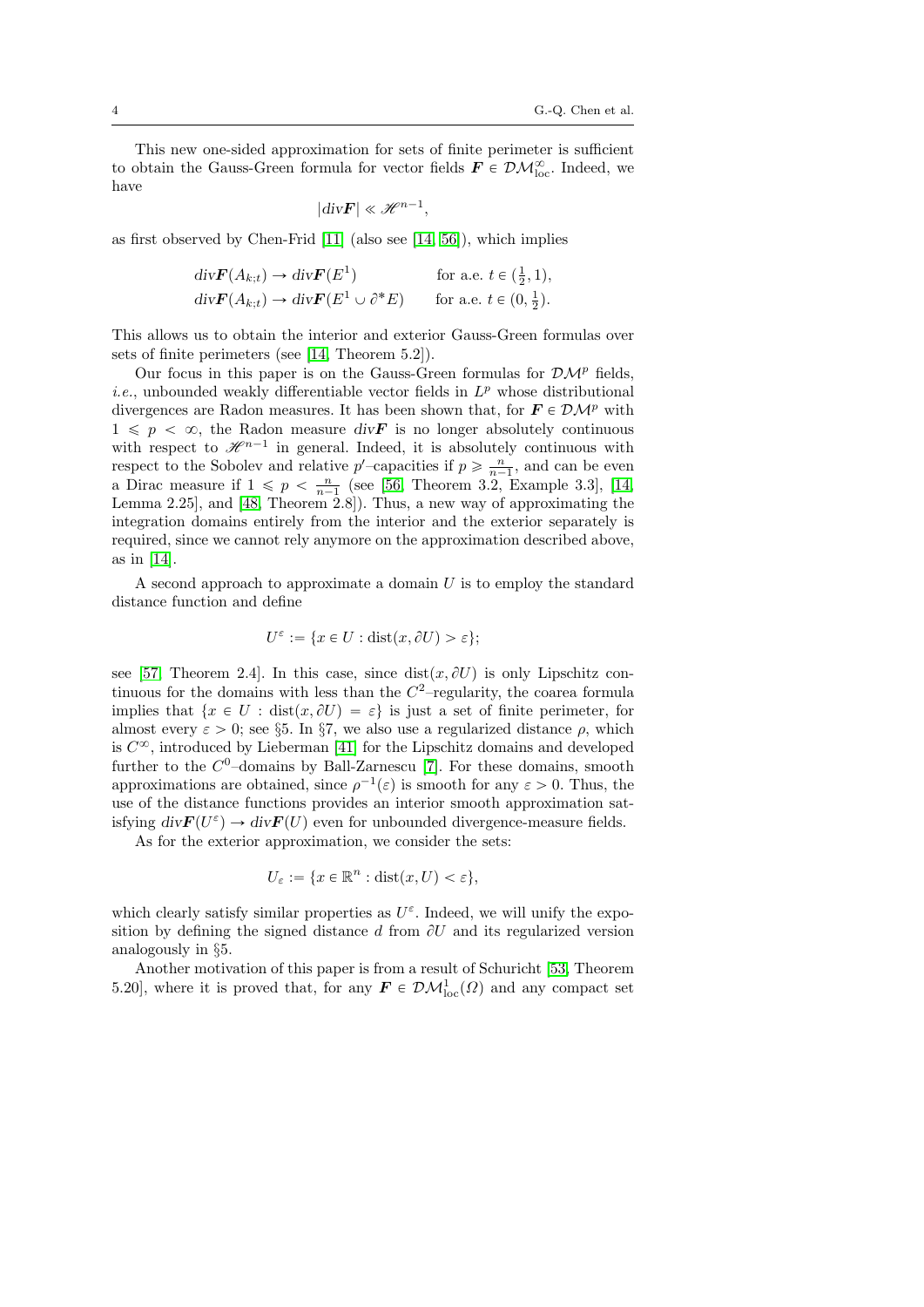$K \in \Omega$ , the normal trace functional can be represented as an average on the one-sided tubular neighborhoods of  $\partial K$  in the sense that

<span id="page-4-0"></span>
$$
\operatorname{div} \boldsymbol{F}(K) = \lim_{\varepsilon \to 0} \frac{1}{\varepsilon} \int_{K_{\varepsilon} \backslash K} \boldsymbol{F} \cdot \nu_K^d \, \mathrm{d}x,\tag{1.2}
$$

where  $K_{\varepsilon} = \{x \in \Omega : \text{dist}(x, K) \leqslant \varepsilon\}$ , and  $\nu^d_K(x) = \nabla_x \text{dist}(x, K)$  is a unit vector for  $\mathscr{L}^{n}$ –a.e.  $x \in \Omega$  such that  $dist(x, K) > 0$ . This last property says that  $\nu_K^d$  is a sort of generalization of the exterior normal. It is clear that  $K_{\varepsilon} \subset K_{\varepsilon'}$  $\nu_K^{\alpha}$  is a sort of generalization of the exterior normal. It is clear that  $K_{\varepsilon} \subset K_{\varepsilon'}$ <br>if  $\varepsilon < \varepsilon'$  and that  $\bigcap_{\varepsilon > 0} K_{\varepsilon} = K$ , which implies that  $div \mathbf{F}(K_{\varepsilon}) \to div \mathbf{F}(K)$ . Therefore, this approach is similar to the one of the exterior approximation  $U_{\varepsilon}$  of a bounded open set U. In §5, we use this approach as a starting point by differentiating under the integral sign before passing to the limit in  $\varepsilon$ , so that we can obtain a boundary integral on the right-hand side.

The classical Gauss-Green formula for Lipschitz vector fields  $\bm{F}$  over sets of finite perimeter was proved first by De Giorgi [\[22,](#page-77-4) [23\]](#page-77-5) and Federer [\[29,](#page-78-3) [30\]](#page-78-4), and by Burago-Maz'ya [\[8,](#page-76-3) [44\]](#page-78-5) and Vol'pert [\[62,](#page-80-0) [63\]](#page-80-1) for  $\bm{F}$  in the class of functions of bounded variation (BV). The Gauss-Green formula for vector fields  $\mathbf{F} \in$  $L^{\infty}$  with  $\text{div}\mathbf{F} \in \mathcal{M}$  was first investigated by Anzellotti in [\[4,](#page-76-4) Theorem 1.9] and [\[5\]](#page-76-5) on bounded Lipschitz domains, and his methods were then exploited by Ambrosio-Crippa-Maniglia [\[1\]](#page-76-6), Kawohl-Schuricht [\[38\]](#page-78-6), Leondardi-Saracco [\[40\]](#page-78-7), and Scheven-Schmidt [\[50–](#page-79-4)[52\]](#page-79-5). Independently, motivated by the problems arising from the theory of hyperbolic conservation laws, Chen-Frid [\[11\]](#page-76-1) first introduced the approach of defining the interior normal traces on the boundary of a Lipschitz deformable set as the limits of the classical normal traces over the boundaries of the interior approximations of the set, in which the Gauss-Green formulas hold. One of the main objectives of this paper is to develop this approach further for unbounded vector fields to understand the interior normal traces of divergence-measure fields on the boundary of general open sets, and to show the existence of regular Lipschitz deformations introduced in [\[11\]](#page-76-1). Even though, locally, we always have the natural regular Lipschitz deformation:  $\Psi(\hat{y}, t) = (\hat{y}, \gamma(\hat{y}) + t)$  for  $\gamma$  as in Definition [2.5](#page-8-0) and  $\hat{y} = (y_1, \dots, y_{n-1})$ , it may not be possible to extend this deformation globally to  $\partial U$  in such a way to satisfy Definition [2.5](#page-8-0) in general.

Later, the Gauss-Green formulas over sets of finite perimeter for  $\mathcal{DM}^{\infty}$ fields were proved in Chen-Torres  $[13]$ , Silhavý  $[56]$ , and Chen-Torres-Ziemer [\[14\]](#page-77-2). Subsequent generalizations of these formulas were given by Comi-Payne [\[16\]](#page-77-7), Comi-Magnani [\[15\]](#page-77-8), and Crasta-De Cicco [\[18,](#page-77-9) [19\]](#page-77-10). We refer [\[16,](#page-77-7) [20\]](#page-77-11) for a more detailed exposition of the history of Gauss-Green formulas.

The case of divergence-measure vector fields in  $L^p$ ,  $p \neq \infty$ , has been studied in Chen-Frid  $[12]$  over Lipschitz deformable boundaries and in Šilhavý  $[57]$  for open sets. The main focus of this paper is to obtain the Gauss-Green formulas by using the limit of the classical traces over appropriate approximations of the domain, instead of representing it as the averaging over neighborhoods of the boundaries of the domain as in Chen-Frid  $[12]$  and Silhavý [\[57\]](#page-79-0). Even though a representation of the normal trace similar to the one in this paper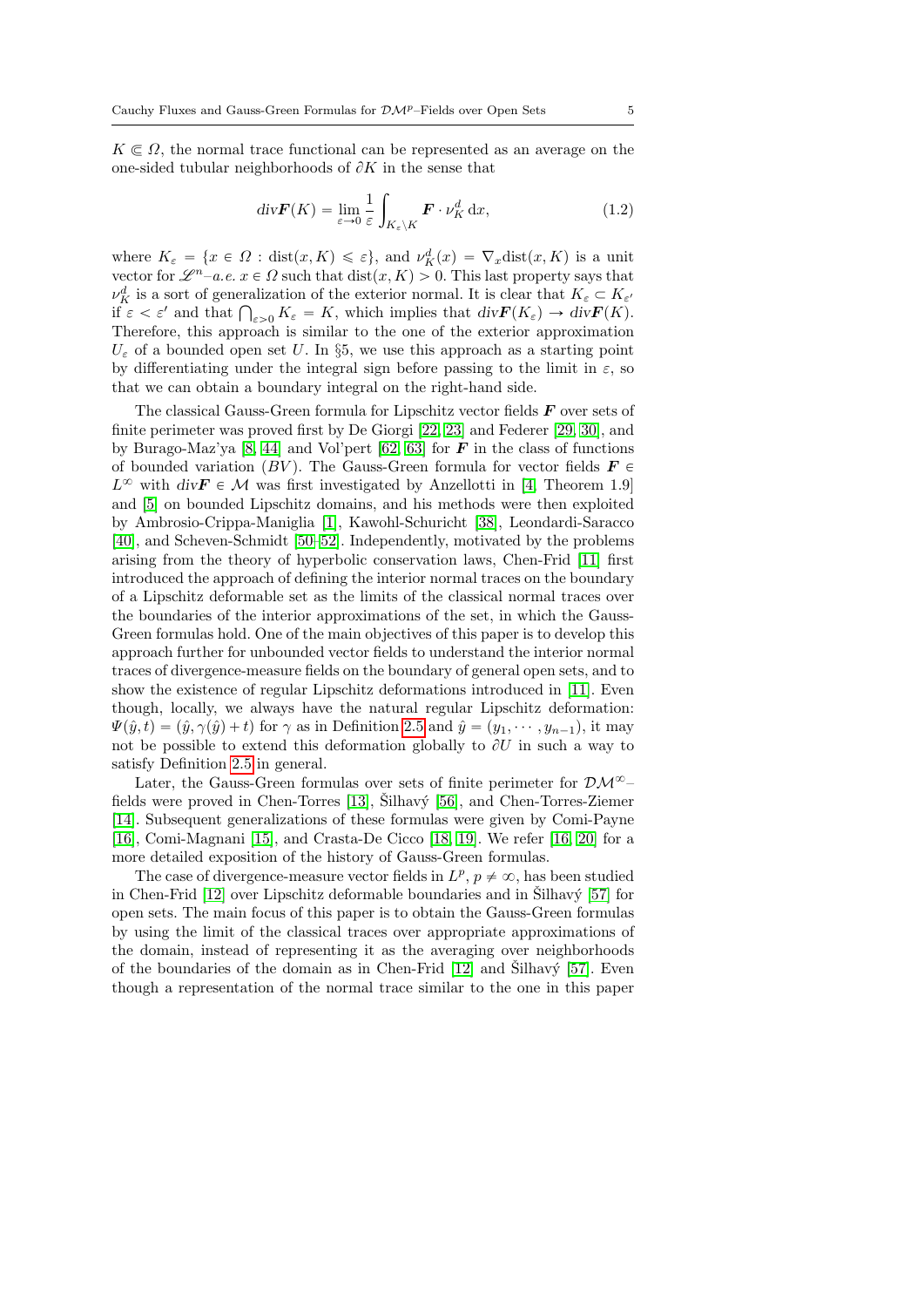can also be found in Frid [\[31\]](#page-78-8), it is required in [\[31\]](#page-78-8) that the boundary of the domain is Lipschitz deformable. In §8, we show that this last condition can actually be removed.

Degiovanni-Marzocchi-Musesti in [\[25\]](#page-77-12) and later Schuricht in [\[53\]](#page-79-3) sought to prove the existence of normal traces under weak regularity hypotheses in order to achieve a representation formula for Cauchy fluxes, contact interactions, and forces in the context of the foundation of continuum physics. The Gauss-Green formulas obtained in [\[25,](#page-77-12) [53\]](#page-79-3) are valid for  $\mathbf{F} \in \mathcal{DM}^p(\Omega)$  for any  $p \geq 1$ , but are applicable only to sets  $U \subset \Omega$  which lie in a suitable subalgebra of sets of finite perimeter related to the particular representative of  $\bm{F}$ . One of our objectives in this paper is to use the representation of the normal traces as the limits of classical normal traces on smooth boundaries to obtain an analogous representation for the contact interactions and the Cauchy fluxes on the boundaries of any general open set.

This paper is organized in the following way: In §2, some basic notions and facts on the BV theory and  $\mathcal{DM}^p$ –fields are recalled. In §3, we establish some product rules between  $\mathcal{D}\mathcal{M}^p$ –fields and suitable scalar functions, including continuous bounded scalar functions with gradient in  $L^{p'}$  for any  $1 \leqslant p \leqslant$  $\infty$ , which has not been stated explicitly in the literature to the best of our knowledge. In §4, we investigate the distributional definition of the normal trace functional and its relation with the product rule between  $\mathcal{DM}^p$ –fields and characteristic functions of Borel measurable sets. We also provide some necessary and sufficient conditions under which the normal trace of a  $\mathcal{DM}^{p-}$ field can be represented by a Radon measure. In §5, we describe the properties of the level sets of the signed distance function from a closed set and their applications in the proof of the Gauss-Green formulas for general open sets. As a byproduct, we obtain generalized Green's identities and other sufficient conditions under which the normal trace of a divergence-measure field can be represented by a Radon measure on the boundary of an open set in §5–6. In §7, we show the existence of interior and exterior smooth approximations for U and  $\overline{U}$  respectively, where U is a general open set, together with their corresponding Gauss-Green formulas. In the case of  $C^0$  domains U, we employ the results of Ball-Zarnescu [\[7\]](#page-76-2) to find smooth interior and exterior approximations of U and  $\overline{U}$  in an explicit way. Indeed, we are able to write the interior and exterior normal traces as the limits of the classical normal traces on the superlevel sets of a regularized distance introduced in [\[7,](#page-76-2) [41\]](#page-78-2). In §8, we employ Ball-Zarnescu's theorem  $[7,$  Theorem 5.1] to show that any Lipschitz domain  $U$  is actually Lipschitz deformable in the sense of Chen-Frid (cf. Definition [2.5\)](#page-8-0). In addition, we recall the previous approximation theory for open sets with Lipschitz boundary developed by Nečas  $[45, 46]$  $[45, 46]$  and Verchota  $[60, 61]$  $[60, 61]$  to give a more explicit representation of a particular bi-Lipschitz deformation  $\Psi(x, t)$ , which is also regular in the sense that

$$
\lim_{t \to 0^+} J^{\partial U} \Psi_t = 1 \quad \text{in } L^1(\partial U; \mathcal{H}^{n-1}),
$$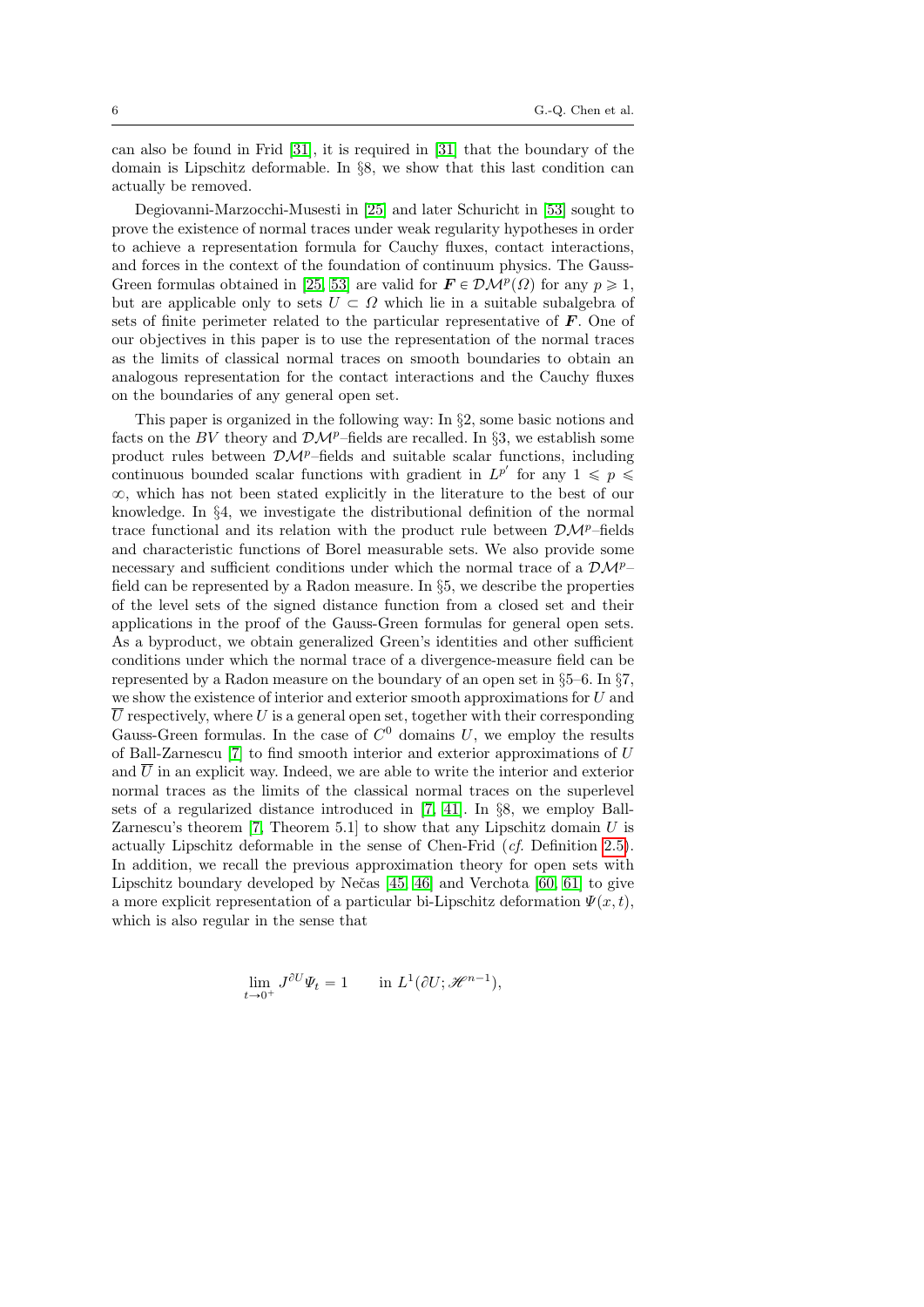where  $\Psi_t(x) = \Psi(x, t)$ , and  $J^{\partial U}$  denotes the tangential Jacobian. Finally, in §9, based on the theory of normal traces for  $\mathcal{DM}^p$ –fields obtained as the limit of classical normal traces on smooth approximations or deformations, we introduce the notion of Cauchy fluxes as functionals defined on the boundaries of general bounded open sets for the rigorous mathematical formulation of the physical principle of balance law involving discontinuities and singularities, and show that the Cauchy fluxes can be represented by corresponding divergencemeasure fields.

#### <span id="page-6-0"></span>2 Basic Notations and Divergence-Measure Fields

In this section, for self-containedness, we first present some basic notations and known facts in geometric measure theory and elementary properties of divergence-measure fields.

In what follows,  $\Omega$  is an open set in  $\mathbb{R}^n$ , which is called a *domain* if it is also connected, and  $\mathcal{M}(\Omega)$  is the space of all Radon measures in  $\Omega$ . Unless otherwise stated,  $\subset$  and  $\subset$  are equivalent. We denote by  $E \subset \Omega$  a set E whose closure  $\overline{E}$  is a compact set inside  $\Omega$ , by  $\mathring{E}$  the topological interior of E, and by  $\partial E$  its topological boundary.

To establish the interior and exterior normal traces in §5 later, we need to use the following classical coarea formula (cf. [\[27,](#page-77-13) §3.4, Theorem 1 and Proposition 3]):

**Theorem 2.1** Let  $u : \mathbb{R}^n \to \mathbb{R}$  be Lipschitz. Then

<span id="page-6-2"></span>
$$
\int_{A} |\nabla u| dx = \int_{\mathbb{R}} \mathcal{H}^{n-1}(A \cap u^{-1}(t)) dt \quad \text{for any } \mathcal{L}^n \text{-measurable set } A.
$$
\n(2.1)

In addition, if essinf $|\nabla u| > 0$ , and  $g : \mathbb{R}^n \to \mathbb{R}$  is  $\mathscr{L}^n$ -summable, then  $g|_{u^{-1}(t)}$ is  $\mathscr{H}^{n-1}$ -summable for  $\mathscr{L}^1$ -a.e.  $t \in \mathbb{R}$  and

$$
\int_{\{u>t\}} g\, \mathrm{d} x = \int_t^\infty \int_{\{u=s\}} \frac{g}{|\nabla u|} \, \mathrm{d} \mathscr{H}^{n-1} \, \mathrm{d} s \qquad \textit{for any } t \in \mathbb{R}.
$$

In particular, for any  $t \in \mathbb{R}$  and  $h \geq 0$  such that set  $\{u = t + h\}$  is negligible with respect to the measure  $q dx$ ,

<span id="page-6-1"></span>
$$
\int_{\{t (2.2)
$$

In the case that  $g: \mathbb{R}^n \to \mathbb{R}^n$  is  $\mathscr{L}^n$ -summable, the same results follow for each component  $g_i$ ,  $i = 1, \ldots, n$ .

The notions of functions of bounded variation  $(BV)$  and sets of finite perimeter will also be used.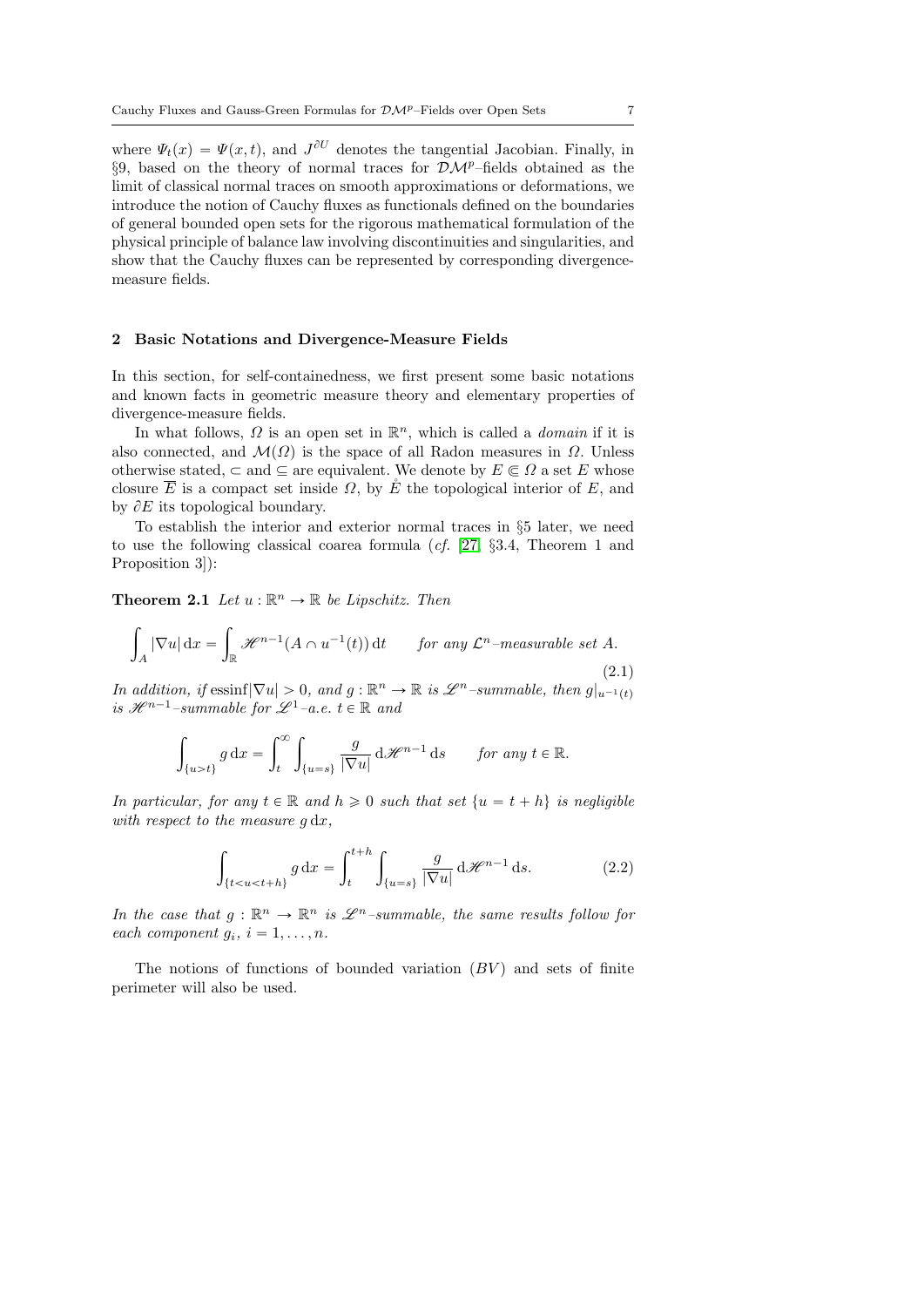**Definition 2.1** A function  $u \in L^1(\Omega)$  is a function of bounded variation in  $\Omega$ , written as  $u \in BV(\Omega)$ , if its distributional gradient  $Du$  is a finite  $\mathbb{R}^n$ -vector valued Radon measure on  $\Omega$ . We say that u is of *locally bounded variation* in  $\Omega$ , written as  $u \in BV_{loc}(\Omega)$ , if the restriction of u to every open set  $U \subset \Omega$  is in  $BV(U)$ . A measurable set  $E \subset \Omega$  is said to be a set of finite perimeter in  $\Omega$ if  $\chi_E \in BV(\Omega)$  and said to be of locally finite perimeter in  $\Omega$  if  $\chi_E \in BV_{loc}(\Omega)$ .

It is well known that the topological boundary of a set of finite perimeter E can be very irregular, since it may even have positive Lebesgue measure. On the other hand, De Giorgi [\[23\]](#page-77-5) discovered a suitable subset of  $\partial E$  of finite  $\mathscr{H}^{n-1}$ –measure on which  $|D\chi_E|$  is concentrated.

**Definition 2.2** Let E be a set of locally finite perimeter in  $\Omega$ . The reduced boundary of E, denoted by  $\partial^* E$ , is defined as the set of all  $x \in \text{supp}(|D \chi_E|) \cap \Omega$ such that the limit:

$$
\nu_E(x) := \lim_{r \to 0} \frac{D\chi_E(B(x, r))}{|D\chi_E|(B(x, r))}
$$

exists in  $\mathbb{R}^n$  and satisfies

$$
|\nu_E(x)|=1.
$$

The function  $\nu_E : \partial^* E \to \mathbb{S}^{n-1}$  is called the *measure-theoretic unit interior* normal to E.

The reason for which  $\nu_E$  is seen as a generalized interior normal lies in the approximate tangential properties of the reduced boundary (cf. [\[2,](#page-76-0) Theorem 3.59]). Indeed,  $E \cap B(x, \varepsilon)$  is asymptotically close to the half ball  $\{y : (y - x) \}$  $\nu_E(x) \geq 0$   $\cap B(x, \varepsilon)$  as  $\varepsilon \to 0$ , and

$$
|D\chi_E| = \mathcal{H}^{n-1} \sqcup \partial^* E.
$$
 (2.3)

It is a well-known result from the  $BV$  theory  $(cf. [2, Corollary 3.80])$  $(cf. [2, Corollary 3.80])$  $(cf. [2, Corollary 3.80])$  that every function  $u$  of bounded variation admits a representative that is the pointwise limit  $\mathscr{H}^{n-1}$ –a.e. of any mollification of u and coincides  $\mathscr{H}^{n-1}$ –a.e. with the precise representative  $u^*$ :  $\ddot{\phantom{a}}$ 

$$
u^*(x) := \begin{cases} \lim_{r \to 0} \frac{1}{|B(x,r)|} \int_{B(x,r)} u(y) \, dy & \text{if this limit exists,} \\ 0 & \text{otherwise.} \end{cases}
$$

In particular, if  $u = \chi_E$  for some set of finite perimeter E, then  $\chi_E^* = \frac{1}{2}$  on  $\partial^* E \mathcal{H}^{n-1}$ -a.e.

We state now the generalization of the coarea formula for functions of bounded variation, which indeed shows an important connection between BV functions and sets of finite perimeter; see [\[2,](#page-76-0) Theorem 3.40] for a more detailed statement and proof.

<span id="page-7-0"></span>**Theorem 2.2** If  $u \in BV(\Omega)$ , then, for  $\mathcal{L}^1$ –a.e.  $s \in \mathbb{R}$ , set  $\{u > s\}$  is of finite perimeter in  $\Omega$  and

$$
|Du|(\Omega) = \int_{-\infty}^{\infty} |D\chi_{\{u>s\}}|(\Omega) ds.
$$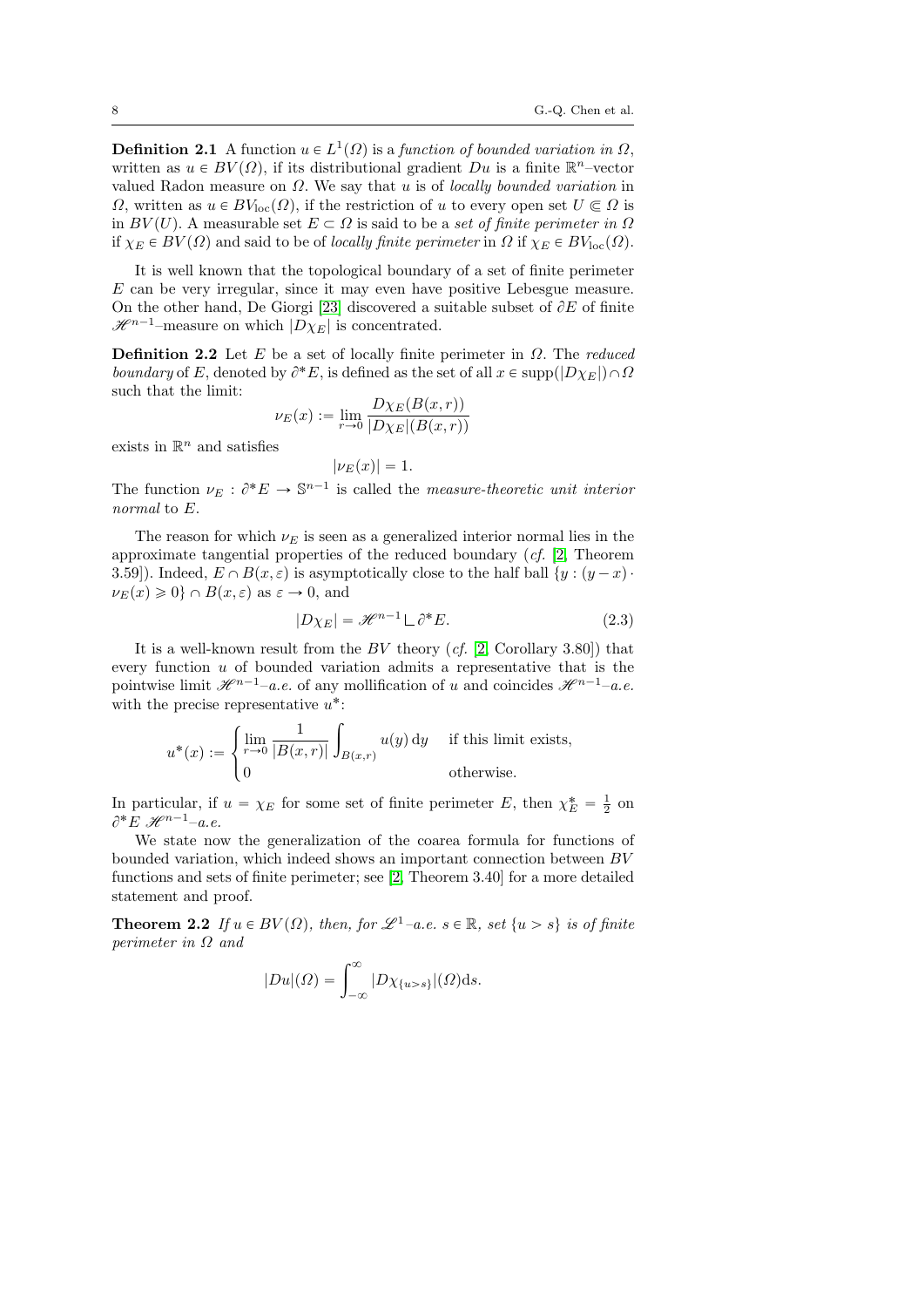We recall now the definition of divergence-measure fields, the main object of study of this paper.

**Definition 2.3** A vector field  $\mathbf{F} \in L^p(\Omega; \mathbb{R}^n)$  for some  $1 \leq p \leq \infty$  is called a divergence-measure field, denoted as  $\mathbf{F} \in \mathcal{DM}^p(\Omega)$ , if its distributional divergence divF is a real finite Radon measure on  $\Omega$ . A vector field F is a locally divergence-measure field, denoted as  $\mathbf{F} \in \mathcal{DM}^p_{\text{loc}}(\Omega)$ , if the restriction of  $\mathbf{F}$  to U is in  $\mathcal{DM}^p(U)$  for any  $U \subseteq \Omega$  open.

These vector fields have been widely studied in the last two decades; for a general theory, we refer mainly to [\[1,](#page-76-6) [11](#page-76-1)[–14,](#page-77-2) [16,](#page-77-7) [31,](#page-78-8) [32,](#page-78-0) [53,](#page-79-3) [56,](#page-79-1) [57\]](#page-79-0) and the references cited therein.

We recall that Lipschitz functions with compact support can be used as test functions in the definition of distributional divergence, since  $C_c^{\infty}(\Omega)$  functions are dense in  $\text{Lip}_c(\Omega)$ , the space of Lipschitz functions with compact support in Ω.

Finally, we introduce two definitions, which are required in §8, in order that the results on the smooth approximation of domains of class  $C^0$  by Ball-Zarnescu [\[7\]](#page-76-2) can be employed to show that the boundary of any bounded Lipschitz domain is Lipschitz deformable in the sense of Chen-Frid [\[11,](#page-76-1) [12\]](#page-77-0).

**Definition 2.4** Let  $\Omega \subset \mathbb{R}^n$  be a domain of class  $C^0$ . For a point  $P \in \mathbb{R}^n$ , define a good direction at P, with respect to a ball  $B(P, \delta)$  with  $\delta > 0$  and  $B(P, \delta) \cap \partial\Omega \neq \emptyset$ , to be a vector  $\nu \in \mathbb{S}^{n-1}$  such that there is an orthonormal coordinate system  $Y = (y', y_n) = (y_1, y_2, ... y_{n-1}, y_n)$  with origin at point P so that  $\nu = e_n$  is the unit vector in the  $y_n$ -direction which, together with a continuous function  $f : \mathbb{R}^{n-1} \to \mathbb{R}$  (depending on P,  $\nu$ , and  $\delta$ ), satisfies

$$
\Omega \cap B(P,\delta) = \{ y \in \mathbb{R}^n : y_n > f(y'), |y| < \delta \}.
$$

We say that  $\nu$  is a good direction at P if it is a good direction with respect to some ball  $B(P, \delta)$  with  $B(P, \delta) \cap \partial \Omega \neq 0$ . If  $P \in \partial \Omega$ , then a good direction  $\nu$ at  $P$  is called a pseudonormal at  $P$ .

<span id="page-8-0"></span>**Definition 2.5** Let  $\Omega$  be an open subset in  $\mathbb{R}^n$ . We say that  $\partial\Omega$  is a deformable Lipschitz boundary, provided that the following hold:

(i). For each  $x \in \partial \Omega$ , there exist  $r > 0$  and a Lipschitz mapping  $\gamma : \mathbb{R}^{n-1} \to \mathbb{R}$ such that, upon rotating and relabeling the coordinate axis if necessary,

$$
\Omega \cap Q(x,r) = \{ y \in \mathbb{R}^n : y_n > \gamma(y_1, ..., y_{n-1}) \} \cap Q(x,r),
$$

where  $Q(x, r) = \{y \in \mathbb{R}^n : |y_i - x_i| \leq r, i = 1, ..., n\}.$ 

(ii). There exists a map  $\Psi : \partial \Omega \times [0, 1] \to \overline{\Omega}$  such that  $\Psi$  is a bi-Lipschitz homeomorphism over its image and  $\Psi(\cdot, 0) \equiv \text{Id}$ , where Id is the identity map over  $\partial\Omega$ . Denote  $\partial\Omega_{\tau} = \Psi(\partial\Omega \times {\tau})$  for  $\tau \in (0, 1]$ , and denote  $\Omega_{\tau}$  the open subset of  $\Omega$  whose boundary is  $\partial\Omega_{\tau}$ . We call  $\Psi$  a Lipschitz deformation of  $\partial\Omega$ .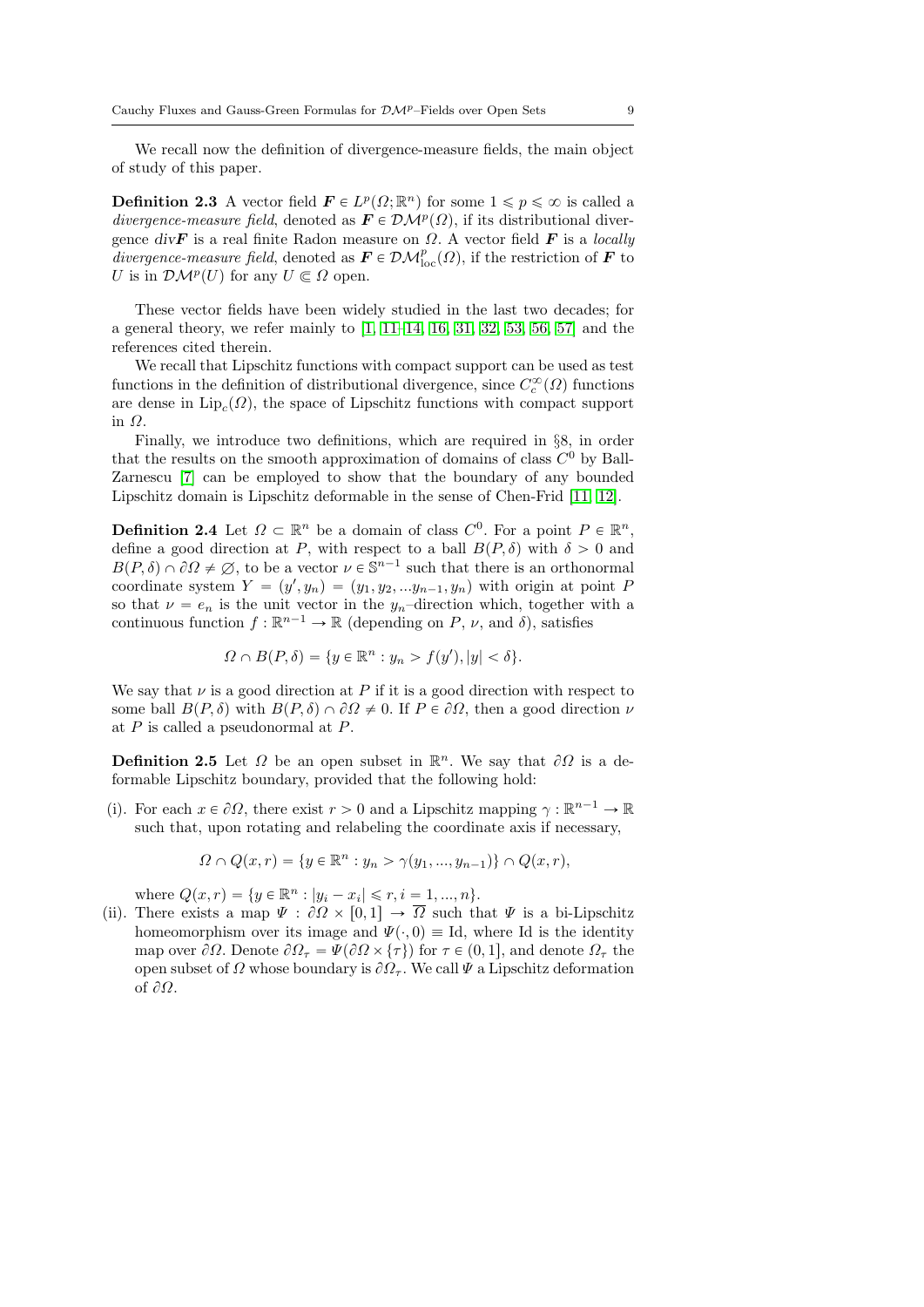The Lipschitz deformation is regular if

$$
\lim_{\tau \to 0^+} J^{\partial \Omega} \Psi_{\tau} = 1 \qquad \text{in } L^1(\partial \Omega; \mathcal{H}^{n-1}), \tag{2.4}
$$

where  $\Psi_{\tau}(x) = \Psi(x, \tau)$ , and  $J^{\partial \Omega}$  denotes the tangential Jacobian.

# <span id="page-9-0"></span>3 Product Rules between Divergence-Measure Fields and Suitable Scalar Functions

In this section, we give some new product rules between  $\mathcal{DM}^p$ –fields and suitable scalar functions. We start by proving a product rule for vector fields in  $\mathcal{DM}^p$  for any  $1 \leq p \leq \infty$ , which is the explicit formulation of a particular case of the product rule for  $\mathcal{DM}^p$ –fields stated in [\[12,](#page-77-0) Theorem 3.2].

From now on, as customary, we always use a standard mollifier:

<span id="page-9-4"></span> $\eta \in C_c^{\infty}(B(0, 1))$  radially symmetric, with  $\eta \geq 0$  and  $\int_{B(0, 1)} \eta(x) dx = 1$ , (3.1)

and

<span id="page-9-1"></span>
$$
\eta_{\varepsilon}(x) := \frac{1}{\varepsilon^n} \eta(\frac{x}{\varepsilon}).\tag{3.2}
$$

<span id="page-9-3"></span>**Proposition 3.1** If  $\mathbf{F} \in \mathcal{DM}^p(\Omega)$  for  $1 \leq p \leq \infty$ , and  $\phi \in C^0(\Omega) \cap L^{\infty}(\Omega)$ with  $\nabla \phi \in L^{p'}(\Omega; \mathbb{R}^n)$  for  $p' = \frac{p}{p-1}$ , then

$$
\phi \mathbf{F} \in \mathcal{DM}^p(\Omega),
$$

and

<span id="page-9-2"></span>
$$
\operatorname{div}(\phi \mathbf{F}) = \phi \operatorname{div} \mathbf{F} + \mathbf{F} \cdot \nabla \phi. \tag{3.3}
$$

*Proof* It is clear that  $\phi \mathbf{F} \in L^p(\Omega; \mathbb{R}^n)$ .

We first consider the case  $1 < p \le \infty$ . Take  $\phi_{\varepsilon} := \phi * \eta_{\varepsilon}$ , where  $\eta_{\varepsilon}$  is defined in [\(3.2\)](#page-9-1). Then  $\phi_{\varepsilon} \to \phi$  uniformly on compact subsets of  $\Omega$ , and  $\nabla \phi_{\varepsilon} \to \nabla \phi$  in  $L^{p'}_{\text{loc}}(\Omega;\mathbb{R}^n)$ .

For any test function  $\psi \in C_c^1(\Omega)$ , we have

$$
\int_{\Omega} \phi_{\varepsilon} \mathbf{F} \cdot \nabla \psi \, dx = \int_{\Omega} \mathbf{F} \cdot \nabla (\phi_{\varepsilon} \psi) \, dx - \int_{\Omega} \psi \mathbf{F} \cdot \nabla \phi_{\varepsilon} \, dx \qquad (3.4)
$$
\n
$$
= - \int_{\Omega} \psi \phi_{\varepsilon} \, d\mathrm{div} \mathbf{F} - \int_{\Omega} \psi \mathbf{F} \cdot \nabla \phi_{\varepsilon} \, dx.
$$

We can now pass to the limit as  $\varepsilon \to 0$  to obtain [\(3.3\)](#page-9-2) in the sense of distributions. On the other hand, it follows that

$$
\left|\int_{\Omega} \phi \boldsymbol{F} \cdot \nabla \psi \,dx\right| \leqslant \left(\|\phi\|_{L^{\infty}(\Omega)} |div \boldsymbol{F}|(\Omega) + \|\boldsymbol{F}\|_{L^{p}(\Omega; \mathbb{R}^{n})} \|\nabla \phi\|_{L^{p'}(\Omega; \mathbb{R}^{n})}\right) \|\psi\|_{L^{\infty}(\Omega)}.
$$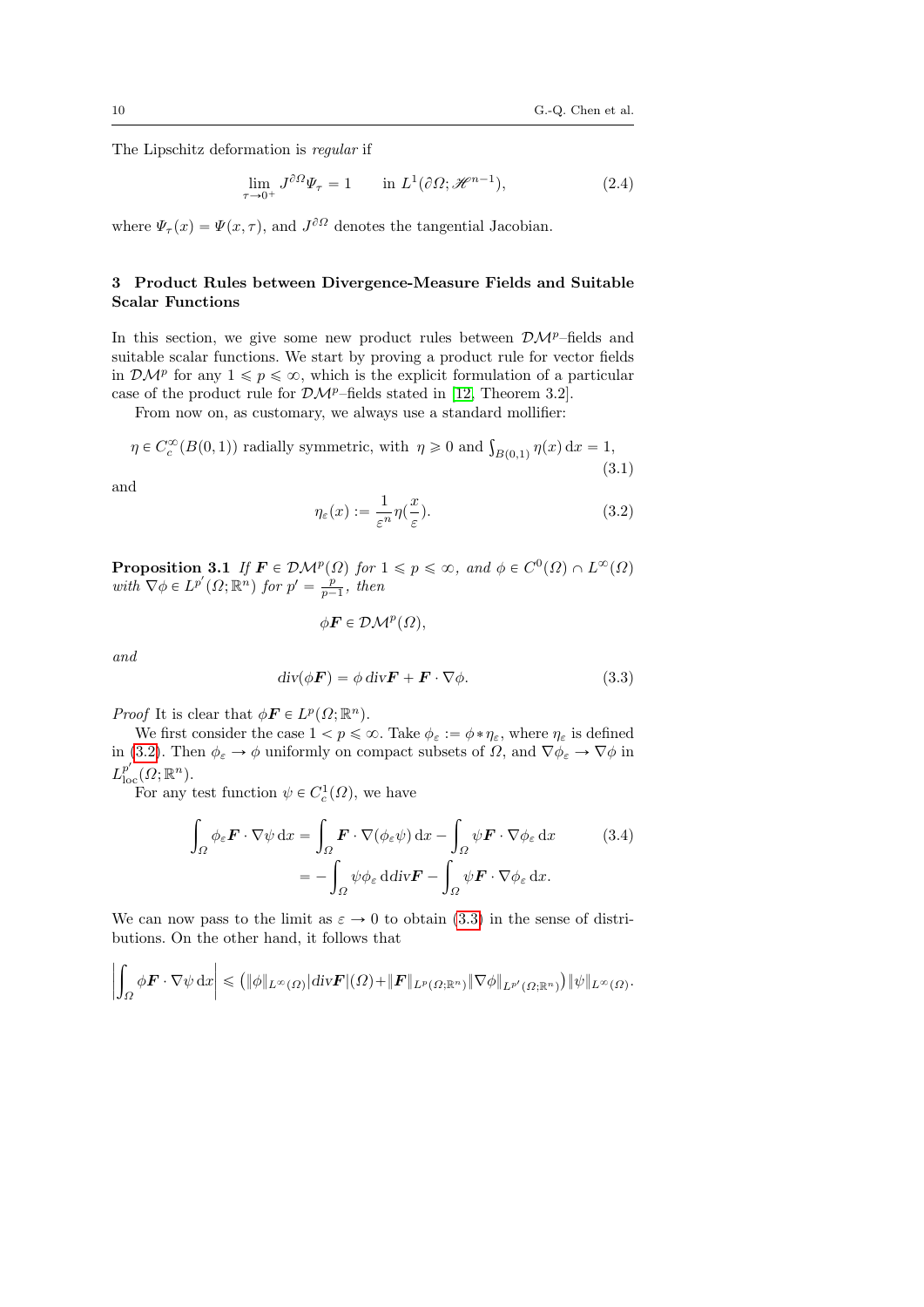This shows that  $div(\phi \vec{F})$  is a finite Radon measure on  $\Omega$ , by the density of  $C_c^1(\Omega)$  in  $C_c(\Omega)$  with respect to the sup norm, and that [\(3.3\)](#page-9-2) holds in the sense of Radon measures.

For the case  $p = 1$ , we mollify **F** instead, since  $\phi \in W^{1,\infty}(\Omega) \subset \text{Lip}_{\text{loc}}(\Omega)$ . For any  $\psi \in C_c^1(\Omega)$ , we obtain

$$
\int_{\Omega} \phi \, \boldsymbol{F}_{\varepsilon} \cdot \nabla \psi \, dx = \int_{\Omega} \boldsymbol{F}_{\varepsilon} \cdot \nabla (\phi \psi) \, dx - \int_{\Omega} \psi \, \boldsymbol{F}_{\varepsilon} \cdot \nabla \phi \, dx.
$$

By passing to the limit as  $\varepsilon \to 0$ , the  $L^1$ -convergence of  $\mathbf{F}_{\varepsilon}$  to  $\mathbf{F}$  implies

$$
\int_{\Omega} \phi \mathbf{F} \cdot \nabla \psi \, dx = \int_{\Omega} \mathbf{F} \cdot \nabla (\phi \psi) \, dx - \int_{\Omega} \psi \mathbf{F} \cdot \nabla \phi \, dx
$$
\n
$$
= - \int_{\Omega} \psi \phi \, d\text{div} \mathbf{F} - \int_{\Omega} \psi \mathbf{F} \cdot \nabla \phi \, dx.
$$

This shows [\(3.3\)](#page-9-2) in the sense of distributions for  $p = 1$ . Then we can conclude by arguing as before.

Remark 3.1 Notice that, if  $\phi \in L^{\infty}(\Omega)$  and  $\nabla \phi \in L^{p'}(\Omega; \mathbb{R}^n)$ , then  $\phi \in W^{1,p'}_{loc}(\Omega)$ . Thus, if  $p' > n$  (that is,  $1 \leqslant p \leqslant \frac{n}{n-1}$ ), we do not have to require that  $\phi \in C^{0}(\Omega)$  in Proposition [3.1,](#page-9-3) since this follows by Morrey's inequality (see [\[27,](#page-77-13) Theorem 3, §4.5.3]).

Proposition [3.1](#page-9-3) can be extended to the case  $p = \infty$ , by taking  $q \in BV(\Omega) \cap$  $L^{\infty}(\Omega)$ . Indeed, a product rule between essentially bounded divergence-measure fields and scalar functions of bounded variation was first proved by Chen-Frid [\[11,](#page-76-1) Theorem 3.1] (also see [\[31\]](#page-78-8)).

<span id="page-10-1"></span>**Theorem 3.1 (Chen-Frid [\[11\]](#page-76-1))** Let  $g \in BV(\Omega) \cap L^{\infty}(\Omega)$  and  $\mathbf{F} \in \mathcal{DM}^{\infty}(\Omega)$ . Then  $q\mathbf{F} \in \mathcal{DM}^{\infty}(\Omega)$  and

$$
\operatorname{div}(g\boldsymbol{F}) = g^* \operatorname{div} \boldsymbol{F} + \overline{\boldsymbol{F} \cdot Dg} \tag{3.5}
$$

in the sense of Radon measures on  $\Omega$ , where  $g^*$  is the precise representative of q, and  $\overline{F \cdot Dq}$  is a Radon measure, which is the weak-star limit of  $\overline{F \cdot \nabla q_{\varepsilon}}$ for the mollification  $g_{\varepsilon} := g * \eta_{\varepsilon}$ , and is absolutely continuous with respect to |Dg|. In addition,

$$
|\overline{\boldsymbol{F}\cdot Dg}|\leqslant \|\boldsymbol{F}\|_{L^{\infty}(\Omega;\mathbb{R}^n)}|Dg|.
$$

One could ask whether it would be possible to obtain a similar result also for  $\mathbf{F} \in \mathcal{DM}^p(\Omega)$ ,  $1 \leq p < \infty$ , by imposing some other assumptions on  $\mathbf{F}$ weaker than the essential boundedness. It is obvious that  $g\mathbf{F} \in L^p(\Omega)$  and that  $div(qF)$  is a distribution of order 1, by definition; hence one should look for conditions under which it can be extended to a linear continuous functional on  $C_c(\Omega)$ .

<span id="page-10-0"></span>Our investigation is motivated by the following example, where  $g$  is the characteristic function of a set of finite perimeter  $E$ , and  $\boldsymbol{F}$  is a vector field in  $\mathcal{DM}_{\text{loc}}^p, 1 \leq p < 2$ , which is unbounded on  $\partial^* E$ .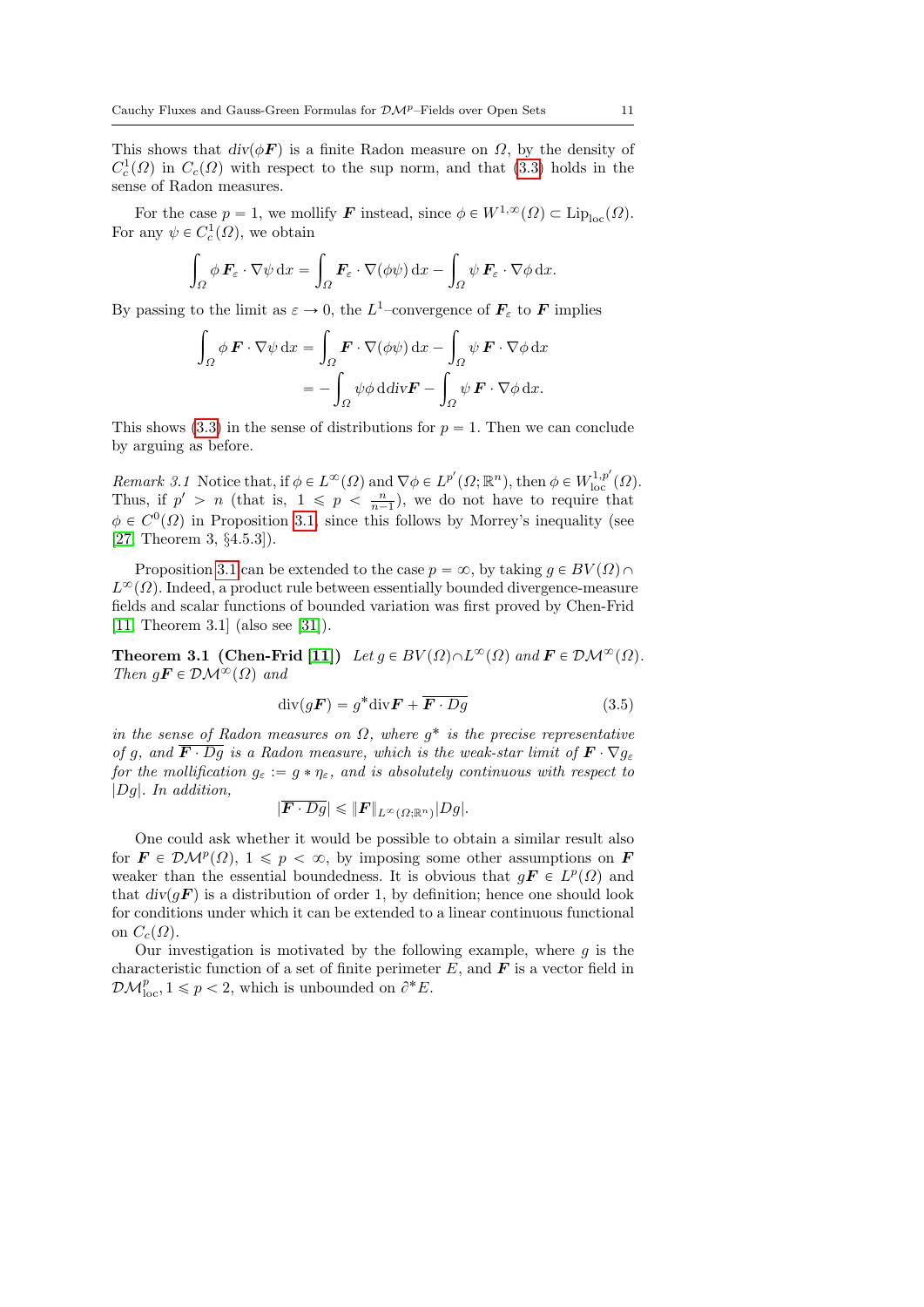*Example 3.1* Let  $n = 2$ ,  $g = \chi_{(0,1)^2}$ , and

$$
\boldsymbol{F}(x_1, x_2) = \frac{1}{2\pi} \frac{(x_1, x_2)}{x_1^2 + x_2^2},
$$

which implies that  $\text{div}\mathbf{F} = \delta_{(0,0)}$ . Then  $g\mathbf{F} \in \mathcal{DM}_{\text{loc}}^p(\mathbb{R}^2)$  for any  $1 \leq p < 2$ with

<span id="page-11-0"></span>
$$
div(g\mathbf{F}) = \frac{1}{4}\delta_{(0,0)} + (\mathbf{F}, Dg), \tag{3.6}
$$

where

<span id="page-11-1"></span>
$$
(\mathbf{F}, Dg)(\phi) := -\frac{1}{2\pi} \left( \int_0^1 \frac{\phi(x_1, 1)}{1 + x_1^2} dx_1 + \int_0^1 \frac{\phi(1, x_2)}{1 + x_2^2} dx_2 \right) \text{ for any } \phi \in C_c(\mathbb{R}^2). \tag{3.7}
$$

This pairing functional can also be regarded as a principal value in the sense that

$$
(\boldsymbol{F}, Dg)(\phi) = \lim_{\varepsilon \to 0} \int_{\partial(0,1)^2 \setminus B(0,\varepsilon)} \phi \, \boldsymbol{F} \cdot \nu_{(0,1)^2} \, d\mathscr{H}^1,
$$

so that  $|(\mathbf{F}, Dg)| \ll |Dg| = \mathcal{H}^1 \sqcup \partial^*(0, 1)^2$ . Moreover, term  $\frac{1}{4}\delta_{(0,0)}$  comes from the fact that  $g^*(0) = \frac{1}{4}$  (*i.e.* the value of the precise representative of g at the origin).

In order to prove these claims, we take  $\phi \in C^1_c(\mathbb{R}^2)$  to see

$$
\int_{\mathbb{R}^2} g \mathbf{F} \cdot \nabla \phi \, dx = \lim_{\varepsilon \to 0} \int_{(0,1)^2 \setminus B(0,\varepsilon)} \mathbf{F} \cdot \nabla \phi \, dx
$$
\n
$$
= \lim_{\varepsilon \to 0} \left( - \int_{\partial(0,1)^2 \setminus B(0,\varepsilon)} \phi \mathbf{F} \cdot \nu_{(0,1)^2} \, d\mathcal{H}^1 - \int_{\partial B(0,\varepsilon) \cap \{x_1 > 0, x_2 > 0\}} \phi(x_1, x_2) \frac{1}{2\pi} \frac{(x_1, x_2)}{x_1^2 + x_2^2} \cdot \frac{(x_1, x_2)}{\sqrt{x_1^2 + x_2^2}} \, d\mathcal{H}^1 \right)
$$
\n
$$
= -\frac{1}{2\pi} \lim_{\varepsilon \to 0} \left( \int_{\varepsilon}^1 \phi(x_1, 0) \frac{(x_1, 0)}{x_1^2} \cdot (0, 1) \, dx_1 + \int_{\varepsilon}^1 \phi(0, x_2) \frac{(0, x_2)}{x_2^2} \cdot (1, 0) \, dx_2 + \int_{0}^1 \phi(1, x_2) \frac{(1, x_2)}{1 + x_2^2} \cdot (-1, 0) \, dx_2 + \int_{0}^1 \phi(x_1, 1) \frac{(x_1, 1)}{x_1^2 + 1} \cdot (0, -1) \, dx_1 + \int_{0}^{\frac{\pi}{2}} \phi(\varepsilon \cos \theta, \varepsilon \sin \theta) \, d\theta \right)
$$
\n
$$
= \frac{1}{2\pi} \left( \int_{0}^1 \frac{\phi(x_1, 1)}{1 + x_1^2} \, dx_1 + \int_{0}^1 \frac{\phi(1, x_2)}{1 + x_2^2} \, dx_2 \right) - \frac{1}{4} \phi(0, 0).
$$

This shows that  $div(gF)$  is a distribution of order 0, so that it is a measure, since it can be uniquely extended to a functional on  $C_c(\mathbb{R}^2)$  by density.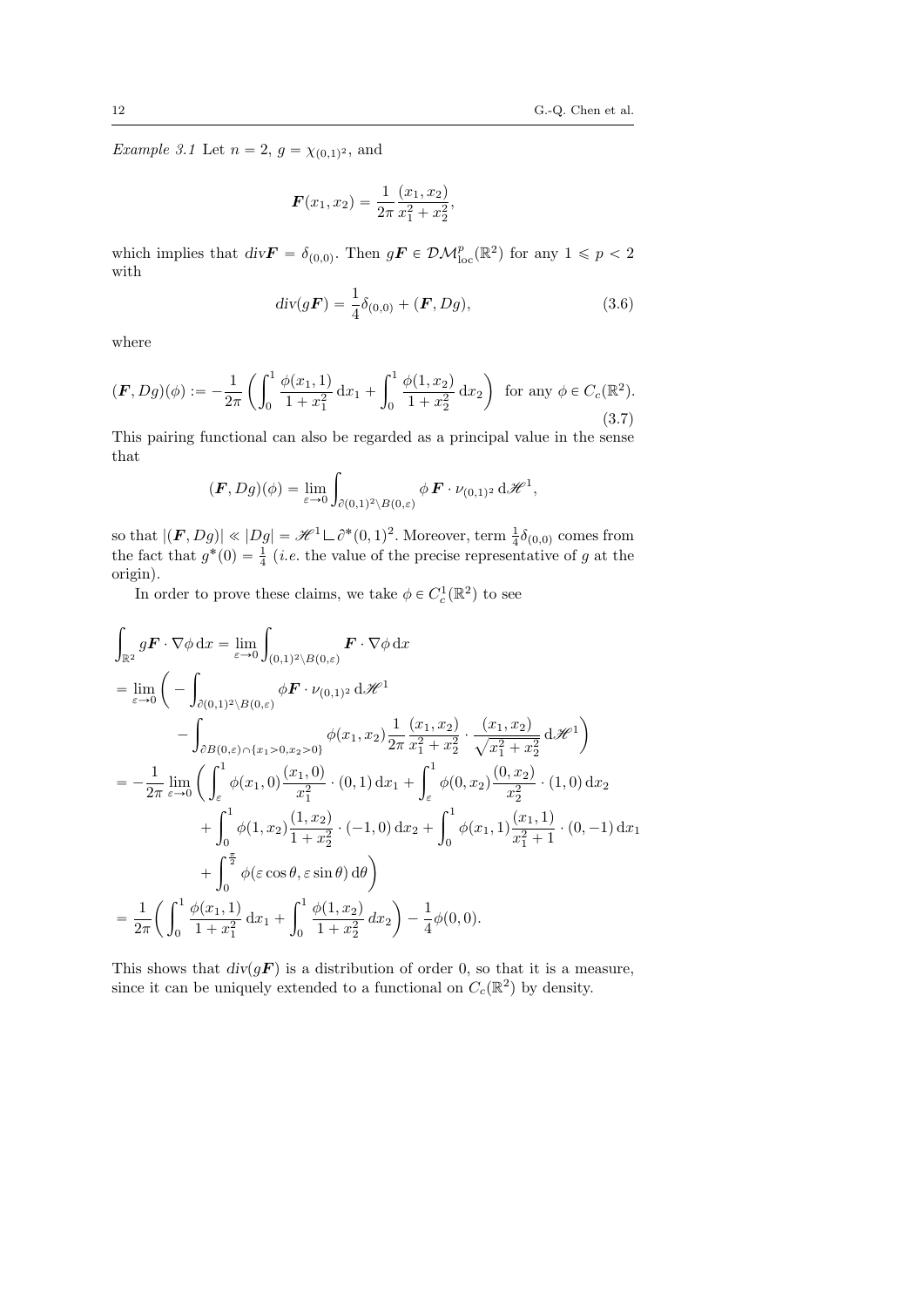In addition, for any  $\phi \in C^0([0,1]^2)$  with  $\nabla \phi \in L^{p'}((0,1)^2)$  for some  $p \in$  $[1, 2)$ , the following integration by parts formula holds:

<span id="page-12-0"></span>
$$
\int_{(0,1)^2} \frac{(x_1, x_2)}{x_1^2 + x_2^2} \cdot \nabla \phi(x_1, x_2) dx_1 dx_2 + \frac{\pi}{2} \phi(0, 0)
$$
  
= 
$$
\int_0^1 \frac{\phi(x_1, 1)}{1 + x_1^2} dx_1 + \int_0^1 \frac{\phi(1, x_2)}{1 + x_2^2} dx_2.
$$
 (3.8)

Indeed, since  $\chi_{(0,1)^2}$ **F**  $\in \mathcal{DM}^p(\mathbb{R}^2)$  for any  $p \in [1, 2)$ , then [\(3.3\)](#page-9-2) yields

$$
\mathrm{div}(\phi\chi_{(0,1)^2}\boldsymbol{F})=\phi\,\mathrm{div}(\chi_{(0,1)^2}\boldsymbol{F})+\chi_{(0,1)^2}\boldsymbol{F}\cdot\nabla\phi,
$$

which, by  $(3.6)$ , implies

<span id="page-12-1"></span>
$$
\operatorname{div}(\phi \chi_{(0,1)^2} \mathbf{F}) = \frac{1}{4} \phi(0,0) \delta_{(0,0)} + \phi(\mathbf{F}, D\chi_{(0,1)^2}) + \chi_{(0,1)^2} \mathbf{F} \cdot \nabla \phi. \tag{3.9}
$$

Finally, [\(3.8\)](#page-12-0) follows by evaluating [\(3.9\)](#page-12-1) over  $\mathbb{R}^2$ , using the fact that  $\phi \chi_{(0,1)^2}$ **F** has compact support to obtain  $div(\phi \chi_{(0,1)^2} \mathbf{F})(\mathbb{R}^2) = 0$  by [\[16,](#page-77-7) Lemma 3.1], and employing [\(3.7\)](#page-11-1).

In this example, the cancellations between  $\boldsymbol{F}$  and  $\nu_{(0,1)^2}$  play a crucial role in order to ensure the existence of a measure given by the pairing of  $\boldsymbol{F}$  and  $Dg$ .

Indeed, we can impose the existence of such a measure in order to achieve a more general product rule.

<span id="page-12-4"></span>**Theorem 3.2** Let  $\mathbf{F} \in \mathcal{DM}^p(\Omega)$  for  $1 \leq p \leq \infty$ , and let  $g \in L^{\infty}(\Omega) \cap BV(\Omega)$ . Assume that there exists a measure  $(F, Dg) \in \mathcal{M}(\Omega)$  such that  $\mathbf{F}_{\varepsilon} \cdot Dg$   $\rightarrow$  $(\mathbf{F}, Dg)$  for any mollification  $\mathbf{F}_{\varepsilon}$  of  $\mathbf{F}$ . Then

$$
g\boldsymbol{F} \in \mathcal{DM}^p(\Omega),
$$

and

<span id="page-12-2"></span>
$$
\operatorname{div}(g\mathbf{F}) = \tilde{g} \operatorname{div} \mathbf{F} + (\mathbf{F}, Dg), \tag{3.10}
$$

where  $\widetilde{g} \in L^{\infty}(\Omega, |div \mathbf{F}|)$  is the weak<sup>\*</sup>-limit of a suitable subsequence of mollified functions  $g_{\varepsilon}$  of g, which satisfies  $\widetilde{g}(x) = g^*(x)$  whenever  $g^*$  is well defined. In addition,

$$
|(\boldsymbol{F}, Dg)| \ll \mathscr{H}^{n-1} \qquad \text{if } p = \infty,
$$

and, if  $p \in$  $\left[\frac{n}{n-1}, \infty\right]$ ,

$$
|(\mathbf{F}, Dg)|(B) = 0 \tfor any Borel set B with  $\sigma$ -finite  $\mathcal{H}^{n-p'}$  measure.
$$

*Proof* It is clear that  $g\mathbf{F} \in L^p(\Omega; \mathbb{R}^n)$ . We now divide the remaining proof into two steps.

1. In order to show [\(3.10\)](#page-12-2), we take any mollification  $g_{\varepsilon} = g * \eta_{\varepsilon}$  with  $\eta_{\varepsilon}$ defined in [\(3.2\)](#page-9-1). Then we select  $\phi \in \text{Lip}_{c}(\Omega)$  to obtain

<span id="page-12-3"></span>
$$
\int_{\Omega} g_{\varepsilon} \boldsymbol{F} \cdot \nabla \phi \, dx = - \int_{\Omega} \phi g_{\varepsilon} \, d \mathrm{div} \boldsymbol{F} - \int_{\Omega} \phi \boldsymbol{F} \cdot \nabla g_{\varepsilon} \, dx. \tag{3.11}
$$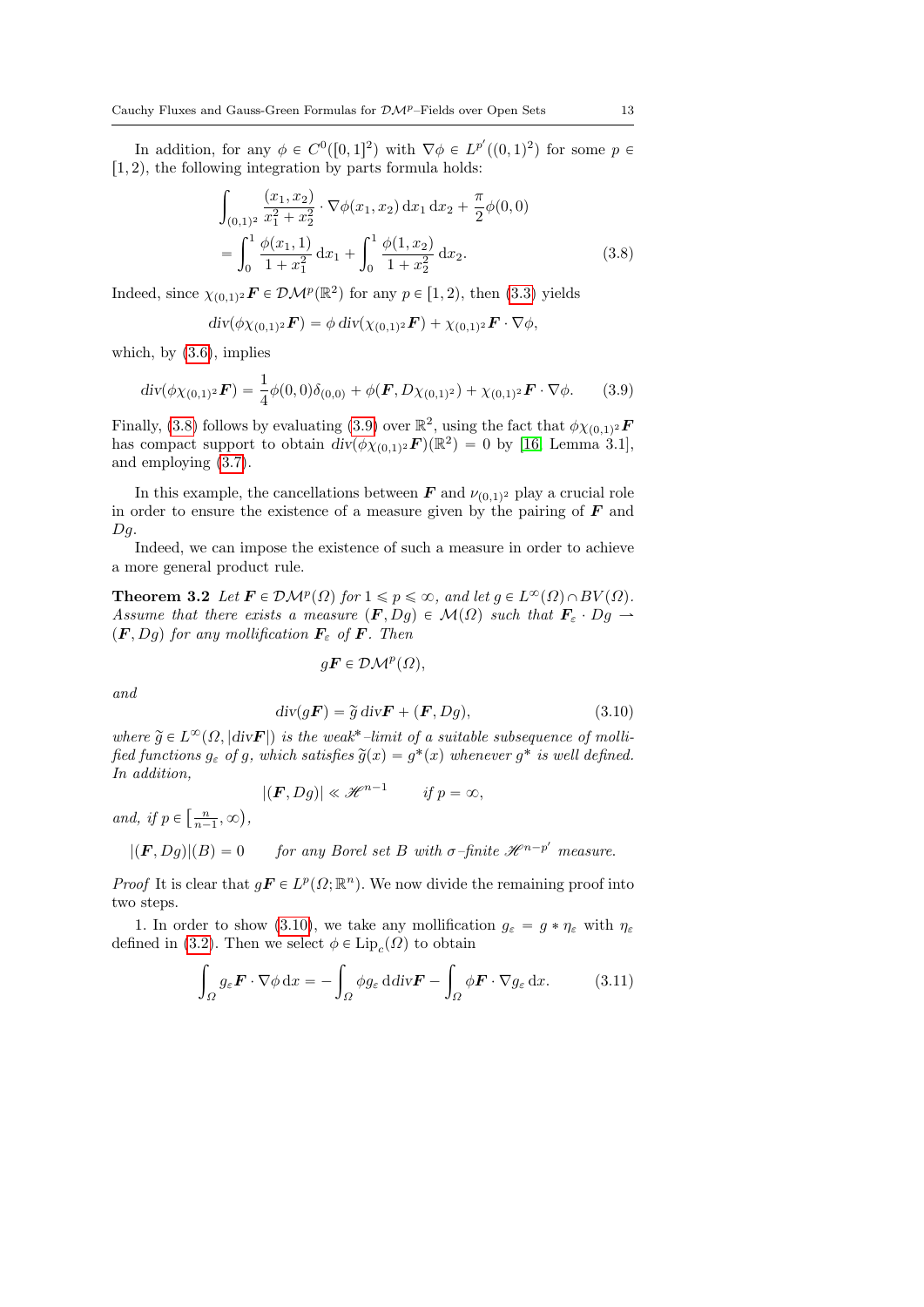Since  $g_{\varepsilon} \to g$  in  $L_{\text{loc}}^{p'}(\Omega)$ , we have

$$
\int_{\Omega} g_{\varepsilon} \mathbf{F} \cdot \nabla \phi \, \mathrm{d}x \to \int_{\Omega} g \mathbf{F} \cdot \nabla \phi \, \mathrm{d}x \qquad \text{as } \varepsilon \to 0. \tag{3.12}
$$

Notice that  $|g_{\varepsilon}(x)| \leqslant \|g\|_{L^{\infty}(\Omega)}$  for any  $x \in \Omega$ . Then there exists a weak<sup>\*</sup>-limit  $\widetilde{g} \in L^{\infty}(\Omega, |div \mathbf{F}|)$  for a suitable subsequence  $\{g_{\varepsilon_k}\}\)$  so that  $\widetilde{g}$  coincides with the precise representative  $g^*$  whenever this is well defined. Therefore, we obtain

$$
\int_{\Omega} \phi g_{\varepsilon} \, \mathrm{d} \mathrm{d} \mathrm{iv} \mathbf{F} \to \int_{\Omega} \phi \widetilde{g} \, \mathrm{d} \mathrm{d} \mathrm{iv} \mathbf{F} \tag{3.13}
$$

up to a subsequence. As for the last term, we have

$$
\int_{\Omega} \phi(x) \mathbf{F}(x) \cdot \nabla g_{\varepsilon}(x) dx = \int_{\Omega} (\phi \mathbf{F})_{\varepsilon}(y) \cdot dDg(y).
$$
 (3.14)

By the uniform continuity of  $\phi$ , for any  $\delta > 0$  and  $x \in \Omega$ , there exists  $\varepsilon_0 > 0$ such that  $|\phi(y) - \phi(x)| < \eta$  for any  $y \in B(x, \varepsilon)$  and  $\varepsilon \in (0, \varepsilon_0)$ . Since  $\phi$  has compact support in  $\Omega$ , we can also assume that  $B(x, \varepsilon) \subset \Omega$  without loss of generality. This implies

$$
\left| (\phi \mathbf{F})_{\varepsilon}(x) - \phi(x) \mathbf{F}_{\varepsilon}(x) \right| = \left| \int_{\Omega} (\phi(y) - \phi(x)) \mathbf{F}(y) \eta_{\varepsilon}(x - y) dy \right|
$$
  

$$
\leq \delta \int_{B(0,1)} |\mathbf{F}(x + \varepsilon z)| \eta(z) dz
$$
  

$$
\leq \delta \|\eta\|_{L^{p'}(B(0,1))} \|\mathbf{F}\|_{L^{p}(\Omega; \mathbb{R}^n)}.
$$

Hence, it follows that

$$
\int_{\Omega} (\phi \mathbf{F})_{\varepsilon}(y) \cdot dDg(y) = \int_{\Omega} \phi(y) \mathbf{F}_{\varepsilon}(y) \cdot dDg(y) + o_{\varepsilon}(1).
$$
 (3.15)

Now we use our assumption on sequence  $F_{\varepsilon}$  to obtain

<span id="page-13-0"></span>
$$
\int_{\Omega} \phi(y) \mathbf{F}_{\varepsilon}(y) \cdot dDg(y) \to \int_{\Omega} \phi(y) d(\mathbf{F}, Dg)(y).
$$
 (3.16)

Combining  $(3.11)$ – $(3.16)$ , we conclude that  $\tilde{g}$  is actually unique and that  $(3.10)$ holds. In particular, we see that  $div(gF) \in \mathcal{M}(\Omega)$ , which implies that  $gF \in$  $\mathcal{DM}^p(\Omega)$ .

2. As for the absolute continuity property of  $(F, Dg)$ , we notice that

$$
(\boldsymbol{F}, Dg) = \operatorname{div}(g\boldsymbol{F}) - \widetilde{g} \operatorname{div} \boldsymbol{F}
$$

and  $\mathbf{F}, g\mathbf{F} \in \mathcal{DM}^p(\Omega)$ . We recall now that  $|div\mathbf{F}| + |div(g\mathbf{F})| \ll \mathcal{H}^{n-1}$  if  $p = \infty$  (see [\[11,](#page-76-1) Proposition 3.1] and [\[56,](#page-79-1) Theorem 3.2]) and that, if  $p \in$  $\left[\frac{n}{n-1},\infty\right), \, |div\mathbf{F}|(B) = |div(g\mathbf{F})|(B) = 0$  for any Borel set B with  $\sigma$ -finite  $\mathscr{H}^{n-p'}$  measure, by [\[56,](#page-79-1) Theorem 3.2]. This concludes the proof.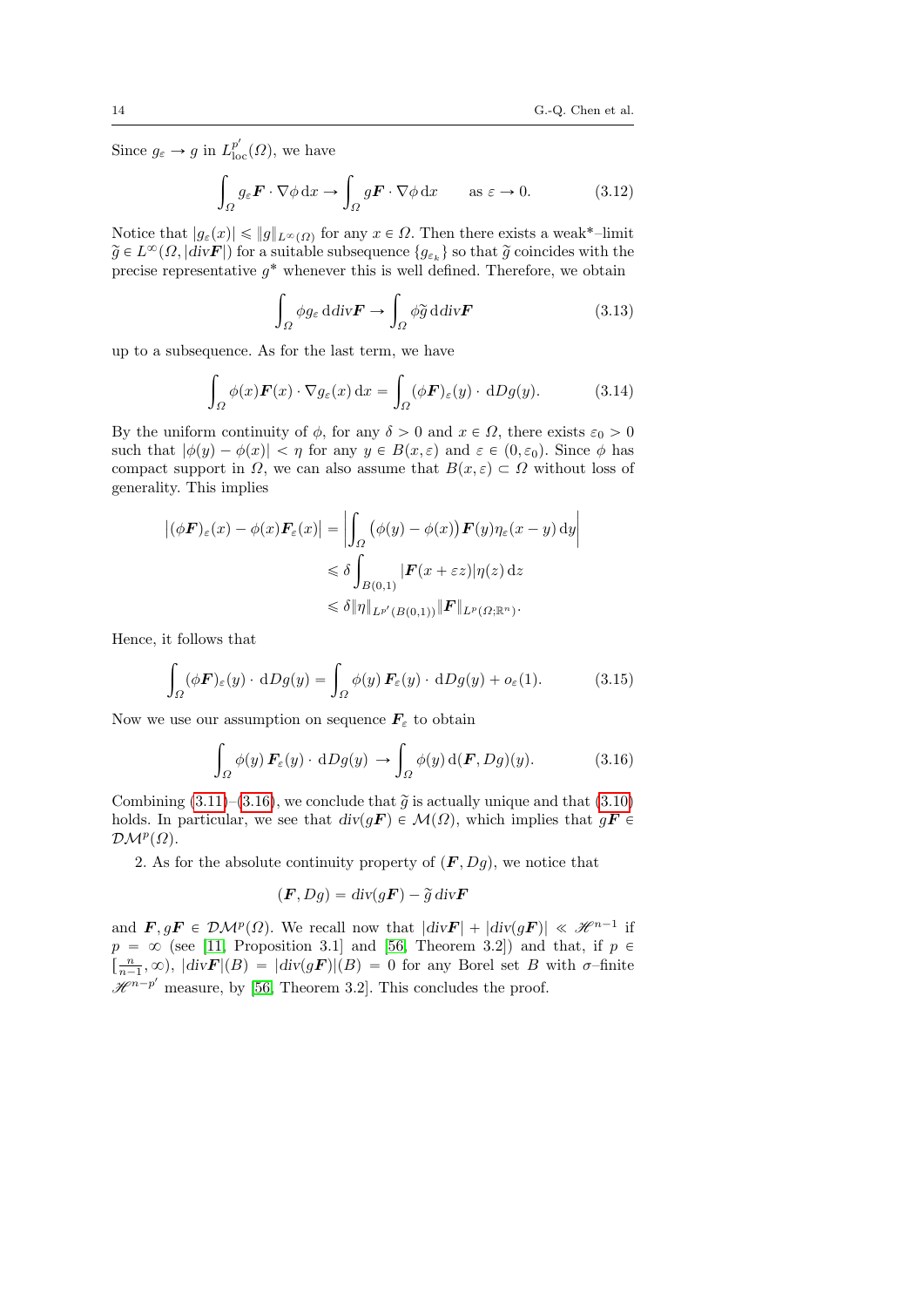It seems to be delicate to characterize the cases in which measure  $(F, Dg)$ does exist and the absolute continuity, *i.e.*  $|(\mathbf{F}, Dg)| \ll |Dg|$  holds as in Example [3.1.](#page-10-0) We give here a partial result.

<span id="page-14-1"></span>Corollary 3.1 Let  $\mathbf{F} \in \mathcal{DM}^p(\Omega)$  for  $1 \leq p \leq \infty$ , and let  $g \in L^{\infty}(\Omega)$  $BV(\Omega)$ . Assume that there exists  $\tilde{\vec{F}} \in L^{\infty}_{loc}(\Omega, |Dg|; \mathbb{R}^n)$  such that  $\vec{F}_{\varepsilon} \stackrel{*}{\rightharpoonup} \tilde{\vec{F}}$ in  $L^{\infty}_{\text{loc}}(\Omega, |Dg|; \mathbb{R}^n)$ , where  $\mathbf{F}_{\varepsilon} = \mathbf{F} * \eta_{\varepsilon}$  is the mollification of  $\mathbf{F}$ . Then  $g\mathbf{F} \in$  $\mathcal{DM}^p_{\text{loc}}(\Omega)$  and

$$
\operatorname{div}(g\boldsymbol{F}) = \widetilde{g} \operatorname{div} \boldsymbol{F} + \widetilde{\boldsymbol{F}} \cdot Dg,
$$

where  $\tilde{g} \in L^{\infty}(\Omega; |div \mathbf{F}|)$  is the weak<sup>\*</sup>-limit of a subsequence of  $g_{\varepsilon}$  so that  $\widetilde{g}(x) = g^*(x)$ , whenever  $g^*$  is well defined. In addition, for any open set  $U \Subset \Omega$ ,

<span id="page-14-0"></span>
$$
|\tilde{F} \cdot Dg| \sqcup U \le \inf_{\substack{U \in U' \subseteq \Omega \\ U' \text{ open}}} \|F\|_{L^{\infty}(U';\mathbb{R}^n)} |Dg| \sqcup U. \tag{3.17}
$$

Proof The first part of the result follows directly from Theorem [3.2,](#page-12-4) since the assumptions imply that  $\mathbf{F}_{\varepsilon} \cdot Dg \to (\mathbf{F}, Dg) = \tilde{\mathbf{F}} \cdot Dg$ . Moreover, since  $\widetilde{\mathbf{F}} \in L^{\infty}_{\text{loc}}(\Omega, |Dg|; \mathbb{R}^n)$ , we have

$$
|\widetilde{F} \cdot Dg| \leqslant ||\widetilde{F}||_{L^{\infty}(U,|Dg|; \mathbb{R}^n)}|Dg| \quad \text{on any open set } U \subset \Omega.
$$

Finally, since  $|F_{\varepsilon}(x)| \leqslant ||F||_{L^{\infty}(U+B(0,\varepsilon);\mathbb{R}^n)}$  for any  $x \in U$ , then, for any open set U' satisfying  $U \subset U' \subset \Omega$ , the lower semicontinuity of the  $L^{\infty}$ -norm with respect to the weak˚–convergence implies

$$
\|\widetilde{\pmb{F}}\|_{L^{\infty}(U,|Dg|;\mathbb{R}^n)} \leq \liminf_{\varepsilon \to 0} \sup_{x \in U} |\pmb{F}_{\varepsilon}(x)| \leqslant \|\pmb{F}\|_{L^{\infty}(U';\mathbb{R}^n)}.
$$

By taking the infimum over  $U'$ , we obtain  $(3.17)$ .

Remark 3.2 The assumptions on **F** are satisfied in the case  $\mathbf{F} \in C^0(\Omega; \mathbb{R}^n)$ , for which  $\widetilde{F} = F$ .

If  $\mathbf{F} \in L^{\infty}_{\text{loc}}(\Omega; \mathbb{R}^n)$ , then, for any open set  $\Omega' \subset \Omega$ ,

$$
|\mathbf{F}_{\varepsilon}(x)| \leqslant \|\mathbf{F}\|_{L^{\infty}(\Omega'+B(0,\varepsilon);\mathbb{R}^n)} \quad \text{for any } x \in \Omega'.
$$

Thus, by weak<sup>\*</sup>-compactness, there exists  $\tilde{F} \in L^{\infty}_{loc}(\Omega, |Dg|; \mathbb{R}^n)$  such that  $\mathbf{F}_{\varepsilon} \stackrel{*}{\rightharpoonup} \widetilde{\mathbf{F}}$  in  $L^{\infty}_{\text{loc}}(\Omega, |Dg|; \mathbb{R}^n)$ , up to a subsequence. This implies the result of Corollary [3.1](#page-14-1) again. Moreover, since  $|div \mathbf{F}| \ll \mathcal{H}^{n-1}$ , by [\[56,](#page-79-1) Theorem 3.2], we can conclude

$$
\widetilde{g} = g^* \qquad |div\mathbf{F}| - a.e.
$$

since the precise representative of a BV function g exists  $\mathcal{H}^{n-1}-a.e.$  In addition, by the product rule established in Theorem [3.1,](#page-10-1) we obtain the identity:

$$
\widetilde{F} \cdot Dg = \overline{F \cdot Dg}.
$$

Thus, if  $\nu_g$  is the Borel vector field such that  $Dg = \nu_g |Dg|$ , then

$$
\overline{\boldsymbol{F} \cdot Dg} = (\tilde{\boldsymbol{F}} \cdot \nu_g)|Dg|.
$$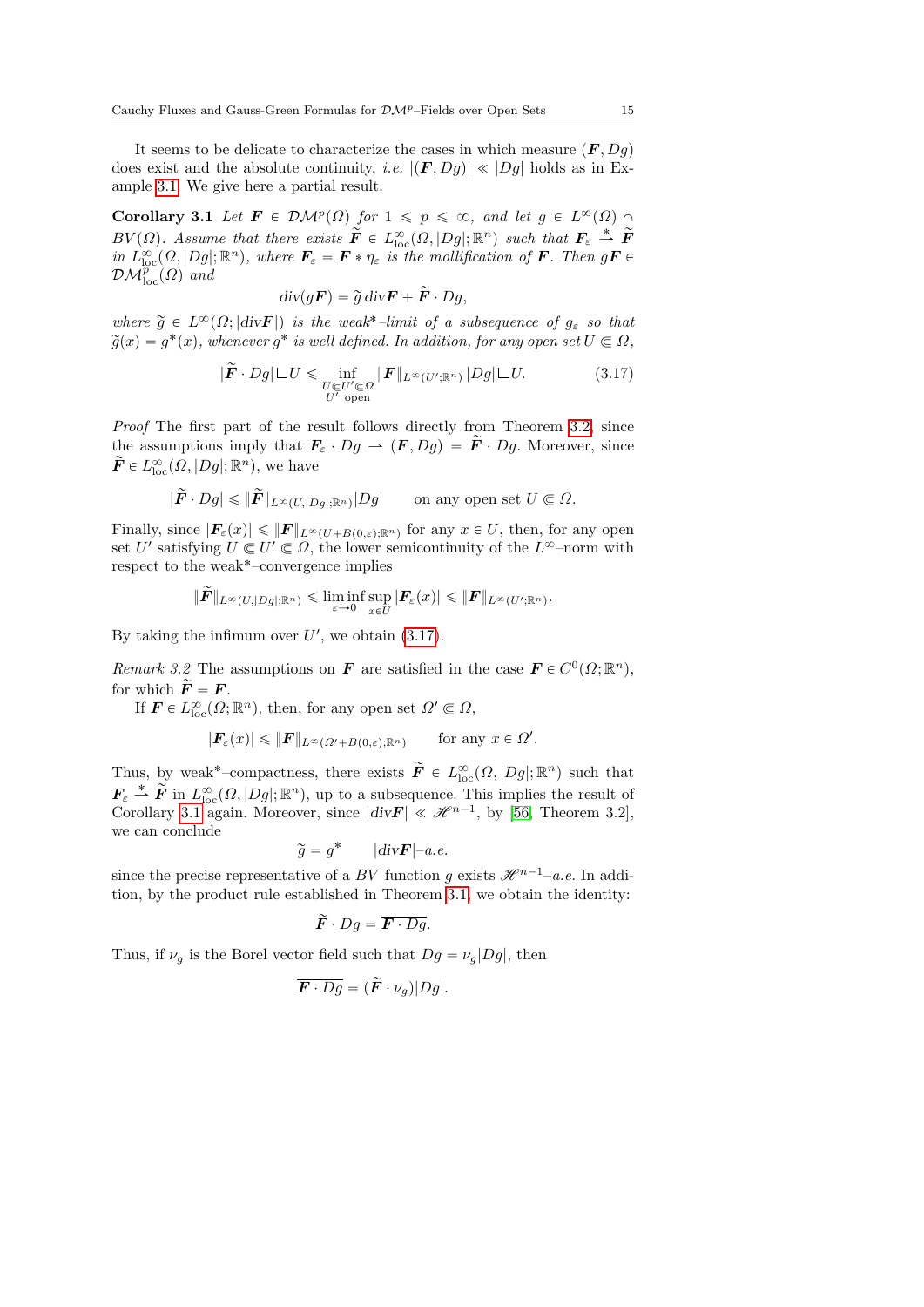That is,  $\widetilde{F} \cdot \nu_q$  is the density of measure  $\overline{F \cdot Dg}$  with respect to  $|Dg|$ .

Finally, the assumption that  $\mathbf{F} \in L^{\infty}_{loc}(\Omega;\mathbb{R}^n)$  can be relaxed to  $\mathbf{F} \in$  $L^{\infty}_{loc}(U;\mathbb{R}^n)$ , for some open set  $U \supset \text{supp}(|\widetilde{D}g|)$ . Indeed, this implies that  $\mathbf{F}_{\varepsilon}$  is uniformly bounded in  $L^{\infty}(U', |Dg|; \mathbb{R}^n)$ , for any open set  $U' \subset U$  and  $\varepsilon$  small enough, which ensures the existence of a weak\*-limit  $\tilde{F} \in L^{\infty}_{loc}(U, |Dg|; \mathbb{R}^n)$ , up to a subsequence.

On the other hand, we have seen that there are some examples of unbounded and discontinuous  $\mathcal{DM}^p$ –fields which admit a product rule of this type, as in Example [3.1.](#page-10-0) Moreover, there exists an unbounded  $\mathcal{DM}^p$ –field G and a set of finite perimeter E for which a product rule holds, but  $|(\mathbf{G}, D\chi_E)|$ is not absolutely continuous with respect to  $|D\chi_E|$ , as shown in the following example.

*Example 3.2* Let  $n = 2$ ,  $E = (0, 1)^2$ , and **F** as in Example [3.1.](#page-10-0) We have shown that  $\chi_E \mathbf{F} \in \mathcal{DM}_{\text{loc}}^p(\mathbb{R}^2)$  for any  $p \in [1, 2)$  and that

<span id="page-15-0"></span>
$$
div(\chi_E \mathbf{F}) = \frac{1}{4}\delta_{(0,0)} + (\mathbf{F}, D\chi_E),
$$
\n(3.18)

by [\(3.6\)](#page-11-0). Let now  $G := \chi_E \mathbf{F}$ . It is clear that  $\chi_E \mathbf{G} = \mathbf{G}$  so that  $div(\chi_E \mathbf{G}) \in$  $\mathcal{M}(\mathbb{R}^2)$ . Let  $\eta_{\varepsilon}(x)$  be the mollifiers defined in [\(3.1\)](#page-9-4)–[\(3.2\)](#page-9-1), and let  $\phi \in C_c^1(\mathbb{R}^2)$ . A simple calculation shows that

$$
\int_{\mathbb{R}^2} (\eta_{\varepsilon} * \chi_E) \mathbf{G} \cdot \nabla \phi \, dx = - \int_{\mathbb{R}^2} \phi (\eta_{\varepsilon} * \chi_E) \, d \mathrm{div} \mathbf{G} - \int_{\mathbb{R}^2} \phi \mathbf{G} \cdot \nabla (\eta_{\varepsilon} * \chi_E) \, dx.
$$

By Lebesgue's dominated convergence theorem, we have ż

$$
\int_{\mathbb{R}^2} (\eta_{\varepsilon} * \chi_E) \mathbf{G} \cdot \nabla \phi \, dx \to \int_{\mathbb{R}^2} \chi_E \mathbf{G} \cdot \nabla \phi \, dx = - \int_{\mathbb{R}^2} \phi \, \mathrm{d} \mathrm{div}(\chi_E \mathbf{G}),
$$

and

$$
\int_{\mathbb{R}^2} \phi(\eta_{\varepsilon} * \chi_E) \, \mathrm{d} \mathrm{div} \, \mathbf{G} = \int_{\mathbb{R}^2} \phi(\eta_{\varepsilon} * \chi_E) \, \mathrm{d} \big( \frac{1}{4} \delta_{(0,0)} + (\mathbf{F}, D\chi_E) \big) \n\to \frac{1}{16} \phi(0,0) + \int_{\partial^* E} \frac{1}{2} \phi \, \mathrm{d} (\mathbf{F}, D\chi_E),
$$

since  $|(\mathbf{F}, D\chi_E)| \ll |D\chi_E|$  and  $\chi_E^*(0,0) = \frac{1}{4}$ . This and the density of  $C_c^1(\mathbb{R}^2)$ in  $C_c^0(\mathbb{R}^2)$  show that  $G \cdot \nabla(\eta_{\varepsilon} * \chi_E)$  is weakly converging to some measure  $(G, D\chi_E)$  that satisfies

<span id="page-15-1"></span>
$$
div(\chi_E \mathbf{G}) = \frac{1}{16} \delta_{(0,0)} + \frac{1}{2} (\mathbf{F}, D\chi_E) + (\mathbf{G}, D\chi_E). \tag{3.19}
$$

However, it is clear that  $div(\chi_E \mathbf{G}) = div \mathbf{G} = div(\chi_E \mathbf{F})$ . Therefore, [\(3.18\)](#page-15-0)– [\(3.19\)](#page-15-1) imply

$$
(\mathbf{G}, D\chi_E) = \frac{3}{16}\delta_{(0,0)} + \frac{1}{2}(\mathbf{F}, D\chi_E). \tag{3.20}
$$

Therefore,  $|(\mathbf{G}, D\chi_E)| \ll |D\chi_E| = \mathcal{H}^1 \Box \partial^* E$  does not hold, since there is a concentration at  $(0, 0)$ .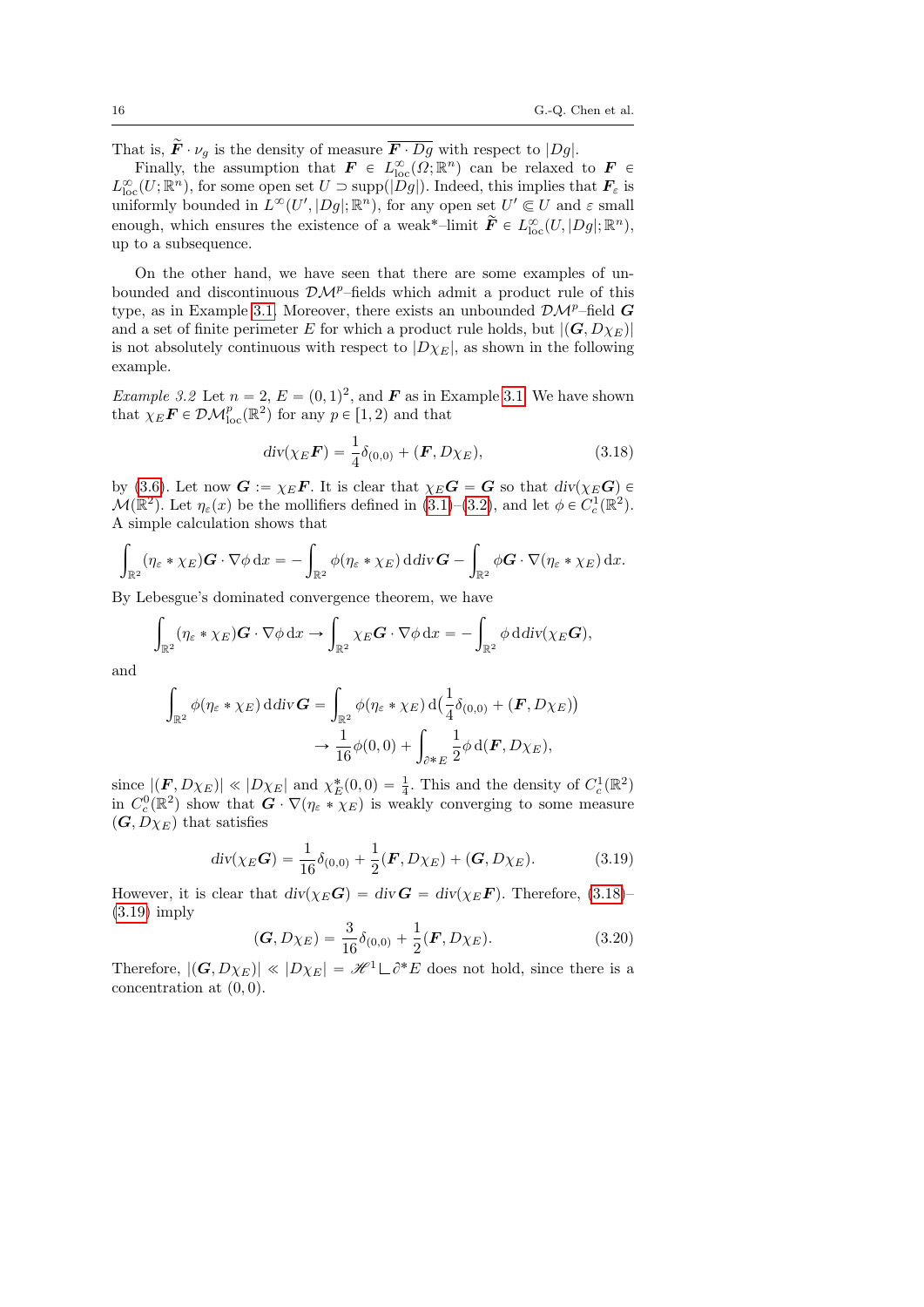#### <span id="page-16-0"></span>4 Regularity of Normal Traces of Divergence-Measure Fields

In this section, we investigate the connection between these product rules and the representation of the normal trace of the  $\mathcal{DM}^p$ –field as a Radon measure.

We first introduce the notion of generalized normal trace of a  $\mathcal{DM}^p$ –field  $\boldsymbol{F}$  on the boundary of a Borel set E, which has indeed a close relation with the product rule between  $\boldsymbol{F}$  and  $\chi_E$ .

**Definition 4.1** Given  $\mathbf{F} \in \mathcal{DM}^p(\Omega)$  for  $1 \leq p \leq \infty$ , and a bounded Borel set  $E \subset \Omega$ , define the normal trace of **F** on  $\partial E$  as

<span id="page-16-1"></span>
$$
\langle \boldsymbol{F} \cdot \boldsymbol{\nu}, \phi \rangle_{\partial E} := \int_{E} \phi \, \mathrm{d} \mathrm{d} \mathrm{d} \mathrm{v} \boldsymbol{F} + \int_{E} \boldsymbol{F} \cdot \nabla \phi \, \mathrm{d} x \qquad \text{for any } \phi \in \text{Lip}_{c}(\mathbb{R}^{n}). \tag{4.1}
$$

Remark 4.1 Since div $\mathbf{F}$  is a Radon measure, any Borel set E is  $\left|\text{div}\mathbf{F}\right|$ -measurable. Moreover, for any  $|div \mathbf{F}|$ -measurable set E, there is a Borel set  $B \supset E$  such that  $|div\mathbf{F}|(B\backslash E) = 0$ , so that there exists a  $|div\mathbf{F}|$ –negligible set  $\mathcal{N}_E$  with  $\mathcal{N}_E = B \backslash E$ . Therefore, if  $\mathcal{N}_E$  is Lebesgue measurable, then E is admissible for the definition of normal traces.

Furthermore, by the definition, the normal trace of  $\mathbf{F} \in \mathcal{DM}^p(\Omega)$  on the boundary of a bounded Borel set  $E \subset \Omega$  is a distribution of order 1 on  $\mathbb{R}^n$ , since

$$
|\langle \boldsymbol{F}\cdot \nu,\phi\rangle_{\partial E}|\leqslant \|\phi\|_{L^\infty(\mathbb{R}^n)}|\text{div} \boldsymbol{F}|(E)+\|\nabla \phi\|_{L^\infty(\mathbb{R}^n;\mathbb{R}^n)}|E|^{1-\frac{1}{p}}\|\boldsymbol{F}\|_{L^p(E;\mathbb{R}^n)}
$$

for any  $\phi \in C_c^1(\mathbb{R}^n)$ . Moreover, the normal trace is not stable a priori under the modifications of E by Lebesgue negligible sets. Indeed, if  $\widetilde{E}$  is any Borel set such that  $|E\Delta E|=0$ , then, unless  $|div\mathbf{F}| \ll \mathscr{L}^n$ , we may obtain that  $|div\mathbf{F}|(E\Delta\widetilde{E})\neq 0$ , even though the second terms in [\(4.1\)](#page-16-1) are equal.

Therefore, the normal trace depends on the particular Borel representative of set E, not even only on  $\partial E$ . Indeed, if  $U \subset \Omega$  is an open set with smooth boundary, then  $\partial U = \partial \overline{U}$ ; however, when  $|div\mathbf{F}|(\partial U) \neq 0$ , the normal traces of **F** on the boundary of U and  $\overline{U}$  are different in general.

Remark 4.2 By the definition of normal traces, we have

$$
\langle \boldsymbol{F} \cdot \boldsymbol{\nu}, \phi \rangle_{\partial E} = \operatorname{div}(\phi \boldsymbol{F})(E).
$$

Therefore, Theorem [3.1](#page-9-3) implies that, if  $\mathbf{F} \in \mathcal{DM}^p(\Omega)$  for  $1 \leq p \leq \infty$ ,  $\langle \mathbf{F} \cdot \nu, \cdot \rangle_{\partial E}$  as a functional can be extended to the space of test functions  $\phi \in C^0(\Omega) \cap L^{\infty}(\Omega)$  such that  $\nabla \phi \in L^{p'}(\Omega; \mathbb{R}^n)$ . Under such conditions, we can also take any Borel set  $E \subset \Omega$ , since

$$
|\langle \boldsymbol{F}\cdot \nu, \phi \rangle_{\partial E}| \leqslant \|\phi\|_{L^{\infty}(\Omega)} |\text{div}\boldsymbol{F}|(E) + \|\nabla \phi\|_{L^{p'}(\Omega;\mathbb{R}^n)} \|\boldsymbol{F}\|_{L^p(E;\mathbb{R}^n)}.
$$

<span id="page-16-2"></span>Therefore, if  $\mathbf{F} \in \mathcal{DM}^p(\Omega)$  for  $1 \leqslant p \leqslant \infty$ , and E is a Borel set in  $\Omega$ , then the normal trace  $\langle \boldsymbol{F} \cdot \boldsymbol{\nu}, \cdot \rangle_{\partial E}$  can be extended to a functional in the dual of

$$
\{\phi \in C^0(\Omega) \cap L^{\infty}(\Omega) : \nabla \phi \in L^{p'}(\Omega; \mathbb{R}^n)\}.
$$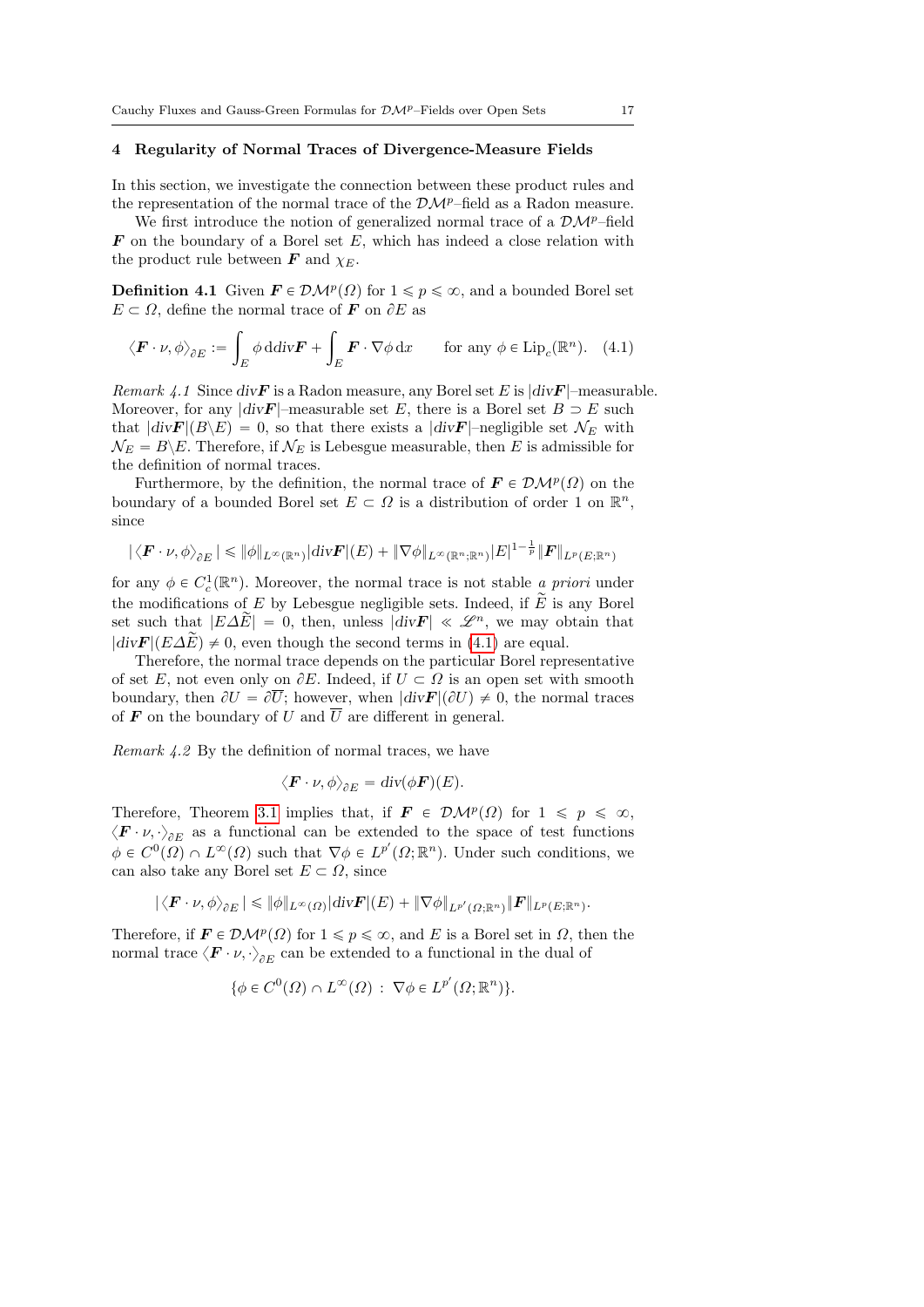**Proposition 4.1** Let  $\mathbf{F} \in \mathcal{DM}^p(\Omega)$  for  $1 \leq p \leq \infty$ . Then the normal trace of F on the boundary of a bounded Borel set  $E \subset \Omega$  is a distribution of order 1 supported on  $\partial E$ .

Proof Let  $V \subseteq \Omega \backslash \partial E$  and  $\phi \in C_c^1(V)$ . We need to show that  $\langle \mathbf{F} \cdot \nu, \phi \rangle_{\partial E} = 0$ . Since  $\phi \mathbf{F} \in \mathcal{DM}^p(\Omega)$  and supp $(\phi \mathbf{F}) \subset V$ , then supp $\left(\text{div}(\phi \mathbf{F})\right) \subset V$ . From

this, it follows that

$$
\langle \boldsymbol{F} \cdot \boldsymbol{\nu}, \phi \rangle_{\partial E} = \operatorname{div}(\phi \boldsymbol{F})(E) = \operatorname{div}(\phi \boldsymbol{F})(V \cap \mathring{E}).
$$

We may assume that  $\mathring{E} \neq \emptyset$  (otherwise, there is nothing to prove) and  $V \subset \mathring{E}$ , without loss of generality. Then [\[16,](#page-77-7) Lemma 3.1] implies that  $div(\phi \vec{F})(V) = 0$ so that  $\langle \boldsymbol{F} \cdot \boldsymbol{\nu}, \phi \rangle_{\partial E} = \text{div}(\phi \boldsymbol{F})(V) = 0.$ 

*Remark 4.3* Given  $\mathbf{F} \in \mathcal{DM}^p(\Omega)$  for  $1 \leq p \leq \infty$ , then, for any Borel set E in  $\Omega$ , the following locality property for the normal trace functional holds:

$$
\big\langle \boldsymbol{F}\cdot \nu, \cdot\big\rangle_{\partial E} = -\big\langle \boldsymbol{F}\cdot \nu, \cdot\big\rangle_{\partial(\varOmega\setminus E)}
$$

in the sense of distributions on  $\Omega$ .

Indeed, given any  $\phi \in C_c^1(\Omega)$ ,  $\phi \mathbf{F} \in \mathcal{DM}^p(\Omega)$  by Proposition [3.1,](#page-9-3) and z z został z został z został z został z został z został z został z został z został z został z został z został<br>Został z został z został z został z został z został z został z został z został z został z został z został z zo

$$
\int_{\Omega} \phi \, \mathrm{d} \, \mathrm{div} \mathbf{F} + \int_{\Omega} \mathbf{F} \cdot \nabla \phi \, \mathrm{d} x = \mathrm{div} (\phi \mathbf{F}) (\Omega) = 0
$$

by [\[16,](#page-77-7) Lemma 3.1], since supp $(\phi \vec{F})$  is compact in  $\Omega$ . Then

$$
\int_{E} \phi \, \mathrm{d} \mathrm{div} \mathbf{F} + \int_{E} \mathbf{F} \cdot \nabla \phi \, \mathrm{d}x = -\int_{\Omega \setminus E} \phi \, \mathrm{d} \mathrm{div} \mathbf{F} - \int_{\Omega \setminus E} \mathbf{F} \cdot \nabla \phi \, \mathrm{d}x.
$$

<span id="page-17-1"></span>**Theorem 4.1** Let  $\mathbf{F} \in \mathcal{DM}^p(\Omega)$  for  $1 \leq p \leq \infty$ , and let  $E \subset \Omega$  be a bounded Borel set. Then

<span id="page-17-0"></span>
$$
\langle \boldsymbol{F} \cdot \boldsymbol{\nu}, \cdot \rangle_{\partial E} = \chi_E \operatorname{div} \boldsymbol{F} - \operatorname{div} (\chi_E \boldsymbol{F}) \tag{4.2}
$$

in the sense of distributions on  $\Omega$ . Thus,  $\langle \mathbf{F} \cdot \nu, \cdot \rangle_{\partial E} \in \mathcal{M}(\partial E)$  if and only if  $div(\chi_E \boldsymbol{F}) \in \mathcal{M}(\Omega)$ ; that is,  $\chi_E \boldsymbol{F} \in \mathcal{DM}^p(\Omega)$ . In addition, if  $\langle \boldsymbol{F} \cdot \boldsymbol{\nu}, \cdot \rangle_{\partial E}$  is a measure, then

- (i)  $|\langle \boldsymbol{F} \cdot \boldsymbol{\nu}, \cdot \rangle_{\partial E}| \ll \mathcal{H}^{n-1} \square \partial E$ , if  $p = \infty$ ;
- (ii)  $|\langle \mathbf{F} \cdot \nu, \cdot \rangle_{\partial E} |(B) = 0$  for any Borel set  $B \subset \partial E$  with  $\sigma$ -finite  $\mathcal{H}^{n-p'}$  measure, if  $\frac{n}{n-1} \leqslant p < \infty$ .

*Proof* By Proposition [4.1,](#page-16-2) the support of distribution  $\langle \mathbf{F} \cdot \nu, \cdot \rangle_{\partial E}$  is  $\partial E$ . As for the equivalence, we notice that

$$
\langle \boldsymbol{F} \cdot \boldsymbol{\nu}, \phi \rangle_{\partial E} - \int_{E} \phi \, \mathrm{d} \mathrm{div} \boldsymbol{F} = \int_{E} \boldsymbol{F} \cdot \nabla \phi \, \mathrm{d} x = \int_{\Omega} \chi_{E} \boldsymbol{F} \cdot \nabla \phi \, \mathrm{d} x
$$

for any  $\phi \in \text{Lip}_c(\Omega)$ . This implies [\(4.2\)](#page-17-0) in the sense of distributions. Since  $\text{div}\mathbf{F} \in \mathcal{M}(\Omega)$ , it follows that  $\langle \mathbf{F} \cdot \nu, \cdot \rangle_{\partial E} \in \mathcal{M}(\partial E)$  if and only if  $\text{div}(\chi_E \mathbf{F}) \in$  $\mathcal{M}(\Omega)$ , by the density of  $\text{Lip}_c(\Omega)$  in  $C_c(\Omega)$  with respect to the supremum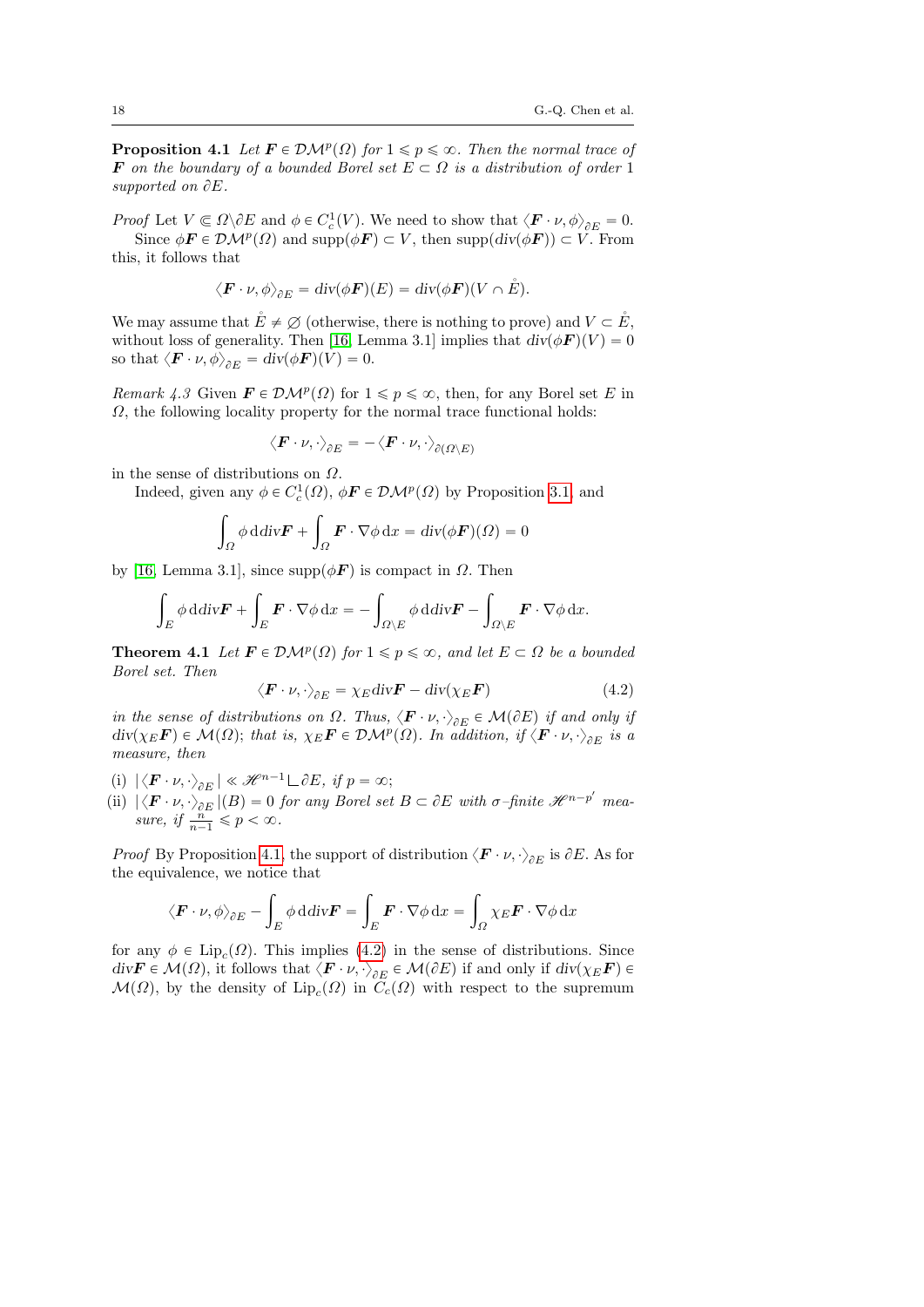norm. Since  $\chi_E \mathbf{F} \in L^p(\Omega; \mathbb{R}^n)$ , then  $\text{div}(\chi_E \mathbf{F}) \in \mathcal{M}(\Omega)$  implies that  $\chi_E \mathbf{F} \in$  $\mathcal{DM}^p(\Omega)$ . As for the absolute continuity properties of the normal trace measure, we argue as those in the end of the proof of Theorem [3.2,](#page-12-4) by employing [\(4.2\)](#page-17-0) and [\[56,](#page-79-1) Theorem 3.2].

We now employ [\(4.2\)](#page-17-0) to show the relation between  $\langle \bm{F} \cdot \nu, \cdot \rangle_{\partial E}$  and  $\langle \bm{F} \cdot \nu, \cdot \rangle_{\partial \widetilde{E}}$ for any another Borel representative  $\widetilde{E}$ , with respect to the Lebesgue measure, of a given bounded Borel set E.

**Proposition 4.2** Let  $\mathbf{F} \in \mathcal{DM}^p(\Omega)$  for  $1 \leq p \leq \infty$ , and let  $E, \widetilde{E} \subset \Omega$  be bounded Borel sets such that  $|E\Delta E|=0$ . Then

<span id="page-18-0"></span>
$$
\langle \boldsymbol{F} \cdot \boldsymbol{\nu}, \cdot \rangle_{\partial E} - \langle \boldsymbol{F} \cdot \boldsymbol{\nu}, \cdot \rangle_{\partial \widetilde{E}} = (\chi_{E \setminus \widetilde{E}} - \chi_{\widetilde{E} \setminus E}) \operatorname{div} \boldsymbol{F},\tag{4.3}
$$

which means that  $\langle \mathbf{F} \cdot \nu, \cdot \rangle_{\partial E} - \langle \mathbf{F} \cdot \nu, \cdot \rangle_{\partial \widetilde{E}} \in \mathcal{M}(\Omega)$ , and

<span id="page-18-1"></span>
$$
|\langle \boldsymbol{F} \cdot \boldsymbol{\nu}, \cdot \rangle_{\partial E} - \langle \boldsymbol{F} \cdot \boldsymbol{\nu}, \cdot \rangle_{\partial E}| = \chi_{E \Delta \tilde{E}} |div \boldsymbol{F}|.
$$
 (4.4)

In particular, if U is an open bounded set in  $\Omega$  with  $|\partial U| = 0$ , then

<span id="page-18-2"></span>
$$
\langle \boldsymbol{F} \cdot \boldsymbol{\nu}, \cdot \rangle_{\partial \overline{U}} - \langle \boldsymbol{F} \cdot \boldsymbol{\nu}, \cdot \rangle_{\partial U} = \chi_{\partial U} \operatorname{div} \boldsymbol{F}.
$$
 (4.5)

*Proof* Since  $|E\Delta E|=0$ ,  $div(\chi_E \mathbf{F})=div(\chi_{\widetilde{E}}\mathbf{F})$  in the sense of distributions. Thus, by subtracting [\(4.2\)](#page-17-0) for  $\widetilde{E}$  from the same identity with E, we obtain [\(4.3\)](#page-18-0). Then we see that  $\langle \mathbf{F} \cdot \nu, \cdot \rangle_{\partial E} - \langle \mathbf{F} \cdot \nu, \cdot \rangle_{\partial \widetilde{E}} \in \mathcal{M}(\Omega)$  and [\(4.4\)](#page-18-1). Finally, if U is open bounded set with  $|\partial U| = 0$ , [\(4.5\)](#page-18-2) follows from [\(4.3\)](#page-18-0) with  $E = \overline{U}$ and  $\widetilde{E} = U$ .

*Remark 4.4* While  $div(\chi_E \mathbf{F})$  is not a Radon measure in general, we can employ [\(4.2\)](#page-17-0) to obtain some information on its restriction to some particular sets. Indeed, since  $\langle \mathbf{F} \cdot \nu, \cdot \rangle_{\partial E}$  is supported on  $\partial E$ , by Proposition [4.1,](#page-16-2) it suffices to restrict [\(4.2\)](#page-17-0) to  $\partial E$  and  $\mathring{E}$  to obtain

$$
\langle \boldsymbol{F} \cdot \nu, \cdot \rangle_{\partial E} = \chi_{E \cap \partial E} \text{div} \boldsymbol{F} - \text{div}(\chi_E \boldsymbol{F}) \sqcup \partial E, \quad \text{div} \boldsymbol{F} \sqcup \mathring{E} - \text{div}(\chi_E \boldsymbol{F}) \sqcup \mathring{E} = 0.
$$

In particular, this means that  $div(\chi_E \mathbf{F}) \sqcup \check{E} = div \mathbf{F} \sqcup \check{E}$ , so that this restriction is a Radon measure for any  $\mathbf{F} \in \mathcal{DM}^p(\Omega)$  and bounded Borel set E in  $\Omega$ . In addition, if U is an open bounded set in  $\Omega$ , then

$$
\langle \boldsymbol{F} \cdot \boldsymbol{\nu}, \cdot \rangle_{\partial U} = -\mathrm{div}(\chi_U \boldsymbol{F}) \, \Box \, \partial U.
$$

We now state a particular result concerning the sets of finite perimeter and the case  $p = \infty$ , which gathers much of the known theory (see [\[14,](#page-77-2) [16\]](#page-77-7)). It also provides a generalization of the Gauss-Green formulas by allowing for scalar functions  $\phi \in C^0(\Omega)$  with  $\nabla \phi \in L^1_{loc}(\Omega; \mathbb{R}^n)$ . Such a result can be seen as a particular case of [\[18,](#page-77-9) Theorem 5.1], when  $\Omega = \mathbb{R}^n$ .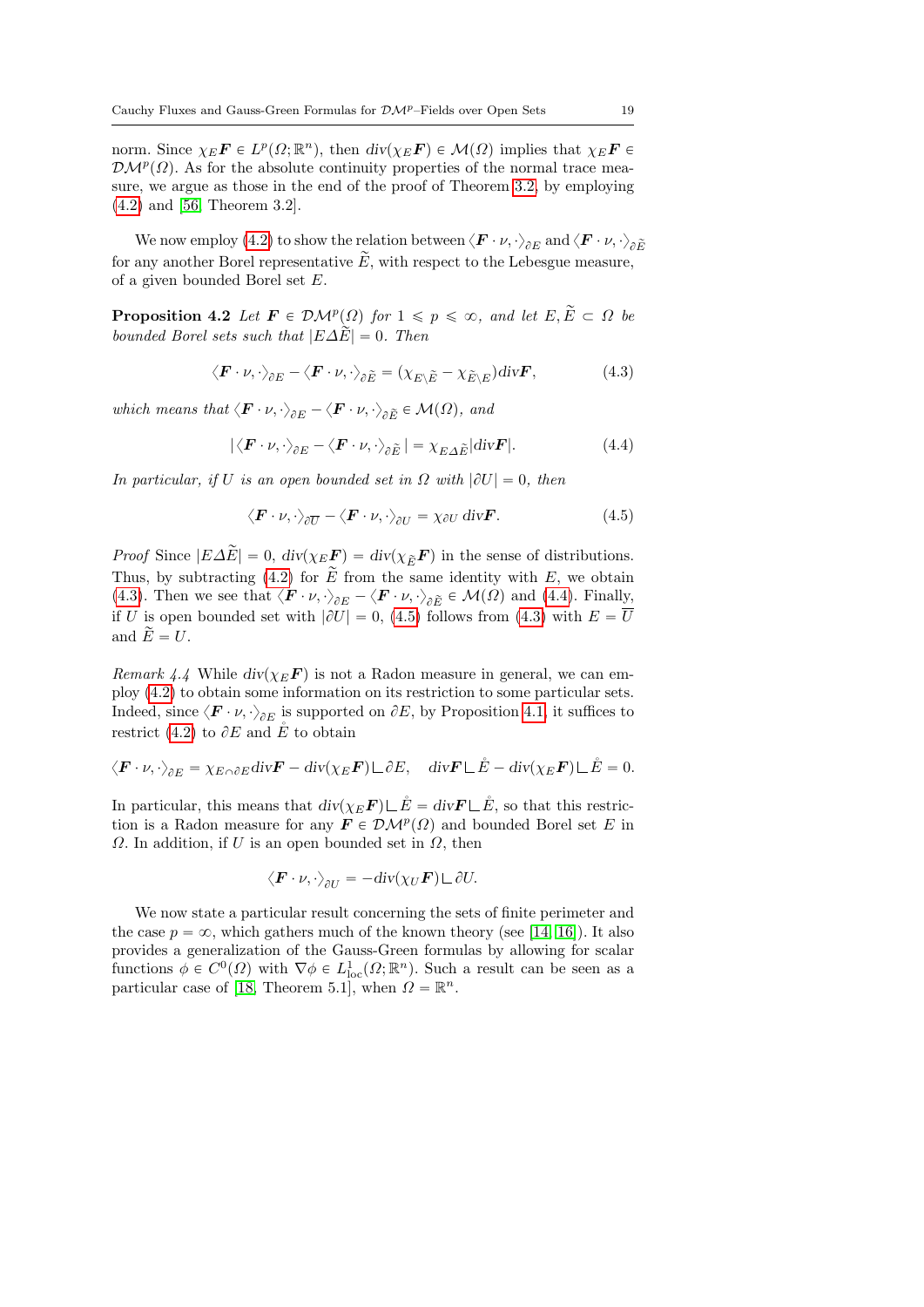First, we need to recall the definitions of both measure-theoretic interior and *measure-theoretic boundary* of a measurable set  $E$ :

$$
E^1 := \left\{ x \in \mathbb{R}^n : \lim_{r \to 0} \frac{|B(x, r) \cap E|}{|B(x, r)|} = 1 \right\}, \quad \partial^m E := \mathbb{R}^n \setminus (E^1 \cup (\mathbb{R}^n \setminus E)^1).
$$

By Lebesgue's differentiation theorem, it follows that  $|E\Delta E^1| = 0$  and  $|\partial^m E| =$ 0. By [\[27,](#page-77-13) Lemma 5.9, §5.11],  $E^1$  and  $\partial^m E$  are Borel measurable sets.

We notice that, if  $\mathbf{F} \in \mathcal{DM}^{\infty}_{loc}(\Omega)$ , and  $E \subset \Omega$  is a set of locally finite perimeter, then  $\partial^* E$  is a  $|div F|$ -measurable set. Indeed,  $\partial^* E \subset \partial^m E$  and  $\mathscr{H}^{n-1}(\partial^m E \backslash \partial^* E) = 0$  by [\[27,](#page-77-13) Lemma 5.5, §5.8]. This means that  $\partial^m E =$  $\partial^* E \cup \mathcal{N}_E$  for some set  $\mathcal{N}_E$  satisfying  $\mathcal{H}^{n-1}(\mathcal{N}_E) = 0$ . Since  $|div \mathbf{F}| \ll \mathcal{H}^{n-1}$ by [\[11,](#page-76-1) Proposition 3.1],  $\partial^* E$  is  $|div F|$ -measurable, because it is the difference between the Borel set  $\partial^m E$  and the  $|div \mathbf{F}|$ -negligible set  $\mathcal{N}_E$ . This means that, if  $\mathbf{F} \in \mathcal{DM}_{loc}^{\infty}(\Omega)$ , and  $E \subset \Omega$  is a set of locally finite perimeter, then  $\langle F \cdot \nu, \cdot \rangle_{\partial E^1}$  and  $\langle F \cdot \nu, \cdot \rangle_{\partial (E^1 \cup \partial^* E)}$  are well defined.

<span id="page-19-2"></span>**Proposition 4.3** Let  $\mathbf{F} \in \mathcal{DM}_{loc}^{\infty}(\Omega)$ , and let  $E \subseteq \Omega$  be a set of finite perimeter. Then the normal trace of **F** on the boundary of any Borel representative  $\widetilde{E}$ of set E is a Radon measure supported on  $\partial^* E \cup (\tilde{E}\Delta E^1) \subset \partial \tilde{E}$ . In particular, if  $\widetilde{E} = E^1$  or  $\widetilde{E} = E^1 \cup \partial^* E$  up to  $\mathcal{H}^{n-1}$ –negligible sets, then

<span id="page-19-1"></span><span id="page-19-0"></span>
$$
|\langle \boldsymbol{F} \cdot \boldsymbol{\nu}, \cdot \rangle_{\partial \widetilde{E}}| \ll \mathscr{H}^{n-1} \, \Box \, \partial^* E
$$

with density in  $L^{\infty}(\partial^*E; \mathcal{H}^{n-1})$ . More precisely, for any set E of locally finite perimeter in  $\Omega$  and  $\phi \in C^0(\Omega)$  such that  $\nabla \phi \in L^1_{loc}(\Omega; \mathbb{R}^n)$  and  $\chi_E \phi$  has compact support in  $\Omega$ , then

$$
\int_{E^1} \phi \, \mathrm{d} \mathrm{div} \mathbf{F} + \int_E \mathbf{F} \cdot \nabla \phi \, \mathrm{d} x = -\int_{\partial^* E} \phi \left( \mathfrak{F}_i \cdot \nu_E \right) \mathrm{d} \mathscr{H}^{n-1},\tag{4.6}
$$

$$
\int_{E^1 \cup \partial^* E} J_E \phi \, \mathrm{d} \mathrm{div} \mathbf{F} + \int_E \mathbf{F} \cdot \nabla \phi \, \mathrm{d} x = - \int_{\partial^* E} \phi \left( \mathfrak{F}_e \cdot \nu_E \right) \mathrm{d} \mathcal{H}^{n-1}, \qquad (4.7)
$$

where  $(\mathfrak{F}_i \cdot \nu_E), (\mathfrak{F}_e \cdot \nu_E) \in L^{\infty}_{loc}(\partial^* E; \mathcal{H}^{n-1})$  are the interior and exterior normal traces of  $\bm{F}$ , respectively, as introduced in [\[14,](#page-77-2) Theorem 5.3].

*Proof* Assume first that  $E \in \Omega$ . By [\[14,](#page-77-2) Theorem 5.3] and [\[16,](#page-77-7) Theorem 4.2], it follows that the normal traces on the boundaries of  $E^1$  and  $E^1 \cup \partial^* E$  are Radon measures. They are indeed absolutely continuous with respect to  $\mathscr{H}^{n-1} \mathcal{L} \partial^* E$ and with densities given by essentially bounded interior and exterior normal traces: For any  $\phi \in \text{Lip}_c(\Omega)$ ,

$$
\langle \mathbf{F} \cdot \nu, \phi \rangle_{\partial E^1} = -\int_{\partial^* E} \phi (\mathfrak{F}_i \cdot \nu_E) \, d\mathscr{H}^{n-1},
$$
  

$$
\langle \mathbf{F} \cdot \nu, \phi \rangle_{\partial (E^1 \cup \partial^* E)} = -\int_{\partial^* E} \phi (\mathfrak{F}_e \cdot \nu_E) \, d\mathscr{H}^{n-1}.
$$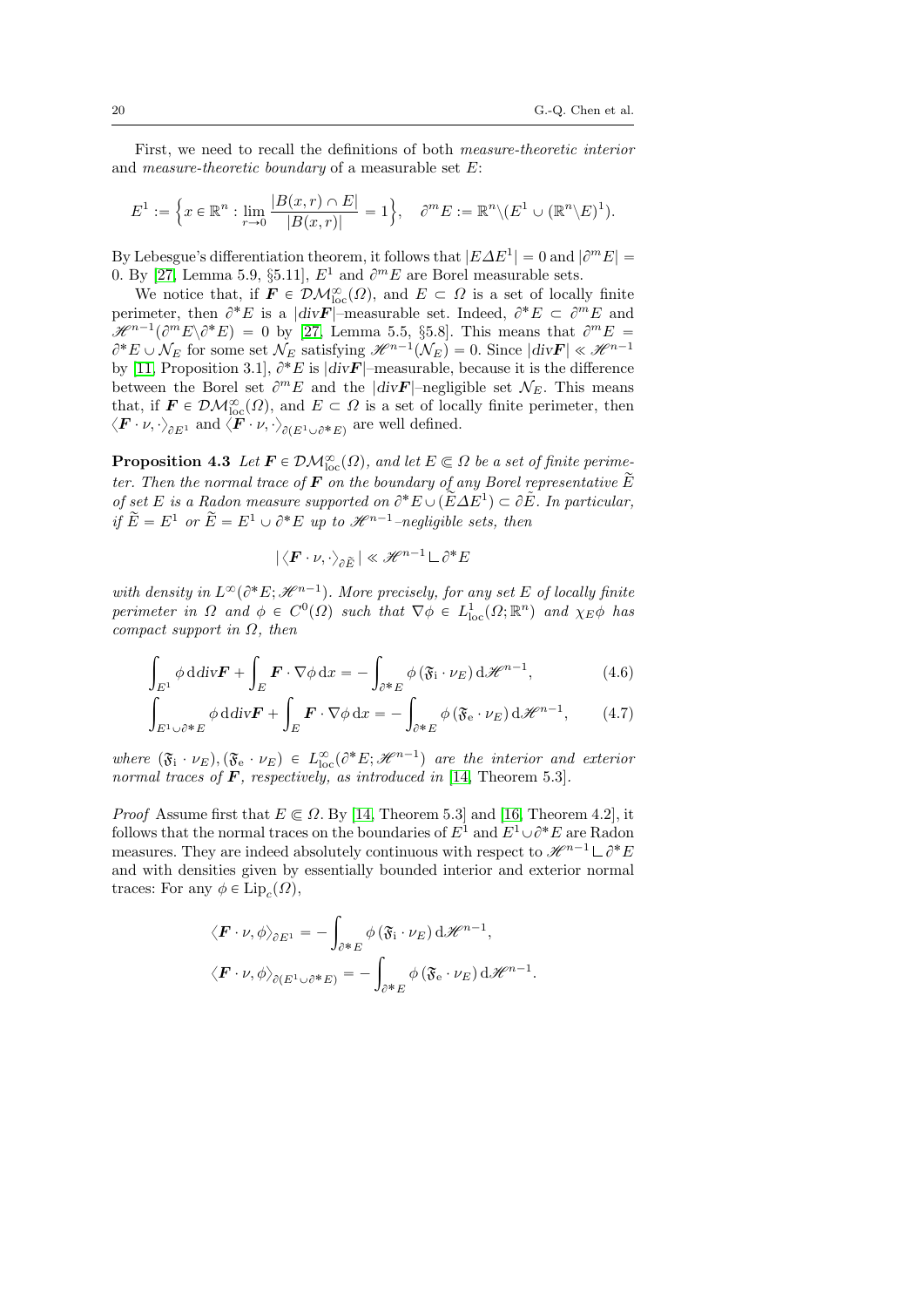These two formulas hold also for any set  $\tilde{E}$  with  $\mathscr{H}^{n-1}(\tilde{E}\Delta E^1) = 0$ or  $\mathscr{H}^{n-1}(\widetilde{E}\Delta(E^1\cup\partial^*E))=0$ , respectively, since  $|div\mathbf{F}| \ll \mathscr{H}^{n-1}$  if  $\mathbf{F} \in$  $\mathcal{DM}^{\infty}(\Omega)$ , by [\[56,](#page-79-1) Theorem 3.2].

Let  $\widetilde{E}$  be any Borel representative of E with respect to the Lebesgue measure so that  $|E\Delta E| = 0$ , which implies that  $E^1 = E^1$ . By [\(4.3\)](#page-18-0), we have

$$
\langle \boldsymbol{F} \cdot \boldsymbol{\nu}, \phi \rangle_{\partial \widetilde{E}} = \langle \boldsymbol{F} \cdot \boldsymbol{\nu}, \phi \rangle_{\partial E^1} + \int_{\Omega} \phi \left( \chi_{\widetilde{E} \setminus E^1} - \chi_{E^1 \setminus \widetilde{E}} \right) \mathrm{d} \mathrm{d} \mathrm{d} \mathrm{v} \boldsymbol{F} \text{ for any } \phi \in \mathrm{Lip}_c(\Omega).
$$

This shows that  $\langle \mathbf{F} \cdot \nu, \cdot \rangle_{\partial \tilde{E}}$  is a Radon measure on  $\partial^* E \cup (\tilde{E} \Delta E^1)$ , while this set is contained in  $\partial \tilde{E}$ , since  $\mathring{\tilde{E}} \subset E^1 \subset \overline{\tilde{E}}$ , coherently with Proposition [4.1.](#page-16-2)

Finally, let E be a set of locally finite perimeter in  $\Omega$ , and let  $\phi \in C^0(\Omega)$ such that  $\nabla \phi \in L^1_{loc}(\Omega; \mathbb{R}^n)$  and  $\text{supp}(\chi_E \phi) \subseteq \Omega$ . Then  $(4.6)-(4.7)$  $(4.6)-(4.7)$  $(4.6)-(4.7)$  follow from [\[16,](#page-77-7) Theorem 4.2]. Indeed, such equations hold for  $\phi \in \text{Lip}_{loc}(\Omega)$  such that  $\text{supp}(\chi_E \phi) \subset V \subset \Omega$  for some open set V. Thus, we can take any mollification  $\phi_{\varepsilon}$  of  $\phi$ , with  $\varepsilon > 0$  small enough, such that  $\text{supp}(\chi_E \phi_{\varepsilon}) \subset V$ . Then we pass to the limit as  $\varepsilon \to 0$  by employing the fact that  $\phi_{\varepsilon} \to \phi$  uniformly on V and  $\nabla \phi_{\varepsilon} \to \nabla \phi$  in  $L^1(V; \mathbb{R}^n)$ . This completes the proof.

Remark 4.5 Given  $\mathbf{F} \in \mathcal{DM}^{\infty}_{loc}(\Omega)$  and a set of locally finite perimeter  $E \subset \Omega$ ,  $(4.6)$ – $(4.7)$  hold for any  $\phi \in \text{Lip}_{c}(\Omega)$ . This shows that the normal traces of **F** on the portion of the boundaries  $\partial E^1 \cap \Omega$  and  $\partial (E^1 \cup \partial^* E) \cap \Omega$  are locally represented by measures  $(\mathfrak{F}_i \cdot \nu_E) \mathcal{H}^{n-1} \Box \partial^* E$  and  $(\mathfrak{F}_e \cdot \nu_E) \mathcal{H}^{n-1} \Box \partial^* E$ , respectively.

Remark 4.6 Proposition [4.3](#page-19-2) can be seen as a special case of Theorem [4.1,](#page-17-1) because of Theorem [3.1.](#page-10-1) In addition, it shows that the normal trace measures of  $\mathbf{F} \in \mathcal{DM}^{\infty}(\Omega)$  on  $\partial E^1$  and  $\partial (E^1 \cup \partial^* E)$  are actually concentrated on  $\partial^* E = \partial^* E^1 = \partial^* (E^1 \cup \partial^* E)$ , for any set of finite perimeter  $E \subset \Omega$ .

Moreover, if  $\mathbf{F} \in \mathcal{DM}^p(\Omega)$  for  $1 \leq p < \infty$ , the normal trace on  $\partial E$  is not a measure that is absolutely continuous with respect to  $\mathscr{H}^{n-1}$  in general, as shown in [\[16,](#page-77-7) Example 6.1]. However, as we will see in §7, the normal trace on the boundary of open and closed sets can still be represented as the limit of the classical normal traces on an approximating family of smooth sets.

Remark 4.7 Theorem [4.1](#page-17-1) shows that, in the case of Example [3.1,](#page-10-0) the normal trace is a Radon measure on  $\partial E$ , since a product rule holds between

$$
\boldsymbol{F}(x_1, x_2) = \frac{1}{2\pi} \frac{(x_1, x_2)}{x_1^2 + x_2^2} \quad \text{and} \quad \chi_E \text{ for } E = (0, 1)^2.
$$

Indeed, we have

$$
\operatorname{div}(\chi_E \boldsymbol{F}) = \frac{1}{4} \delta_{(0,0)} + (\boldsymbol{F}, D\chi_E)
$$

with

$$
(\boldsymbol{F}, D\chi_E)(\phi) := -\frac{1}{2\pi} \left( \int_0^1 \frac{\phi(x_1, 1)}{1 + x_1^2} \, \mathrm{d}x_1 + \int_0^1 \frac{\phi(1, x_2)}{1 + x_2^2} \, \mathrm{d}x_2 \right).
$$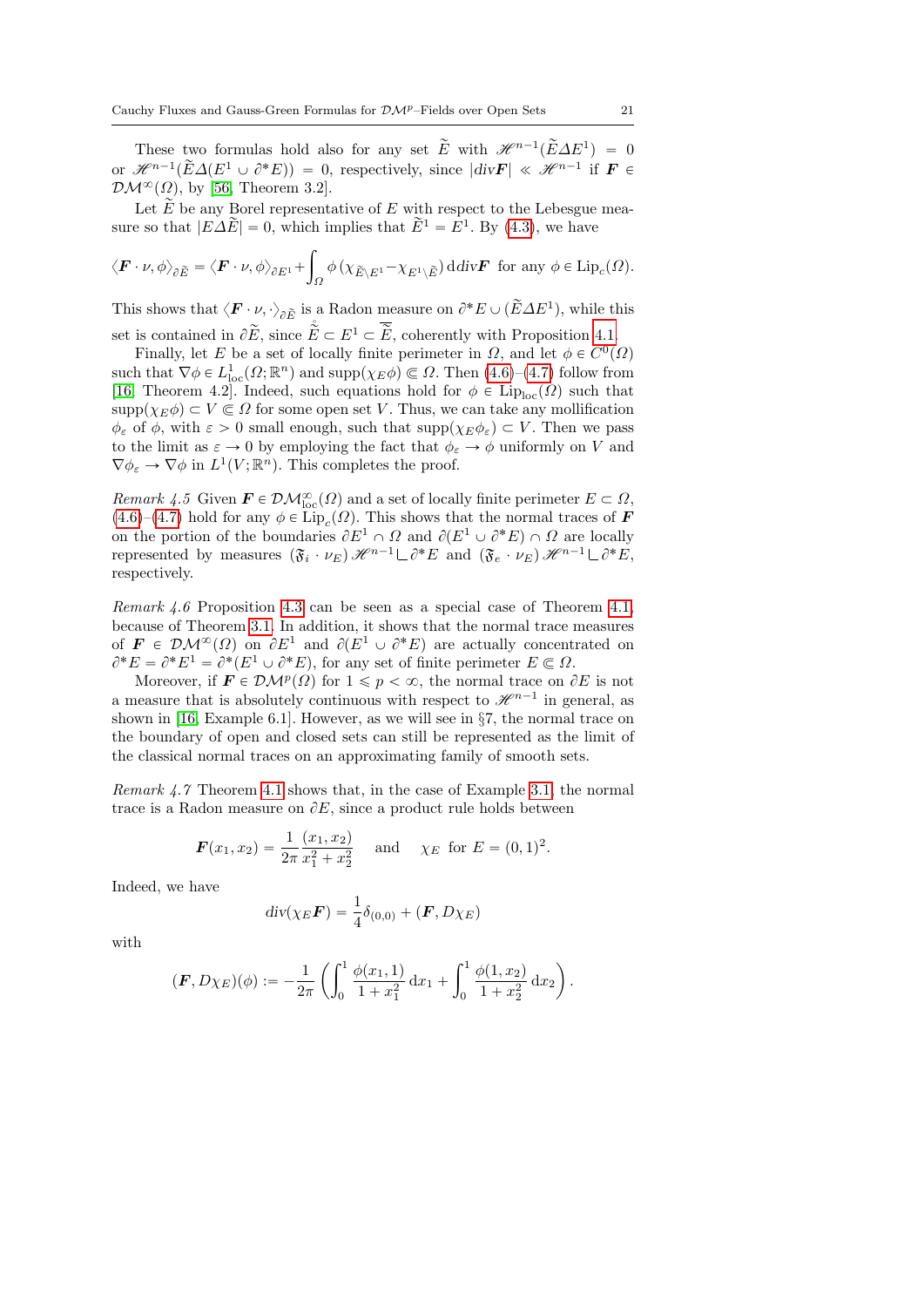Using [\(4.2\)](#page-17-0) and  $(0,0) \notin E$ , it follows that, for any  $\phi \in \text{Lip}_c(\mathbb{R}^2)$ ,

$$
\langle \boldsymbol{F} \cdot \boldsymbol{\nu}, \phi \rangle_{\partial E} = \int_{\mathbb{R}^2} \phi \chi_E \, \mathrm{d} \mathrm{div} \boldsymbol{F} - \int_{\mathbb{R}^2} \phi \, \mathrm{d} \mathrm{div} (\chi_E \boldsymbol{F}) = - \int_{\mathbb{R}^2} \phi \, \mathrm{d} \mathrm{div} (\chi_E \boldsymbol{F})
$$

$$
= -\frac{1}{4} \phi(0,0) - (\boldsymbol{F}, D\chi_E)(\phi).
$$

Therefore,  $\langle \boldsymbol{F} \cdot \nu, \cdot \rangle_{\partial E}$  is a Radon measure on  $\partial E$ .

In this example, E is also a set of finite perimeter with  $E = E<sup>1</sup>$ , but the normal trace is supported on  $\partial E$ , not only on  $\partial^* E$ , since  $(0,0) \notin \partial^* E$ .

<span id="page-21-0"></span>Remark 4.8 Theorem [4.1](#page-17-1) implies that, if  $\mathbf{F} \in \mathcal{DM}^p(\Omega)$  does not admit a normal trace on  $\partial E$  representable by a Radon measure, then  $\chi_E \mathbf{F} \notin \mathcal{DM}^p(\Omega)$ , even for a set of locally finite perimeter E.

An example of such a vector field was provided by [\[57,](#page-79-0) Example 2.5] and [\[32,](#page-78-0) Remark 2.2] as follows:

$$
\boldsymbol{F}(x_1,x_2):=\frac{(-x_2,x_1)}{x_1^2+x_2^2}.
$$

Then  $\mathbf{F} \in \mathcal{DM}_{loc}^p(\mathbb{R}^2)$  for any  $1 \leq p < 2$ ,  $div \mathbf{F} = 0$  on  $E = (-1, 1) \times (-1, 0)$ . For any  $\phi \in \text{Lip}_c((-1, 1)^2)$ , we have

$$
\int_{(-1,1)^2} \chi_E \mathbf{F} \cdot \nabla \phi \, dx_1 \, dx_2
$$
\n
$$
= \int_{-1}^1 \int_{-1}^0 \frac{1}{x_1^2 + x_2^2} \left( -x_2 \frac{\partial \phi}{\partial x_1} + x_1 \frac{\partial \phi}{\partial x_2} \right) dx_2 \, dx_1
$$
\n
$$
= \lim_{\varepsilon \to 0} \left( \int_{-1}^{-\varepsilon} + \int_{\varepsilon}^1 \right) \int_{-1}^0 \frac{1}{x_1^2 + x_2^2} \left( -x_2 \frac{\partial \phi}{\partial x_1} + x_1 \frac{\partial \phi}{\partial x_2} \right) dx_2 \, dx_1
$$
\n
$$
= \lim_{\varepsilon \to 0} \left\{ \int_{-1}^0 \frac{x_2}{\varepsilon^2 + x_2^2} \left( -\phi(-\varepsilon, x_2) + \phi(\varepsilon, x_2) \right) dx_2 + \left( \int_{-1}^{-\varepsilon} + \int_{\varepsilon}^1 \right) \frac{\phi(x_1, 0)}{x_1} \, dx_1 \right\}
$$
\n
$$
= \text{P.V.} \int_{-1}^1 \frac{\phi(x_1, 0)}{x_1} \, dx_1,
$$

since the two area integrals are simplified and

$$
\left| \lim_{\varepsilon \to 0} \int_{-1}^{0} \frac{x_2}{\varepsilon^2 + x_2^2} \left( -\phi(-\varepsilon, x_2) + \phi(\varepsilon, x_2) \right) dx_2 \right|
$$
  
\$\leqslant 2L \lim\_{\varepsilon \to 0} \int\_{0}^{1} \frac{\varepsilon x\_2}{\varepsilon^2 + x\_2^2} dx\_2 = L \lim\_{\varepsilon \to 0} \varepsilon \log(1 + \frac{1}{\varepsilon^2}) = 0,

where L is the Lipschitz constant of  $\phi$ . This shows

$$
div(\chi_E \boldsymbol{F}) = P.V.(\frac{1}{x_1}) \sqcup (-1, 1) \otimes \delta_0,
$$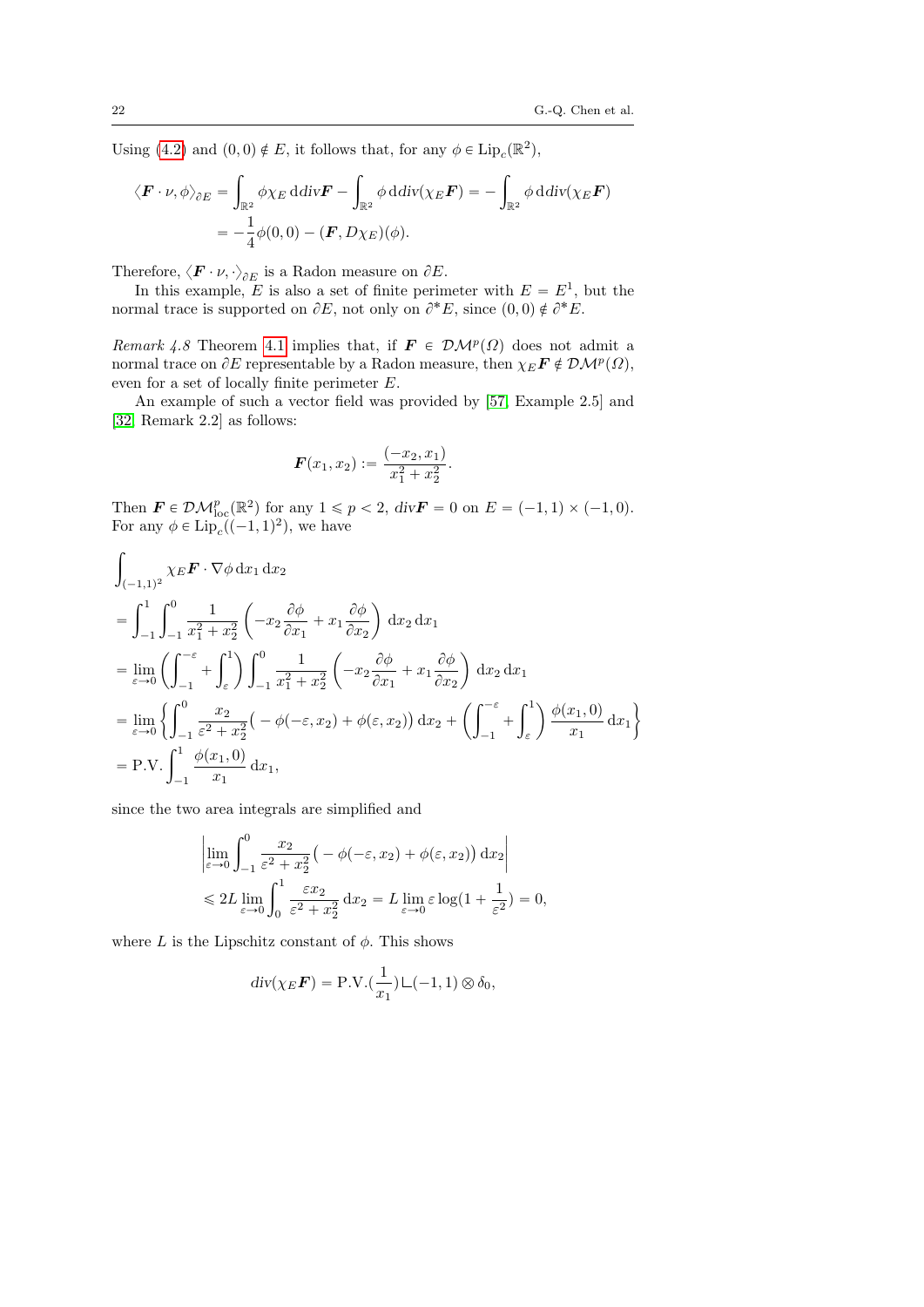so that  $div(\chi_E \mathbf{F}) \notin \mathcal{M}((-1, 1)^2)$ , which means that  $\chi_E \mathbf{F} \notin \mathcal{DM}^p((-1, 1)^2)$ for any  $1 \leqslant p < 2$ .

The argument can be generalized to

$$
\boldsymbol{F}(x_1, x_2) = \frac{(-x_2, x_1)}{(x_1^2 + x_2^2)^{\frac{\alpha}{2}}} \quad \text{for } 2 \le \alpha < 3
$$

to obtain

$$
div(\chi_E \mathbf{F}) = (\text{P.V. sgn}(x_1) |x_1|^{1-\alpha}) \sqcup (-1, 1) \otimes \delta_0.
$$

<span id="page-22-0"></span>Remark 4.9 By Theorem [4.1,](#page-17-1)  $\mathbf{F} \in \mathcal{DM}^p(\Omega)$  admits a normal trace on the boundary of a Borel set  $E \subseteq \Omega$  representable by a Radon measure if and only if  $\chi_E \mathbf{F} \in \mathcal{DM}^p(\Omega)$ . This condition is generally weaker than the requirement of E to be a set of locally finite perimeter in  $\Omega$ . Indeed, there exist a set  $E \subset \mathbb{R}^2$  with  $\chi_E \notin BV_{\text{loc}}(\mathbb{R}^2)$  and a field  $\mathbf{F} \in \mathcal{DM}^p(\mathbb{R}^2)$  for any  $p \in [1, \infty]$ with  $\langle \mathbf{F} \cdot \nu, \cdot \rangle_{\partial E} \in \mathcal{M}(\partial E)$ . The key observation in the construction of such a set E is that, given a constant vector field  $\mathbf{F} \equiv \mathbf{v} \in \mathbb{R}^n$ , [\(4.2\)](#page-17-0) implies that the normal trace is given by

$$
\left\langle {\bm v} \cdot {\nu}, \cdot \right\rangle_{{\partial} E} = -\text{div}(\chi_E {\bm v}) = -\sum_{j=1}^n v_j D_{x_j} \chi_E.
$$

Clearly, the requirement that  $\sum_{j=1}^{n} v_j D_{x_j} \chi_E \in \mathcal{M}(\Omega)$  is weaker than the requirement that  $\chi_E \in BV(\Omega)$ , since there may be some cancellations.

We choose  $E$  as the open bounded set whose boundary is given by

$$
\partial E = (\{0\} \times [0,1]) \cup ([0,1] \times \{0\}) \cup ([0,1 + \log 2] \times \{1\}) \cup S,
$$

as shown in Figure [4.9,](#page-22-0) where

$$
S = \left(\{1\} \times [0, \frac{1}{2}]\right) \bigcup \left([1, 2] \times \{\frac{1}{2}\}\right)
$$
  

$$
\bigcup \left(\bigcup_{n \geq 1} \{1 + \sum_{k=1}^{n} \frac{(-1)^{k-1}}{k}\} \times [1 - \frac{1}{2^n}, 1 - \frac{1}{2^{n+1}}]\right)
$$
  

$$
\bigcup \left(\bigcup_{n \geq 1} [1 + \sum_{k=1}^{2n} \frac{(-1)^{k-1}}{k}, 1 + \sum_{k=1}^{2n+1} \frac{(-1)^{k-1}}{k}\right) \times \{1 - \frac{1}{2^{2n+1}}\}\right)
$$
  

$$
\bigcup \left(\bigcup_{n \geq 1} [1 + \sum_{k=1}^{2n} \frac{(-1)^{k-1}}{k}, 1 + \sum_{k=1}^{2n-1} \frac{(-1)^{k-1}}{k}\right) \times \{1 - \frac{1}{2^{2n}}\}\right).
$$

Then  $\chi_E \notin BV_{loc}(\mathbb{R}^2)$ , since  $\mathcal{H}^1(S) = \infty$ . However, we can show that  $D_{x_1} \chi_E \in$  $\mathcal{M}(\mathbb{R}^2)$ .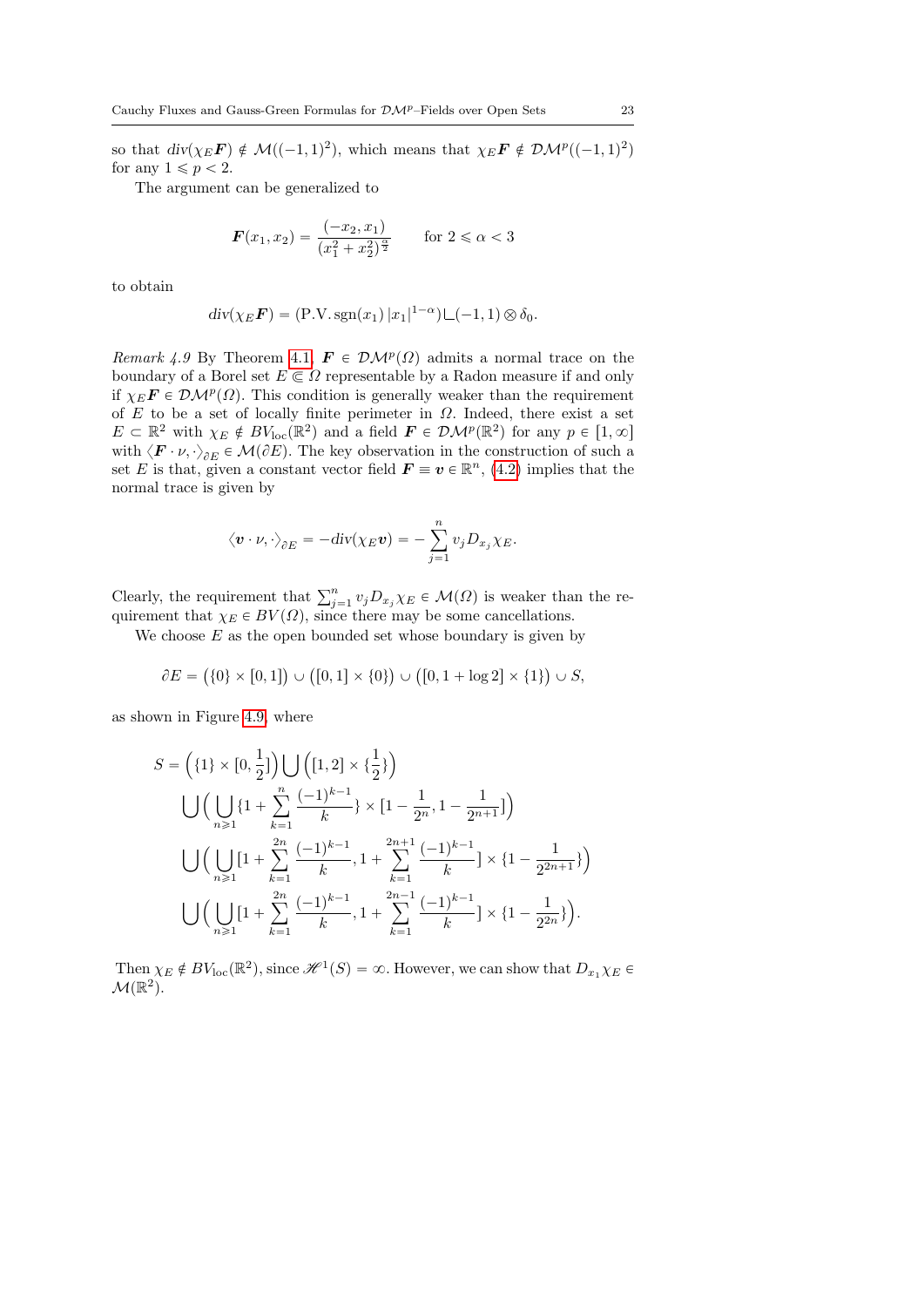

Fig. 4.1 The open bounded set  $\cal E$ 

Indeed, given any  $\phi \in C_c^1(\mathbb{R}^2)$ , we have

$$
\int_{E} \frac{\partial \phi}{\partial x_{1}} dx_{1} dx_{2} \n= \int_{0}^{\frac{1}{2}} \int_{0}^{1} \frac{\partial \phi}{\partial x_{1}} dx_{1} dx_{2} + \sum_{n=1}^{\infty} \int_{1-\frac{1}{2^{n}}}^{1-\frac{1}{2^{n+1}}} \int_{0}^{1+\sum_{k=1}^{n} \frac{(-1)^{k-1}}{k}} \frac{\partial \phi}{\partial x_{1}} dx_{1} dx_{2} \n= \int_{0}^{\frac{1}{2}} (\phi(1, x_{2}) - \phi(0, x_{2})) dx_{2} \n+ \sum_{n=1}^{\infty} \int_{1-\frac{1}{2^{n}}}^{1-\frac{1}{2^{n+1}}} (\phi(1 + \sum_{k=1}^{n} \frac{(-1)^{k-1}}{k}, x_{2}) - \phi(0, x_{2})) dx_{2} \n= - \int_{0}^{1} \phi(0, x_{2}) dx_{2} + \int_{0}^{\frac{1}{2}} \phi(1, x_{2}) dx_{2} + \sum_{n=1}^{\infty} \int_{1-\frac{1}{2^{n}}}^{1-\frac{1}{2^{n+1}}} \phi(1 + \sum_{k=1}^{n} \frac{(-1)^{k-1}}{k}, x_{2}) dx_{2}.
$$

This implies

$$
D_{x_1}\chi_E
$$
  
=  $\mathscr{H}^1 \sqcup (\{0\} \times (0,1))$   
 $- \mathscr{H}^1 \sqcup ((\{1\} \times (0,\frac{1}{2})) \bigcup (\bigcup_{n\geq 1} \{1+\sum_{k=1}^n \frac{(-1)^{k-1}}{k}\} \times (1-\frac{1}{2^n},1-\frac{1}{2^{n+1}})) \Big),$ 

which is clearly a finite Radon measure on  $\mathbb{R}^2$ .

Now we observe that, if  $\mathbf{F}(x_1, x_2) = f(x_2)g(x_1)(1, 0)$  for some  $f \in L^p(\mathbb{R})$ and  $g \in C_c^1(\mathbb{R})$ , then  $\mathbf{F} \in \mathcal{DM}^p(\mathbb{R}^2)$ ,

$$
div\boldsymbol{F} = f(x_2)g'(x_1)\mathscr{L}^2,
$$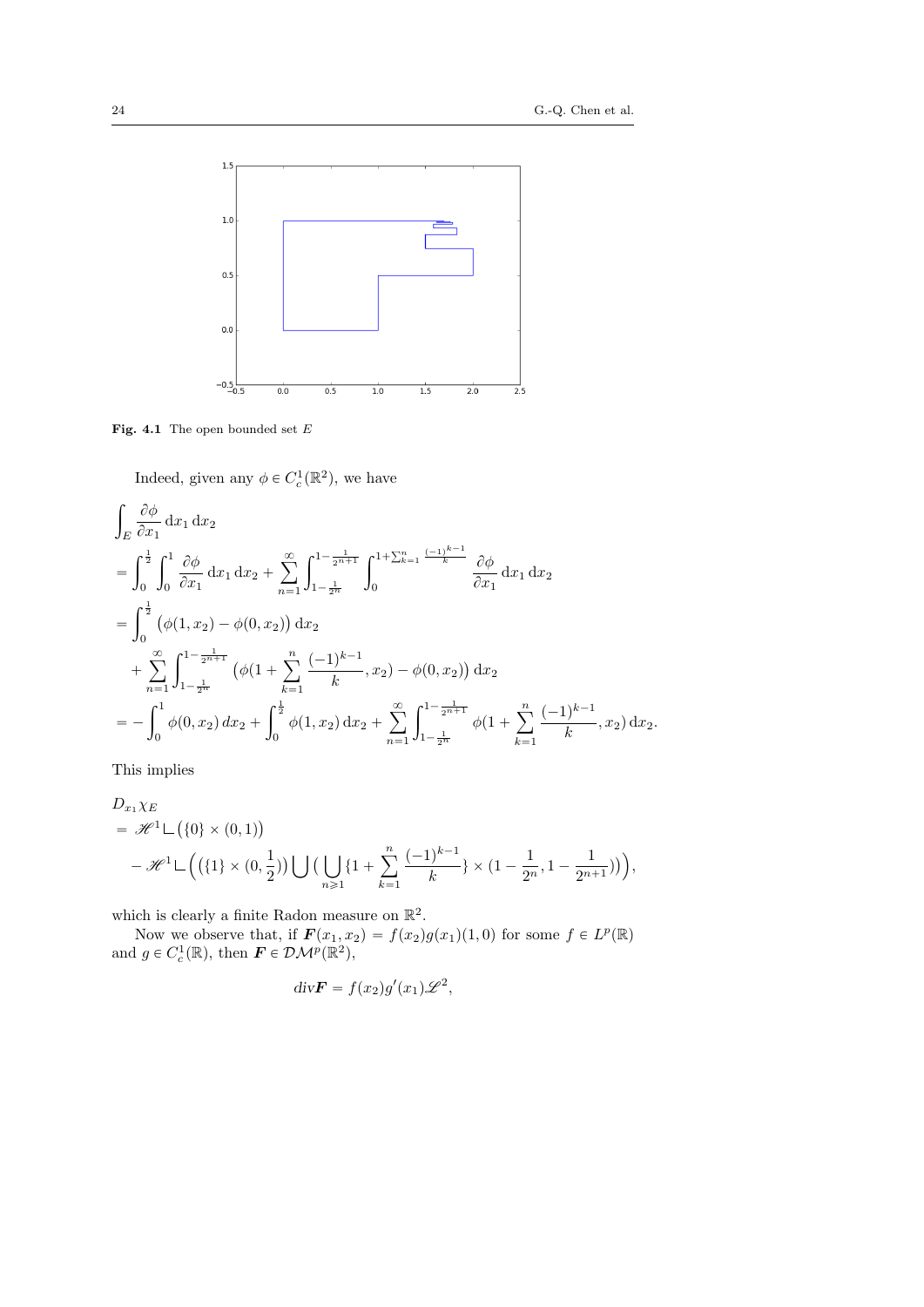and

<span id="page-24-0"></span>
$$
div(\chi_E \mathbf{F}) = f(x_2)g(x_1)D_{x_1}\chi_E + \chi_E(x_1, x_2)f(x_2)g'(x_1)\mathscr{L}^2.
$$
 (4.8)

Indeed, for any  $\phi \in C_c^1(\mathbb{R}^2)$ , we have

$$
\int_{\mathbb{R}^2} \chi_E \mathbf{F} \cdot \nabla \phi \, dx_1 dx_2 = \int_{\mathbb{R}^2} \chi_E(x_1, x_2) f(x_2) g(x_1) \frac{\partial \phi(x_1, x_2)}{\partial x_1} dx_1 dx_2 \n= \int_{\mathbb{R}^2} \chi_E(x_1, x_2) f(x_2) \frac{\partial (g(x_1) \phi(x_1, x_2))}{\partial x_1} dx_1 dx_2 \n- \int_{\mathbb{R}^2} \chi_E(x_1, x_2) f(x_2) \phi(x_1, x_2) g'(x_1) dx_1 dx_2 \n= - \int_{\mathbb{R}^2} f(x_2) g(x_1) \phi(x_1, x_2) dD_{x_1} \chi_E \n- \int_{\mathbb{R}^2} \chi_E(x_1, x_2) f(x_2) \phi(x_1, x_2) g'(x_1) dx_1 dx_2.
$$

Thus, by [\(4.8\)](#page-24-0),  $div(\chi_E \mathbf{F}) \in \mathcal{M}(\mathbb{R}^2)$  so that  $\langle \mathbf{F} \cdot \nu, \cdot \rangle_{\partial E} \in \mathcal{M}(\partial E)$ , by Theorem [4.1,](#page-17-1) even if E is not a set of locally finite perimeter in  $\mathbb{R}^2$ . In addition, by  $(4.2)$ , we have

$$
\langle \boldsymbol{F} \cdot \boldsymbol{\nu}, \cdot \rangle_{\partial E} = \chi_E \operatorname{div} \boldsymbol{F} - \operatorname{div} (\chi_E \boldsymbol{F}) = -f(x_2) g(x_1) D_{x_1} \chi_E,
$$

from which the following is deduced:

$$
|\langle \mathbf{F} \cdot \nu, \cdot \rangle_{\partial E}| \ll \mathcal{H}^{1} \sqcup \Big( \big( \{0\} \times (0,1) \big) \bigcup \big( \{1\} \times (0,\frac{1}{2}) \big) \\ \qquad \qquad \bigcup \big( \bigcup_{n \geq 1} \{1 + \sum_{k=1}^{n} \frac{(-1)^{k-1}}{k} \} \times (1 - \frac{1}{2^{n}}, 1 - \frac{1}{2^{n+1}}) \big) \Big).
$$

On the other hand, as we will show, whether  $\langle \boldsymbol{F}\cdot\boldsymbol{\nu}, \cdot \rangle_{\partial E}$  is a Radon measure on  $\partial E$  or not does not play any role in the representation of the normal trace of  $\bf{F}$  on the boundary of an open or closed set as the limit of classical normal traces on the boundaries of a sequence of approximating smooth sets.

<span id="page-24-2"></span>We provide now a necessary condition for the normal trace to be a Radon measure.

**Proposition 4.4** Let  $\mathbf{F} \in \mathcal{DM}^p(\Omega)$  for  $1 \leq p \leq \infty$ , and let  $E \subset \Omega$  be a Borel set such that there exists  $\sigma \in \mathcal{M}(\partial E)$  satisfying

$$
\langle \boldsymbol{F} \cdot \boldsymbol{\nu}, \phi \rangle_{\partial E} = \int_{\partial E} \phi \, \mathrm{d}\sigma \qquad \text{for any } \phi \in \text{Lip}_{c}(\mathbb{R}^{n}).
$$

Then, if  $1 \leq p \leq \frac{n}{n-1}$ , for any  $x \in \partial E$  and  $r > 0$ , there exists a constant  $C > 0$ such that  $|\sigma|(\partial E) + |\text{div} \mathbf{F}|(E) \geq C$  and

<span id="page-24-1"></span>
$$
\Big|\int_{B(x,r)\cap E} \boldsymbol{F}(y) \cdot \frac{(y-x)}{|y-x|} \, \mathrm{d}y\Big| \leq C r. \tag{4.9}
$$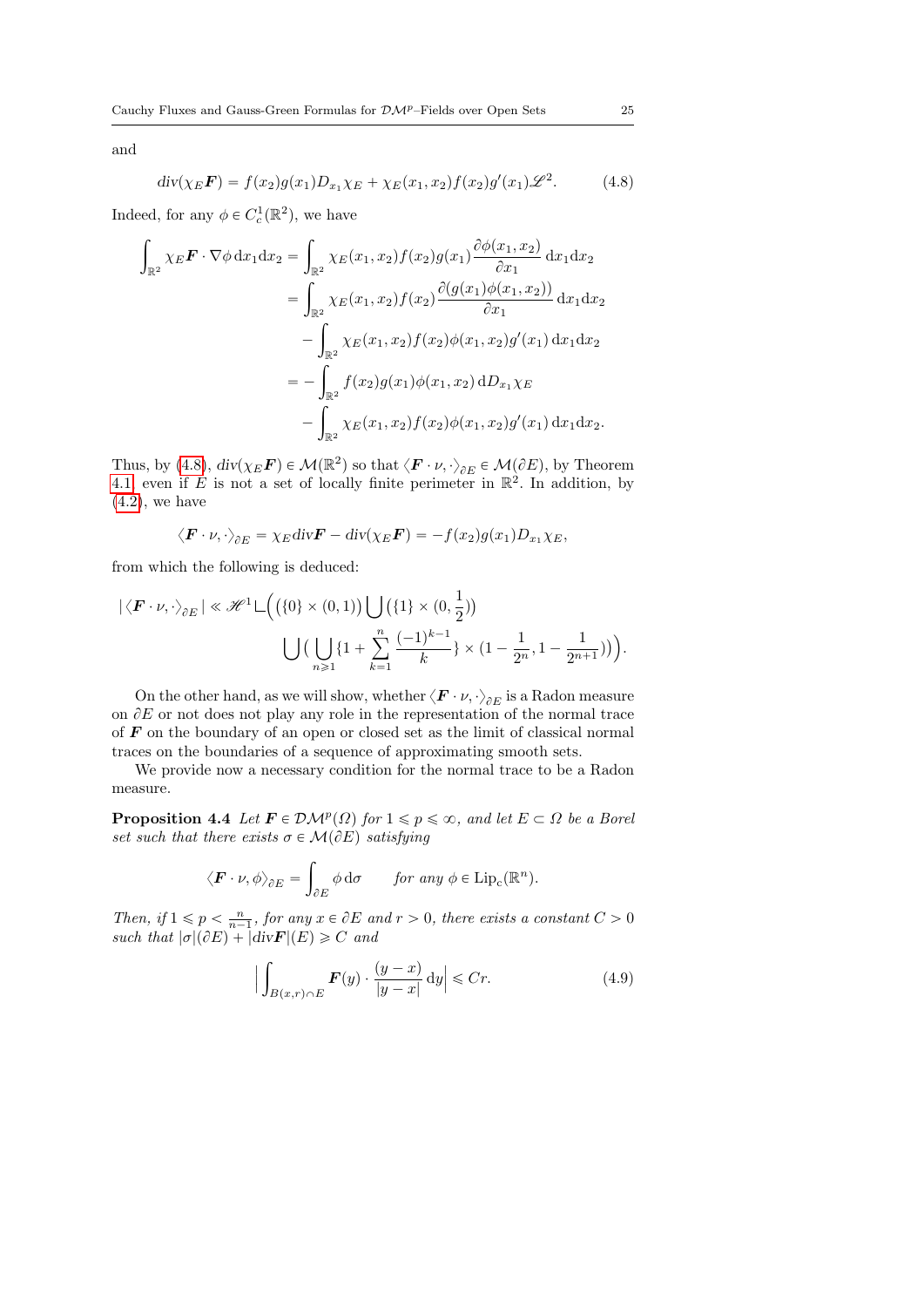If  $p \geqslant \frac{n}{n-1}$ , for any  $x \in \partial E$  and  $r > 0$ ,

<span id="page-25-1"></span>
$$
\left| \int_{B(x,r)\cap E} \boldsymbol{F}(y) \cdot \frac{(y-x)}{|y-x|} dy \right| = o(r). \tag{4.10}
$$

Moreover, given any  $\alpha \in (0, n]$ , for  $\mathcal{H}^{\alpha}$ -a.e.  $x \in \partial E$  and  $r > 0$ , there exists a constant  $C = C_{E,F,x} > 0$  such that

<span id="page-25-2"></span>
$$
\Big|\int_{B(x,r)\cap E} \boldsymbol{F}(y) \cdot \frac{(y-x)}{|y-x|} \, \mathrm{d}y\Big| \leq C r^{\alpha+1}.\tag{4.11}
$$

*Proof* We just need to choose  $\phi(y) := (r - |y - x|)\chi_{B(x,r)}(y)$  so that, by [\(4.1\)](#page-16-1),

$$
\int_{B(x,r)\cap \partial E} (r - |y - x|) d\sigma(y)
$$
\n
$$
= \int_{B(x,r)\cap E} (r - |y - x|) d\mathrm{div} \mathbf{F} - \int_{B(x,r)\cap E} \mathbf{F}(y) \cdot \frac{(y - x)}{|y - x|} dy.
$$

Then we obtain

<span id="page-25-0"></span>
$$
\left| \int_{B(x,r)\cap E} \boldsymbol{F}(y) \cdot \frac{(y-x)}{|y-x|} \, \mathrm{d}y \right| \le r \Big( |\sigma| (B(x,r) \cap \partial E) + |\mathrm{div} \boldsymbol{F}| (B(x,r) \cap E) \Big). \tag{4.12}
$$

Now, if  $1 \leq p < \frac{n}{n-1}$ , then  $divF$  and  $\sigma = \chi_E divF - div(\chi_E F)$  do not enjoy any absolute continuity property in general, by [\[56,](#page-79-1) Example 3.3, Proposition 6.1], so that [\(4.9\)](#page-24-1) holds from [\(4.12\)](#page-25-0).

If  $p \ge \frac{n}{n-1}$ , then  $|div F|(\lbrace x \rbrace) = |\sigma|(\lbrace x \rbrace) = 0$ , by [\[56,](#page-79-1) Theorem 3.2] and Theorem [4.1.](#page-17-1) Therefore, [\(4.12\)](#page-25-0) implies [\(4.10\)](#page-25-1). Finally, a consequence of [\[2,](#page-76-0) Theorem 2.56] is that, given a positive Radon measure  $\mu$  on  $\Omega$ , its  $\alpha$ -dimensional upper density  $\Theta_{\alpha}^{*}(\mu, x)$  satisfies the property:

$$
\Theta_{\alpha}^*(\mu, x) < \infty \qquad \text{for } \mathcal{H}^{\alpha}-a.e. \ x \in \Omega.
$$

This means that, for  $\mathscr{H}^{\alpha}$ –a.e.  $x \in \Omega$ , there exists a constant  $C = C_{\mu,x}$  such that

$$
\mu(B(x,r)) \leqslant Cr^{\alpha}.
$$

Therefore, this argument holds for both measures  $|div F| \subseteq E$  and  $|\sigma| \subseteq \partial E$ . Then, from  $(4.12)$ , we achieve  $(4.11)$ .

Remark 4.10 The result of Proposition [4.4](#page-24-2) does not seem to be very restrictive, since the example in Remark [4.8](#page-21-0) satisfies all the three conditions at any point on  $(-1, 1) \times \{0\}.$ 

Indeed, consider points  $(t, 0)$  for some  $t \in (-1, 1)$ , and  $r > 0$  small enough so that  $B((t, 0), r) \cap \{x_2 < 0\} \subset E = (-1, 1) \times (-1, 0)$ . Since  $(-x_2, x_1) \cdot (x_1 -$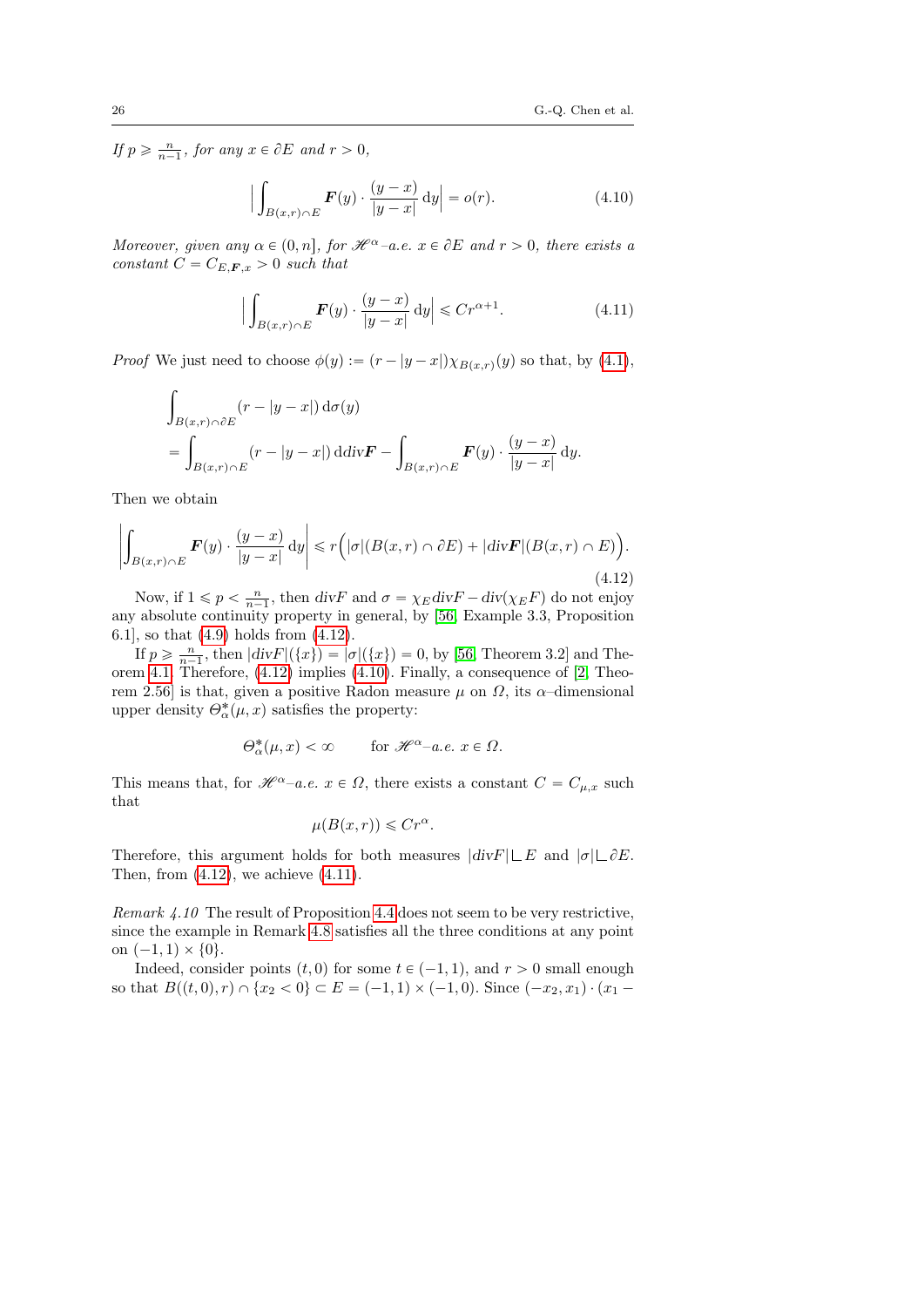$t, x_2$  =  $x_2t$ , we have

$$
\int_{B((t,0),r)\cap E} \mathbf{F}(x_1, x_2) \cdot \frac{(x_1 - t, x_2)}{|(x_1 - t, x_2)|} dx_1 dx_2
$$
\n
$$
= \int_{B((t,0),r)\cap\{x_2 < 0\}} \frac{x_2 t}{(x_1^2 + x_2^2)\sqrt{(x_1 - t)^2 + x_2^2}} dx_1 dx_2
$$
\n
$$
= \int_{B((0,0),1)\cap\{u < 0\}} \frac{tu}{((t+rv)^2 + r^2u^2)\sqrt{v^2 + u^2}} r^2 dv du.
$$

Therefore, for  $t \neq 0$ , we have

$$
\left| \int_{B((t,0),r) \cap E} \mathbf{F}(x_1, x_2) \cdot \frac{(x_1 - t, x_2)}{|(x_1 - t, x_2)|} dx_1 dx_2 \right|
$$
  
= 
$$
\int_0^1 \int_{-\frac{\pi}{2}}^{\frac{\pi}{2}} \frac{\rho |t| \cos \theta}{r^2 \rho^2 + t^2 + 2tr\rho \sin \theta} r^2 d\theta d\rho
$$
  
= 
$$
\int_0^1 r \operatorname{sgn}(t) \log \left| \frac{r\rho + t}{r\rho - t} \right| d\rho = \frac{r^2}{|t|} + o(r^2)
$$

for any sufficiently small r; while, if  $t = 0$ , we just have

$$
\int_{B((0,0),r)\cap E} \boldsymbol{F}(x_1,x_2) \cdot \frac{(x_1,x_2)}{|(x_1,x_2)|} \, \mathrm{d}x_1 \, \mathrm{d}x_2 = 0 \qquad \text{for any } r > 0.
$$

These calculations also show that this **F** satisfies [\(4.11\)](#page-25-2) for any  $\alpha \in (0, 1]$ , which is sufficient, since the Hausdorff dimension of  $\partial E$  is 1.

Moreover, for any  $\mathbf{F} \in L^p(\Omega; \mathbb{R}^n)$ ,

$$
\Big|\int_{B(x,r)\cap E} \boldsymbol{F}(y)\cdot \frac{(y-x)}{|y-x|}\,\mathrm{d} y\Big|\leqslant \Big(\int_{B(x,r)} |\boldsymbol{F}|^p\,\mathrm{d} y\Big)^{\frac{1}{p}} (\omega_n r^n)^{1-\frac{1}{p}}.
$$

Then condition [\(4.10\)](#page-25-1) is satisfied for any  $r \in (0, 1]$  if  $n - \frac{n}{n}$  $\frac{n}{p} > 1$ , that is,  $p > \frac{n}{n-1}.$ 

On the other hand, we obtain a better decay estimate for  $\mathscr{H}^{\alpha}$ –a.e.  $x \in \partial E$ , for any  $\alpha \in (0, n]$ . Indeed,  $\mathbf{F} \in L^1_{loc}(\Omega; \mathbb{R}^n)$  so that measure  $\mu = |\mathbf{F}| \mathscr{L}^n$  satisfies  $\mu(B(x,r)) \leq C r^{\alpha}$  for  $\mathcal{H}^{\alpha}$ –a.e.  $x \in \Omega$ . This implies

$$
\Big|\int_{B(x,r)\cap E} \boldsymbol{F}(y) \cdot \frac{(y-x)}{|y-x|} \, \mathrm{d}y\Big| \leq C r^{\alpha} \qquad \text{for } \mathscr{H}^{\alpha}-a.e. \ x \in \partial E,
$$

while we obtain the higher exponent  $\alpha + 1$  in [\(4.11\)](#page-25-2).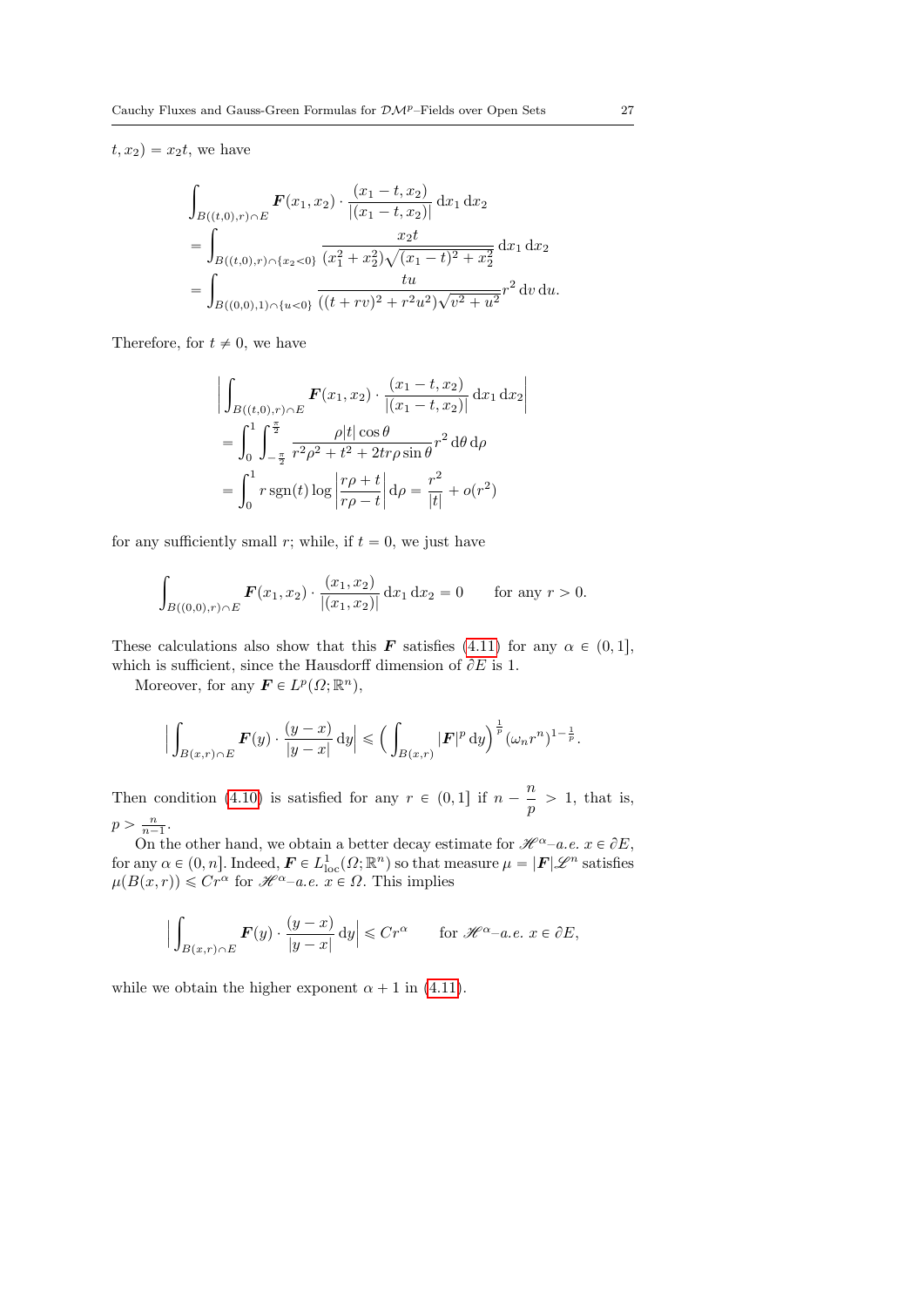# <span id="page-27-0"></span>5 The Gauss-Green Formula on General Open Sets

We now consider a general open set  $U \subset \mathbb{R}^n$  and provide a way to construct its interior and exterior approximations via the signed distance function, suitable for the derivation of the Gauss-Green formula for  $\mathbf{F} \in \mathcal{DM}^p$  for  $1 \leqslant p \leqslant \infty$ .

For the given open set U in  $\mathbb{R}^n$ , we consider the signed distance from  $\partial U$ :

$$
d(x) = \begin{cases} \text{dist}(x, \partial U) & \text{for } x \in U, \\ -\text{dist}(x, \partial U) & \text{for } x \notin U. \end{cases}
$$
(5.1)

We summarize some known results on the signed distance function in the following lemma.

<span id="page-27-1"></span>**Lemma 5.1** The distance function  $d(x)$  is Lipschitz in  $\mathbb{R}^n$  with Lipschitz constant equal to 1 and satisfies

$$
|\nabla d(x)| = 1 \quad \text{for } \mathscr{L}^{n} - a.e. \ x \notin \partial U.
$$

In addition,  $\nabla d = 0 \mathcal{L}^{n}$  -a.e. on sets  $\{d = t\}$  for any  $t \in \mathbb{R}$ .

**Proof** The elementary properties of the distance show that  $d$  is Lipschitz with Lipschitz constant  $L \leq 1$ , and hence differentiable  $\mathscr{L}^{n}$ –a.e.. Then it is clear that  $|\nabla d(x)| \leq 1$ .

Let now  $x \in U$  such that d is differentiable at x and  $|\nabla d(x)| < 1$ . Then there exists a point  $y \in \partial U$ , depending on x, such that  $d(x) = |x - y|$ . Indeed, given  $z \in \partial U$  such that  $d(x) \leq |x - z|$ , then we can look for  $y \in \overline{B}(x, |x - z|) \cap \partial U$ , which is a compact set.

Setting  $x_r := x + r(y - x)$ , we see that  $d(x_r) = (1 - r)|x - y|$  for any  $r \in [0, 1]$ . Otherwise, if there would exist  $z \in \partial U$  such that  $|x_r - z| < |x_r - y|$ , then we would obtain

$$
|x - z| \le |x - x_r| + |x_r - z| < r|y - x| + |x_r - y| = |x - y|,
$$

which contradicts the assumption that  $y$  realizes the minimum distance from x.

Since  $d$  is differentiable at  $x$ , then

$$
d(x_r) - d(x) = \nabla d(x) \cdot (y - x) r + o(r),
$$

that is,

$$
|y - x| = \nabla d(x) \cdot (x - y) + o(1),
$$

which yields a contradiction with the assumption that  $|\nabla d(x)| < 1$ .

Similarly, we also obtain a contradiction, provided that  $d$  is differentiable at  $x \in \mathbb{R}^b \setminus \overline{U}$  and  $|\nabla d(x)| < 1$ . Since the Lipschitz constant L satisfies  $L \geq$  $\|\nabla d\|_{L^{\infty}(\mathbb{R}^n, \mathbb{R}^n)}$ , we conclude that  $L = 1$ .

As for the second part of the statement, we refer to [\[3,](#page-76-7) Theorem 3.2.3].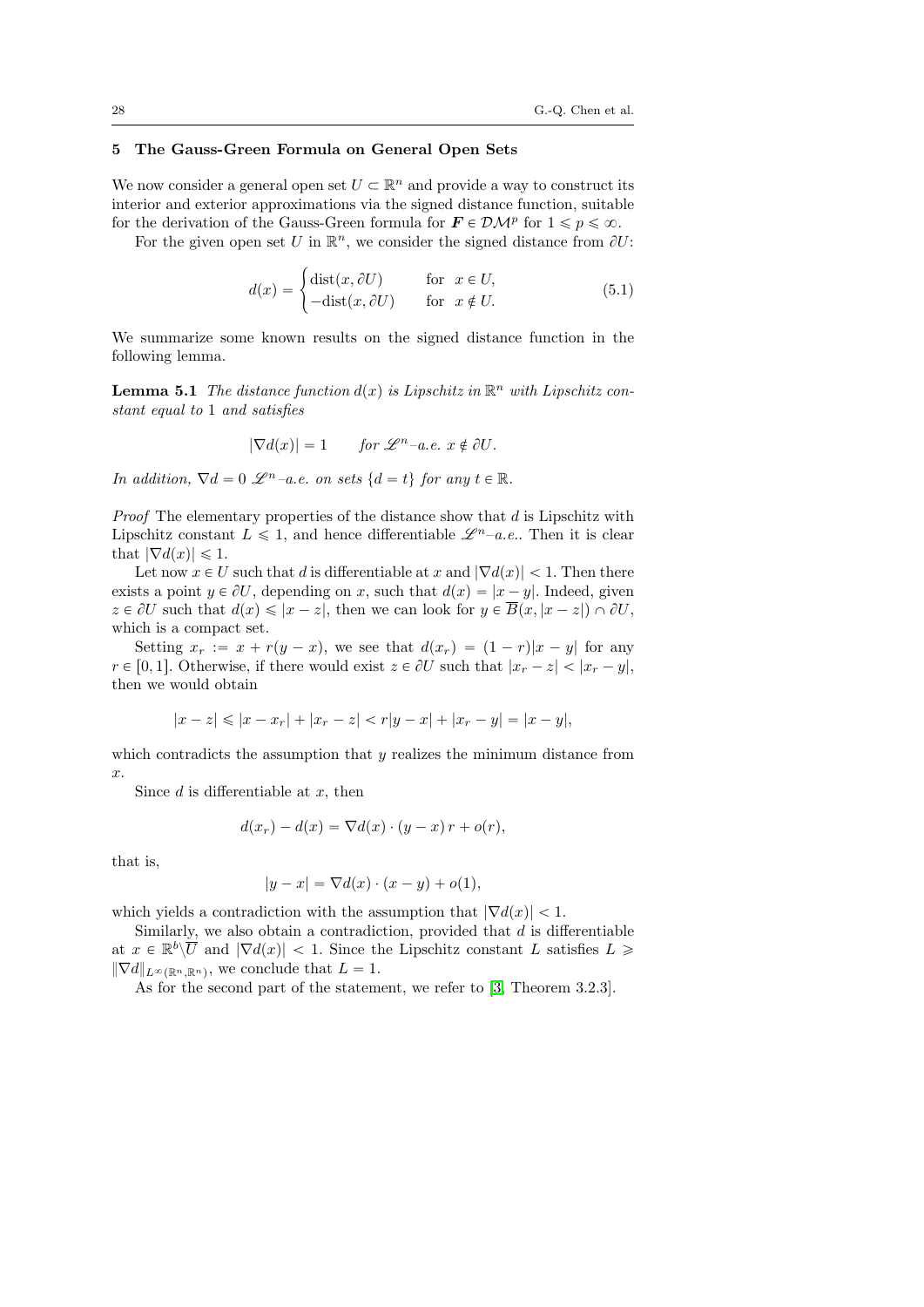For any  $\varepsilon > 0$ , denote

$$
U^{\varepsilon} := \{ x \in \mathbb{R}^n : d(x) > \varepsilon \},\tag{5.2}
$$

and

$$
U_{\varepsilon} := \{ x \in \mathbb{R}^n : d(x) > -\varepsilon \}. \tag{5.3}
$$

Then  $U^{\varepsilon'} \subset U^{\varepsilon}$  when  $\varepsilon' > \varepsilon$ , and

$$
\bigcup_{\varepsilon>0}U^\varepsilon=U.
$$

Similarly,  $U_{\varepsilon'} \subset U_{\varepsilon}$  when  $\varepsilon' < \varepsilon$ , and

$$
\bigcap_{\varepsilon>0}U_{\varepsilon}=\overline{U}.
$$

It is clear that, for  $K := \overline{U}$  and  $K_{\varepsilon} := \overline{U_{\varepsilon}}$ , we recover the same setting of Schuricht's result as in [\(1.2\)](#page-4-0).

<span id="page-28-0"></span>Remark 5.1 By Lemma [5.1,](#page-27-1) we can integrate indifferently on  $\{d \geq t\}$  and  $\{d > t\}$  for any  $t \in \mathbb{R}$  with respect to  $\nabla d \, dx$  (or, analogously, on  $\{d \leq t\}$  and  $\{d < t\}$ ). This means that  $\partial U^{\varepsilon}$  and  $\partial U_{\varepsilon}$  are negligible for measure  $\nabla d dx$  for any  $\varepsilon \geq 0$  (with  $U^0 = U_0 = U$ ). In particular, it follows that [\(2.2\)](#page-6-1) holds for any  $t \in \mathbb{R}$  and  $h \geq 0$ , if  $u = d$  and  $g = f \nabla d$  for some  $f : \mathbb{R}^n \to \mathbb{R}$   $\mathscr{L}^n$ -summable.

We can say more on the regularity of sets  $U^{\varepsilon}$  and  $U_{\varepsilon}$ . Indeed, since d is a Lipschitz function, which is particularly in  $BV_{loc}(\mathbb{R}^n)$ , the coarea formula (Theorem [2.2\)](#page-7-0) implies that the superlevel and sublevel sets of d are almost all sets of locally finite perimeter. Thus, we can conclude that  $U^{\varepsilon}$  and  $U_{\varepsilon}$  are sets of locally finite perimeter for  $\mathscr{L}^1$ –a.e.  $\varepsilon > 0$ . In fact, we can show the following slightly stronger result.

<span id="page-28-2"></span>**Lemma 5.2** For any open set U in  $\mathbb{R}^n$ , for  $\mathscr{L}^1$ -a.e.  $\varepsilon > 0$ ,

$$
\mathscr{H}^{n-1}(\partial U^{\varepsilon} \setminus \partial^* U^{\varepsilon}) = 0, \qquad \nabla d(x) = \nu_{U^{\varepsilon}}(x) \quad \text{for } \mathscr{H}^{n-1} - a.e. \ x \in \partial U^{\varepsilon},
$$

where  $\nu_{U^{\varepsilon}}$  is the measure-theoretic interior normal to  $U^{\varepsilon}$ . Analogously, for  $\mathscr{L}^1$ –a.e.  $\varepsilon > 0$ .

$$
\mathscr{H}^{n-1}(\partial U_{\varepsilon})\partial^*U_{\varepsilon})=0,\qquad \nabla d(x)=\nu_{U_{\varepsilon}}(x)\quad\text{for }\mathscr{H}^{n-1}-a.e.\ x\in \partial U_{\varepsilon}.
$$

*Proof* By the previous remarks,  $U^{\varepsilon}$  is a set of locally finite perimeter for  $\mathscr{L}^1$ *a.e.*  $\varepsilon > 0$ . Then, for any smooth vector field  $\varphi \in C_c^1(\mathbb{R}^n; \mathbb{R}^n)$ ,

<span id="page-28-1"></span>
$$
\int_{U^{\varepsilon}} \operatorname{div} \varphi \, dx = - \int_{\partial^* U^{\varepsilon}} \varphi \cdot \nu_{U^{\varepsilon}} \, d\mathscr{H}^{n-1} \qquad \text{for } \mathscr{L}^1 - a.e. \varepsilon > 0. \tag{5.4}
$$

Consider now the functions:

$$
\psi_{\varepsilon}^{U}(x) := \begin{cases} \varepsilon & \text{if } x \in U^{\varepsilon}, \\ d(x) & \text{if } x \in U \setminus U^{\varepsilon}, \\ 0 & \text{if } x \notin U. \end{cases}
$$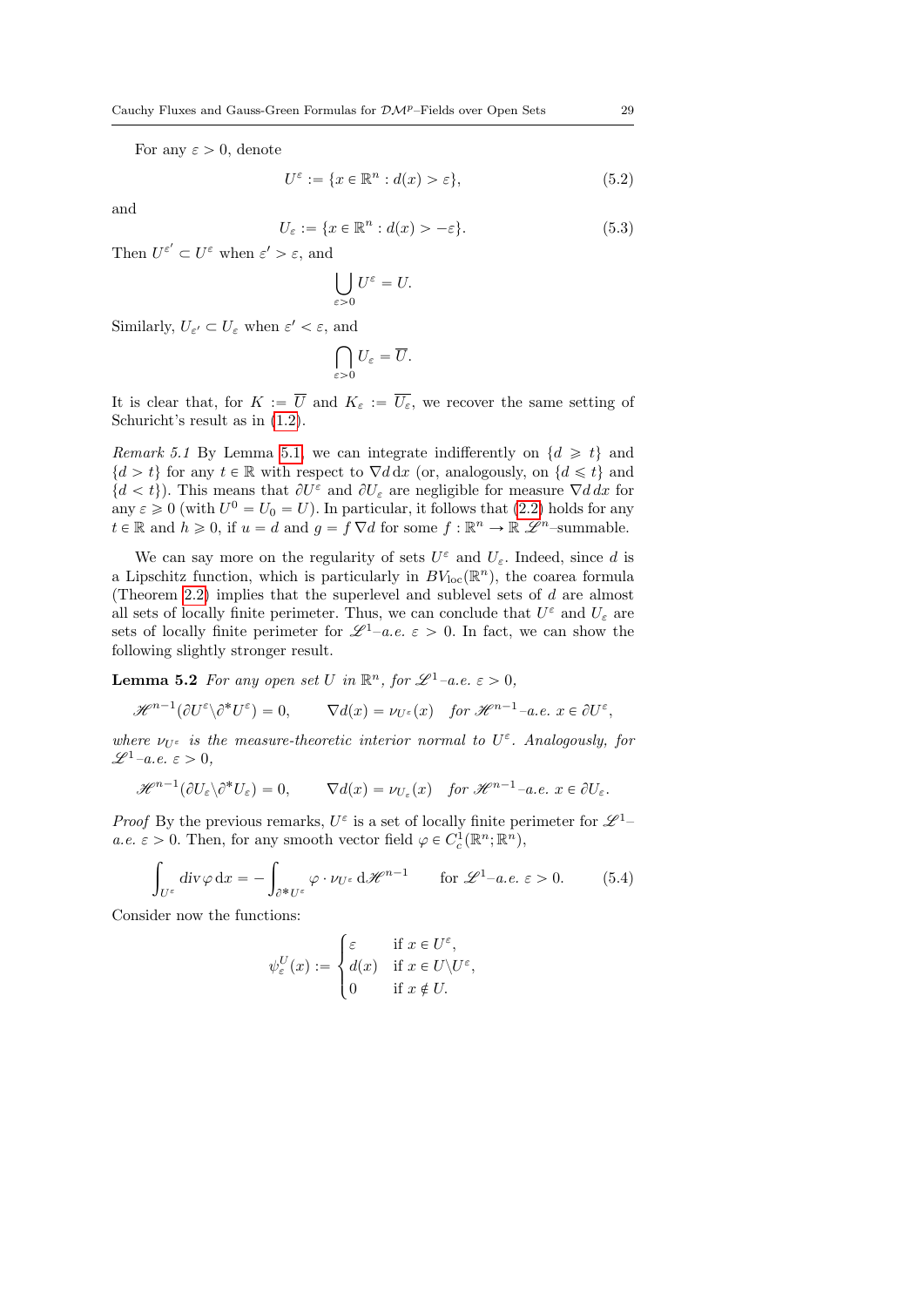Then

$$
\int_{U} \psi_{\varepsilon}^{U} \operatorname{div} \varphi \, dx = \varepsilon \int_{U^{\varepsilon}} \operatorname{div} \varphi \, dx + \int_{U \setminus U^{\varepsilon}} d(x) \operatorname{div} \varphi \, dx
$$
\n
$$
= - \int_{U \setminus U^{\varepsilon}} \varphi \cdot \nabla d \, dx
$$
\n
$$
= - \int_{U \setminus \overline{U^{\varepsilon}}} \varphi \cdot \nabla d |\nabla d| \, dx
$$
\n
$$
= - \int_{0}^{\varepsilon} \int_{\partial U^{\varepsilon}} \varphi \cdot \nabla d \, d \mathcal{H}^{n-1} \, dt,
$$

since  $|\nabla d(x)| = 1$  for  $\mathscr{L}^{n}$ -a.e.  $x \notin \partial U$  and  $\nabla d(x) = 0$  for  $\mathscr{L}^{n}$ -a.e.  $x \in \partial U^{\varepsilon}$ (Lemma [5.1](#page-27-1) and Remark [5.1\)](#page-28-0), and by the coarea formula [\(2.2\)](#page-6-1) with  $u = d$  and  $g = \chi_U \varphi \cdot \nabla d |\nabla d|$ . Indeed, using [\(2.1\)](#page-6-2), we have

$$
\int_{\mathbb{R}^n \setminus \overline{U^{\varepsilon}}} \chi_{U} \varphi \cdot \nabla d |\nabla d| \,dx = \int_{\{d < \varepsilon\}} \chi_{U} \varphi \cdot \nabla d |\nabla d| \,dx
$$
\n
$$
= \int_{\{-d > -\varepsilon\}} \chi_{U} \varphi \cdot \nabla d |\nabla d| \,dx
$$
\n
$$
= \int_{-\varepsilon}^{\infty} \int_{\{-d = t\}} \chi_{U} \varphi \cdot \nabla d \,d\mathcal{H}^{n-1} \,dt
$$
\n
$$
= \int_{-\infty}^{\varepsilon} \int_{\{d = t\}} \chi_{U} \varphi \cdot \nabla d \,d\mathcal{H}^{n-1} \,dt
$$
\n
$$
= \int_{0}^{\varepsilon} \int_{\partial U^{t}} \varphi \cdot \nabla d \,d\mathcal{H}^{n-1} \,dt,
$$

since  $d > 0$  in U and  $|\nabla d(x)| = 1$  for  $\mathscr{L}^{n}$ –a.e.  $x \in \partial U$ .

We can repeat the same calculation with  $\psi_{\varepsilon+h}$  for  $h > 0$ , and subtract the two resultant equations to obtain

$$
h \int_{U^{\varepsilon+h}} \mathrm{d} \mathrm{d} \mathrm{d} v \varphi + \int_{U^{\varepsilon} \setminus U^{\varepsilon+h}} (d(x)-\varepsilon) \, \mathrm{d} \mathrm{d} v \varphi = - \int_{\varepsilon}^{\varepsilon+h} \int_{\partial U^t} \varphi \cdot \nabla d \mathrm{d} \mathscr{H}^{n-1} \, \mathrm{d} t.
$$

We now divide by h and use the fact that  $0 \le d(x) - \varepsilon \le h$  in  $U^{\varepsilon} \setminus U^{\varepsilon+h}$ and  $|U^{\varepsilon}\setminus U^{\varepsilon+h}| \to 0$  as  $h \to 0$  to conclude

<span id="page-29-0"></span>
$$
\int_{U^{\varepsilon}} \operatorname{div} \varphi \, \mathrm{d}x = -\int_{\partial U^{\varepsilon}} \varphi \cdot \nabla d \, \mathrm{d} \mathscr{H}^{n-1} \qquad \text{for } \mathscr{L}^{1}-a.e. \ \varepsilon > 0. \tag{5.5}
$$

Notice that, for any  $R > 0$ ,

<span id="page-29-1"></span>
$$
\mathcal{H}^{n-1}(B(0,R) \cap \partial^* U^{\varepsilon})
$$
  
= sup  $\left\{ \int_{U^{\varepsilon}} \operatorname{div}(-\varphi) dx : \varphi \in C_c^1(B(0,R); \mathbb{R}^n), \|\varphi\|_{\infty} \le 1 \right\}.$  (5.6)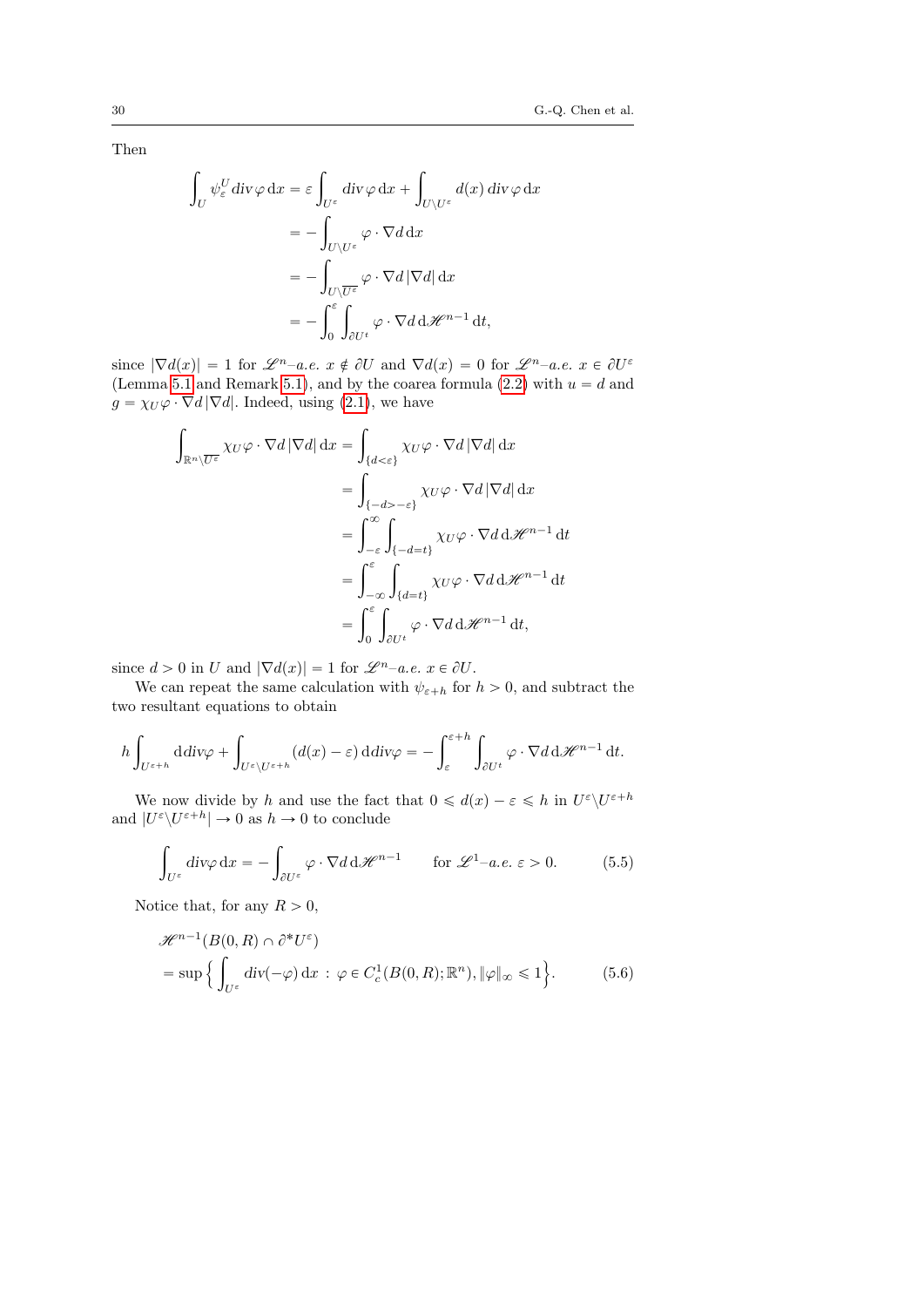Now, we can take a double index sequence of fields  $\varphi_{k,m}$  in  $C_c^1(B(0,R);\mathbb{R}^n)$ such that

$$
\varphi_{k,m} \to \chi_{B(0,R-\frac{1}{m})} \nabla d
$$
 in  $L^1(\mathbb{R}^n; \mathbb{R}^n)$  as  $k \to \infty$ , for any fixed  $m \in \mathbb{N}$ .

For each k and m, there is a set  $\mathcal{N}_{k,m} \subset \mathbb{R}$  with  $\mathscr{L}^1(\mathcal{N}_{k,m}) = 0$  such that  $(5.5)$ holds for any  $\varepsilon \notin \mathcal{N}_{k,m}$ . Set  $\mathcal{N} := \bigcup_{(k,m)\in\mathbb{N}^2} \mathcal{N}_{k,m}$ . Then, for any  $\varepsilon \notin \mathcal{N}$ , we obtain  $\mathbf{r}$ 

$$
\sup \Big\{ \int_{U^{\varepsilon}} \mathrm{div}(-\varphi) \, \mathrm{d}x \, : \, \varphi \in C_c^1(B(0,R); \mathbb{R}^n), \|\varphi\|_{\infty} \leq 1 \Big\}
$$

$$
\geqslant \int_{U^{\varepsilon}} \mathrm{div}(-\varphi_{k,m}) \, \mathrm{d}x = \int_{\partial U^{\varepsilon}} \varphi_{k,m} \cdot \nabla d \, \mathrm{d} \mathscr{H}^{n-1}.
$$

Now we let  $k \to \infty$  and employ [\(5.6\)](#page-29-1) to obtain

$$
\mathscr{H}^{n-1}(B(0,R)\cap \partial^*U^\varepsilon)\geqslant \mathscr{H}^{n-1}(B(0,R-\frac{1}{m})\cap \partial U^\varepsilon),
$$

and the arbitrariness of  $m \in \mathbb{N}$  yields

<span id="page-30-0"></span>
$$
\mathcal{H}^{n-1}(B(0,R)\cap \partial^*U^\varepsilon)\geqslant \mathcal{H}^{n-1}(B(0,R)\cap \partial U^\varepsilon). \tag{5.7}
$$

Combining [\(5.7\)](#page-30-0) with the well-known fact that  $\partial^* U^{\varepsilon} \subset \partial U^{\varepsilon}$ , we obtain

$$
\mathscr{H}^{n-1}(B(0,R)\cap (\partial U^{\varepsilon}\backslash \partial^*U^{\varepsilon}))=0,
$$

which implies that  $\mathscr{H}^{n-1}(\partial U^{\varepsilon}\setminus \partial^* U^{\varepsilon}) = 0$ , by the arbitrariness of  $R > 0$ . Therefore, from  $(5.4)$ – $(5.5)$ , we have

$$
\int_{\partial^* U^\varepsilon} \varphi \cdot (\nu_{U^\varepsilon} - \nabla d) \, d\mathscr{H}^{n-1} = 0 \qquad \text{for any } \varphi \in C^1_c(\mathbb{R}^n; \mathbb{R}^n),
$$

which implies our assertion.

The second part of the statement is proved in a similar way by considering the following functions instead:

$$
\xi_{\varepsilon}^{U}(x) := \begin{cases} \varepsilon & \text{if } x \in U, \\ d(x) + \varepsilon & \text{if } x \in U_{\varepsilon} \setminus U, \\ 0 & \text{if } x \notin U_{\varepsilon}. \end{cases}
$$

Using similar techniques as in the proof of Lemma [5.2,](#page-28-2) we are able to show the following Gauss-Green formulas.

<span id="page-30-2"></span>**Theorem 5.1 (Interior normal trace)** Let  $U \subset \Omega$  be a bounded open set, and let  $\mathbf{F} \in \mathcal{DM}^p(\Omega)$  for  $1 \leq p \leq \infty$ . Then, for any  $\phi \in C^0(\Omega) \cap L^{\infty}(\Omega)$  with  $\nabla \phi \in L^{p'}(\Omega; \mathbb{R}^n)$ , there exists a set  $\mathcal{N} \subset \mathbb{R}$  with  $\mathcal{L}^1(\mathcal{N}) = 0$  such that, for every nonnegative sequence  $\{\varepsilon_k\}$  satisfying  $\varepsilon_k \notin \mathcal{N}$  for any k and  $\varepsilon_k \to 0$ , the following representation for the interior normal trace on  $\partial U$  holds:

<span id="page-30-1"></span>
$$
\langle \boldsymbol{F} \cdot \boldsymbol{\nu}, \phi \rangle_{\partial U} = \int_{U} \phi \, \mathrm{d} \mathrm{d} \mathrm{d} \mathrm{v} \boldsymbol{F} + \int_{U} \boldsymbol{F} \cdot \nabla \phi \, \mathrm{d} x = - \lim_{k \to \infty} \int_{\partial^* U^{\varepsilon_k}} \phi \boldsymbol{F} \cdot \nu_{U^{\varepsilon_k}} \, \mathrm{d} \mathcal{H}^{n-1},\tag{5.8}
$$

where  $\nu_{U^{\varepsilon_k}}$  is the inner unit normal to  $U^{\varepsilon_k}$  on  $\partial^* U^{\varepsilon_k}$ . In addition, [\(5.8\)](#page-30-1) holds also for any open set  $U \subset \Omega$ , provided that  $\text{supp}(\phi) \cap U^{\delta} \subset \Omega$  for any  $\delta > 0$ .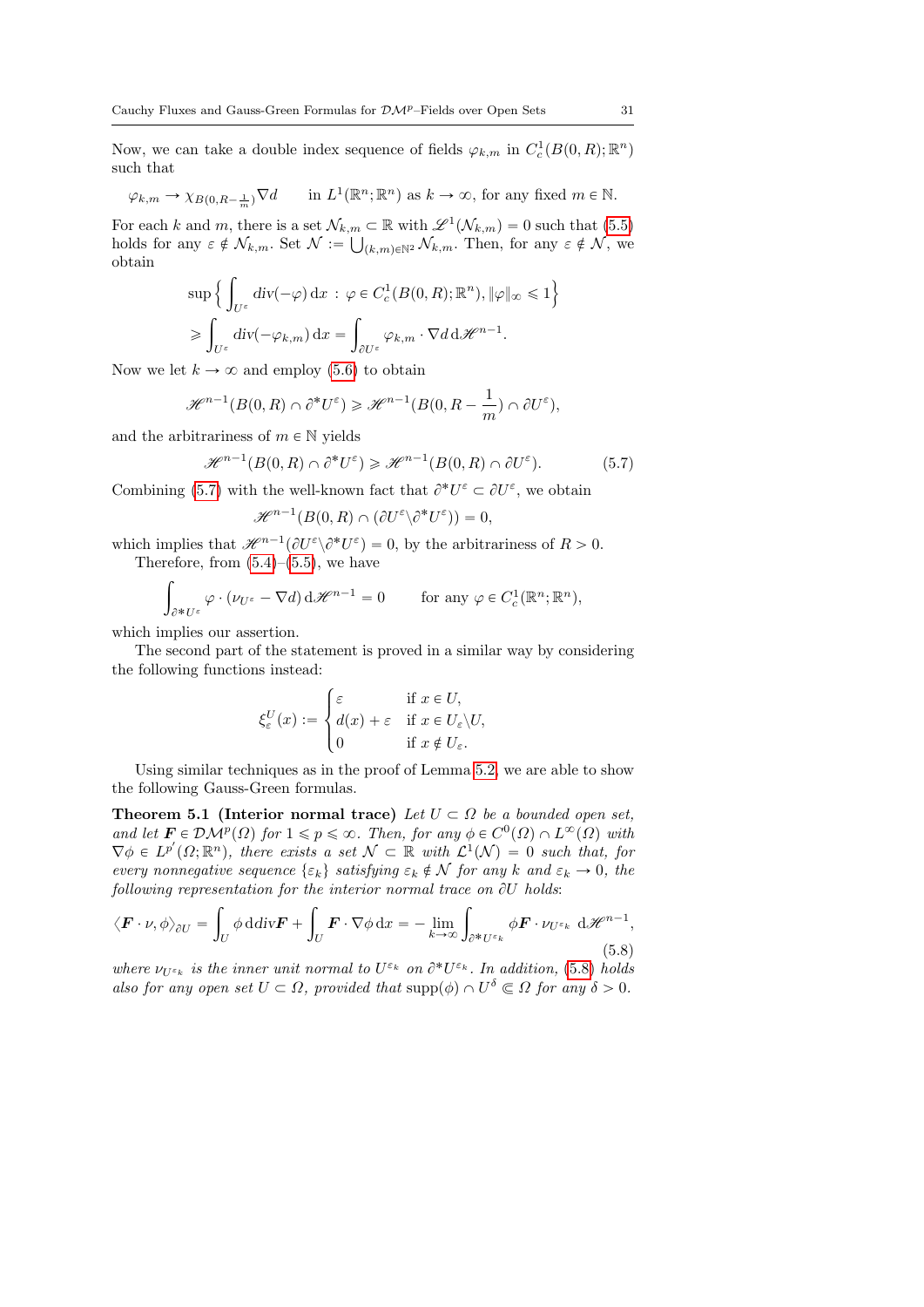Proof We divide the proof into three steps.

1. Suppose first that  $U \n\in \Omega$ . Then  $U^{\varepsilon} \n\in \Omega$  for any small  $\varepsilon > 0$ . Recall 1. Suppose first that  $U \\\in \Omega$ . Then  $U^{\varepsilon} \\in \Omega$ <br>that  $U^{\varepsilon'} \\subset U^{\varepsilon}$  if  $\varepsilon' > \varepsilon$  and  $\bigcup_{\varepsilon > 0} U^{\varepsilon} = U$ . Define  $\ddot{\phantom{a}}$ 

<span id="page-31-0"></span>
$$
\psi_{\varepsilon}^{U}(x) := \begin{cases} \varepsilon & \text{if } x \in U^{\varepsilon}, \\ d(x) & \text{if } x \in U \setminus U^{\varepsilon}, \\ 0 & \text{if } x \notin U. \end{cases}
$$

Since  $\psi_{\varepsilon}^U \in \text{Lip}_c(\Omega)$ , we can use it as a test function. In addition, for any  $\phi \in C^{0}(\Omega) \cap L^{\infty}(\Omega)$  with  $\nabla \phi \in L^{p'}(\Omega;\mathbb{R}^{n}), \ \phi \mathbf{F} \in \mathcal{DM}^{p}(\Omega)$  by Proposition [3.1.](#page-9-3) Then ż

$$
\int_{U} \psi_{\varepsilon}^{U} \operatorname{ddiv}(\phi \mathbf{F}) = -\int_{U \setminus U^{\varepsilon}} \phi \mathbf{F} \cdot \nabla d \, dx = -\int_{U \setminus U^{\varepsilon}} \phi \mathbf{F} \cdot \nabla d |\nabla d| \, dx
$$
\n
$$
= -\int_{0}^{\varepsilon} \int_{\partial U^{t}} \phi \mathbf{F} \cdot \nabla d \, d\mathcal{H}^{n-1} \, dt,\tag{5.9}
$$

by the coarea formula [\(2.2\)](#page-6-1) with  $u = d$  and  $g = \chi_U \phi \mathbf{F} \cdot \nabla d |\nabla d|$ , by Lemma [5.1](#page-27-1) and Remark [5.1.](#page-28-0) Thus, we use test functions  $\psi_{\varepsilon}^{U}$  and  $\psi_{\varepsilon+h}^{U}$  with  $h > 0$  to obtain ż

$$
\int_{U^{\varepsilon}} \varepsilon \, \mathrm{d} \mathrm{d} \mathrm{iv}(\phi \boldsymbol{F}) + \int_{U \setminus U^{\varepsilon}} d(x) \, \mathrm{d} \mathrm{d} \mathrm{iv}(\phi \boldsymbol{F}) = - \int_{0}^{\varepsilon} \int_{\partial U^t} \phi \boldsymbol{F} \cdot \nabla d \, \mathrm{d} \mathscr{H}^{n-1} \, \mathrm{d} t,
$$

and

$$
\int_{U^{\varepsilon+h}} (\varepsilon+h) \, \mathrm{d} \mathrm{d} v(\phi \mathbf{F}) + \int_{U \setminus U^{\varepsilon+h}} d(x) \, \mathrm{d} \mathrm{d} v(\phi \mathbf{F})
$$
\n
$$
= - \int_0^{\varepsilon+h} \int_{\partial U^t} \phi \mathbf{F} \cdot \nabla d \, \mathrm{d} \mathscr{H}^{n-1} \, \mathrm{d} t.
$$

Subtracting the first equation from the second one, we have

$$
h \int_{U^{\varepsilon+h}} \mathrm{d} \mathrm{d} \mathrm{iv}(\mathbf{F} \phi) + \int_{U^{\varepsilon} \setminus U^{\varepsilon+h}} (d(x) - \varepsilon) \, \mathrm{d} \mathrm{d} \mathrm{iv}(\mathbf{F} \phi)
$$
  
= 
$$
- \int_{\varepsilon}^{\varepsilon+h} \int_{\partial U^t} \phi \mathbf{F} \cdot \nabla d \, \mathrm{d} \mathscr{H}^{n-1} \, \mathrm{d} t.
$$

We now divide by  $h$  and use the fact that

 $0 \leq d(x) - \varepsilon \leq h$  in  $U^{\varepsilon} \setminus U^{\varepsilon+h}$ ,  $|div(\mathbf{F}\phi)| (U^{\varepsilon} \setminus U^{\varepsilon+h}) \to 0$  as  $h \to 0$ 

to conclude ż

$$
\int_{U^{\varepsilon}} \mathrm{d} \mathrm{div} (\boldsymbol{F} \phi) = - \int_{\partial U^{\varepsilon}} \phi \boldsymbol{F} \cdot \nabla d \mathrm{d} \mathcal{H}^{n-1} \qquad \text{for } \mathcal{L}^{1}-a.e. \varepsilon > 0. \tag{5.10}
$$

We can take any sequence  $\varepsilon_k \to 0$  of such good values to obtain

$$
\int_{U} \phi \, \mathrm{d} \, \mathrm{div} \mathbf{F} + \int_{U} \mathbf{F} \cdot \nabla \phi \, \mathrm{d}x = - \lim_{k \to \infty} \int_{\partial U^{\varepsilon_k}} \phi \mathbf{F} \cdot \nabla d \, \mathrm{d} \mathcal{H}^{n-1}.
$$
 (5.11)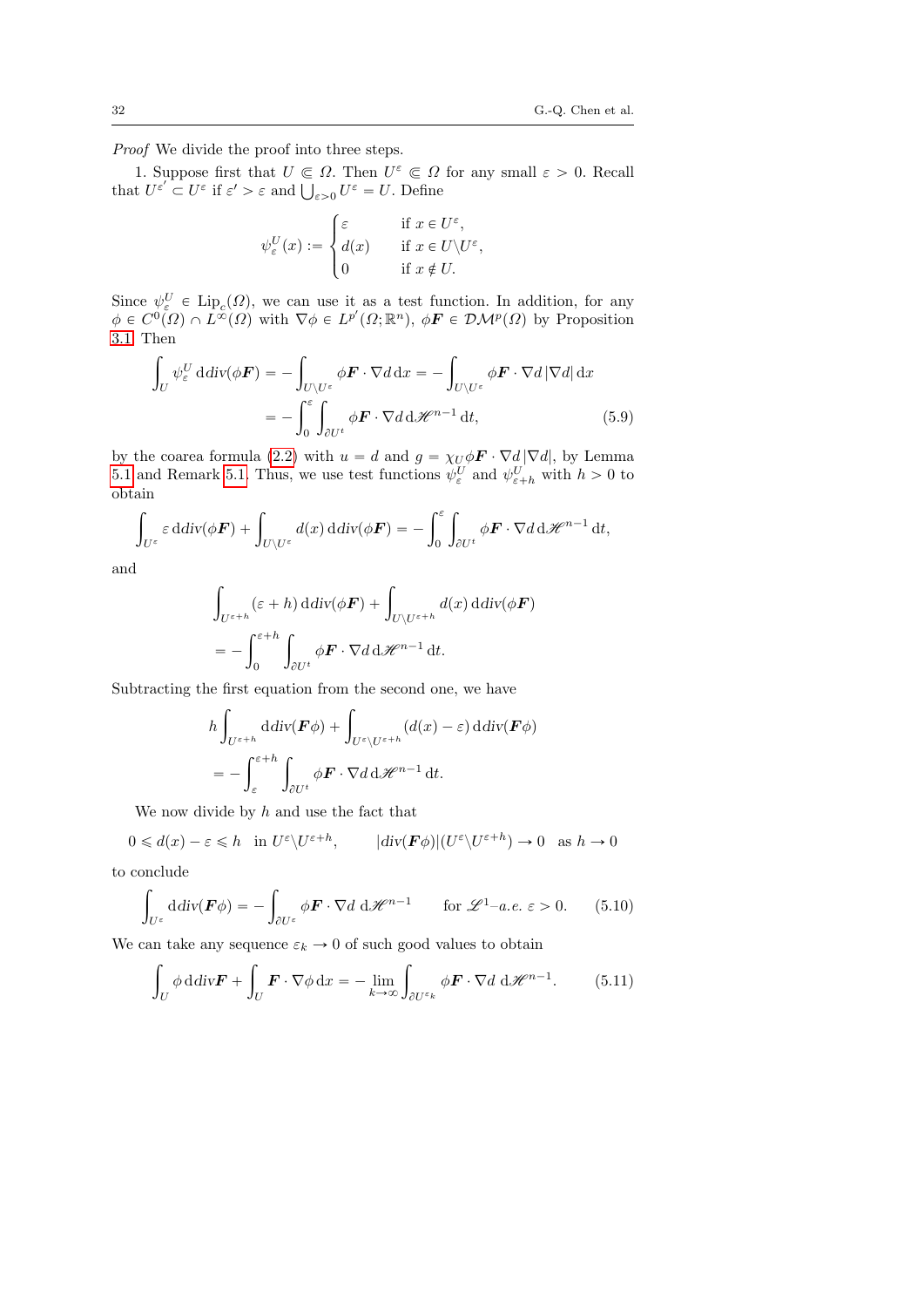By Lemma [5.2,](#page-28-2) such a sequence can be chosen so that  $\mathscr{H}^{n-1}(\partial U^{\varepsilon_k}\setminus \partial^*U^{\varepsilon_k})=0$ and  $\nabla d$  is the inner normal to  $U^{\varepsilon_k}$  at  $\mathscr{H}^{n-1}$ -almost every point of  $\partial^* U^{\varepsilon_k}$ . Then the result follows.

2. Let now  $U \subset \Omega$  be bounded. Since  $U^{\delta} \subset \Omega$  for any  $\delta > 0$ , we can consider the test functions:

$$
\psi_{\varepsilon}^{U^{\delta}}(x) := \begin{cases} \varepsilon & \text{if } x \in U^{\varepsilon + \delta}, \\ d(x) - \delta & \text{if } x \in U^{\delta} \setminus U^{\varepsilon + \delta}, \\ 0 & \text{if } x \notin U^{\delta}. \end{cases}
$$

Clearly,  $\psi_{\varepsilon}^{U^{\delta}} \in \text{Lip}_{c}(\Omega)$  for any  $\delta, \varepsilon > 0$ . Arguing as before, identity [\(5.9\)](#page-31-0) becomes

$$
\int_{U^{\delta}} \psi_{\varepsilon}^{U^{\delta}} \, \mathrm{d} \mathrm{d} \mathrm{v}(\phi \boldsymbol{F}) = -\int_{\delta}^{\varepsilon+\delta} \int_{\partial U^{t}} \phi \boldsymbol{F} \cdot \nabla d \, \mathrm{d} \mathscr{H}^{n-1} \, \mathrm{d} t.
$$

We use the test functions  $\psi_{\varepsilon}^{U^{\delta}}$  and  $\psi_{\varepsilon+h}^{U^{\delta}}$  for any  $h > 0$ , and then subtract the equation involving  $\psi_{\varepsilon+h}^{U^{\delta}}$  from the one involving  $\psi_{\varepsilon}^{U^{\delta}}$  to obtain

$$
h \int_{U^{\varepsilon+h+\delta}} \mathrm{d} \mathrm{d} \mathrm{d} \mathrm{v}(\phi \mathbf{F}) + \int_{U^{\varepsilon+\delta} \setminus U^{\varepsilon+h+\delta}} \left( d(x) - \delta - \varepsilon \right) \mathrm{d} \mathrm{d} \mathrm{v}(\phi \mathbf{F})
$$
  
= 
$$
- \int_{\varepsilon+\delta}^{\varepsilon+h+\delta} \int_{\partial U^t} \phi \mathbf{F} \cdot \nabla d \mathrm{d} \mathcal{H}^{n-1} \mathrm{d} t.
$$

We can divide by h and send  $h \to 0$  to obtain

$$
\int_{U^{\varepsilon+\delta}} \mathrm{d} \mathrm{div}(\phi \mathbf{F}) = -\int_{\partial U^{\varepsilon+\delta}} \phi \mathbf{F} \cdot \nabla d \, \mathrm{d} \mathcal{H}^{n-1} \qquad \text{for } \mathcal{L}^1-a.e. \ \varepsilon, \delta > 0.
$$

Now set  $\varepsilon' := \varepsilon + \delta$ . We choose a suitable sequence  $\varepsilon'_k \to 0$  for which Lemma [5.2](#page-28-2) applies so that [\(5.8\)](#page-30-1) holds by [\(3.3\)](#page-9-2).

3. Consider the case that  $U \subset \Omega$  is not bounded. Then we take  $\phi$  with bounded support in  $\Omega$ . Thus, we can choose test functions  $\eta \psi_{\varepsilon}^{U^{\delta}}$  for some  $\varepsilon, \delta > 0$  and  $\eta \in C_c^{\infty}(\Omega)$  satisfying  $\eta \equiv 1$  on an open set V such that supp $(\phi) \cap$  $U^{\delta} \subset V \subset \Omega$ . Indeed,  $\eta \psi_{\varepsilon}^{U^{\delta}} \in \text{Lip}_{c}(\Omega)$  and  $\phi \eta \psi_{\varepsilon}^{U^{\delta}} = \phi \psi_{\varepsilon}^{U^{\delta}}$ . By the product rule [\(3.3\)](#page-9-2), we have

$$
\int_{\Omega} \phi \psi_{\varepsilon}^{U^{\delta}} \mathrm{d} \mathrm{d} \mathrm{d} \mathrm{v} \mathbf{F} = \int_{\Omega} \eta \psi_{\varepsilon}^{U^{\delta}} \mathrm{d} \mathrm{d} \mathrm{v} (\phi \mathbf{F}) - \int_{\Omega} \psi_{\varepsilon}^{U^{\delta}} \mathbf{F} \cdot \nabla \phi \mathrm{d} x.
$$

Again, by the product rule, we obtain that  $\text{supp}(div(\phi \mathbf{F})) \subset \text{supp}(\phi)$ , which implies

$$
\int_{\Omega} \eta \psi_{\varepsilon}^{U^{\delta}} \operatorname{ddiv}(\phi \boldsymbol{F}) = \int_{\Omega} \psi_{\varepsilon}^{U^{\delta}} \operatorname{ddiv}(\phi \boldsymbol{F}),
$$

since  $\eta \equiv 1$  on  $\text{supp}(\phi) \cap U^{\delta} \supset \text{supp}(div(\phi \mathbf{F})) \cap \text{supp}(\psi_{\varepsilon}^{U^{\delta}})$ . Therefore, from this point, we can repeat the same steps as before to conclude the proof.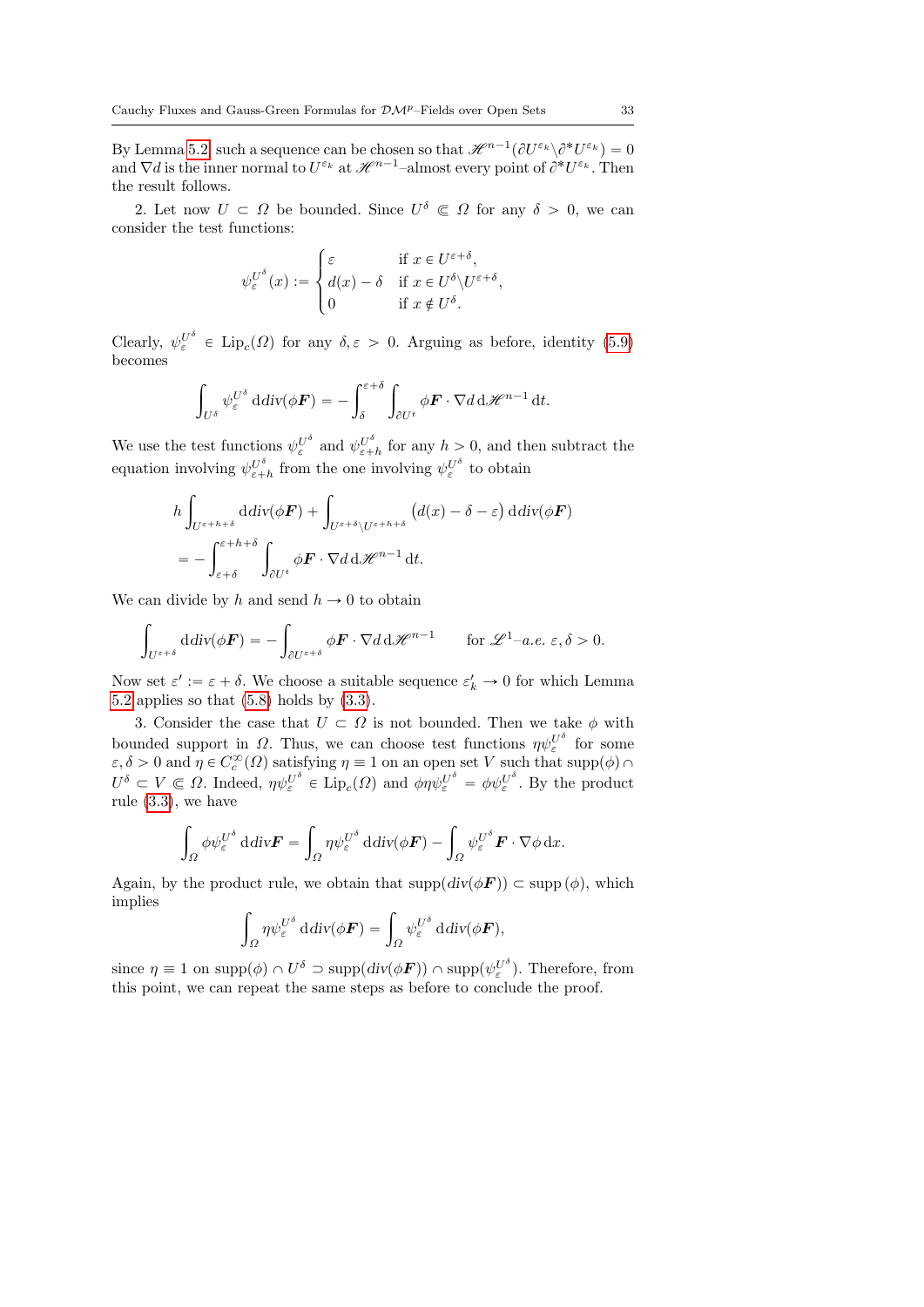*Remark 5.2* Theorem [5.1](#page-30-2) implies that we may take  $U = \Omega$  in [\(5.8\)](#page-30-1) to obtain the Gauss-Green formula up to the boundary of the open set where  $\boldsymbol{F}$  is defined.

As an immediate consequence of Theorem [5.1,](#page-30-2) we obtain approximations of the classical Green's identities for scalar functions with gradients in  $\mathcal{DM}^p(\Omega)$ .

<span id="page-33-3"></span>Theorem 5.2 (First Green's identity) Let  $u \in W^{1,p}(\Omega)$  for  $1 \leqslant p \leqslant \infty$ be such that  $\Delta u \in \mathcal{M}(\Omega)$ , and let  $U \subset \Omega$  be a bounded open set. Then, for any  $\phi \in C^0(\Omega) \cap L^{\infty}(\Omega)$  with  $\nabla \phi \in L^{p'}(\Omega; \mathbb{R}^n)$ , there exists a set  $\mathcal{N} \subset \mathbb{R}$  with  $\mathcal{L}^1(\mathcal{N}) = 0$  such that, for every nonnegative sequence  $\{\varepsilon_k\}$  satisfying  $\varepsilon_k \notin \mathcal{N}$ for any k and  $\varepsilon_k \to 0$ ,

<span id="page-33-0"></span>
$$
\int_{U} \phi \, d\Delta u + \int_{U} \nabla u \cdot \nabla \phi \, dx = - \lim_{k \to \infty} \int_{\partial^* U^{\varepsilon_k}} \phi \nabla u \cdot \nu_{U^{\varepsilon_k}} \, d\mathcal{H}^{n-1}, \qquad (5.12)
$$

where  $\nu_{U^{\varepsilon_k}}$  is the inner unit normal to  $U^{\varepsilon_k}$  on  $\partial^* U^{\varepsilon_k}$ .

In particular, if  $u \in W^{1,2}(\Omega) \cap C^0(\Omega) \cap L^{\infty}(\Omega)$  with  $\Delta u \in \mathcal{M}(\Omega)$ ,

<span id="page-33-1"></span>
$$
\int_{U} u \, d\Delta u + \int_{U} |\nabla u|^{2} \, dx = - \lim_{k \to \infty} \int_{\partial^{*} U^{\varepsilon_{k}}} u \nabla u \cdot \nu_{U^{\varepsilon_{k}}} \, d\mathcal{H}^{n-1}.
$$
 (5.13)

In addition, [\(5.12\)](#page-33-0) holds also for any open set  $U \subset \Omega$ , provided that  $\text{supp}(\phi) \cap U^{\delta} \subset \Omega$  for any small  $\delta > 0$ . Analogously, [\(5.13\)](#page-33-1) holds for any open set  $U \subset \Omega$ , provided that supp $(u) \cap U^{\delta} \subset \Omega$  for any  $\delta > 0$ .

Proof In order to obtain [\(5.12\)](#page-33-0), it suffices to apply Theorem [5.1](#page-30-2) to the vector field  $\mathbf{F} = \nabla u$ , which clearly belongs to  $\mathcal{DM}^p(\Omega)$ . Then, if  $u \in W^{1,2}(\Omega)$  $C^0(\Omega) \cap L^{\infty}(\Omega)$ , we can take  $\phi = u$  to obtain [\(5.13\)](#page-33-1).

Corollary 5.1 (Second Green's identity) Let  $u \in W^{1,p}(\Omega) \cap C^0(\Omega)$  $L^{\infty}(\Omega)$  and  $v \in W^{1,p'}(\Omega) \cap C^{0}(\Omega) \cap L^{\infty}(\Omega)$  for  $1 \leqslant p \leqslant \infty$  be such that  $\Delta u, \Delta v \in \mathcal{M}(\Omega)$ , and let  $U \subset \Omega$  be a bounded open set. Then there exists a set  $\mathcal{N} \subset \mathbb{R}$  with  $\mathcal{L}^1(\mathcal{N}) = 0$  such that, for every nonnegative sequence  $\{\varepsilon_k\}$ satisfying  $\varepsilon_k \notin \mathcal{N}$  for any k and  $\varepsilon_k \to 0$ ,

<span id="page-33-2"></span>
$$
\int_{U} v \, d\Delta u - u \, d\Delta v = - \lim_{k \to \infty} \int_{\partial^* U^{\varepsilon_k}} (v \nabla u - u \nabla v) \cdot \nu_{U^{\varepsilon_k}} \, d\mathcal{H}^{n-1}, \qquad (5.14)
$$

where  $\nu_{U^{\varepsilon_k}}$  is the inner unit normal to  $U^{\varepsilon_k}$  on  $\partial^* U^{\varepsilon_k}$ . In addition, [\(5.14\)](#page-33-2) holds also for any open set  $U \subset \Omega$ , provided that  $\text{supp}(u)$ ,  $\text{supp}(v) \cap U^{\delta} \subset \Omega$  for any small  $\delta > 0$ .

*Proof* We just need to apply Theorem [5.2](#page-33-3) to the vector field  $\nabla u$ , by using v as scalar function, and vice versa. Then we can obtain [\(5.12\)](#page-33-0) for the vector fields  $\nabla u$  and  $\nabla v$  with the same sequence  $U^{\varepsilon_k}$ , since it is enough to select one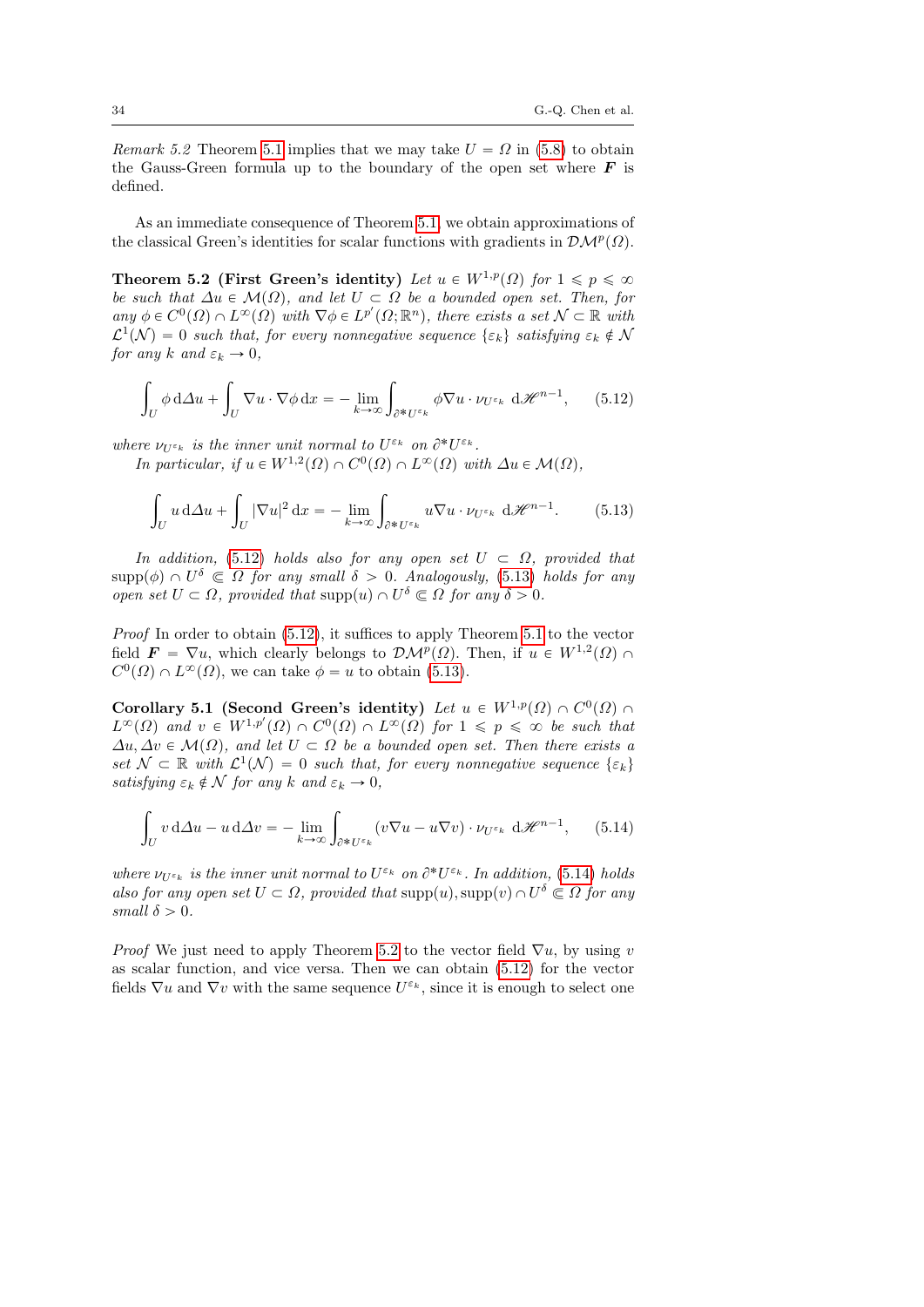sequence suitable for  $\nabla u$  and then extract a subsequence for  $\nabla v$ . Thus, we have

$$
\int_{U} v \, d\Delta u + \int_{U} \nabla u \cdot \nabla v \, dx = -\lim_{k \to \infty} \int_{\partial^* U^{\varepsilon_k}} v \nabla u \cdot \nu_{U^{\varepsilon_k}} \, d\mathcal{H}^{n-1},
$$
\n
$$
\int_{U} u \, d\Delta v + \int_{U} \nabla u \cdot \nabla v \, dx = -\lim_{k \to \infty} \int_{\partial^* U^{\varepsilon_k}} u \nabla v \cdot \nu_{U^{\varepsilon_k}} \, d\mathcal{H}^{n-1},
$$

and subtracting the second equation from the first yields [\(5.14\)](#page-33-2).

<span id="page-34-1"></span>**Theorem 5.3 (Exterior normal trace)** Let  $U \subseteq \Omega$  be an open set, and let  $\mathbf{F} \in \mathcal{DM}^p(\Omega)$  for  $1 \leqslant p \leqslant \infty$ . Then, for any  $\phi \in C^0(\Omega)$  with  $\nabla \phi \in L^{p'}(\Omega; \mathbb{R}^n)$ , there exists a set  $\mathcal{N} \subset \mathbb{R}$  with  $\mathcal{L}^1(\mathcal{N}) = 0$  such that, for every nonnegative sequence  $\{\varepsilon_k\}$  satisfying  $\varepsilon_k \notin \mathcal{N}$  for any k and  $\varepsilon_k \to 0$ , the following representation for the exterior normal trace on  $\partial U$  holds:

<span id="page-34-0"></span>
$$
\langle \boldsymbol{F} \cdot \boldsymbol{\nu}, \phi \rangle_{\partial \overline{U}} = \int_{\overline{U}} \phi \, \mathrm{d} \, \mathrm{div} \boldsymbol{F} + \int_{\overline{U}} \boldsymbol{F} \cdot \nabla \phi \, \mathrm{d} x = - \lim_{k \to \infty} \int_{\partial^* U_{\varepsilon_k}} \phi \boldsymbol{F} \cdot \nu_{U_{\varepsilon_k}} \, \mathrm{d} \mathcal{H}^{n-1},\tag{5.15}
$$

where  $\nu_{U_{\varepsilon_k}}$  is the inner unit normal to  $U_{\varepsilon_k}$  on  $\partial^* U_{\varepsilon_k}$ . In addition, [\(5.15\)](#page-34-0) holds also for any open set U satisfying  $\overline{U} \subset \Omega$ , provided that supp $(\phi)$  is compact in Ω.

*Proof* We start with the case  $U \in \Omega$ . Then  $U_{\varepsilon} \in \Omega$  for any  $\varepsilon > 0$  small enough. We consider the Lipschitz functions:

$$
\xi_{\varepsilon}^{U}(x) := \begin{cases} \varepsilon & \text{if } x \in U, \\ d(x) + \varepsilon & \text{if } x \in U_{\varepsilon} \setminus U, \\ 0 & \text{if } x \notin U_{\varepsilon}. \end{cases}
$$

By Proposition [3.1,](#page-9-3)  $\phi \mathbf{F} \in DM^p(\Omega')$  for any open set  $\Omega'$  satisfying  $U_{\varepsilon} \subset$  $\Omega' \subset \Omega$  for any  $\varepsilon > 0$  small enough. Thus, we can use  $\xi_{\varepsilon}^U$  as test functions to obtain

$$
\int_{\Omega'} \xi_{\varepsilon}^U \, \mathrm{d} \mathrm{div}(\phi \mathbf{F}) = -\int_{\Omega'} \phi \mathbf{F} \cdot \nabla \xi_{\varepsilon}^U \, \mathrm{d}x = -\int_{U_{\varepsilon} \backslash U} \phi \mathbf{F} \cdot \nabla d \, \mathrm{d}x
$$
\n
$$
= -\int_0^{\varepsilon} \int_{\partial U_t} \phi \mathbf{F} \cdot \nabla d \, \mathrm{d}\mathcal{H}^{n-1} \mathrm{d}t,\tag{5.16}
$$

by the coarea formula [\(2.2\)](#page-6-1) with  $u = d$  and  $g = \chi_{\Omega' \setminus U} \phi \mathbf{F} \cdot \nabla d |\nabla d|$ , by Lemma [5.1](#page-27-1) and Remark [5.1.](#page-28-0)

Now we proceed as in the proof of Theorem [5.1:](#page-30-2) Take  $\xi_{\varepsilon}^U$  and  $\xi_{\varepsilon+h}^U$  for some  $h > 0$  small enough as test functions so that

$$
\int_{U_{\varepsilon} \setminus \overline{U}} \left( d(x) + \varepsilon \right) \mathrm{d} \mathrm{div}(\phi \mathbf{F}) + \int_{\overline{U}} \varepsilon \, \mathrm{d} \mathrm{div}(\phi \mathbf{F}) = - \int_0^{\varepsilon} \int_{\partial U_t} \phi \mathbf{F} \cdot \nabla d \mathrm{d} \mathcal{H}^{n-1} dt,
$$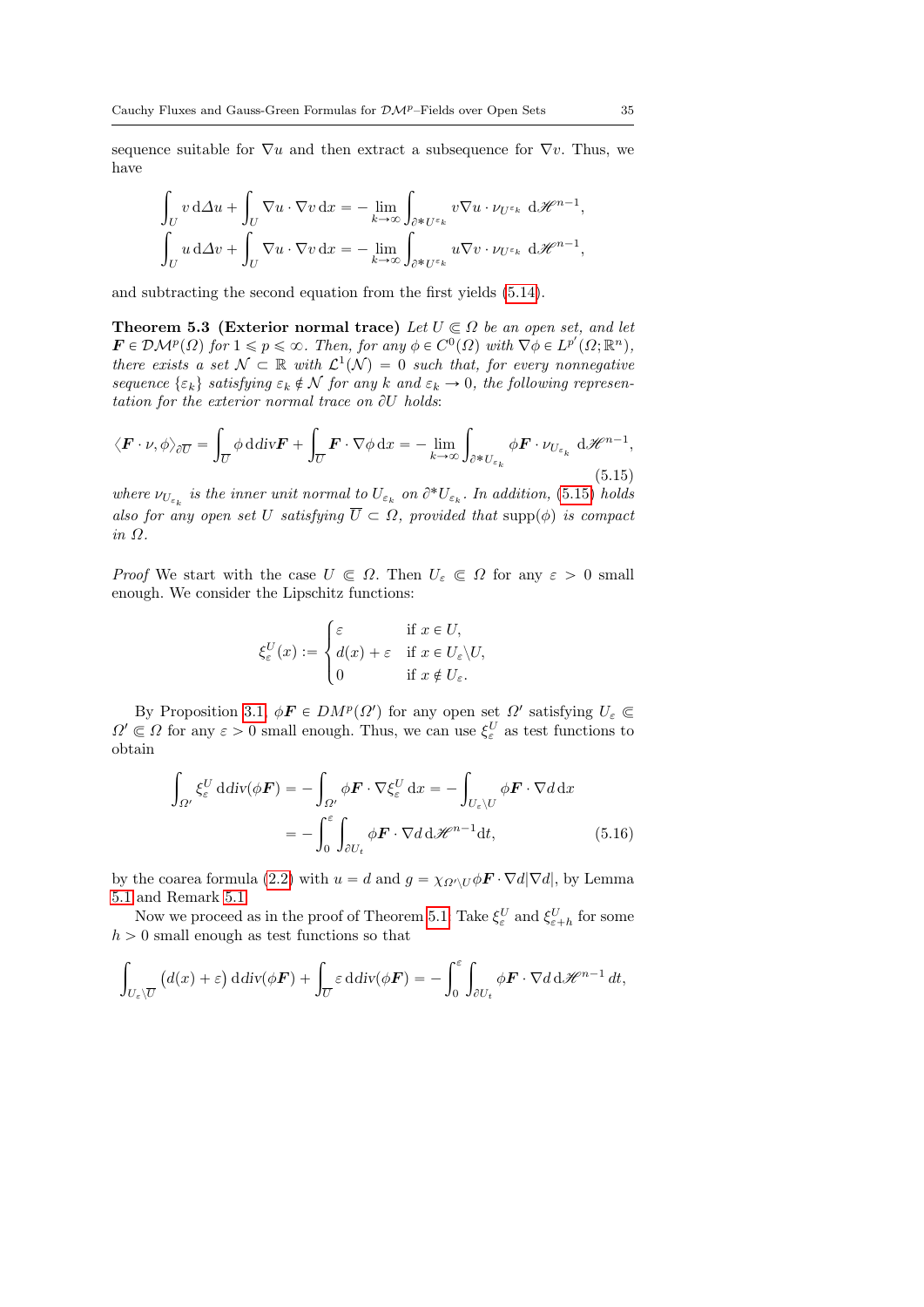and

$$
\int_{U_{\varepsilon+h}\setminus\overline{U}} \left( d(x) + \varepsilon + h \right) \mathrm{d} \mathrm{div}(\phi \mathbf{F}) + \int_{\overline{U}} (\varepsilon + h) \mathrm{d} \mathrm{div}(\phi \mathbf{F})
$$
\n
$$
= - \int_0^{\varepsilon+h} \int_{\partial U_t} \phi \mathbf{F} \cdot \nabla d \mathrm{d} \mathcal{H}^{n-1} \mathrm{d} t.
$$

By subtracting the first equation from the second one, we have

$$
\int_{U_{\varepsilon+h}\setminus\overline{U_{\varepsilon}}} \left( d(x) + \varepsilon + h \right) \mathrm{d} \mathrm{div}(\phi \mathbf{F}) + \int_{\overline{U_{\varepsilon}}} h \, \mathrm{d} \mathrm{div}(\phi \mathbf{F})
$$
\n
$$
= - \int_{\varepsilon}^{\varepsilon+h} \int_{\partial U_t} \phi \mathbf{F} \cdot \nabla d \, \mathrm{d} \mathcal{H}^{n-1} \, \mathrm{d} t.
$$

It is clear that  $0 \leq d(x) + \varepsilon \leq h$  on  $U_{\varepsilon+h} \setminus \overline{U_{\varepsilon}}$  and that  $\bigcap_{h>0} U_{\varepsilon+h} = \overline{U_{\varepsilon}}$  for any  $\varepsilon > 0$  implies

$$
|div(\phi \mathbf{F})|(U_{\varepsilon+h} \backslash \overline{U_{\varepsilon}}) \to 0 \quad \text{as } h \to 0.
$$

Then we can divide by h and let  $h \to 0$ , by applying the Lebesgue theorem, to obtain that, for  $\mathscr{L}^{1}-a.e. \varepsilon > 0$ ,

<span id="page-35-0"></span>
$$
\int_{\overline{U_{\varepsilon}}} \phi \, \mathrm{d} \, \mathrm{div} \mathbf{F} + \int_{\overline{U_{\varepsilon}}} \mathbf{F} \cdot \nabla \phi \, \mathrm{d} x = - \int_{\partial U_{\varepsilon}} \phi \mathbf{F} \cdot \nabla d \, \mathrm{d} \mathcal{H}^{n-1}, \tag{5.17}
$$

by the product rule [\(3.3\)](#page-9-2). We now choose a sequence  $\varepsilon_k \to 0$  such that [\(5.17\)](#page-35-0) holds and pass to the limit to obtain

$$
\int_{\overline{U}} \phi \, \mathrm{d} \, \mathrm{div} \mathbf{F} + \int_{\overline{U}} \mathbf{F} \cdot \nabla \phi \, \mathrm{d}x = - \lim_{k \to \infty} \int_{\partial U_{\varepsilon_k}} \phi \mathbf{F} \cdot \nabla d \, \mathrm{d} \mathcal{H}^{n-1}.
$$
 (5.18)

As in the proof of Theorem [5.1,](#page-30-2) we can choose the sequence in such a way that the assertion in Lemma [5.2](#page-28-2) also holds. Thus, we obtain the result.

In the general case,  $\overline{U} \subset \Omega$ , and supp $(\phi)$  is a compact subset of  $\Omega$ . Hence, we can argue as in the last part of the proof of Theorem [5.1,](#page-30-2) by taking a smooth cutoff function  $\eta \in C_c^{\infty}(\Omega)$  such that  $\eta \equiv 1$  on an open neighborhood V of supp $(\phi)$ . Following the same steps and replacing  $\xi_{\varepsilon}^U$  as test functions, we obtain the desired result.

Remark 5.3 The previous results apply in particular to the case when  $U$  is an open set of finite perimeter.

Remark 5.4 As a byproduct of the proofs of Theorems [5.1](#page-30-2) and [5.3,](#page-34-1) we obtain the Gauss-Green formulas for almost every set that is approximating a given open set U from the interior and the exterior. More precisely, if  $U \subseteq \Omega$  is an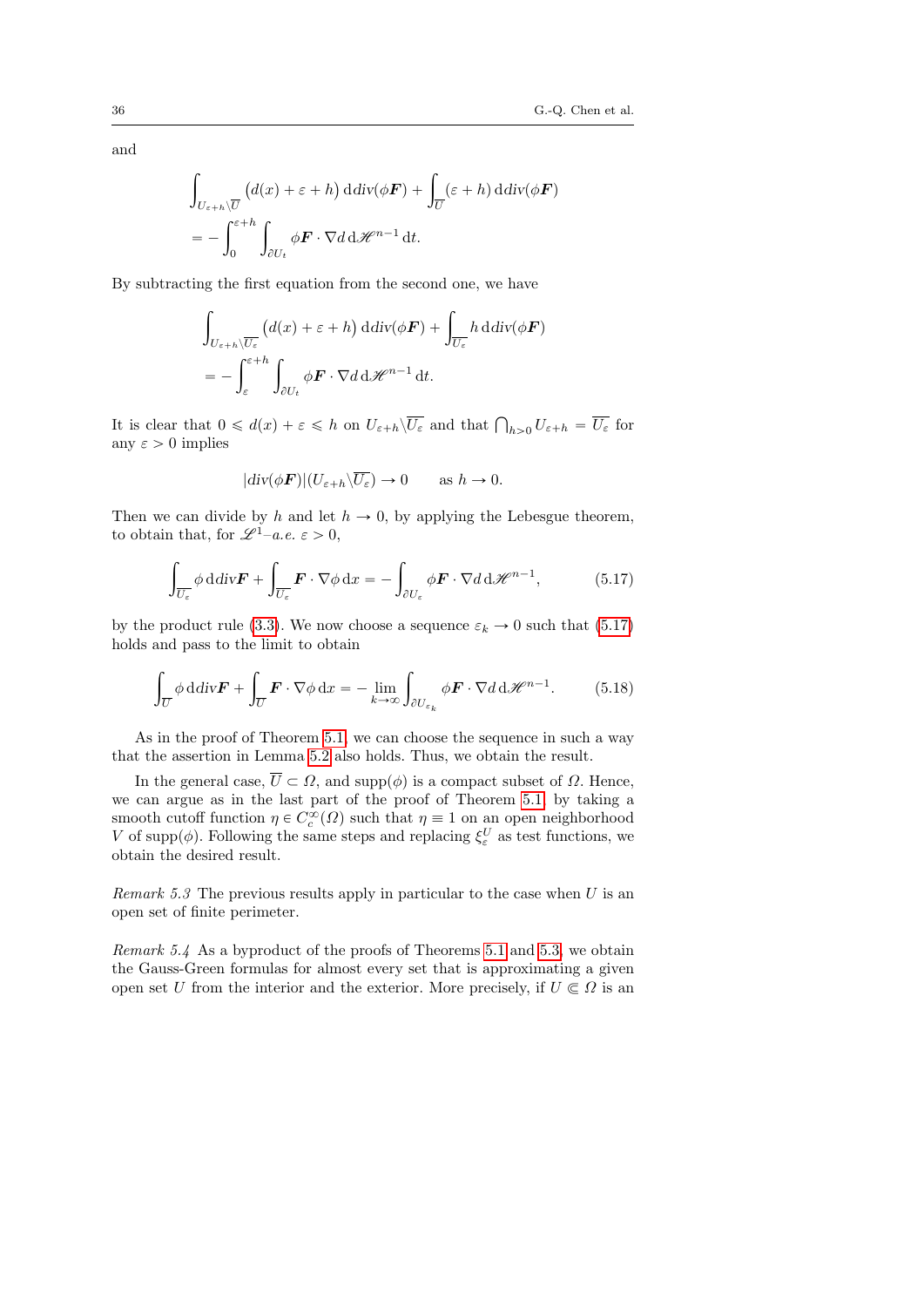open set,  $\mathbf{F} \in \mathcal{DM}^p(\Omega)$  for  $1 \leqslant p \leqslant \infty$ , and  $\phi \in C^0(\Omega)$  with  $\nabla \phi \in L^{p'}(\Omega; \mathbb{R}^n)$ , then, for  $\mathscr{L}^1$ –a.e.  $\varepsilon > 0$ ,

$$
\int_{U^{\varepsilon}} \phi \, \mathrm{d} \, \mathrm{d} \, \mathrm{d} \, \mathrm{d} \, \mathbf{v} \mathbf{F} + \int_{U^{\varepsilon}} \mathbf{F} \cdot \nabla \phi \, \mathrm{d} \, \mathbf{x} = - \int_{\partial^* U^{\varepsilon}} \phi \mathbf{F} \cdot \nu_{U^{\varepsilon}} \, \mathrm{d} \mathcal{H}^{n-1}, \tag{5.19}
$$

<span id="page-36-1"></span><span id="page-36-0"></span>
$$
\int_{U_{\varepsilon}}^{U_{U_{\varepsilon}}} \phi \, d\mathrm{div} \mathbf{F} + \int_{U_{\varepsilon}}^{U_{\varepsilon}} \mathbf{F} \cdot \nabla \phi \, dx = - \int_{\partial^* U_{\varepsilon}}^{\partial^* U_{\varepsilon}} \phi \mathbf{F} \cdot \nu_{U_{\varepsilon}} \, d\mathcal{H}^{n-1}.
$$
 (5.20)

This follows from [\(5.10\)](#page-31-0) and [\(5.17\)](#page-35-0) and by taking  $\varepsilon > 0$  (up to another negligible set) such that Lemma [5.2](#page-28-0) holds, so that  $\mathscr{H}^{n-1}(\partial U^{\varepsilon}\setminus \partial^* U^{\varepsilon}) = 0$ ,  $\mathscr{H}^{n-1}(\partial U_{\varepsilon})\partial^*U_{\varepsilon})=0$  (which implies that  $|\partial U^{\varepsilon}|=0$ ),  $\nabla d=\nu_{U^{\varepsilon}}\mathscr{H}^{n-1}-a.e.$ on  $\partial^* U^{\varepsilon}$ , and  $\nabla d = \nu_{U_{\varepsilon}} \mathcal{H}^{n-1}$ -a.e. on  $\partial^* U_{\varepsilon}$ .

In addition, [\(5.19\)](#page-36-0)–[\(5.20\)](#page-36-1) also hold for any open set U satisfying  $\overline{U} \subset \Omega$ , provided that supp $(\phi)$  is compact in  $\Omega$ . In general, this statement is valid for  $\mathscr{L}^{1}$ –a.e.  $\varepsilon > 0$  because we need to apply Lemma [5.2](#page-28-0) and to derive the integrals in  $h > 0$ :

$$
\int_{\varepsilon}^{\varepsilon+h} \int_{\partial U^t} \phi \mathbf{F} \cdot \nabla d \, d\mathcal{H}^{n-1} \, dt, \qquad \int_{\varepsilon}^{\varepsilon+h} \int_{\partial U_t} \phi \mathbf{F} \cdot \nabla d \, d\mathcal{H}^{n-1} \, dt.
$$

Therefore, such a condition may be removed as long as the conclusions of Therefore, such a condition may be removed as long as the conclusions of Lemma [5.2](#page-28-0) hold for any  $\varepsilon > 0$ , and  $\int_{\partial U_t} \phi \mathbf{F} \cdot \nabla d \mathbf{H} \mathbf{H}^{-1}$  and  $\int_{\partial U_t} \phi \mathbf{F} \cdot \nabla d \mathbf{H}$ .  $\nabla d \, d\mathcal{H}^{n-1}$  are continuous functions of  $t > 0$ .

Remark 5.5 It is not necessary to use the signed distance function to construct a family of approximating sets suitable for Theorems [5.1](#page-30-0) and [5.3.](#page-34-0) Such an argument is related to the one in [\[57,](#page-79-0) Theorem 2.4].

If, for a given open set  $U \nsubseteq \Omega$ , there exists a function  $m \in \text{Lip}(\Omega)$  satisfying  $m > 0$  in  $U, m = 0$  on  $\partial U$ , and essinf $(|\nabla m|) > 0$  in  $U$ , then sets  $\{m > \varepsilon\}, \varepsilon \in \mathbb{R},$ can be used for the approximation. In fact, sets  $\{m > \varepsilon\}$  are of finite perimeter for  $\mathscr{L}^1$ –a.e.  $\varepsilon > 0$  and, for such good values of  $\varepsilon$ , the measure-theoretic unit interior normals satisfy

$$
\nu_{\{m>\varepsilon\}} = \frac{\nabla m}{|\nabla m|} \qquad \mathcal{H}^{n-1} - a.e. \text{ on } \partial^*\{m>\varepsilon\}.
$$

In addition, if there exists such a function m with  $C^k, k \geq 2$ , or  $C^{\infty}$  regularity, then  $\{m > \varepsilon\}$  has a  $C^k$  or smooth boundary.

As we will see in §7, if U is an open bounded set with  $C^0$  boundary, then there exists a smooth regularized distance  $\rho$  satisfying the previously mentioned properties. For a general open set  $U$ , this may be false.

We can extend Theorem [5.3](#page-34-0) to any compact set  $K \subset \Omega$ , in the spirit of [\[53,](#page-79-1) Theorem 5.20]. Indeed, we just need to choose the following Lipschitz functions as test functions:

$$
\varphi_K^{\varepsilon}(x) := \begin{cases} \varepsilon & \text{if } \operatorname{dist}(x, K) = 0, \\ \varepsilon - \operatorname{dist}(x, K) & \text{if } 0 < \operatorname{dist}(x, K) < \varepsilon, \\ 0 & \text{if } \operatorname{dist}(x, K) \geqslant \varepsilon, \end{cases}
$$

<span id="page-36-2"></span>and then argue as in the proof of Theorem [5.3](#page-34-0) to achieve the following result.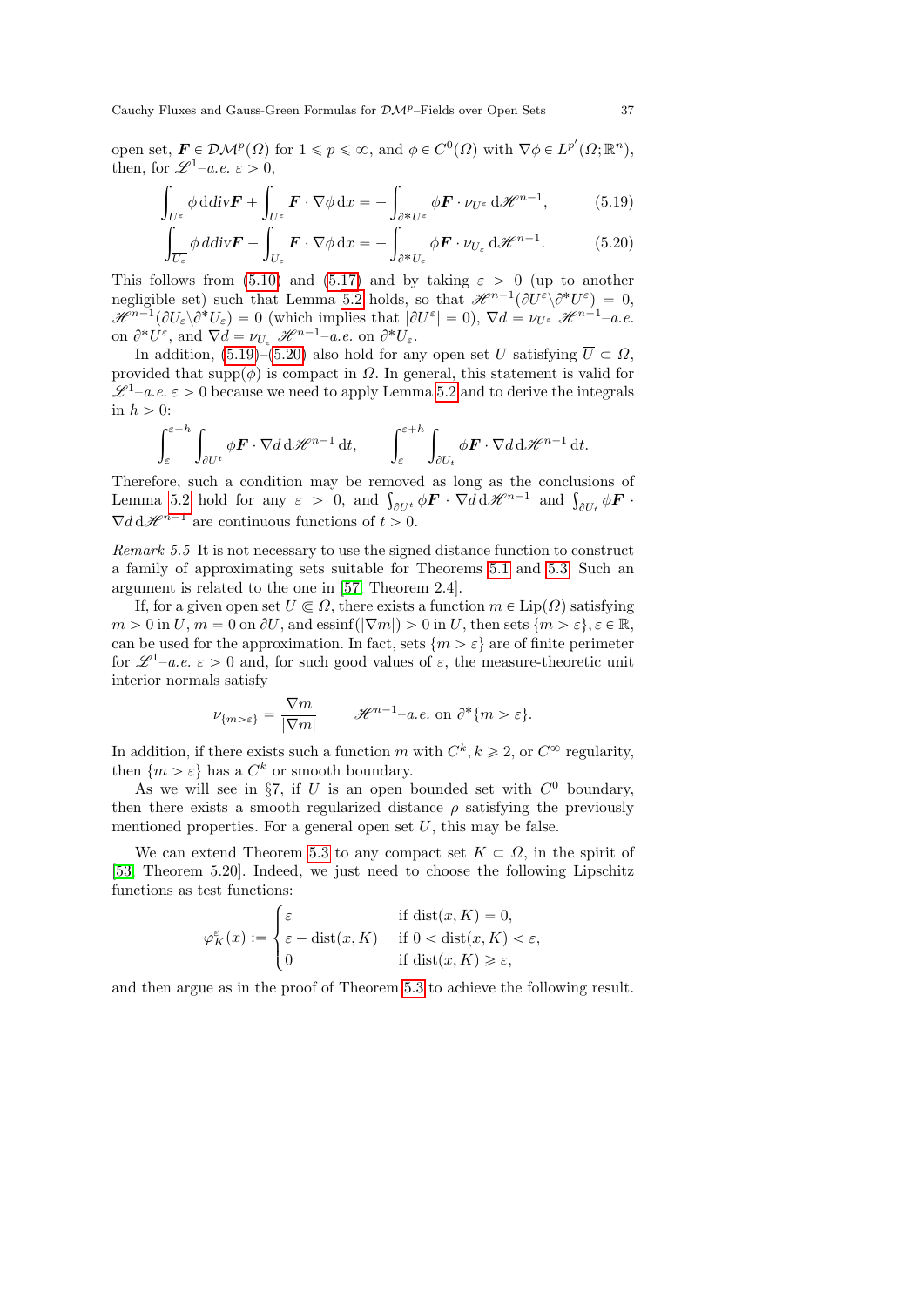**Corollary 5.2** Let  $K \subset \Omega$  be a compact set, and let  $\mathbf{F} \in \mathcal{DM}^p(\Omega)$ . Then, for any  $\phi \in C^0(\Omega)$  with  $\nabla \phi \in L^{p'}(\Omega; \mathbb{R}^n)$ , there exists a set  $\mathcal{N} \subset \mathbb{R}$  with  $\mathcal{L}^1(\mathcal{N}) = 0$  such that, for every nonnegative sequence  $\{\varepsilon_k\}$  satisfying  $\varepsilon_k \notin \mathcal{N}$ for any k and  $\varepsilon_k \to 0$ ,

<span id="page-37-0"></span>
$$
\int_{K} \phi \, \mathrm{d} \, \mathrm{div} \mathbf{F} + \int_{K} \mathbf{F} \cdot \nabla \phi \, \mathrm{d}x = \lim_{k \to \infty} \int_{\partial K_{\varepsilon_k}} \phi \mathbf{F} \cdot \nabla \mathrm{dist}(x, K) \, \mathrm{d} \mathcal{H}^{n-1}, \quad (5.21)
$$

where  $K_{\varepsilon}$ :  $\{x \in \Omega : \text{dist}(x, K) \leq \varepsilon\}$ . In addition, [\(5.21\)](#page-37-0) holds also for any closed set  $C \subset \Omega$ , provided that supp $(\phi)$  is compact in  $\Omega$ .

The right-hand side of [\(5.21\)](#page-37-0) can be seen as the definition of the generalized normal trace functional related to F on  $\partial K$ , where  $\nabla$ dist $(x, K)$  plays the role of a generalized unit exterior normal, even in the case  $\check{K} = \emptyset$ .

<span id="page-37-1"></span>*Remark 5.6* The results of Schuricht [\[53,](#page-79-1) Theorem 5.20] and Silhavý [\[57,](#page-79-0) Theorem 2.4] can be recovered by [\(5.16\)](#page-34-1) and [\(5.9\)](#page-31-1), respectively.

Indeed, under the same assumptions of Theorem [5.1,](#page-30-0) we divide by  $\varepsilon$  in [\(5.9\)](#page-31-1), use the product rule [\(3.3\)](#page-9-0), and send  $\varepsilon \to 0$  to obtain

<span id="page-37-2"></span>
$$
\int_{U} \phi \, \mathrm{d} \, \mathrm{div} \mathbf{F} + \int_{U} \mathbf{F} \cdot \nabla \phi \, \mathrm{d}x = -\lim_{\varepsilon \to 0} \frac{1}{\varepsilon} \int_{U \setminus U^{\varepsilon}} \phi \mathbf{F} \cdot \nabla d \, \mathrm{d}x, \tag{5.22}
$$

since  $0 \leq \frac{\psi_{\varepsilon}^U}{\varepsilon} \leq 1$  on  $U \setminus U^{\varepsilon}$  and  $|div(\mathbf{F}\phi)|(U \setminus U^{\varepsilon}) \to 0$  as  $\varepsilon \to 0$ . On the other hand, applying the same steps to [\(5.16\)](#page-34-1) yields

$$
\int_{\overline{U}} \phi \, \mathrm{d} \, \mathrm{div} \mathbf{F} + \int_{\overline{U}} \mathbf{F} \cdot \nabla \phi \, \mathrm{d}x = -\lim_{\varepsilon \to 0} \frac{1}{\varepsilon} \int_{U_{\varepsilon} \setminus U} \phi \mathbf{F} \cdot \nabla d \, \mathrm{d}x, \tag{5.23}
$$

if  $\mathbf{F}, \phi$ , and U satisfy the conditions of Theorem [5.3.](#page-34-0) In particular, this works for any compact set  $K \subset \Omega$ , as in Corollary [5.2:](#page-36-2)

<span id="page-37-3"></span>
$$
\int_{K} \phi \, \mathrm{d} \, \mathrm{div} \mathbf{F} + \int_{K} \mathbf{F} \cdot \nabla \phi \, \mathrm{d}x = \lim_{\varepsilon \to 0} \frac{1}{\varepsilon} \int_{K_{\varepsilon} \backslash K} \phi \mathbf{F} \cdot \nabla \mathrm{dist}(x, K) \, \mathrm{d}x. \tag{5.24}
$$

Remark 5.7 Formulas [\(5.8\)](#page-30-1) and [\(5.15\)](#page-34-2) can be used to obtain the Gauss-Green formula on the boundary of  $U \subset \Omega$ :

$$
\begin{split} \operatorname{div}(\boldsymbol{F}\phi)(\partial U) &= \operatorname{div}(\boldsymbol{F}\phi)(\overline{U}) - \operatorname{div}(\boldsymbol{F}\phi)(U) \\ &= \lim_{k \to \infty} \Big( \int_{\partial^* U^{\varepsilon_k}} \phi \boldsymbol{F} \cdot \nu_{U^{\varepsilon_k}} \operatorname{d} \mathscr{H}^{n-1} - \int_{\partial^* U_{\varepsilon_k}} \phi \boldsymbol{F} \cdot \nu_{U_{\varepsilon_k}} \operatorname{d} \mathscr{H}^{n-1} \Big), \end{split} \tag{5.25}
$$

since we can extract the same subsequence  $\varepsilon_k$  for  $\overline{U}$  and U. The same result holds for U such that  $\overline{U} \subset \Omega$  if  $\phi$  has compact support in  $\Omega$ .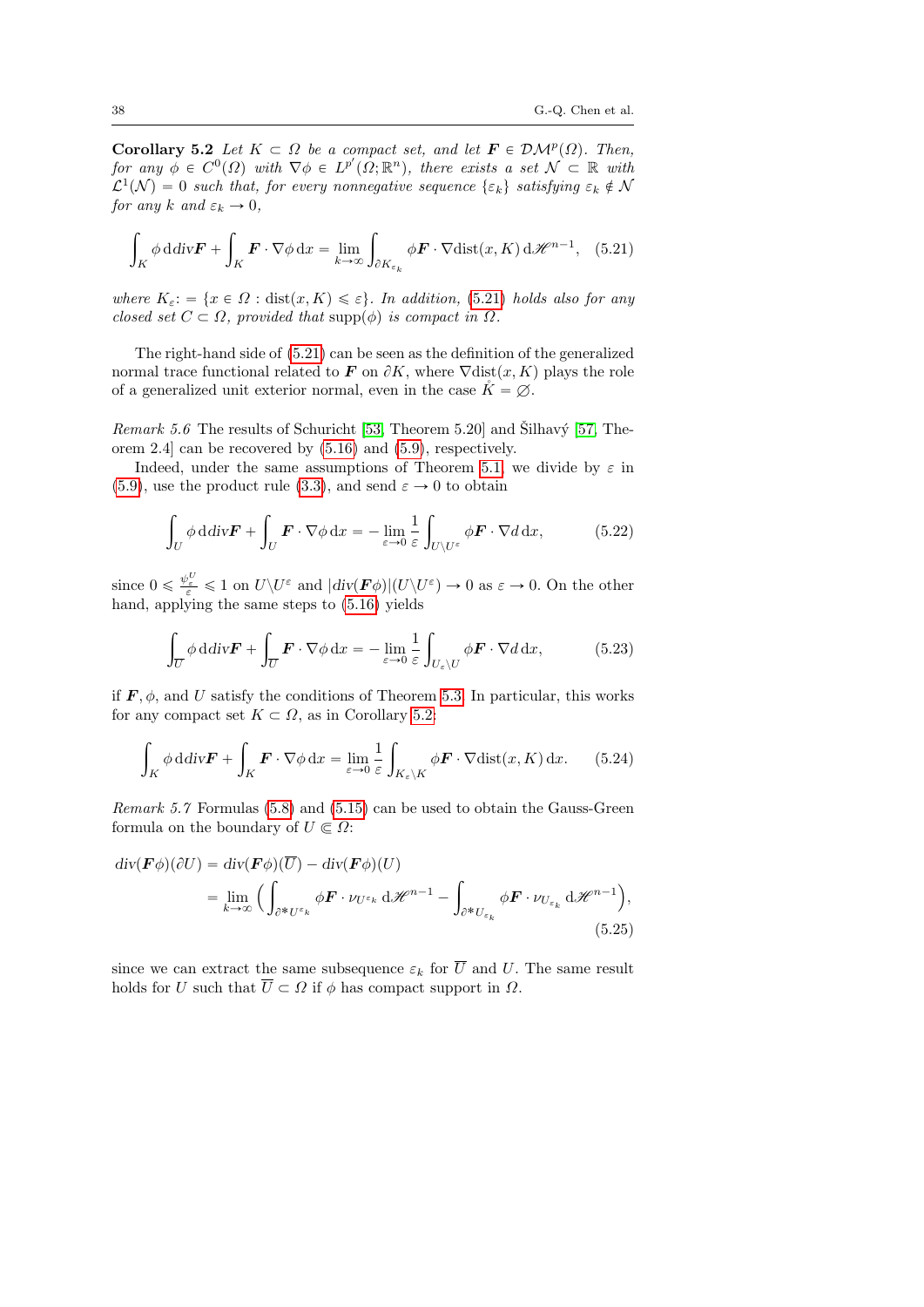Remark 5.8 If  $U = B(x_0, r)$ , we obtain the Gauss-Green formula for  $\mathscr{L}^1$ –a.e.  $r > 0$ .

Indeed,  $dist(x, \partial B(x_0, r)) = r - |x - x_0|$  for any  $x \in B(x_0, r)$  so that [\(5.19\)](#page-36-0) implies that, for  $\mathscr{L}^1$ –a.e.  $\varepsilon \in (0, r)$ ,

$$
\int_{B(x_0,r-\varepsilon)} \mathrm{d} \mathrm{d} \mathrm{d} \mathrm{v}(\phi \mathbf{F}) = \int_{\partial B(x_0,r-\varepsilon)} \phi(x) \mathbf{F}(x) \cdot \frac{(x-x_0)}{|x-x_0|} \, \mathrm{d} \mathcal{H}^{n-1}(x)
$$
\n
$$
= - \int_{\partial B(x_0,r-\varepsilon)} \phi \mathbf{F} \cdot \nu_{B(x_0,r-\varepsilon)} \, \mathrm{d} \mathcal{H}^{n-1}.
$$

Since the initial choice of  $r$  is arbitrary, we conclude

$$
\int_{B(x_0,r)} \mathrm{d} \mathrm{div}(\phi \mathbf{F}) = -\int_{\partial B(x_0,r)} \phi \mathbf{F} \cdot \nu_{B(x_0,r)} \, \mathrm{d} \mathcal{H}^{n-1} \qquad \text{for } \mathcal{L}^1-a.e. \ r > 0.
$$
\n(5.26)

Moreover, the same argument works with closed balls so that, by [\(5.20\)](#page-36-1),

$$
\int_{\overline{B(x_0,r)}} \mathrm{d} \mathrm{div}(\phi \mathbf{F}) = -\int_{\partial B(x_0,r)} \phi \mathbf{F} \cdot \nu_{B(x_0,r)} \, \mathrm{d} \mathcal{H}^{n-1} \qquad \text{for } \mathcal{L}^1-a.e. \ r > 0,
$$
\n(5.27)

since dist $(x, \partial B(x_0, r)) = |x - x_0| - r$  for any  $x \notin B(x_0, r)$ .

This can also be seen as a consequence of the fact:

 $|div(\phi \mathbf{F})|(\partial B(x_0, r)) = 0$  for  $\mathscr{L}^1$ –a.e.  $r > 0$ ,

since  $div(\phi \boldsymbol{F})$  is a Radon measure.

We now present a concrete example of applications of [\(5.8\)](#page-30-1) and [\(5.15\)](#page-34-2) to a  $\mathcal{D}M^p$ –field whose norm blows up on the boundary of the integration domains.

<span id="page-38-0"></span>*Example 5.1* Let  $\mathbf{F} : \mathbb{R}^2 \setminus \{(0,0)\} \to \mathbb{R}^2$  be the vector field:

$$
\boldsymbol{F}(x_1, x_2) := \frac{(x_1, x_2)}{x_1^2 + x_2^2}.
$$
\n(5.28)

This is the particular case for  $n = 2$  of the vector field  $\mathbf{F} : \mathbb{R}^n \setminus \{0\} \to \mathbb{R}^n$  given by

$$
\boldsymbol{F}(x) := \frac{x}{|x|^n} \quad \text{for } x \neq \boldsymbol{0}.
$$

Then  $\mathbf{F} \in \mathcal{DM}_{\text{loc}}^p(\mathbb{R}^n)$  for  $1 \leqslant p < \frac{n}{n-1}$  and

<span id="page-38-1"></span>
$$
div\mathbf{F} = n\omega_n \delta_0,\tag{5.29}
$$

where  $\omega_n = |B(0,1)|$ . In particular, if  $n = 2$ ,  $\mathbf{F} \in \mathcal{DM}_{loc}^p(\mathbb{R}^2)$  for  $1 \leq p < 2$ , and  $div \mathbf{F} = 2\pi \delta_{(0,0)}$ .

Consider  $U = (0, 1)^2$ . Chen-Frid [\[12,](#page-77-0) Example 1.1] observed that

$$
0 = \text{div}\mathbf{F}(U) \neq -\int_{\partial U} \mathbf{F} \cdot \nu_U \, d\mathcal{H}^1 = \frac{\pi}{2},
$$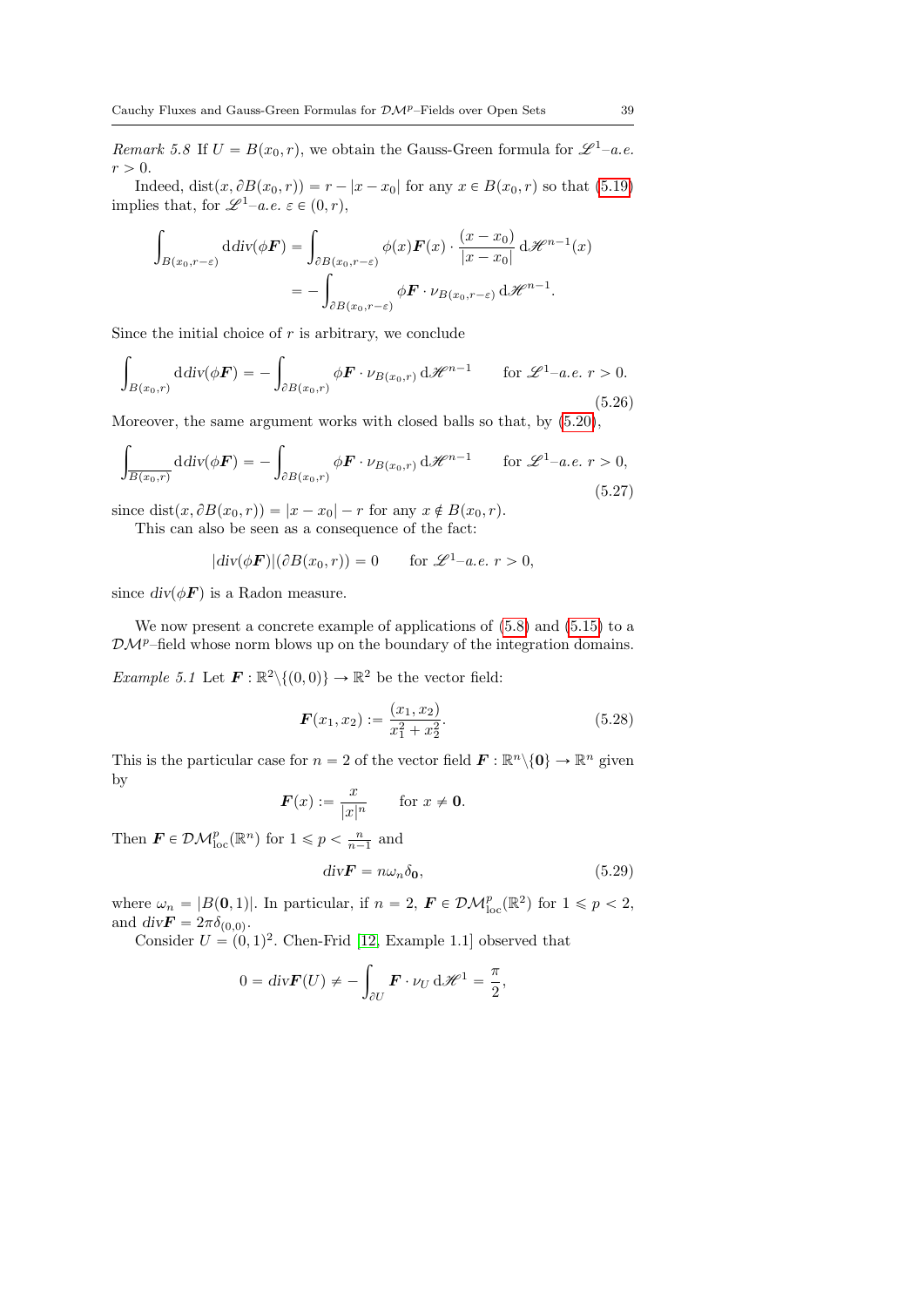since  $\mathbf{F} \cdot \nu_U = 0$  on  $(\{0\} \times (0, 1))$  $\cup$  $(0, 1) \times \{0\}$ ) and  $\int_1^1$  $\theta$ 1  $\frac{1}{1 + x_1^2} dx_1 = \frac{\pi}{4}$  $\frac{1}{4}$ .

The approach employed in the proof of Theorems [5.1](#page-30-0) and [5.3](#page-34-0) enable us to solve this apparent contradiction, by showing that

$$
0 = \text{div}\mathbf{F}(U) = -\lim_{\varepsilon \to 0} \int_{\partial U^{\varepsilon}} \mathbf{F} \cdot \nu_{U^{\varepsilon}} d\mathcal{H}^{1},
$$
  

$$
2\pi = \text{div}\mathbf{F}(\overline{U}) = -\lim_{\varepsilon \to 0} \int_{\partial U_{\varepsilon}} \mathbf{F} \cdot \nu_{U_{\varepsilon}} d\mathcal{H}^{1},
$$

where  $U^{\varepsilon}$  and  $U_{\varepsilon}$  are given by [\(5.2\)](#page-28-1) and [\(5.3\)](#page-28-2), respectively.

In this case, we do not have to select a suitable sequence  $\varepsilon_k \to 0$ . Indeed, **F** is smooth away from the origin, and  $U^{\varepsilon}$  and  $U_{\varepsilon}$  are sets of finite perimeter for any  $\varepsilon > 0$ . Moreover, for this choice of U, Lemma [5.2](#page-28-0) is valid for any  $\varepsilon \in (0, 1)$ . Also, the continuity condition mentioned in Remark [5.4](#page-35-1) can be checked. Therefore, by [\(5.19\)](#page-36-0)–[\(5.20\)](#page-36-1), we obtain that, for any  $\varepsilon > 0$ ,

<span id="page-39-1"></span><span id="page-39-0"></span>
$$
0 = \text{div}\mathbf{F}(U^{\varepsilon}) = -\int_{\partial U^{\varepsilon}} \mathbf{F} \cdot \nu_{U^{\varepsilon}} d\mathscr{H}^{1}, \qquad (5.30)
$$

$$
2\pi = \text{div}\mathbf{F}(\overline{U_{\varepsilon}}) = -\int_{\partial U_{\varepsilon}}^{\partial U_{\varepsilon}} \mathbf{F} \cdot \nu_{U_{\varepsilon}} d\mathscr{H}^{1}.
$$
 (5.31)

Passing to the limit verifies our assertion.

We may also verify this statement by hand. Observe that  $U^{\varepsilon} = (\varepsilon, 1 - \varepsilon)^2$ for any  $\varepsilon \in (0, 1)$ . Therefore, we have

$$
\int_{\partial U^{\varepsilon}} \mathbf{F} \cdot \nu_{U^{\varepsilon}} d\mathcal{H}^{1} = \int_{\varepsilon}^{1-\varepsilon} \frac{\varepsilon}{\varepsilon^{2} + x_{1}^{2}} dx_{1} - \int_{\varepsilon}^{1-\varepsilon} \frac{1-\varepsilon}{(1-\varepsilon)^{2} + x_{1}^{2}} dx_{1}
$$
\n
$$
+ \int_{\varepsilon}^{1-\varepsilon} \frac{\varepsilon}{\varepsilon^{2} + x_{2}^{2}} dx_{2} - \int_{\varepsilon}^{1-\varepsilon} \frac{1-\varepsilon}{(1-\varepsilon)^{2} + x_{2}^{2}} dx_{2}
$$
\n
$$
= 2 \Big( \arctan \big( \frac{1-\varepsilon}{\varepsilon} \big) - \frac{\pi}{4} - \frac{\pi}{4} + \arctan \big( \frac{\varepsilon}{1-\varepsilon} \big) \Big)
$$
\n
$$
= 0 = -div \mathbf{F}(U^{\varepsilon})
$$

for any  $\varepsilon > 0$ , which is [\(5.30\)](#page-39-0). As for [\(5.31\)](#page-39-1),  $\partial U_{\varepsilon}$  is the union of four segments:

$$
(0,1) \times \{-\varepsilon\}, \quad \{1+\varepsilon\} \times (0,1), \quad (0,1) \times \{1+\varepsilon\}, \quad \{-\varepsilon\} \times (0,1),
$$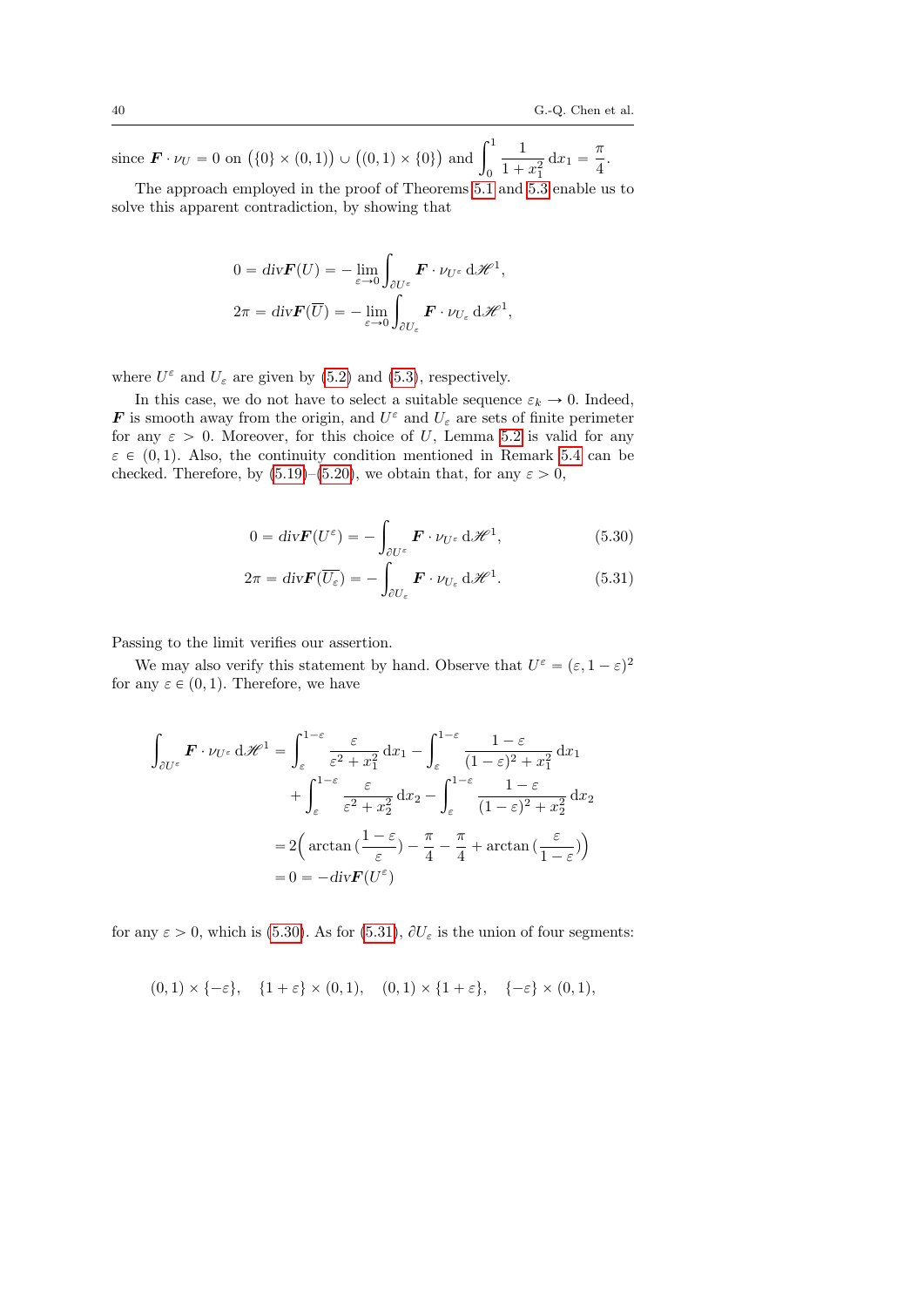and of four circumference arcs of angle  $\frac{\pi}{2}$  and radius  $\varepsilon$  centered at the corners of square U. Therefore, these terms give ż

$$
\int_{\partial U_{\varepsilon}} \mathbf{F} \cdot \nu_{U_{\varepsilon}} d\mathcal{H}^{1}
$$
\n
$$
= -\int_{0}^{1} \frac{\varepsilon}{\varepsilon^{2} + x_{1}^{2}} dx_{1} - \int_{0}^{1} \frac{1 + \varepsilon}{(1 + \varepsilon)^{2} + x_{2}^{2}} dx_{2} - \int_{0}^{1} \frac{1 + \varepsilon}{(1 + \varepsilon)^{2} + x_{1}^{2}} dx_{1}
$$
\n
$$
- \int_{0}^{1} \frac{\varepsilon}{\varepsilon^{2} + x_{2}^{2}} dx_{2} + \int_{\pi}^{\frac{3\pi}{2}} (-\frac{1}{\varepsilon}) \varepsilon d\theta - \int_{\frac{\pi}{2}}^{\pi} \frac{\varepsilon(\varepsilon + \sin \theta)}{1 + \varepsilon^{2} + 2\varepsilon \sin \theta} d\theta
$$
\n
$$
- \int_{\frac{3\pi}{2}}^{2\pi} \frac{\varepsilon(\varepsilon + \cos \theta)}{1 + \varepsilon^{2} + 2\varepsilon \cos \theta} d\theta - \int_{0}^{\frac{\pi}{2}} \frac{\varepsilon(\varepsilon + \cos \theta + \sin \theta)}{2 + \varepsilon^{2} + 2\varepsilon(\cos \theta + \sin \theta)} d\theta
$$
\n
$$
= -2 \arctan(\frac{1}{\varepsilon}) - 2 \arctan(\frac{1}{1 + \varepsilon}) - \frac{\pi}{2} - \frac{\pi}{4} + \arctan(\frac{1 - \varepsilon}{1 + \varepsilon})
$$
\n
$$
- \frac{\pi}{2} + \arctan(\frac{1}{\varepsilon}) - \frac{\pi}{4} - \arctan(\frac{\varepsilon}{\varepsilon + 2}) + \arctan(\frac{1}{1 + \varepsilon})
$$
\n
$$
= -\frac{3}{2}\pi - \arctan(\frac{1}{\varepsilon}) - \arctan(\frac{1}{1 + \varepsilon}) + \frac{\pi}{2} - \arctan(\frac{1}{1 + \varepsilon})
$$
\n
$$
= -\frac{3}{2}\pi - \frac{\pi}{2} = -2\pi = -\text{div}\mathbf{F}(U_{\varepsilon}) \qquad \text{for any } \varepsilon > 0.
$$

## 6 Other Classes of Divergence-Measure Fields with Normal Trace Measures

In this section, as a result of the construction in §5, we characterize a class of  $\mathcal{DM}^p$ –fields whose normal traces on  $\partial U$  are represented by Radon measures.

Remark [5.6](#page-37-1) allows us to find a new sufficient condition under which the normal trace functional on an open or closed set can be represented by a Radon measure on the boundary. Such a condition requires a particular representation for the vector field  $\vec{F}$ , first introduced by Silhavý [\[56,](#page-79-2) Proposition 6.1]. We also need to recall the notion of lower  $(n - 1)$ –dimensional Minkowski content.

**Definition 6.1** Given a closed set K in  $\mathbb{R}^n$ , the  $(n-1)$ -dimensional Minkowski content is defined as

$$
\mathscr{M}_*^{n-1}(K):=\liminf_{\varepsilon\to 0}\frac{|K+B(0,\varepsilon)|}{2\varepsilon}.
$$

<span id="page-40-1"></span>**Proposition 6.1** Let  $\mathbf{F} \in \mathcal{DM}^p(\Omega)$  for  $1 \leq p \leq \infty$ , and let  $U \subset \Omega$  be a bounded open set such that  $\mathcal{M}^{n-1}_*(\partial U) < \infty$ . Assume that div $\mathbf{F}$  has compact support in U and that

<span id="page-40-0"></span>
$$
\boldsymbol{F}(x) = \frac{1}{n\omega_n} \int_{\Omega} \frac{(x-y)}{|x-y|^n} \, \mathrm{d} \mathrm{div} \boldsymbol{F}(y) \qquad \text{for } \mathscr{L}^n \text{--a.e. } x \in \Omega. \tag{6.1}
$$

Then

$$
\langle \boldsymbol{F}\cdot \nu, \cdot \rangle_{\partial U} \in \mathcal{M}(\partial U).
$$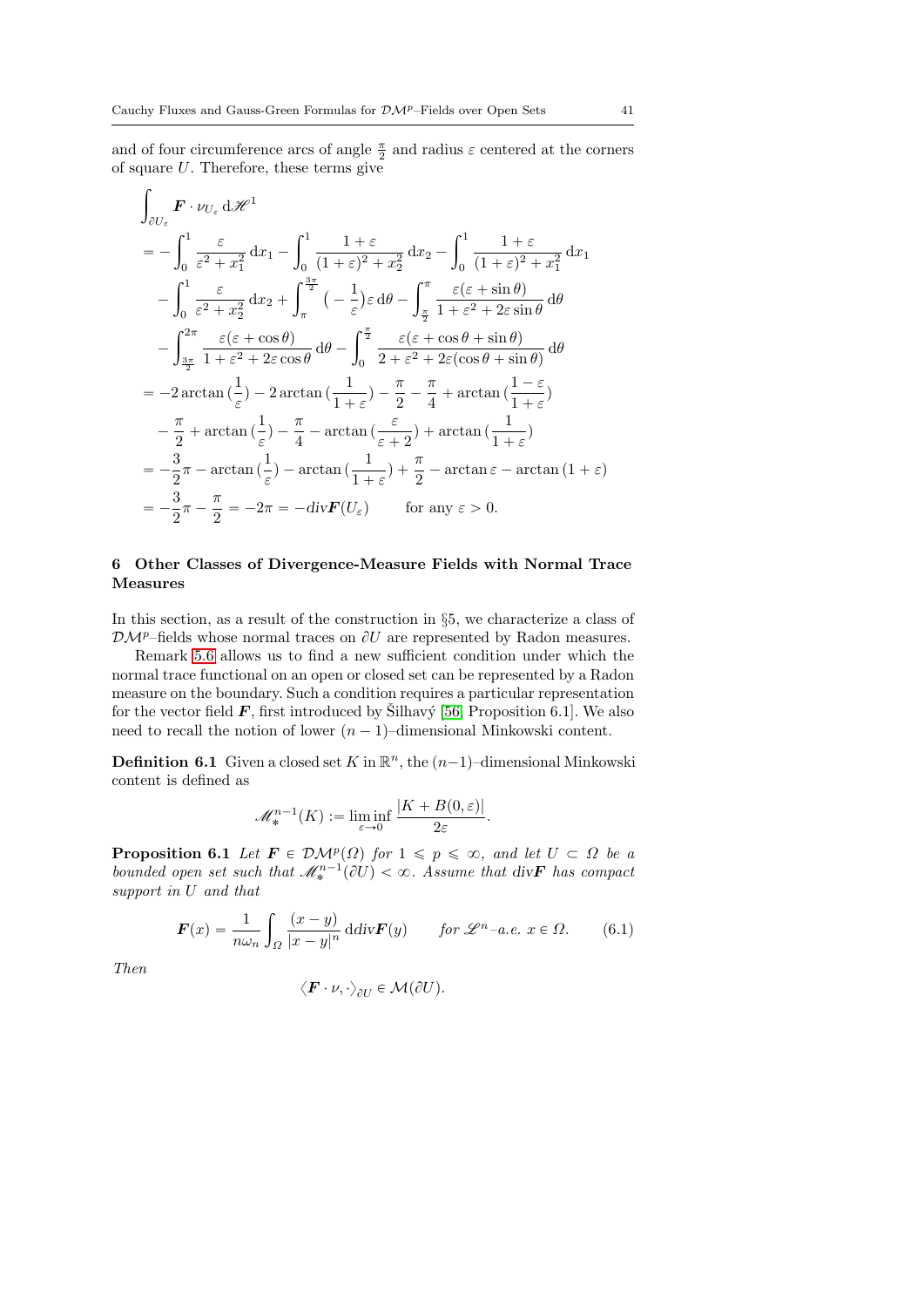Similarly, if  $K \subset \Omega$  is a compact set such that  $\mathcal{M}_*^{n-1}(\partial K) < \infty$ , then

$$
\left\langle \bm{F}\cdot\nu,\cdot\right\rangle _{\partial K}\in\mathcal{M}(\partial K),
$$

which is in particular true for  $K = \overline{U}$  if  $U \subset \Omega$ .

*Proof* The normal trace  $\langle \mathbf{F} \cdot \nu, \cdot \rangle_{\partial U}$  has the following representation:

$$
\langle \boldsymbol{F} \cdot \boldsymbol{\nu}, \varphi \rangle_{\partial U} = -\lim_{\varepsilon \to 0} \frac{1}{\varepsilon} \int_{U \setminus U^{\varepsilon}} \varphi(x) \boldsymbol{F}(x) \cdot \nabla d(x) dx \quad \text{for any } \varphi \in \text{Lip}_{c}(\mathbb{R}^{n});
$$
\n(6.2)

see [\(5.22\)](#page-37-2) and the observations in Remark [5.6.](#page-37-1) Thus, in order to prove that  $\langle \boldsymbol{F} \cdot \nu, \cdot \rangle_{\partial U} \in \mathcal{M}(\partial U),$  it suffices to show

<span id="page-41-0"></span>
$$
|\langle \boldsymbol{F} \cdot \boldsymbol{\nu}, \varphi \rangle_{\partial U}| \leqslant C \|\varphi\|_{L^{\infty}(\partial U)} \tag{6.3}
$$

for a constant C independent of  $\varphi$ . Let  $V \subset U$  be a compact set such that  $\text{supp}(|div F|) \subset V$ . Then it follows that

$$
\left| \langle \mathbf{F} \cdot \nu, \varphi \rangle_{\partial U} \right| = \lim_{\varepsilon \to 0} \left| \frac{1}{\varepsilon} \int_{U \setminus U^{\varepsilon}} \varphi(x) \mathbf{F}(x) \cdot \nabla d(x) dx \right|
$$
  
\n
$$
= \lim_{\varepsilon \to 0} \left| \frac{1}{\varepsilon} \int_{U \setminus U^{\varepsilon}} \varphi(x) \left( \int_{\Omega} \frac{(x - y)}{|x - y|^n} d \mathrm{div} \mathbf{F}(y) \cdot \nabla d(x) \right) dx \right|
$$
  
\n
$$
\leq \liminf_{\varepsilon \to 0} \frac{1}{\varepsilon} \|\varphi\|_{L^{\infty}(U \setminus U^{\varepsilon})} \int_{U \setminus U^{\varepsilon}} \int_{V} \frac{1}{|x - y|^{n - 1}} d| \mathrm{div} \mathbf{F}|(y) dx
$$
  
\n
$$
= \liminf_{\varepsilon \to 0} \frac{1}{\varepsilon} \|\varphi\|_{L^{\infty}(U \setminus U^{\varepsilon})} \int_{V} \int_{U \setminus U^{\varepsilon}} \frac{1}{|x - y|^{n - 1}} dx d| \mathrm{div} \mathbf{F}|(y),
$$
  
\n(6.4)

where we have used Fubini's theorem and the fact that  $|\nabla d| = 1 \mathcal{L}^{n}$ -a.e. (Lemma [5.1\)](#page-27-0). Moreover,  $\lim_{\varepsilon\to 0} \sup_{U\setminus U^{\varepsilon}} |\varphi| = ||\varphi||_{L^{\infty}(\partial U)}$ , by the continuity of  $\varphi$ .

Since  $V \subset U$  is a compact set, there exists  $k = k(V)$  such that, for small enough  $\varepsilon$ ,

$$
|x - y| \geq k \quad \text{for any } x \in U \setminus U^{\varepsilon} \text{ and } y \in V.
$$

Then it follows that

$$
\begin{split} \left| \langle \pmb{F} \cdot \nu, \varphi \rangle_{\partial U} \right| &\leq \|\varphi\|_{L^{\infty}(\partial U)} \left| \mbox{div} \pmb{F} |(V) k^{1-n} \liminf_{\varepsilon \to 0} \frac{1}{\varepsilon} |U \backslash U^{\varepsilon}| \right. \\ &\leqslant 2 k^{1-n} |{\rm div} \pmb{F} |(V) \, \| \varphi \|_{L^{\infty}(\partial U)} \liminf_{\varepsilon \to 0} \frac{1}{2 \varepsilon} | \partial U + B(0, \varepsilon) | \\ &\leqslant 2 k^{1-n} |{\rm div} \pmb{F} |(V) \mathscr{M}_*^{n-1}(\partial U) \, \| \varphi \|_{L^{\infty}(\partial U)} \,. \end{split}
$$

This proves [\(6.3\)](#page-41-0), since  $\partial U$  is of finite lower  $(n - 1)$ –dimensional Minkowski content.

In the same way, using [\(5.24\)](#page-37-3), we can show that  $\langle \mathbf{F} \cdot \nu, \cdot \rangle_{\partial K} \in \mathcal{M}(\partial K)$  if  $K \subset \Omega$  is a compact set, especially when  $K = U$  for some bounded open set U.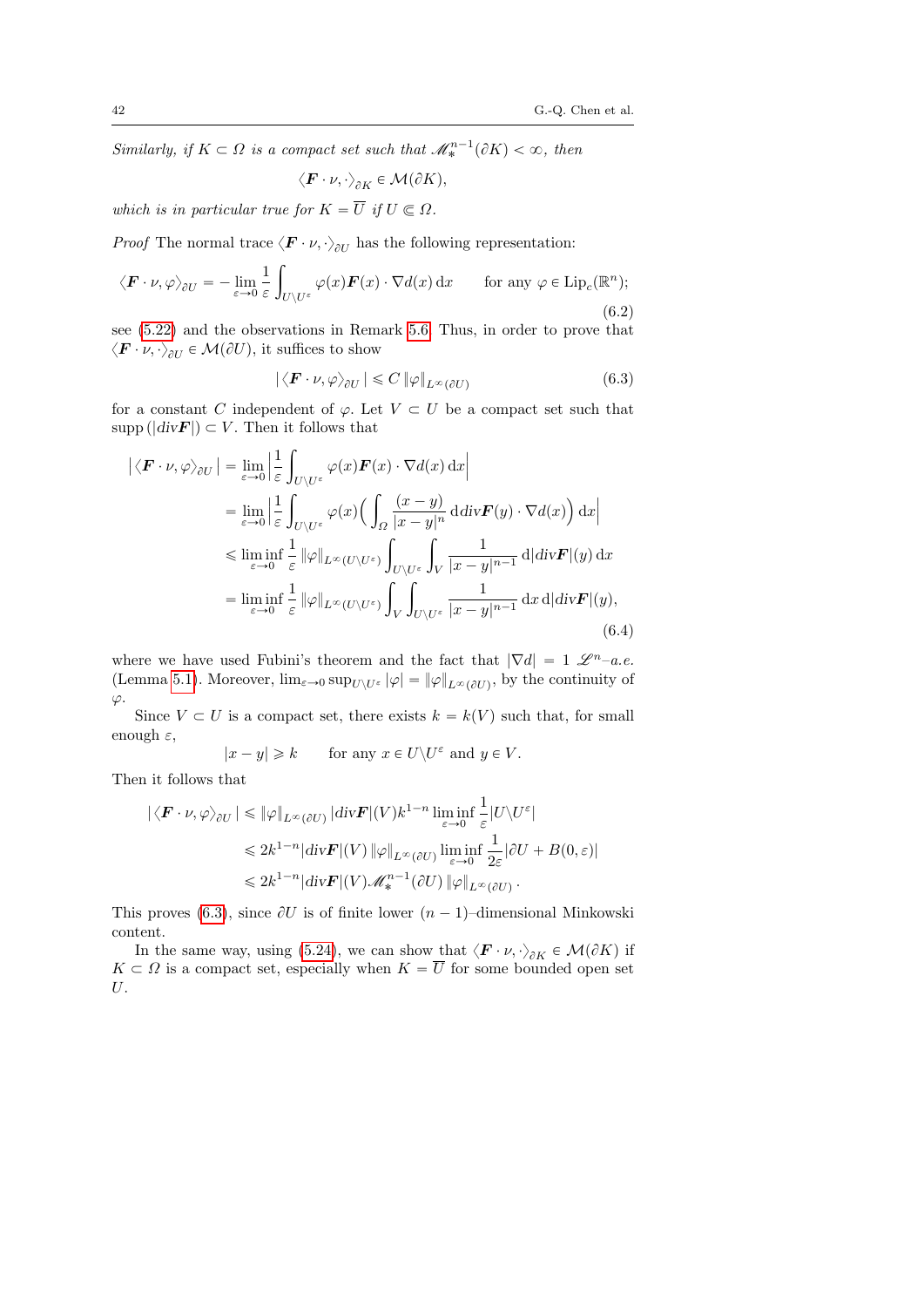Remark 6.1 Condition [\(6.1\)](#page-40-0) is not strongly restrictive in the sense that  $\bm{F}$ may not be compactly supported and unbounded. Indeed, let  $\mathbf{F}(x) = \frac{x}{|x|^n}$  as in Example [5.1.](#page-38-0) Then, by [\(5.29\)](#page-38-1),  $\boldsymbol{F}$  satisfies [\(6.1\)](#page-40-0), even though  $\boldsymbol{F}$  is unbounded and supported on the whole  $\mathbb{R}^n$ .

Moreover,  $(6.1)$  is satisfied by a large class of vector fields  $\bm{F}$ , as shown in [\[56,](#page-79-2) Proposition 6.1]. Indeed, given any  $\mu \in \mathcal{M}(\Omega)$  with compact support in  $\Omega$ , the vector field

$$
\boldsymbol{F}(x) = \frac{1}{n\omega_n} \int_{\Omega} \frac{(x-y)}{|x-y|^n} \, \mathrm{d}\mu(y)
$$

satisfies  $div \mathbf{F} = \mu$  in  $\mathcal{M}(\Omega)$ , and  $\mathbf{F} \in L^p_{loc}(\Omega; \mathbb{R}^n)$  for any  $1 \leq p < \frac{n}{n-1}$ . In addition, if  $\frac{n}{n-1} \leqslant p \leqslant \infty$ , then  $\mathbf{F} \in L_{\text{loc}}^p(\Omega; \mathbb{R}^n)$  if  $|\mu|(B(x,r)) \leqslant c r^m$  for any  $x \in \mathbb{R}^n$  and  $r \in (0, a)$ , for some  $m > n - \frac{p}{p-1}$ ,  $a > 0$ , and  $c > 0$ .

Remark 6.2 Proposition [6.1](#page-40-1) applies to a particular subfamily of sets of finite perimeter. Indeed, any bounded open set U with  $\mathcal{M}_*^{n-1}(\partial U) < \infty$  is a set of finite perimeter in  $\mathbb{R}^n$ .

Even though the result is well known, we give here a short proof for the ease of the reader. Let

$$
g_{\varepsilon}(x) := \max\{0, 1 - \frac{\text{dist}(x, U^{\varepsilon})}{\varepsilon}\}.
$$

Then  $g_{\varepsilon} \to \chi_U$  in  $L^1(\mathbb{R}^n)$ , and  $|\nabla g_{\varepsilon}| = \frac{1}{\varepsilon} \chi_{U \setminus U^{\varepsilon}}$ . Thus, for any  $\phi \in C_c^1(\mathbb{R}^n; \mathbb{R}^n)$ , we have ż

$$
\left| \int_{\mathbb{R}^n} \chi_U \operatorname{div} \phi \, dx \right| = \lim_{\varepsilon \to 0} \left| \int_{\mathbb{R}^n} g_{\varepsilon} \operatorname{div} \phi \, dx \right| = \lim_{\varepsilon \to 0} \left| \int_{\mathbb{R}^n} \phi \cdot \nabla g_{\varepsilon} \, dx \right|
$$
  
\$\leqslant \|\phi\|\_{L^\infty(\mathbb{R}^n; \mathbb{R}^n)}\$~ $\liminf_{\varepsilon \to 0} \frac{|U \setminus U^{\varepsilon}|}{\varepsilon} \leqslant 2\mathscr{M}_*^{n-1}(\partial U) \|\phi\|_{L^\infty(\mathbb{R}^n; \mathbb{R}^n)}.$ 

This implies that U is a set of finite perimeter with  $|D\chi_U|(\mathbb{R}^n) \leq 2\mathscr{M}_*^{n-1}(\partial U)$ .

Arguing analogously, we can also show that any compact set  $K$  with  $\mathscr{M}^{n-1}_*(\partial K)<\infty$  is a set of finite perimeter in  $\mathbb{R}^n$ , with  $|D\chi_K|(\mathbb{R}^n)\leq 2\mathscr{M}^{n-1}_*(\partial K)$ . This can be shown by considering the functions:

$$
f_{\varepsilon}(x) := \max\{0, 1 - \frac{d(x, K)}{\varepsilon}\},\
$$

which satisfy that  $f_{\varepsilon} \to \chi_K$  in  $L^1(\mathbb{R}^n)$  and  $|\nabla f_{\varepsilon}| = \frac{1}{\varepsilon} \chi_{K_{\varepsilon} \setminus K}$ .

In the case  $p = \infty$ , assumption [\(6.1\)](#page-40-0) is superfluous, as shown in the following proposition, which can be seen as a particular case of [\[57,](#page-79-0) Theorem 2.4] and [\[32,](#page-78-0) Theorem 2.4].

<span id="page-42-1"></span>**Proposition 6.2** Let  $\mathbf{F} \in \mathcal{DM}^p(\Omega)$  for  $1 \leq p \leq \infty$ , and let  $U \subset \Omega$  be a bounded open set such that  $\mathcal{M}^{n-1}_{*}(\partial U) < \infty$ . If  $p = \infty$ , or  $1 \leq p < \infty$  and **F** satisfies

<span id="page-42-0"></span>
$$
\limsup_{\varepsilon \to 0} \frac{1}{\varepsilon} \int_{U \setminus U^{\varepsilon}} |F|^p \, \mathrm{d}x < \infty,\tag{6.5}
$$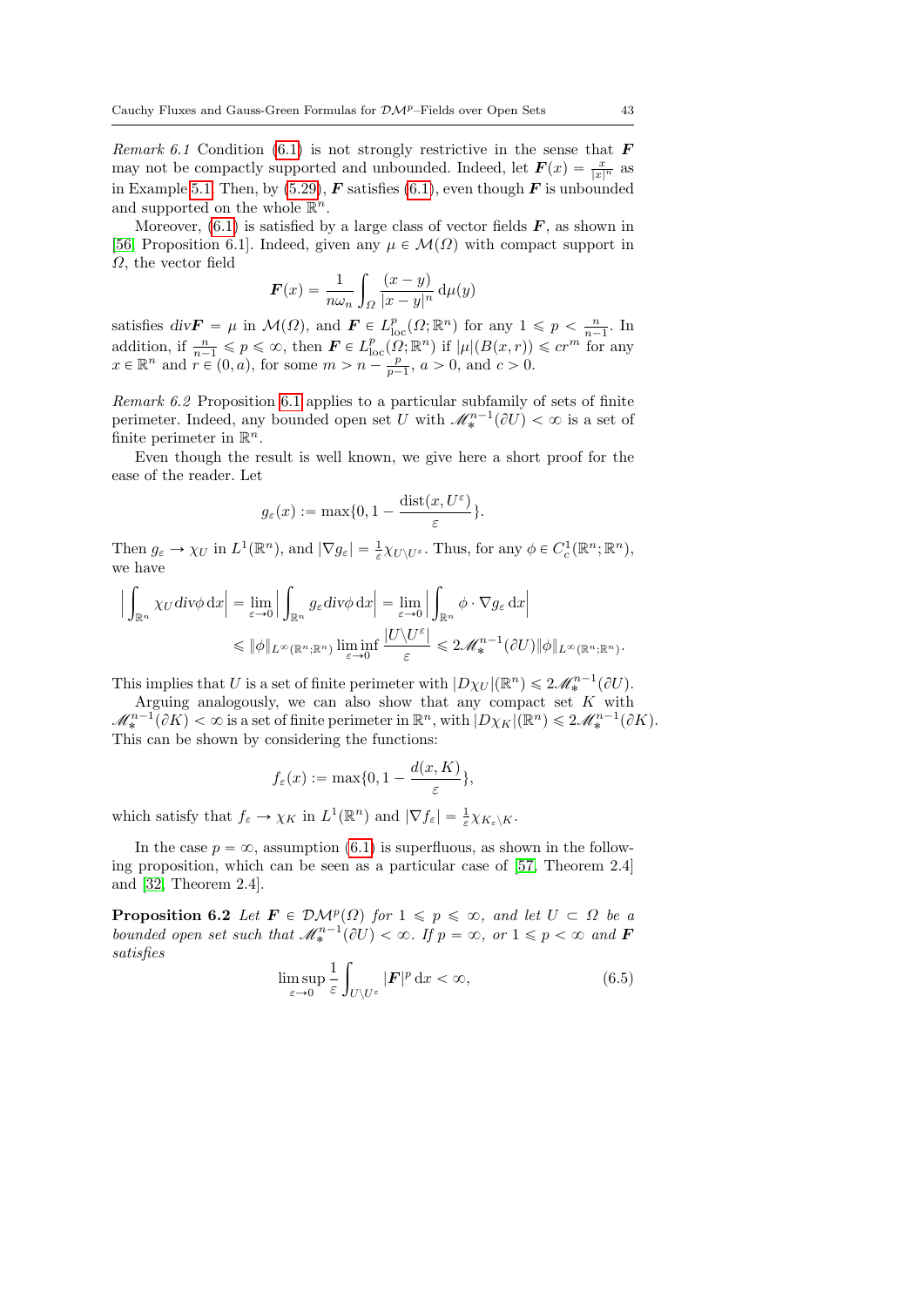then

$$
\langle \boldsymbol{F} \cdot \boldsymbol{\nu}, \cdot \rangle_{\partial U} \in \mathcal{M}(\partial U).
$$

Analogously, let  $K \subset \Omega$  be a compact set such that  $\mathcal{M}_*^{n-1}(\partial K) < \infty$ . If  $p = \infty$ , or  $1 \leqslant p < \infty$  and **F** satisfies

<span id="page-43-0"></span>
$$
\limsup_{\varepsilon \to 0} \frac{1}{\varepsilon} \int_{K_{\varepsilon} \backslash K} |\mathbf{F}|^p \, \mathrm{d}x < \infty,\tag{6.6}
$$

then

$$
\langle \boldsymbol{F}\cdot \nu, \cdot \rangle_{\partial K} \in \mathcal{M}(\partial K).
$$

In particular, this implies that, if  $U \subseteq \Omega$ ,  $\mathcal{M}_*^{n-1}(\partial U) < \infty$ , and the same assumption on **F** is made with  $K = \overline{U}$ , then

$$
\langle \boldsymbol{F}\cdot \nu, \cdot \rangle_{\partial \overline{U}} \in \mathcal{M}(\partial \overline{U}).
$$

*Proof* Arguing as in the proof of Proposition [6.1,](#page-40-1) we see that, for any  $\varphi \in$  $\mathrm{Lip}_c(\mathbb{R}^n)$ ,

$$
\left| \langle \mathbf{F} \cdot \nu, \varphi \rangle_{\partial U} \right| = \lim_{\varepsilon \to 0} \left| \frac{1}{\varepsilon} \int_{U \setminus U^{\varepsilon}} \varphi(x) \mathbf{F}(x) \cdot \nabla d(x) dx \right|
$$
  

$$
\leq \liminf_{\varepsilon \to 0} \|\varphi\|_{L^{\infty}(U \setminus U^{\varepsilon})} \frac{1}{\varepsilon} |U \setminus U^{\varepsilon}|^{\frac{1}{p'}} \| \mathbf{F} \|_{L^{p}(U \setminus U^{\varepsilon}; \mathbb{R}^{n})}.
$$

If  $p = \infty$ , we have

$$
|\langle \boldsymbol{F} \cdot \boldsymbol{\nu}, \varphi \rangle_{\partial U}| \leq 2 \|\boldsymbol{F}\|_{L^{\infty}(U;\mathbb{R}^n)} \mathscr{M}_*^{n-1}(\partial U) \|\varphi\|_{L^{\infty}(\partial U)}.
$$

If  $1 \leqslant p < \infty$ , then

$$
|\langle \boldsymbol{F}\cdot \nu,\varphi\rangle_{\partial U}|\leqslant \left(2\mathscr{M}^{n-1}_*(\partial U)\right)^{\frac{1}{p'}}\limsup_{\varepsilon\to 0}\varepsilon^{-\frac{1}{p}}\|\boldsymbol{F}\|_{L^p(U\setminus U^\varepsilon;\mathbb{R}^n)}\ \|\varphi\|_{L^\infty(\partial U)},
$$

from which  $\langle \mathbf{F} \cdot \nu, \cdot \rangle_{\partial U} \in \mathcal{M}(\partial U)$ , because of [\(6.5\)](#page-42-0). The case of the compact set follows analogously from [\(5.24\)](#page-37-3), by employing [\(6.6\)](#page-43-0), if  $\mathbf{F} \notin \mathcal{DM}^{\infty}(\Omega)$ .

This proposition may also be seen as an alternative way of obtaining a part of the results of Proposition [4.3](#page-19-0) in the case that  $E$  is an open or compact set whose boundary has finite Minkowski content.

Remark 6.3 In particular, Propositions [6.1](#page-40-1) and [6.2](#page-42-1) hold also for  $U = \Omega$ , when  $\Omega$  is an open bounded set such that  $\mathcal{M}_*^{n-1}(\partial\Omega) < \infty$ .

<span id="page-43-1"></span>Remark 6.4 We can reinterpret Theorems [5.1](#page-30-0) and [5.3](#page-34-0) in the distributional sense. Indeed, given  $\mathbf{F} \in \mathcal{DM}^p(\Omega)$  for  $1 \leqslant p \leqslant \infty$ , and an open bounded set  $U \subset \Omega$ , [\(5.8\)](#page-30-1) is equivalent to the following: There exists a set  $\mathcal{N} \subset \mathbb{R}$  with  $\mathcal{L}^1(\mathcal{N}) = 0$  such that, for every nonnegative sequence  $\{\varepsilon_k\}$  satisfying  $\varepsilon_k \notin \mathcal{N}$ for any k and  $\varepsilon_k \to 0$ ,

<span id="page-43-2"></span>
$$
\boldsymbol{F} \cdot \nu_{U^{\varepsilon_k}} \mathscr{H}^{n-1} \mathcal{L} \partial U^{\varepsilon_k} = \boldsymbol{F} \cdot D\chi_{U^{\varepsilon_k}} \stackrel{*}{\rightharpoonup} - \langle F \cdot \nu, \cdot \rangle_{\partial U} \tag{6.7}
$$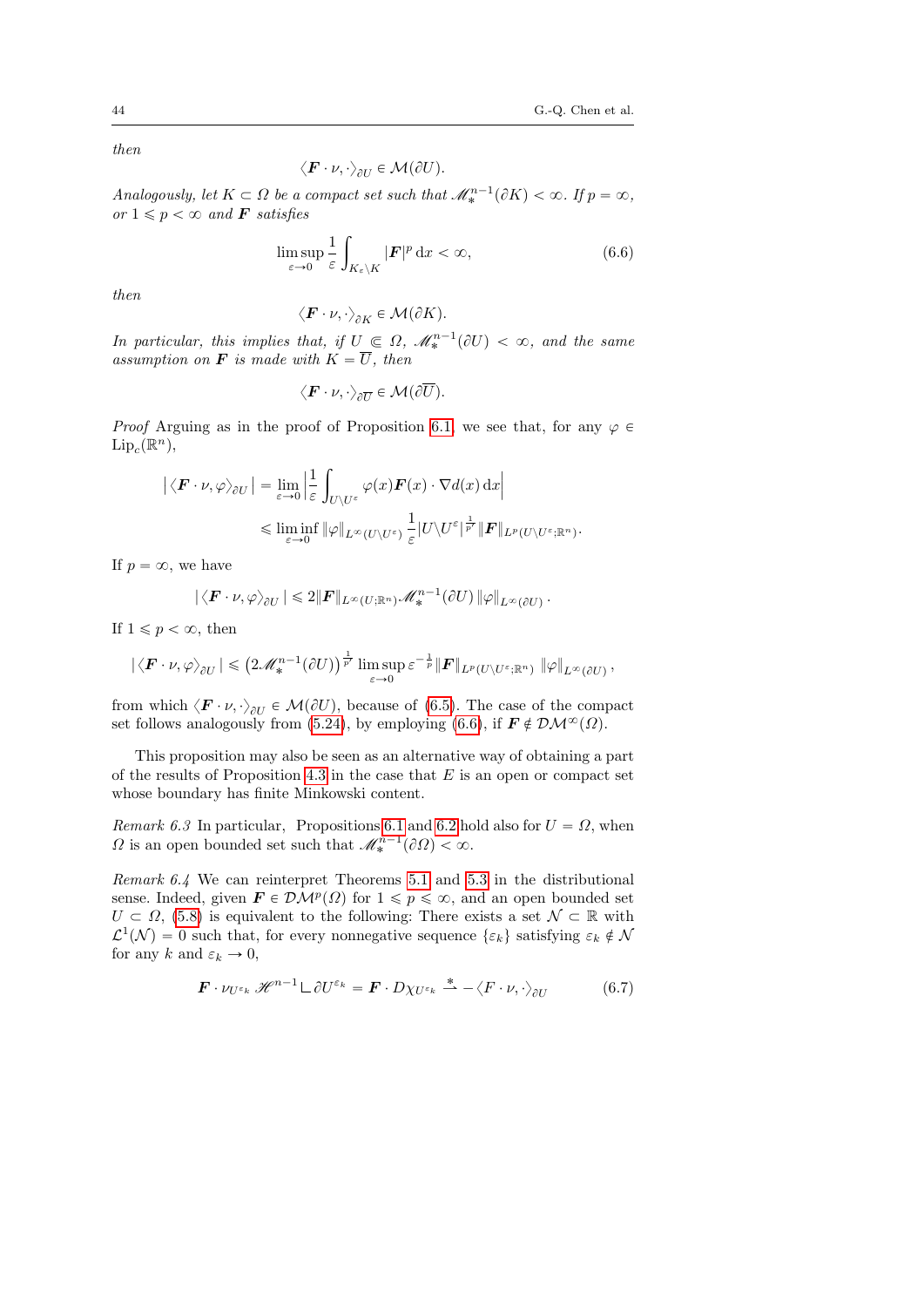in the distributional sense on  $\mathbb{R}^n$ ; that is, testing the traces against  $\phi \in$  $\mathrm{Lip}_c(\mathbb{R}^n)$ .

Analogously, if  $U \in \Omega$ , [\(5.15\)](#page-34-2) implies that there exists a set  $\mathcal{N}' \subset \mathbb{R}$  with  $\mathcal{L}^1(\mathcal{N}') = 0$  such that, for every nonnegative sequence  $\{\varepsilon_k\}$  satisfying  $\varepsilon_k \notin \mathcal{N}$ for any k and  $\varepsilon_k \to 0$ ,

<span id="page-44-0"></span>
$$
\boldsymbol{F} \cdot \nu_{U_{\varepsilon_k}} \mathscr{H}^{n-1} \sqcup \partial U_{\varepsilon_k} = \boldsymbol{F} \cdot D \chi_{U_{\varepsilon_k}} \stackrel{*}{\rightharpoonup} - \langle F \cdot \nu, \cdot \rangle_{\partial \overline{U}} \tag{6.8}
$$

in the distributional sense on  $\mathbb{R}^n$ . In particular, this means that, if  $\langle \mathbf{F} \cdot \nu, \cdot \rangle_{\partial U}$  $\mathcal{M}(\Omega)$ , then, by the uniform boundedness principle, we have

$$
\limsup_{k\to\infty} \| \boldsymbol{F} \cdot \nu_{U^{\varepsilon_k}} \|_{L^1(\partial^* U^{\varepsilon_k}; \mathscr{H}^{n-1})} < \infty.
$$

Analogously, if  $\langle \boldsymbol{F} \cdot \boldsymbol{\nu}, \cdot \rangle_{\partial \overline{U}} \in \mathcal{M}(\Omega)$ , then

$$
\limsup_{k\to\infty} \|F \cdot \nu_{U_{\varepsilon_k}}\|_{L^1(\partial^* U_{\varepsilon_k};\mathscr{H}^{n-1})} < \infty.
$$

Furthermore, if U is an open set of finite perimeter in  $\Omega$ , then

$$
D\chi_{U^{\varepsilon_k}} \rightharpoonup D\chi_U
$$

in the sense of Radon measures, where  $\varepsilon_k$  is a vanishing sequence for which the conclusions of Lemma [5.2](#page-28-0) hold. Indeed, for any  $\phi \in C_c^1(\Omega;\mathbb{R}^n)$ ,

$$
-\int_{\Omega} \phi \cdot dD\chi_{U^{\varepsilon_k}} = \int_{\Omega} \chi_{U^{\varepsilon_k}} \operatorname{div} \phi \, dx \longrightarrow \int_{\Omega} \chi_U \operatorname{div} \phi \, dx = -\int_{\Omega} \phi \cdot dD\chi_U,
$$

and the assertion follows by the density of  $C_c^1(\Omega;\mathbb{R}^n)$  in  $C_c(\Omega;\mathbb{R}^n)$  with respect to the supremum norm. If  $\overline{U}$  is also a set of finite perimeter in  $\Omega$ , then  $D\chi_{U_{\varepsilon}} \to$  $D\chi_{\overline{U}}$  analogously.

Thanks to Remark [6.4,](#page-43-1) we can show that the normal traces on open and closed sets of finite perimeter agree with the classical dot product, provided that **F** is continuous. It is true that  $\mathbf{F} \in C^0(\Omega; \mathbb{R}^n) \cap \mathcal{DM}^p(\Omega)$  for  $1 \leq p \leq \infty$ implies that  $\mathbf{F} \in \mathcal{DM}^{\infty}_{loc}(\Omega)$ . Thus, we may expect the existence of normal traces as locally bounded functions by the known theory ([\[14,](#page-77-1) [16\]](#page-77-2)). Through  $(6.7)$ – $(6.8)$ , we now give a more direct proof.

<span id="page-44-1"></span>**Proposition 6.3** Let  $\mathbf{F} \in C^0(\Omega; \mathbb{R}^n) \cap \mathcal{DM}^p(\Omega)$  for  $1 \leq p \leq \infty$ , and let  $U \subset \Omega$  be an open set of finite perimeter. Then

$$
\langle \boldsymbol{F} \cdot \boldsymbol{\nu}, \cdot \rangle_{\partial U} = -\boldsymbol{F} \cdot \boldsymbol{\nu}_U \mathscr{H}^{n-1} \mathcal{L} \partial^* U \quad in \ \mathcal{M}_{\mathrm{loc}}(\Omega).
$$

Similarly, if  $\overline{U} \subset \Omega$  is a set of finite perimeter, then

$$
\langle \boldsymbol{F} \cdot \boldsymbol{\nu}, \cdot \rangle_{\partial \overline{U}} = -\boldsymbol{F} \cdot \boldsymbol{\nu}_{\overline{U}} \mathscr{H}^{n-1} \mathcal{L} \partial^* \overline{U} \quad in \; \mathcal{M}_{\mathrm{loc}}(\Omega).
$$

In addition, if  $U \subseteq \Omega$ , the previous identities hold in  $\mathcal{M}(\Omega)$ .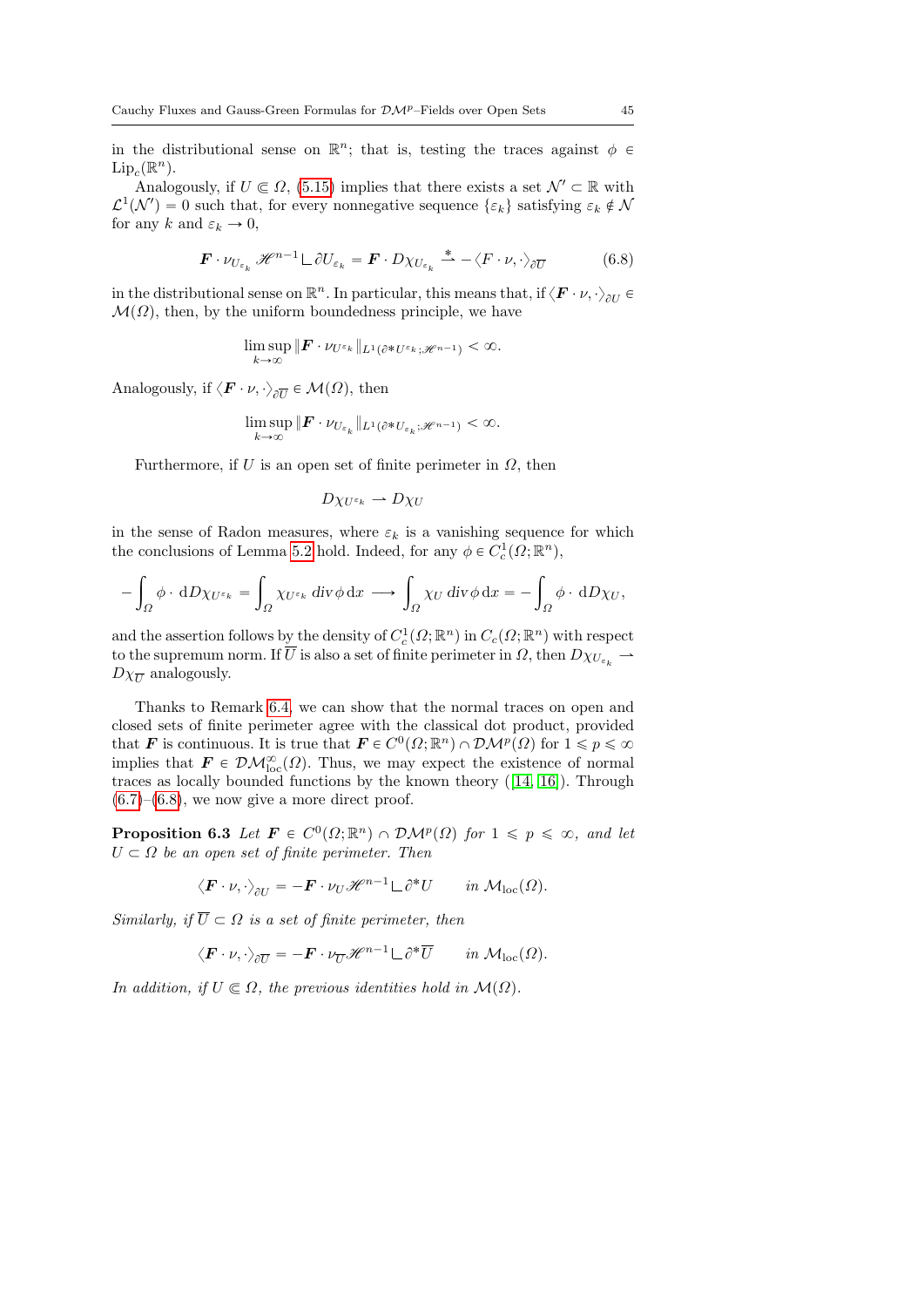*Proof* Let  $\varepsilon_k \to 0$  be a sequence such that both [\(6.7\)](#page-43-2) and the conclusions of Lemma [5.2](#page-28-0) hold. By Remark [6.4,](#page-43-1) we obtain

$$
\int_{\partial U^{\varepsilon_k}} \phi \mathbf{F} \cdot \nu_{U^{\varepsilon_k}} \mathrm{d} \mathscr{H}^{n-1} \longrightarrow \int_{\partial^* U} \phi \mathbf{F} \cdot \nu_U \mathrm{d} \mathscr{H}^{n-1} \quad \text{for any } \phi \in C_c(\Omega),
$$

since  $\phi \mathbf{F} \in C_c(\Omega; \mathbb{R}^n)$  and

$$
\nu_{U^{\varepsilon_k}} \mathscr{H}^{n-1} \mathcal{L} \partial^* U^{\varepsilon_k} = D \chi_{U^{\varepsilon_k}} \rightharpoonup D \chi_U = \nu_U \mathscr{H}^{n-1} \mathcal{L} \partial^* U \qquad \text{in } \mathcal{M}(\Omega).
$$

This implies

$$
\langle \boldsymbol{F} \cdot \boldsymbol{\nu}, \phi \rangle_{\partial U} = -\int_{\partial^* U} \phi \boldsymbol{F} \cdot \boldsymbol{\nu}_U \, d\mathscr{H}^{n-1} \qquad \text{for any } \phi \in C_c(\Omega),
$$

which means that  $\langle \mathbf{F} \cdot \nu, \cdot \rangle_{\partial U} = -\mathbf{F} \cdot \nu_U \mathcal{H}^{n-1} \Box \partial^* U$  in  $\mathcal{M}_{\text{loc}}(\Omega)$ .

We can argue in a similar way with [\(6.8\)](#page-44-0) and the fact that  $D\chi_{U_{\varepsilon}} \to D\chi_{\overline{U}}$ in  $\mathcal{M}(\Omega)$  to prove the second part of the statement.

Finally, if  $U \n\in \Omega$ , there exists  $\eta \in C_c(\Omega)$  such that  $\eta \equiv 1$  on  $\overline{U}$ . Hence, for any  $\phi \in C^0(\Omega)$ ,  $\eta \phi F \in C_c(\Omega; \mathbb{R}^n)$  so that ż

$$
\int_{\partial U^{\varepsilon_k}} \phi \mathbf{F} \cdot \nu_{U^{\varepsilon_k}} d\mathcal{H}^{n-1} = \int_{\partial U^{\varepsilon_k}} \eta \phi \mathbf{F} \cdot \nu_{U^{\varepsilon_k}} d\mathcal{H}^{n-1} \longrightarrow \int_{\partial^* U} \eta \phi \mathbf{F} \cdot \nu_U d\mathcal{H}^{n-1} = \int_{\partial^* U} \phi \mathbf{F} \cdot \nu_U d\mathcal{H}^{n-1},
$$

which implies that  $\langle \boldsymbol{F} \cdot \boldsymbol{\nu}, \cdot \rangle_{\partial U} = \boldsymbol{F} \cdot \boldsymbol{\nu}_U \mathcal{H}^{n-1} \boldsymbol{\Box} \partial^* U$  in  $\mathcal{M}(\Omega)$ . Arguing similarly for  $\overline{U}$ , we complete the proof.

This result also allows us to obtain Green's identities for scalar functions in  $C^1(\Omega)$  with gradient in  $\mathcal{DM}^p(\Omega)$  and open sets of finite perimeter.

**Proposition 6.4** Let  $u \in C^1(\Omega) \cap W^{1,p}(\Omega)$  for  $1 \leq p \leq \infty$  be such that  $\Delta u \in \mathcal{M}(\Omega)$ , and let  $U \subseteq \Omega$  be an open set of finite perimeter. Then, for any  $\phi \in C^0(\Omega)$  with  $\nabla \phi \in L^{p'}(\Omega; \mathbb{R}^n)$ ,

<span id="page-45-0"></span>
$$
\int_{U} \phi \, d\Delta u + \int_{U} \nabla u \cdot \nabla \phi \, dx = - \int_{\partial^* U} \phi \nabla u \cdot \nu_U \, d\mathcal{H}^{n-1}.
$$
 (6.9)

In particular, if  $u \in C^1(\Omega) \cap W^{1,2}(\Omega)$  with  $\Delta u \in \mathcal{M}(\Omega)$ , then ż

$$
\int_{U} u \, d\Delta u + \int_{U} |\nabla u|^{2} \, dx = - \int_{\partial^{*} U} u \nabla u \cdot \nu_{U} \, d\mathcal{H}^{n-1}.
$$
 (6.10)

In addition, if  $u \in C^1(\Omega) \cap W^{1,p}(\Omega)$  and  $v \in C^1(\Omega) \cap W^{1,p'}(\Omega)$  for  $1 \leq p \leq \infty$ with  $\Delta u, \Delta v \in \mathcal{M}(\Omega)$ , then

<span id="page-45-1"></span>
$$
\int_{U} v \, d\Delta u - u \, d\Delta v = -\int_{\partial^* U} (v \nabla u - u \nabla v) \cdot \nu_U \, d\mathcal{H}^{n-1}.
$$
 (6.11)

Finally, we can also consider open sets of finite perimeter  $U \subset \Omega$ , if the supports of  $\phi, u$ , and v are required to be compact in  $\Omega$ .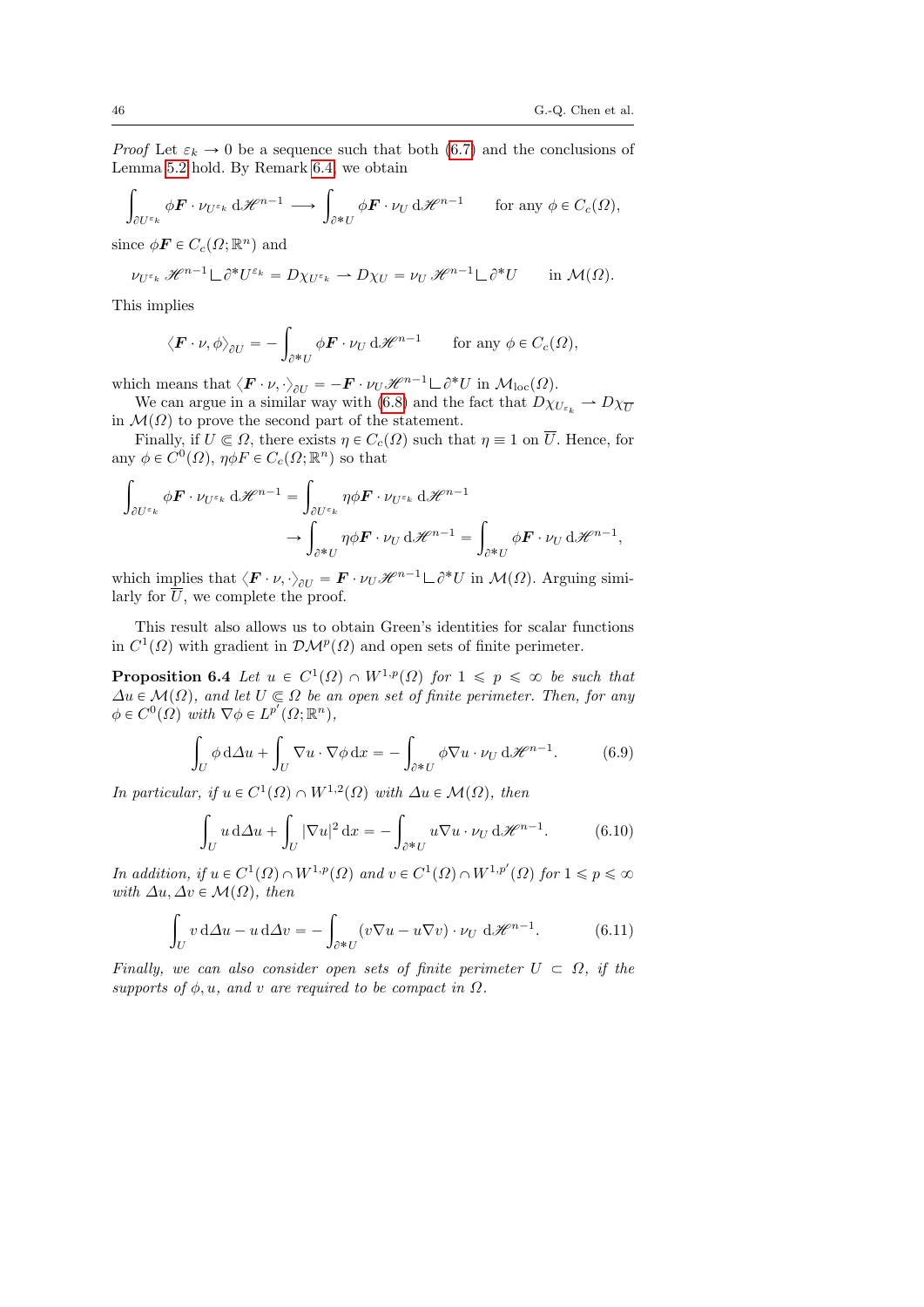Proof Clearly,  $\nabla u \in C^0(\Omega; \mathbb{R}^n) \cap \mathcal{DM}^p(\Omega)$  and  $\nabla v \in C^0(\Omega; \mathbb{R}^n) \cap \mathcal{DM}^{p'}(\Omega)$ . Thus, it suffices to combine the results of Theorem [5.2,](#page-33-0) Corollary [5.1,](#page-33-1) and Proposition [6.3](#page-44-1) to complete the proof.

We notice that  $(6.9)$  and  $(6.11)$  are closely related to the results of Comi-Payne [\[16,](#page-77-2) Proposition 4.5], where Green's identities are achieved for  $C<sup>1</sup>$  functions (whose gradients are essentially bounded  $\mathcal{DM}$ -fields) and sets of finite perimeter.

Arguing in a similar way and employing the refinement of the Gauss-Green formula for  $\mathcal{DM}^{\infty}$ -fields given in Proposition [4.3,](#page-19-0) we now achieve all Green's identities for Lipschitz functions with Laplacian measure and sets of finite perimeter.

**Proposition 6.5** Let  $u \in \text{Lip}_{loc}(\Omega)$  be such that  $\Delta u \in \mathcal{M}_{loc}(\Omega)$ , and let  $E \subset$  $\Omega$  be a set of locally finite perimeter. Then there exist interior and exterior normal traces of  $\nabla u$ :  $(\nabla u_i \cdot \nu_E), (\nabla u_e \cdot \nu_E) \in L^{\infty}_{loc}(\partial^* E; \mathcal{H}^{n-1})$  such that, for any  $v \in C^0(\Omega)$  satisfying  $\nabla v \in L^1_{loc}(\Omega; \mathbb{R}^n)$  and  $\text{supp}(\chi_{E}v) \subseteq \Omega$ ,

$$
\int_{E^1} v \, d\Delta u + \int_E \nabla v \cdot \nabla u \, dx = - \int_{\partial^* E} v (\nabla u_i \cdot \nu_E) \, d\mathcal{H}^{n-1}, \tag{6.12}
$$

$$
\int_{E^1 \cup \partial^* E} v \, d\Delta u + \int_E \nabla v \cdot \nabla u \, dx = - \int_{\partial^* E} v (\nabla u_{\rm e} \cdot \nu_E) \, d\mathcal{H}^{n-1}.
$$
 (6.13)

For any open set  $U \subseteq \Omega$ , the following estimates hold:

<span id="page-46-3"></span><span id="page-46-2"></span><span id="page-46-1"></span><span id="page-46-0"></span>
$$
\|\nabla u_{i} \cdot \nu_{E}\|_{L^{\infty}(\partial^* E \cap U; \mathscr{H}^{n-1})} \leq \|\nabla u\|_{L^{\infty}(U \cap E; \mathbb{R}^n)},\tag{6.14}
$$

<span id="page-46-6"></span><span id="page-46-5"></span><span id="page-46-4"></span>
$$
\|\nabla u_{e} \cdot \nu_{E}\|_{L^{\infty}(\partial^{*} E \cap U; \mathscr{H}^{n-1})} \leq \|\nabla u\|_{L^{\infty}(U \setminus E; \mathbb{R}^{n})}.
$$
\n(6.15)

In addition, if  $v \in \text{Lip}_{loc}(\Omega)$  with  $\Delta v \in \mathcal{M}_{loc}(\Omega)$ , and  $\text{supp}(\chi_E v)$ ,  $\text{supp}(\chi_E u) \in$  $\Omega$ , then the following formulas hold:

$$
\int_{E^1} v \, d\Delta u - u \, d\Delta v = -\int_{\partial^* E} \left( v(\nabla u_i \cdot \nu_E) - u(\nabla v_i \cdot \nu_E) \right) d\mathcal{H}^{n-1}, \quad (6.16)
$$

$$
\int_{E^1 \cup \partial^* E} v \, d\Delta u - u \, d\Delta v = - \int_{\partial^* E} \left( v(\nabla u_{\rm e} \cdot \nu_E) - u(\nabla v_{\rm e} \cdot \nu_E) \right) d\mathcal{H}^{n-1}.
$$
\n(6.17)

In particular, if  $\text{supp}(\chi_E u) \in \Omega$ , then

$$
\int_{E^1} u \, d\Delta u + \int_E |\nabla u|^2 \, dx = -\int_{\partial^* E} u(\nabla u_i \cdot \nu_E) \, d\mathcal{H}^{n-1},\tag{6.18}
$$

<span id="page-46-7"></span>
$$
\int_{E^1 \cup \partial^* E} U \, d\Delta u + \int_E |\nabla u|^2 \, dx = - \int_{\partial^* E} u(\nabla u_e \cdot \nu_E) \, d\mathcal{H}^{n-1}.
$$
 (6.19)

*Proof* Since  $\nabla u \in \mathcal{DM}^{\infty}_{\text{loc}}(\Omega)$ , the existence of interior and exterior normal traces in  $L^{\infty}_{loc}(\partial^*E; \mathcal{H}^{n-1})$  and estimates [\(6.14\)](#page-46-0)–[\(6.15\)](#page-46-1) follow from [\[16,](#page-77-2) The-orem 4.2] and Proposition [4.3.](#page-19-0) Analogously,  $(6.12)$ – $(6.13)$  are an immediate consequence of [\(4.6\)](#page-19-1)–[\(4.7\)](#page-19-2), with  $\mathbf{F} = \nabla u$  and  $\phi = v$ .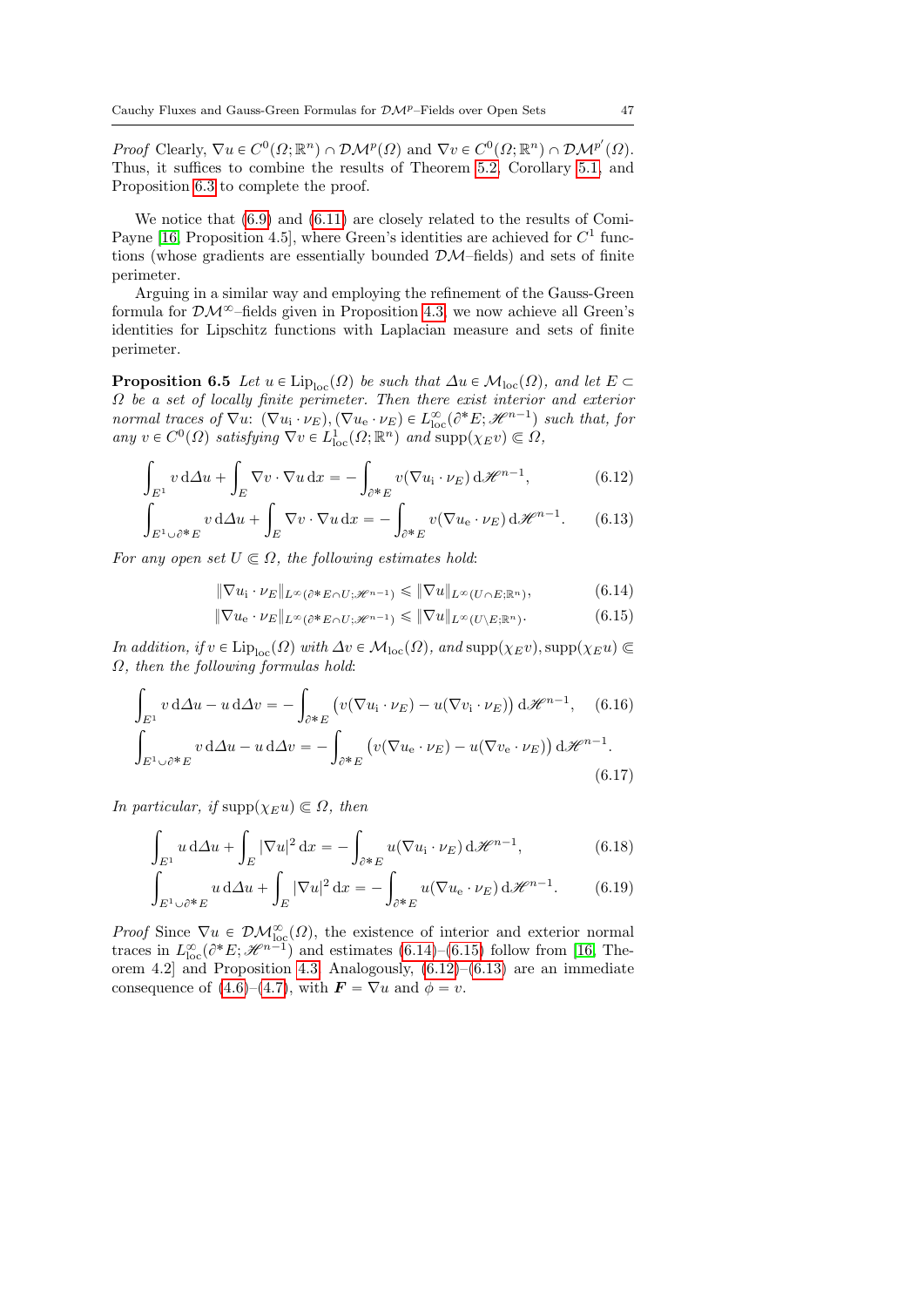In addition, if  $\text{supp}(\chi_E u) \subseteq \Omega$  and  $v \in \text{Lip}_{loc}(\Omega)$  with  $\Delta v \in \mathcal{M}_{loc}(\Omega)$ , then we can exchange the role of u and v in  $(6.12)$  and  $(6.13)$ :

$$
\int_{E^1} u \, d\Delta v + \int_E \nabla v \cdot \nabla u \, dx = - \int_{\partial^* E} u(\nabla v_i \cdot \nu_E) \, d\mathcal{H}^{n-1}, \tag{6.20}
$$

<span id="page-47-1"></span><span id="page-47-0"></span>
$$
\int_{E^1 \cup \partial^* E} v \, d\Delta v + \int_E \nabla v \cdot \nabla u \, dx = - \int_{\partial^* E} u(\nabla v_e \cdot \nu_E) \, d\mathcal{H}^{n-1}.
$$
 (6.21)

Thus, it suffices to subtract  $(6.20)$  from  $(6.12)$  to obtain  $(6.16)$ , and to subtract  $(6.21)$  from  $(6.13)$  to obtain  $(6.17)$ . Finally, choosing  $u = v$  in  $(6.12)$ – $(6.13)$ , we obtain  $(6.18)$ – $(6.19)$ .

# 7 Normal Traces for Open Sets as the Limits of the Classical Normal Traces for Smooth Sets

In this section, we show that the approximations of a general open set  $U$  can be refined in such a way that  $\langle \bm{F} \cdot \nu, \cdot \rangle_{\partial U}$  and  $\langle \bm{F} \cdot \nu, \cdot \rangle_{\partial \overline{U}}$  can be regarded as the limits of the classical normal traces on the boundaries of smooth sets. In the case that the open set  $U$  has continuous boundary, we can exhibit explicit approximating families of open sets with smooth boundary as deformations to the open set  $U$ .

#### 7.1 The general case

In order to achieve the smooth approximation, we recall another remarkable result concerning the approximation of any open set by an increasing sequence of open sets with smooth boundary, a very simple proof of which was given by Daners [\[21,](#page-77-3) Proposition 8.2.1].

<span id="page-47-3"></span>**Proposition 7.1** Let  $U \subset \mathbb{R}^n$  be an open set. Then there exists a sequence of bounded open sets  $U_k$  with boundary of class  $C^{\infty}$  such that  $U_k \subseteq U_{k+1} \subseteq U$ bounded open se<br>and  $\bigcup_k U_k = U$ .

We can use this result to extend Theorem [5.1,](#page-30-0) via showing that the normal trace can be approximated by a sequence of the classical normal traces on smooth boundaries.

<span id="page-47-4"></span>**Theorem 7.1** Let  $U \subset \Omega$  be a bounded open set, and let  $\mathbf{F} \in \mathcal{DM}^p(\Omega)$ . Then, for any  $\phi \in C^0(\Omega) \cap L^{\infty}(\Omega)$  with  $\nabla \phi \in L^{p'}(\Omega; \mathbb{R}^n)$ , there exists a sequence of bounded open sets  $U_k$  with boundary of class  $C^{\infty}$  such that  $U_k \subset U$ ,  $\bigcup_k U_k = U$ , and

<span id="page-47-2"></span>
$$
\langle \boldsymbol{F} \cdot \boldsymbol{\nu}, \phi \rangle_{\partial U} = -\lim_{k \to \infty} \int_{\partial U_k} \phi \boldsymbol{F} \cdot \boldsymbol{\nu}_{U_k} \, d\mathcal{H}^{n-1}, \tag{7.1}
$$

where  $\nu_{U_k}$  is the inner unit normal to  $U_k$ . In addition, [\(7.1\)](#page-47-2) holds also for any open set  $U \subset \Omega$ , provided that  $\text{supp}(\phi) \cap U^{\delta} \subset \Omega$  for any  $\delta > 0$ .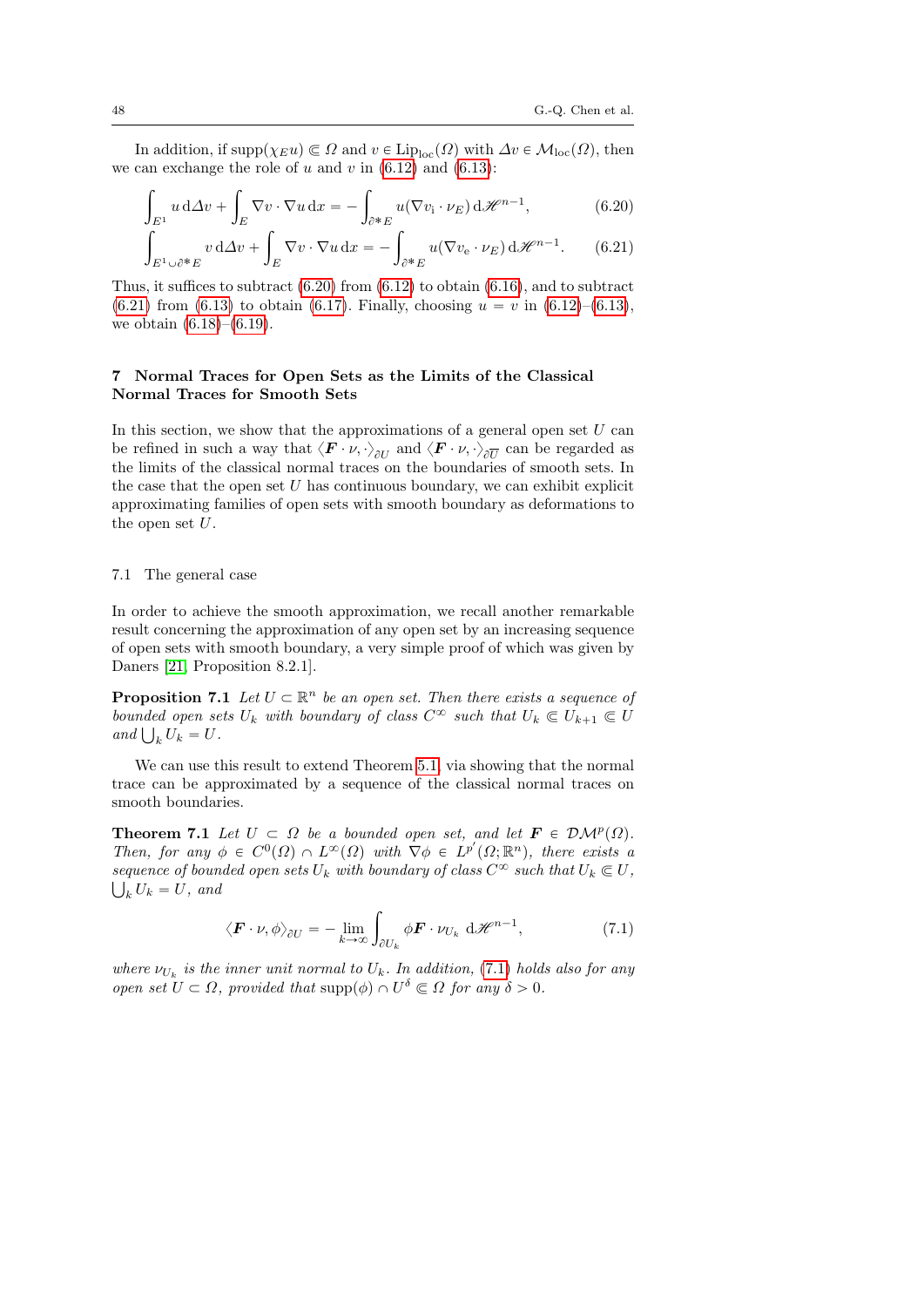*Proof* We just need to apply Proposition [7.1](#page-47-3) to  $U$  in order to obtain an approximating sequence of smooth sets  $U_m$ , and then argue as in the proof of Theorem [5.1](#page-30-0) with respect to any  $U_m$ .

We note that sets  $U_m^{\varepsilon}$  have smooth boundaries, for any  $0 < \varepsilon < \delta_m$ , for some  $\delta_m$  sufficiently small. Indeed, the (signed) distance function  $d_m$  from  $\partial U_m$ is smooth in  $U_m \backslash U_m^{\delta_m}$  and satisfies  $\nabla d_m(x) = \nu_{U_m^{\varepsilon}}(x)$  for any  $x \in \partial U_m^{\varepsilon}$ , which implies that  $|\nabla d_m(x)| = 1$  for any  $x \in U_m \backslash U_m^{\delta_m}$  (for a proof of these facts, we refer to [\[35,](#page-78-1) Appendix B] and [\[34,](#page-78-2) Lemma 14.16]). Therefore, the level sets  $\{d_m = \varepsilon\} = \partial U_m^{\varepsilon}$  are smooth for any  $\varepsilon \in [0, \delta_m)$ .

Then we obtain a sequence of open bounded sets  $U_m^{\varepsilon_j}$  with smooth boundary satisfying ż

<span id="page-48-0"></span>
$$
\int_{U_m^{\varepsilon_j}} \phi \, \mathrm{d} \, \mathrm{div} \mathbf{F} + \int_{U_m^{\varepsilon_j}} \mathbf{F} \cdot \nabla \phi \, \mathrm{d}x = - \int_{\partial U_m^{\varepsilon_j}} \phi \mathbf{F} \cdot \nu_{U_m^{\varepsilon_j}} \, \mathrm{d} \mathcal{H}^{n-1} \tag{7.2}
$$

for some decreasing sequence  $\varepsilon_j \to 0$  and any  $m, j \in \mathbb{N}$ .

Clearly,  $U_m^{\varepsilon_j} \in U_{m+1}^{\varepsilon_j}$  and  $U_m^{\varepsilon_j} \in U_m^{\varepsilon_{j+1}}$ , so that we can find a subsequence Clearly,  $U_m^{\varepsilon} \subseteq U_{m+1}^{\varepsilon}$  and  $U_m^{\varepsilon} \subseteq U_{m}^{\varepsilon}$ , so that we can find a subsequence  $U_k^{\varepsilon_k} =: U_k$  satisfying  $U_k \subseteq U_{k+1}$ ,  $U_k \subseteq U$ , and  $\bigcup_k U_k = U$ . Therefore, we can pass to the limit on the left-hand side of [\(7.2\)](#page-48-0) by the Lebesgue theorem to obtain  $(7.1)$  (in the case that U is not bounded, we employ the condition on the support of  $\phi$ ).

Similarly, an analogous kind of approximation can also be shown for closed sets.

<span id="page-48-1"></span>**Proposition 7.2** Let  $C \subset \mathbb{R}^n$  be a closed set. Then there exists a sequence of closed sets  $C_k$  with boundary of class  $C^{\infty}$  such that  $C_k \supset C_k \supset C_{k+1} \supset$ of closed sets  $C_k$  with boundary of class  $C^{\infty}$  such that  $C_k \supset C_k \supset C_{k+1} \supset C_k$ <br> $C_{k+1} \supset C$  and  $\bigcap_k C_k = C$ . In addition, if C is bounded, then the closed sets  $C_k$  can be chosen to be bounded.

*Proof* Let  $U := \mathbb{R}^n \backslash C$ . Then it suffices to define  $C_k := \mathbb{R}^n \backslash U_k$  and apply Proposition [7.1](#page-47-3) to U. The result follows easily.

In the case that C is bounded, then, for any  $\delta > 0$ , there exists  $k_0$  large enough such that  $\partial U_k \cap \partial C_\delta = \emptyset$  for any  $k \geq k_0$ , where  $C_\delta = \{x \in \mathbb{R}^n :$ dist $(x, C) < \delta$ . Then we set  $C_k = \overline{C_{\delta}} \setminus U_k$ , up to relabeling the sequence  $U_k$  in such a way that it starts from  $k_0$ .

Arguing similarly as before, Proposition [7.2](#page-48-1) can be used to represent the exterior normal trace as the limit of the classical normal traces on smooth boundaries, thus improving the result of Theorem [5.3.](#page-34-0)

<span id="page-48-3"></span>**Theorem 7.2** Let  $U \subseteq \Omega$  be an open set, and let  $\mathbf{F} \in \mathcal{DM}^p(\Omega)$ . Then, for any  $\phi \in C^0(\Omega)$  with  $\nabla \phi \in L^{p'}(\Omega; \mathbb{R}^n)$ , there exists a sequence of bounded open sets  $V_k$  with boundary of class  $C^{\infty}$  such that  $U \subseteq V_k \subset \Omega$ ,  $\bigcap_k V_k = \overline{U}$ , and

<span id="page-48-2"></span>
$$
\langle \boldsymbol{F} \cdot \boldsymbol{\nu}, \phi \rangle_{\partial \overline{U}} = - \lim_{k \to \infty} \int_{\partial V_k} \phi \boldsymbol{F} \cdot \boldsymbol{\nu}_{V_k} d\mathscr{H}^{n-1}, \tag{7.3}
$$

where  $\nu_{V_k}$  is the classical inner unit normal to  $V_k$ . In addition, [\(7.3\)](#page-48-2) holds also for any open set U satisfying  $\overline{U} \subset \Omega$ , provided that supp $(\phi)$  is compact in  $\Omega$ .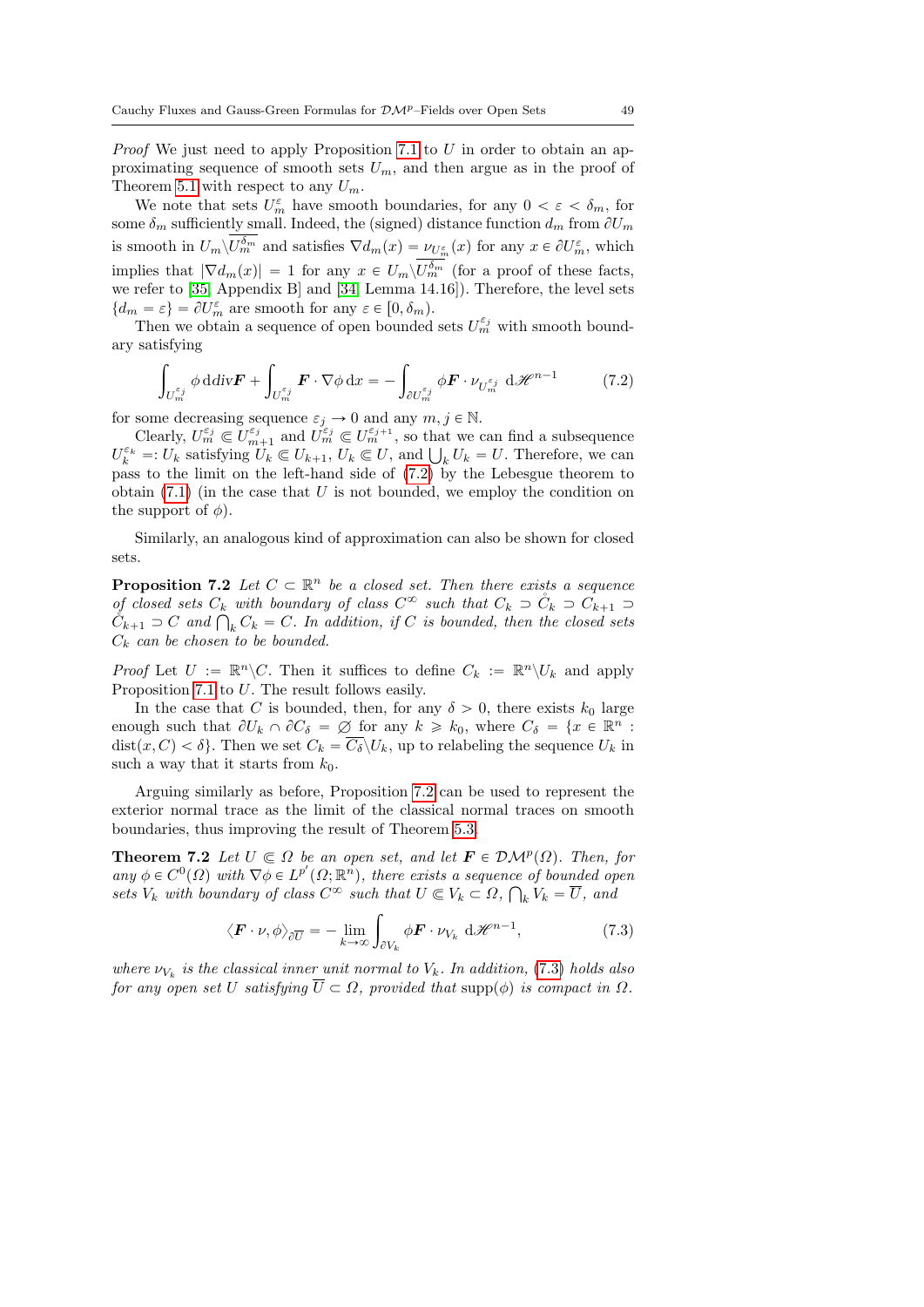*Proof* It suffices to define  $V_k := \mathring{C}_k$  and apply Proposition [7.2](#page-48-1) to  $C = \overline{U}$ . Then the result follows in an analogous way as in the proof of Theorem [7.1.](#page-47-4)

# 7.2 The case of  $C^0$  open sets

We now consider the question of constructing the interior and exterior normal traces as the limit of classical normal traces over smooth approximations of the open bounded set  $U$  with  $C^0$  boundary. In general, as it has been explained in the introduction, it is a challenging question to approximate an open (bounded) set U with smooth domains  $U^{\varepsilon}$  essentially from the *inside* in such a way that  $div \mathbf{F}(U^{\varepsilon}) \to div \mathbf{F}(U)$  and an *interior* Gauss-Green formula holds for unbounded  $\mathcal{D}\mathcal{M}^p$ –fields. Indeed, in §5, we have used the standard signed distance  $d$  to obtain Theorems [5.1](#page-30-0) and [5.3,](#page-34-0) but the approximating sets are not smooth. We have shown that such results in Theorems [7.1](#page-47-4) and [7.2](#page-48-3) can be improved. On the other hand, such an approximation is quite abstract, and it gives little insight in the actual shape of the approximating sets.

<span id="page-49-1"></span>Remark 7.1 We observe that an open bounded set  $U$  with  $C^0$  boundary might not have finite perimeter; such examples include von Koch's snowflake [\[64\]](#page-80-0). Also, we do not have a notion of unit normals to a  $C<sup>0</sup>$  open set. Thus, such a type of sets is more general in this sense. On the other hand, an open set of finite perimeter may have really wild topological boundary even with full Lebesgue measure (see *e.g.* [\[43,](#page-78-3) Example 12.25]) so that it is not a  $C^0$  open set in general, since it is well know that, if  $\partial U$  can be seen locally as the graph of a continuous function, then  $|\partial U| = 0$ .

We now exhibit here a rather explicit family of open smooth sets approximating a given bounded open set with  $C^0$  boundary from both the interior and the exterior. To this purpose, we consider a different type of distance, the regularized distance  $\rho$ , which was introduced in Lieberman [\[41\]](#page-78-4).

**Definition 7.1**  $\rho$  is a regularized distance for U if the following conditions hold:

- (i)  $\rho \in C^2(\mathbb{R}^n \backslash \partial U) \cap \text{Lip}(\mathbb{R}^n);$
- (ii) The ratios  $\frac{\rho(x)}{d(x)}$  and  $\frac{d(x)}{\rho(x)}$  are positive and uniformly bounded for all  $x \in$  $\mathbb{R}^n \setminus \partial U$ , where d is the signed distance introduced in §5.

It was proved by Lieberman [\[41,](#page-78-4) Lemma 1.1] that any open set  $U$  has a regularized distance, since the signed distance  $d$  is a 1-Lipschitz function (Lemma ularized distance, since the signed distance d is a 1-Lipschitz function (Lemma [5.1\)](#page-27-0). Indeed, given any  $\eta \in C^2(\mathbb{R}^n)$ , supp  $\eta \subset B(0,1)$ , and  $\int_{\mathbb{R}^n} \eta(z) dz = 1$ , we can define

<span id="page-49-0"></span>
$$
G(x,\tau) = \int_{B(0,1)} d(x - \frac{\tau}{2}z)\eta(z) dz.
$$
 (7.4)

The regularized distance  $\rho$  is then given by the equation:

<span id="page-49-2"></span>
$$
\rho(x) = G(x, \rho(x)),\tag{7.5}
$$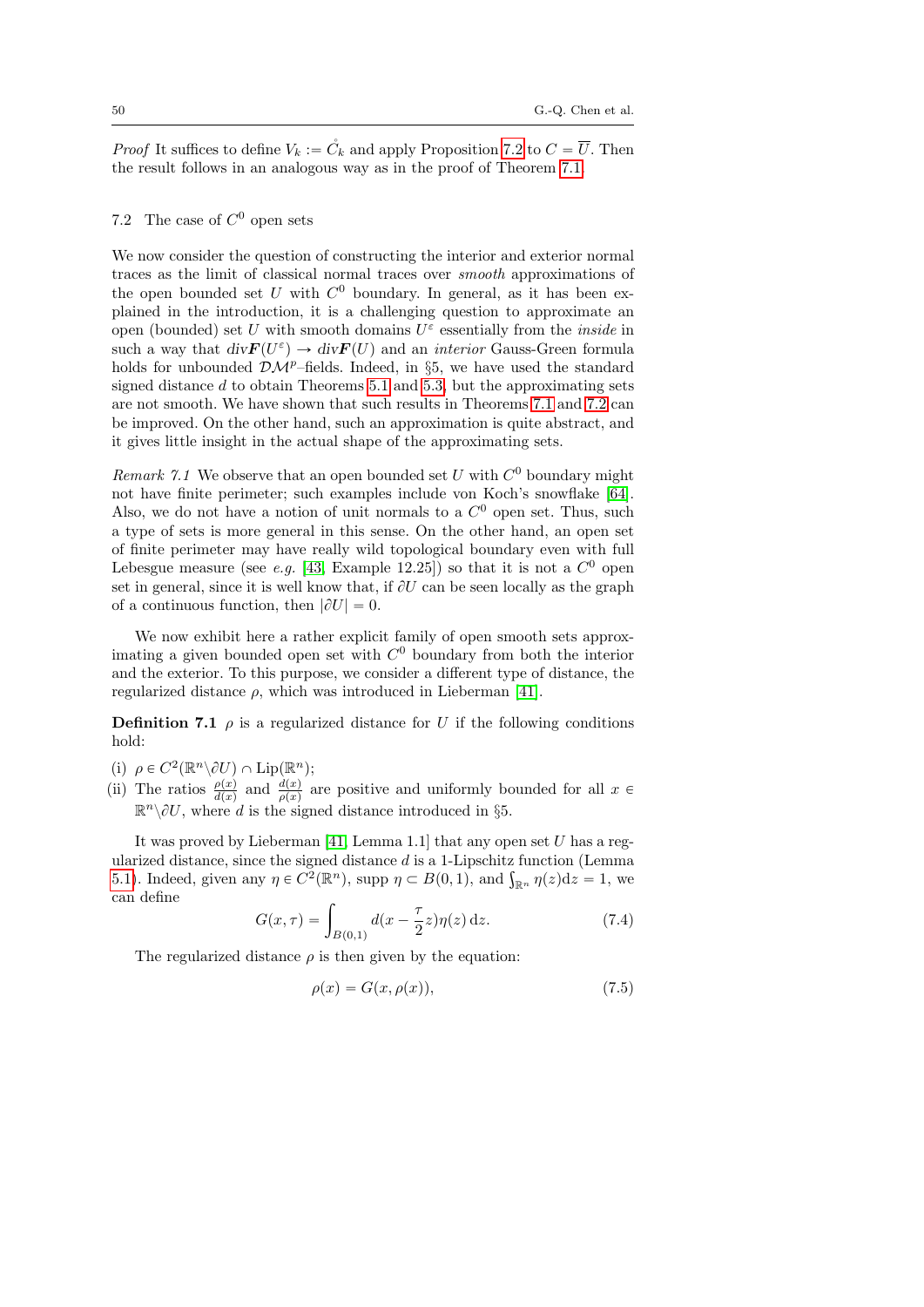which has a unique solution for every  $x \in \mathbb{R}^n$ . Moreover,

$$
\frac{1}{2} \leq \frac{\rho(x)}{d(x)} \leq 2 \qquad \text{for all } x \in \mathbb{R}^n \setminus \partial U. \tag{7.6}
$$

Then the following result holds, for which we refer to Lieberman [\[41,](#page-78-4) Lemma 1.1, Corollary 1.2] and the comments before it.

**Lemma 7.1** Every open set U has a regularized distance  $\rho$ . Moreover, if  $\eta \in$  $C^{\infty}(\mathbb{R}^n)$  is chosen for [\(7.4\)](#page-49-0), then  $\rho \in C^{\infty}(\mathbb{R}^n \backslash \partial U)$ .

Even though every open set  $U$  has a regularized distance, it is important to obtain properties concerning the non-degeneracy of gradient  $\nabla \rho$ . Indeed, if the gradient of  $\rho$  does not vanish in a neighborhood of  $\partial U$ , then we can apply the techniques in §5 to obtain the interior and exterior Gauss-Green formulas for  $\mathcal{DM}^{p}$ –fields.

The non-degeneracy of  $\nabla \rho$  might not be true for general open sets U (see [\[41,](#page-78-4) Corollary 1.2] and the comments following it). However, it was proved by Ball-Zarnescu [\[7,](#page-76-0) Proposition 3.1] that this property holds for  $C^0$  domains, which yields the following result.

<span id="page-50-0"></span>**Theorem 7.3 (Ball-Zarnescu)** If U is an open bounded set with  $C^0$  boundary, then  $|\nabla \rho(x)| \neq 0$  for all x in a neighborhood of  $\partial U$  but  $x \notin \partial U$ .

<span id="page-50-2"></span>Remark 7.2 The argument of the proof of Theorem [7.3](#page-50-0) relies on both the construction of a suitable good neighborhood for any point of  $\partial U$  and the use of the compactness assumption. Hence, we see that the local version of this result also applies to general open sets with  $C^0$  boundary: For any compact subset  $K \subset \partial U$ , there exists a suitable neighborhood V of K such that  $|\nabla \rho(x)| \neq 0$ for any  $x \in V \backslash \partial U$ .

Thanks to Ball-Zarnescu's theorem (Theorem [7.3\)](#page-50-0), we can proceed as in §5 to obtain an analogous statement, by approximating U and  $\overline{U}$  in  $\Omega$  with the following smooth sets:

$$
U^{\varepsilon,\rho} := \{ x \in \mathbb{R}^n : \rho(x) > \varepsilon \}, \quad U_{\varepsilon,\rho} := \{ x \in \mathbb{R}^n : \rho(x) > -\varepsilon \} \quad \text{for } \varepsilon > 0.
$$

<span id="page-50-3"></span>Theorem 7.4 (Interior normal trace via smooth approximations) Let  $U \subset \Omega$  be a bounded open set with  $C^0$  boundary, and let  $\mathbf{F} \in \mathcal{DM}^p(\Omega)$  for  $1 \leqslant p \leqslant \infty$ . Then, for any  $\phi \in C^0(\Omega) \cap L^{\infty}(\Omega)$  with  $\nabla \phi \in L^{p'}(\Omega; \mathbb{R}^n)$ , there exists a set  $\mathcal{N} \subset \mathbb{R}$  with  $\mathcal{L}^1(\mathcal{N}) = 0$  such that, for every nonnegative sequence  $\{\varepsilon_k\}$  satisfying  $\varepsilon_k \notin \mathcal{N}$  for any k and  $\varepsilon_k \to 0$ ,

<span id="page-50-1"></span>
$$
\langle \boldsymbol{F} \cdot \boldsymbol{\nu}, \phi \rangle_{\partial U} = \int_{U} \phi \, \mathrm{d} \mathrm{div} \boldsymbol{F} + \int_{U} \boldsymbol{F} \cdot \nabla \phi \, \mathrm{d}x = - \lim_{k \to \infty} \int_{\partial U^{\varepsilon_{k}, \rho}} \phi \boldsymbol{F} \cdot \nu_{U^{\varepsilon_{k}, \rho}} \, \mathrm{d} \mathcal{H}^{n-1},\tag{7.7}
$$

where  $\nu_{U^{\epsilon_k,\rho}}$  is the inner unit normal to the smooth sets  $U^{\epsilon_k,\rho}$ . In addition, [\(7.7\)](#page-50-1) holds also for any open set  $U \subset \Omega$ , provided that  $\text{supp}(\phi) \cap U^{\delta} \subset \Omega$  for any small  $\delta > 0$ .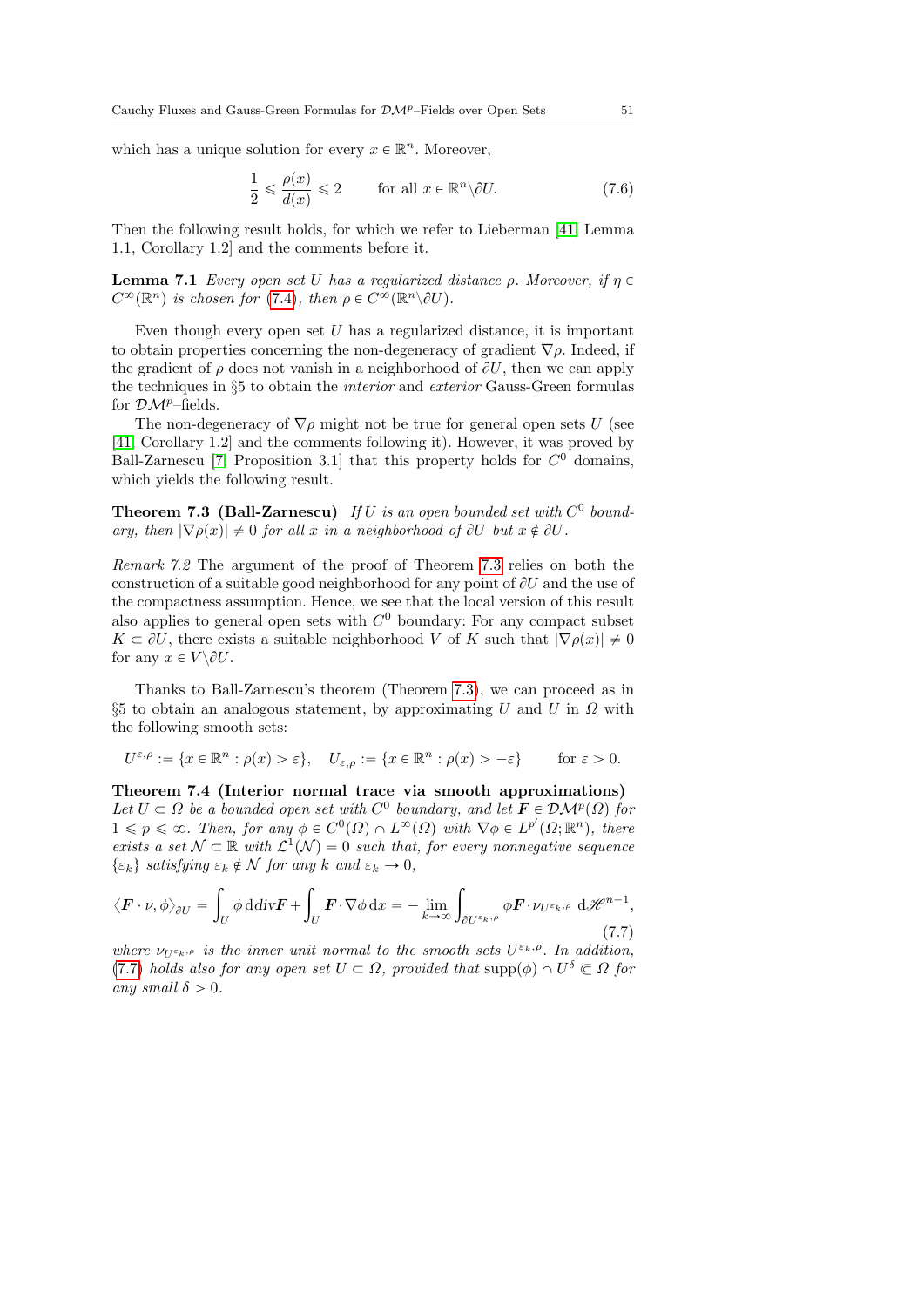*Proof* Since  $\rho$  is smooth and  $|\nabla \rho(x)| \neq 0$  for any  $x \in U \setminus U^{\varepsilon,\rho}$  for small enough  $\varepsilon$ , it follows that  $\{x \in \mathbb{R}^n : \rho(x) = \varepsilon\}$  is a smooth hypersurface in  $\mathbb{R}^n$ . Therefore,  $\partial U^{\varepsilon,\rho} = \partial^* U^{\varepsilon,\rho}$  and

$$
\frac{\nabla \rho}{|\nabla \rho|}(x) = \nu_{U^{\varepsilon,\rho}}(x) \quad \text{for every } x \in \partial U^{\varepsilon,\rho}.
$$

We can now proceed in the same way as in the second step of the proof of Theorem [5.1](#page-30-0) by noticing that the only difference is in the application of the coarea formula and in the use of  $\rho$ , instead of d, in the definition of  $\psi_{\varepsilon,\rho}^{U^{\delta,\rho}}$  for  $\delta, \varepsilon > 0$ . Indeed, using Theorem [7.3,](#page-50-0) we rewrite [\(5.9\)](#page-31-1) in the case  $U \subseteq \Omega$  as follows: za za politika za politika za politika za politika za politika za politika za politika za politika za politika<br>Za politika za politika za politika za politika za politika za politika za politika za politika za politika za

$$
\int_{U} \psi_{\varepsilon,\rho}^{U^{\delta,\rho}} \, \mathrm{d} \mathrm{d} \mathrm{iv}(\phi \mathbf{F}) = -\int_{U^{\delta,\rho}\setminus U^{\delta+\varepsilon,\rho}} \phi \mathbf{F} \cdot \nabla \rho \, \mathrm{d} x
$$
\n
$$
= -\int_{U^{\delta,\rho}\setminus U^{\delta+\varepsilon,\rho}} \phi \mathbf{F} \cdot \frac{\nabla \rho}{|\nabla \rho|} |\nabla \rho| \, \mathrm{d} x
$$
\n
$$
= -\int_{\delta}^{\delta+\varepsilon} \int_{\partial U^{t,\rho}} \phi \mathbf{F} \cdot \frac{\nabla \rho}{|\nabla \rho|} \, \mathrm{d} \mathcal{H}^{n-1} \, \mathrm{d} t,
$$

by the coarea formula [\(2.2\)](#page-6-0) with  $u = \rho$  and  $g = \chi_{U^{\delta,\rho}} \phi \mathbf{F} \cdot \frac{\nabla \rho}{|\nabla \rho|} |\nabla \rho|$ , since

$$
\text{essinf} |\nabla \rho| > 0 \qquad \text{on } U^{\delta,\rho} \backslash U^{\delta+\varepsilon,\rho} \text{ for any } \delta, \varepsilon > 0.
$$

Then we can proceed as in Steps 2–3 of the proof of Theorem [5.1.](#page-30-0) Finally, in the case that  $U$  is not bounded, we employ Remark [7.2](#page-50-2) to obtain the desired result.

Remark 7.3 In particular, Theorem [7.4](#page-50-3) implies that, if  $\Omega$  is of  $C^0$  boundary, the Gauss-Green formula up to the boundary holds by approximating  $\partial\Omega$  with a sequence of smooth sets. This can be seen by taking  $U = \Omega$  in [\(7.7\)](#page-50-1).

Analogously, we also have a smooth version of Theorem [5.3,](#page-34-0) in which we employ the fact that  $|\partial U| = 0$  if U has a  $C^0$  boundary, by Remark [7.1,](#page-49-1) in order to integrate  $\mathbf{F} \cdot \nabla \phi$  only on U.

Theorem 7.5 (Exterior normal traces via smooth approximations) Let  $U \subset \Omega$  be a  $C^0$  open set, and let  $\mathbf{F} \in \mathcal{DM}^p(\Omega)$  for  $1 \leqslant p \leqslant \infty$ . Then, for any  $\phi \in C^0(\Omega)$  with  $\nabla \phi \in L^{p'}(\Omega; \mathbb{R}^n)$ , there exists a set  $\mathcal{N} \subset \mathbb{R}$  with  $\mathcal{L}^1(\mathcal{N}) = 0$  such that, for every nonnegative sequence  $\{\varepsilon_k\}$  satisfying  $\varepsilon_k \notin \mathcal{N}$ for any k and  $\varepsilon_k \to 0$ ,

<span id="page-51-0"></span>
$$
\langle \boldsymbol{F} \cdot \boldsymbol{\nu}, \phi \rangle_{\partial \overline{U}} = \int_{\overline{U}} \phi \, \mathrm{d} \mathrm{div} \boldsymbol{F} + \int_{U} \boldsymbol{F} \cdot \nabla \phi \, \mathrm{d}x = - \lim_{k \to \infty} \int_{\partial U_{\varepsilon_k, \rho}} \phi \boldsymbol{F} \cdot \nu_{U_{\varepsilon_k, \rho}} \, \mathrm{d} \mathcal{H}^{n-1},\tag{7.8}
$$

where  $\nu_{U_{\varepsilon_k,\rho}}$  is the inner unit normal to the smooth sets  $U_{\varepsilon_k,\rho}$ . In addition, [\(7.8\)](#page-51-0) holds also for any open set U satisfying  $\overline{U} \subset \Omega$ , provided that supp $(\phi)$  is compact in  $\Omega$ .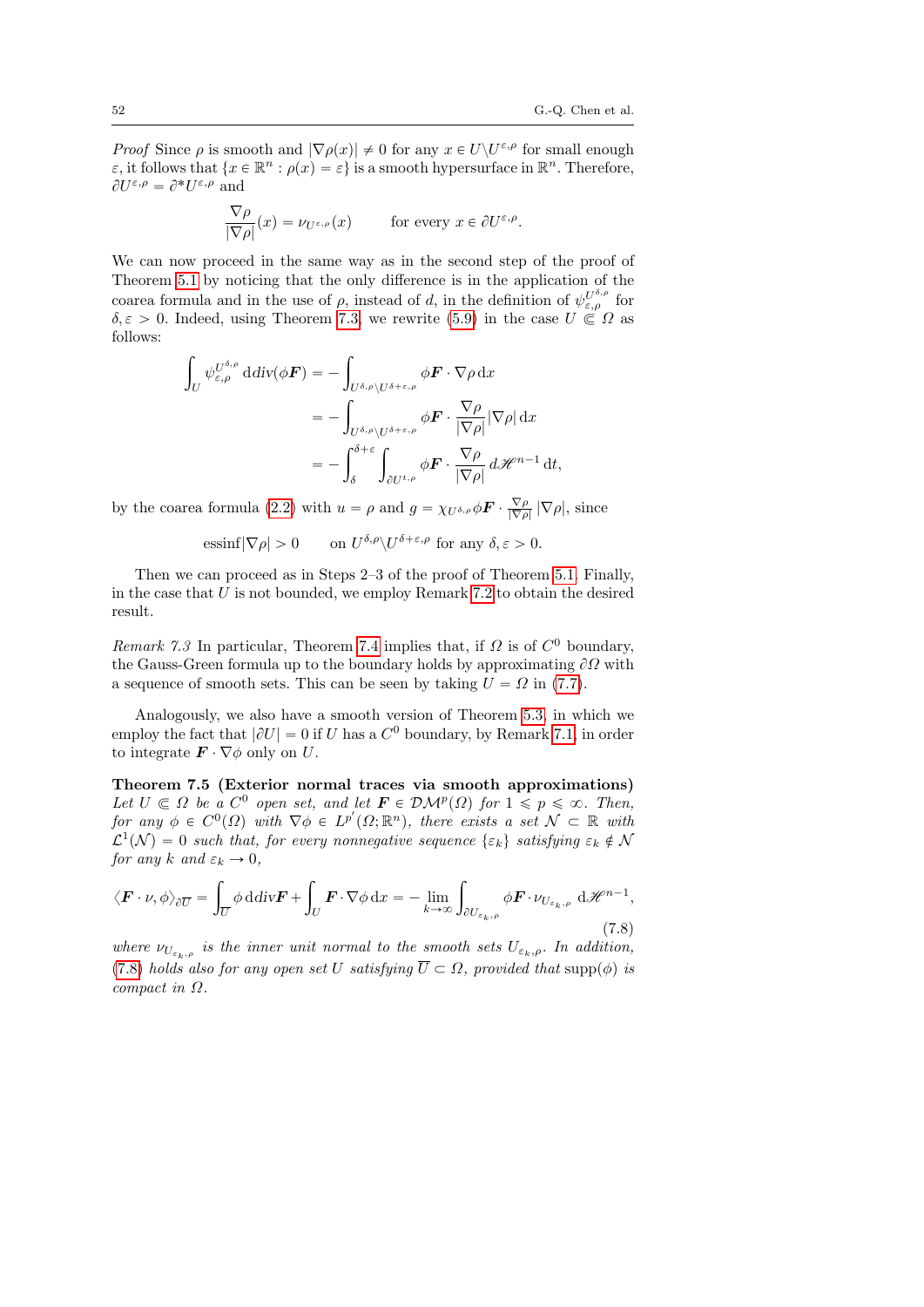## 8 The Gauss-Green Formula on Lipschitz Domains

In Ball-Zarnescu [\[7\]](#page-76-0), it is shown that, if a domain U is of class  $C^0$ , then there is a canonical smooth field of good directions defined in a suitable neighborhood of  $\partial U$ , in terms of which a corresponding flow can be defined. By means of this flow, U can be approximated from both the interior and the exterior by diffeomorphic domains of class  $C^{\infty}$ ; see also Hofmann-Mitrea-Taylor [\[37\]](#page-78-5) for the definition of a continuous vector field transversal to the boundary of an open set of locally finite perimeter.

In a related issue, Chen-Frid in [\[11,](#page-76-1) [12\]](#page-77-0) introduced the notion of regular Lipschitz deformable boundary (see Definition [2.5\)](#page-8-0). Then, for a bounded open set  $U$  satisfying this condition, they proceeded to obtain the Gauss-Green formulas for  $\mathcal{DM}^p$ –fields **F**. For the case  $p \neq \infty$ , the normal trace of **F** is defined as a distribution which is expressed as an average over a neighborhood of Lipschitz deformable boundary  $\partial U$  determined by the Lipschitz deformations. However, as explained in the introduction, the main goal of this paper is to present the Gauss-Green formula for the case  $p \neq \infty$ , by using the classical normal traces  $\mathbf{F} \cdot \nu$  which are defined on almost every surface that approximates  $\partial U$ . Thus, the present paper aligns with the later work by Chen-Torres-Ziemer [\[14\]](#page-77-1), in which the Gauss-Green formula for bounded  $\mathcal{DM}$ -fields has been established over arbitrary sets of finite perimeter  $E$  via the normal trace on  $\partial^* E$  as the limit of classical normal traces on smooth approximations of E. The goal of this section is to show that the main result in Ball-Zarnescu [\[7\]](#page-76-0) implies that any Lipschitz domain satisfies condition (ii) of Definition [2.5,](#page-8-0) which indicates that condition (ii) holds automatically for a Lipschitz domain.

For a domain U in the class  $C^0$ , the concept of a good direction (see Definition [2.4\)](#page-8-1) has been introduced, and the following result has been established in [\[7\]](#page-76-0).

<span id="page-52-0"></span>**Proposition 8.1** [\[7,](#page-76-0) Proposition 2.1] Let  $U \subset \mathbb{R}^n$  be a bounded open set with boundary of class  $C^0$ . Then there exist a neighborhood V of  $\partial U$  and a smooth function  $G: V \to \mathbb{S}^{n-1}$  so that, for each  $P \in V$ , the unit vector  $G(P)$  is a good direction.

Remark 8.1 Proposition [8.1](#page-52-0) can be localized. Indeed, if U is an unbounded open set with boundary of class  $C^0$ , then  $U \cap B(0, R)$  is a bounded open set with boundary of class  $C^0$  for any  $R > 0$ . Therefore, there exist a neighborhood V of any compact set  $K \subset \partial U$  and a smooth function  $G: V \to \mathbb{S}^{n-1}$  so that, for each  $P \in V$ , the unit vector  $G(P)$  is a good direction.

We recall that  $\nu = G(P)$  is a good direction if  $\partial U$  is the graph of a continuous function in a small neighborhood  $B(P, \delta)$  and in some system of coordinates  $(y', y_n)$ , where  $\nu$  is a unit vector in the direction of  $y_n$ . Using the field of good directions  $G(p)$ , a flow  $S(\cdot)(\cdot) : \mathbb{R} \times \mathbb{R}^n \to \mathbb{R}^n$  can be defined through:

<span id="page-52-1"></span>
$$
\dot{x}(t) = \gamma(x(t))G(x(t)), \quad x(0) = x_0,\tag{8.1}
$$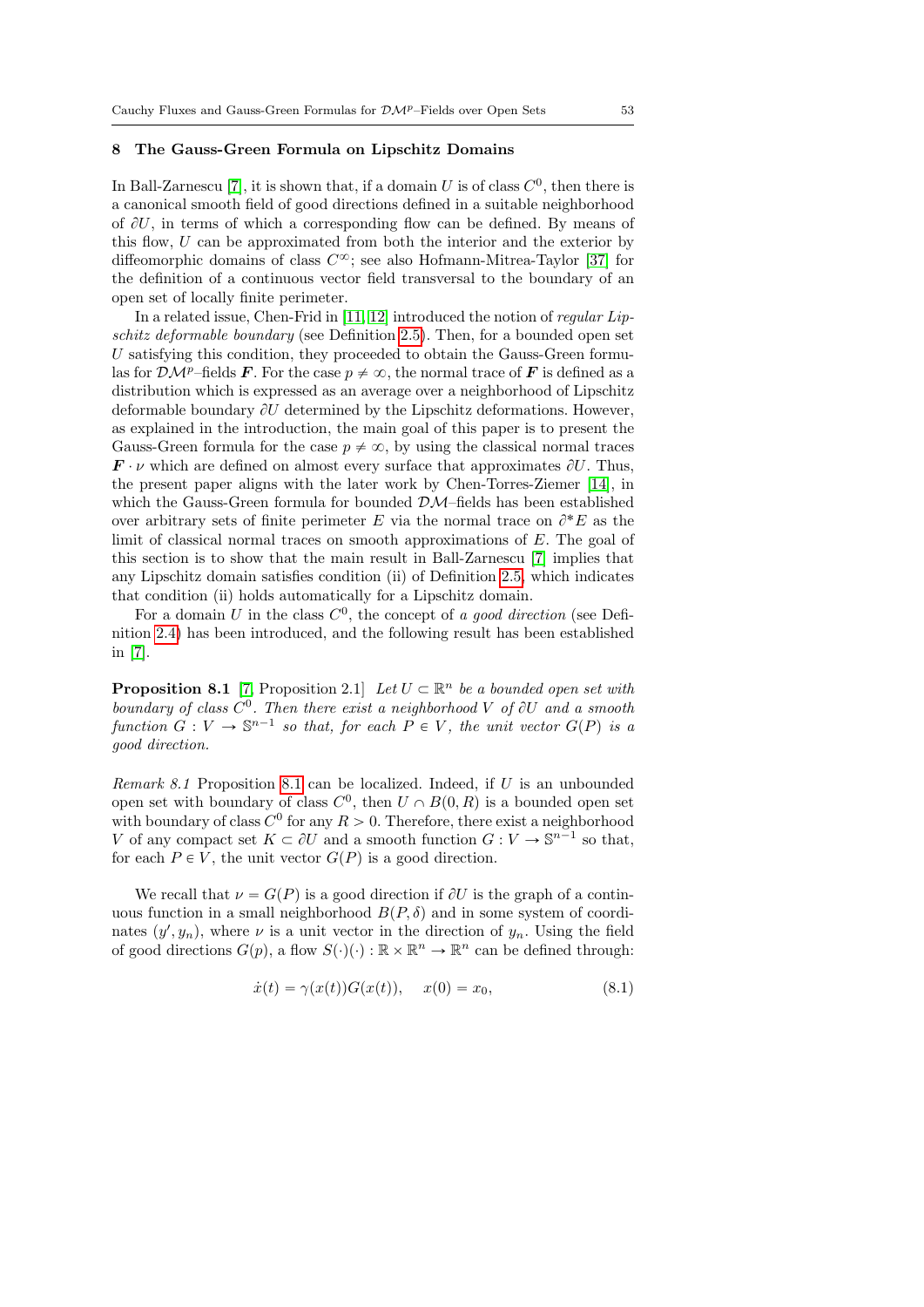with  $x(t) = S(t)(x_0)$  as the solution of the initial value problem [\(8.1\)](#page-52-1) for the differential equation at time t, where  $\gamma$  is an appropriate smooth function (see [\[7,](#page-76-0) §4] for the details on the construction of the flow).

By exploiting the properties of the flow of good directions, the following theorem has been proved in Ball-Zarnescu [\[7\]](#page-76-0), which is very helpful in the rest of this section.

<span id="page-53-0"></span>**Theorem 8.1** [\[7,](#page-76-0) Theorem 5.1] Let  $U \subset \mathbb{R}^n, n \geq 2$ , be a bounded domain of class  $C^0$ . Let  $\rho$  be a regularized distance defined in §7. For  $\varepsilon \in \mathbb{R}$ , define

$$
U^{\varepsilon,\rho} = \{x \in \mathbb{R}^n : \rho(x) > \varepsilon\}, \qquad U_{\varepsilon,\rho} = \{x \in \mathbb{R}^n : \rho(x) > -\varepsilon\}.
$$

Then there exists  $\varepsilon_0 = \varepsilon_0(U) > 0$  such that, if  $0 < \varepsilon < \varepsilon_0$ ,  $U_{\varepsilon,\rho}$  and  $U^{\varepsilon,\rho}$  are bounded domains of class  $C^{\infty}$  and satisfy the following:

- (i)  $\bigcap_{0 \leq \varepsilon \leq \varepsilon_0} U_{\varepsilon,\rho} = \overline{U}, \bigcup_{0 \leq \varepsilon \leq \varepsilon_0} U^{\varepsilon,\rho} = U, \text{ and}$  $\overline{U}^{\varepsilon', \rho} \subset U^{\varepsilon, \rho}$  and  $U_{\varepsilon', \rho} \supset \overline{U}_{\varepsilon, \rho}$  if  $0 < \varepsilon < \varepsilon' < \varepsilon_0$ .
- (ii) For  $-\varepsilon_0 < \varepsilon < \varepsilon_0$ , there is a homeomorphism  $f(\varepsilon, \cdot)$  of  $\mathbb{R}^n$  onto  $\mathbb{R}^n$  with inverse denoted  $f^{-1}(\varepsilon, \cdot)$  so that

$$
- f(\varepsilon, \overline{U}) = \overline{U}^{\varepsilon,\rho} \text{ and } f(\varepsilon, \partial U) = \partial U^{\varepsilon,\rho} \text{ for } \varepsilon > 0,
$$
  
\n
$$
f(\varepsilon, \overline{U}) = \overline{U}_{-\varepsilon,\rho} \text{ and } f(\varepsilon, \partial U) = \partial U_{-\varepsilon,\rho} \text{ for } \varepsilon < 0;
$$
  
\n
$$
- f(\varepsilon, x) = x \text{ for } |\rho(x)| \ge 3|\varepsilon|, \text{ so that } f(0, \cdot) \text{ is the identity};
$$
  
\n
$$
- f(\varepsilon, \cdot) : \mathbb{R}^n \setminus \partial U \to \mathbb{R}^n \setminus \partial U^{\varepsilon,\rho} \text{ for } \varepsilon > 0, \text{ and } f(\varepsilon, \cdot) : \mathbb{R}^n \setminus \partial U \to \mathbb{R}^n \setminus \partial U_{-\varepsilon,\rho}
$$
  
\nfor  $\varepsilon < 0$  are both  $C^\infty$  differentiable functions. In addition,

$$
f, f^{-1} \in C^0((-\varepsilon_0, \varepsilon_0) \times \mathbb{R}^n; \mathbb{R}^n).
$$

- (iii) There is a map  $g:(0,\varepsilon_0)\times (-\varepsilon_0, 0)\times \mathbb{R}^n \to \mathbb{R}^n$  such that, if  $\varepsilon \in (0,\varepsilon_0)$ and  $\varepsilon' \in (-\varepsilon_0, 0)$ , then
	- $-g(\varepsilon,\varepsilon',\cdot)$  is a  $C^\infty$  diffeomorphism of  $\mathbb{R}^n$  onto  $\mathbb{R}^n$  with inverse  $g^{-1}(\varepsilon,\varepsilon',\cdot):$  $\mathbb{R}^n \to \mathbb{R}^n;$

$$
- g(\varepsilon, \varepsilon', U^{\varepsilon, \rho}) = U_{-\varepsilon', \rho}, g(\varepsilon, \varepsilon', \partial U^{\varepsilon, \rho}) = \partial U_{-\varepsilon', \rho};
$$
  

$$
- g(\varepsilon, \varepsilon', x) = x \text{ for } 3\varepsilon \le \rho(x) \le 3\varepsilon'.
$$

Remark 8.2 An easy consequence of Theorem [8.1\(](#page-53-0)ii) is that  $f(\varepsilon, \cdot)$  converges uniformly to the identity. Indeed,

$$
|f(\varepsilon, x) - x| = 0 \quad \text{in } \{x : |\rho(x)| \geq 3|\varepsilon|\},
$$

and

$$
|f(\varepsilon, x) - x| \leq \operatorname{diam}(\{|\rho| < 3|\varepsilon|\}) \qquad \text{in } \{x : |\rho(x)| < 3|\varepsilon|\},
$$

since  $f(\varepsilon, \cdot)$  is injective so that, for any x such that  $|\rho(x)| < 3|\varepsilon|$ ,  $f(\varepsilon, x) - x$ cannot belong to  $\{|\rho| \geq 3|\varepsilon|\}$ . Then this shows that

$$
\sup_{x \in \mathbb{R}^n} |f(\varepsilon, x) - x| \to 0 \quad \text{as } \varepsilon \to 0.
$$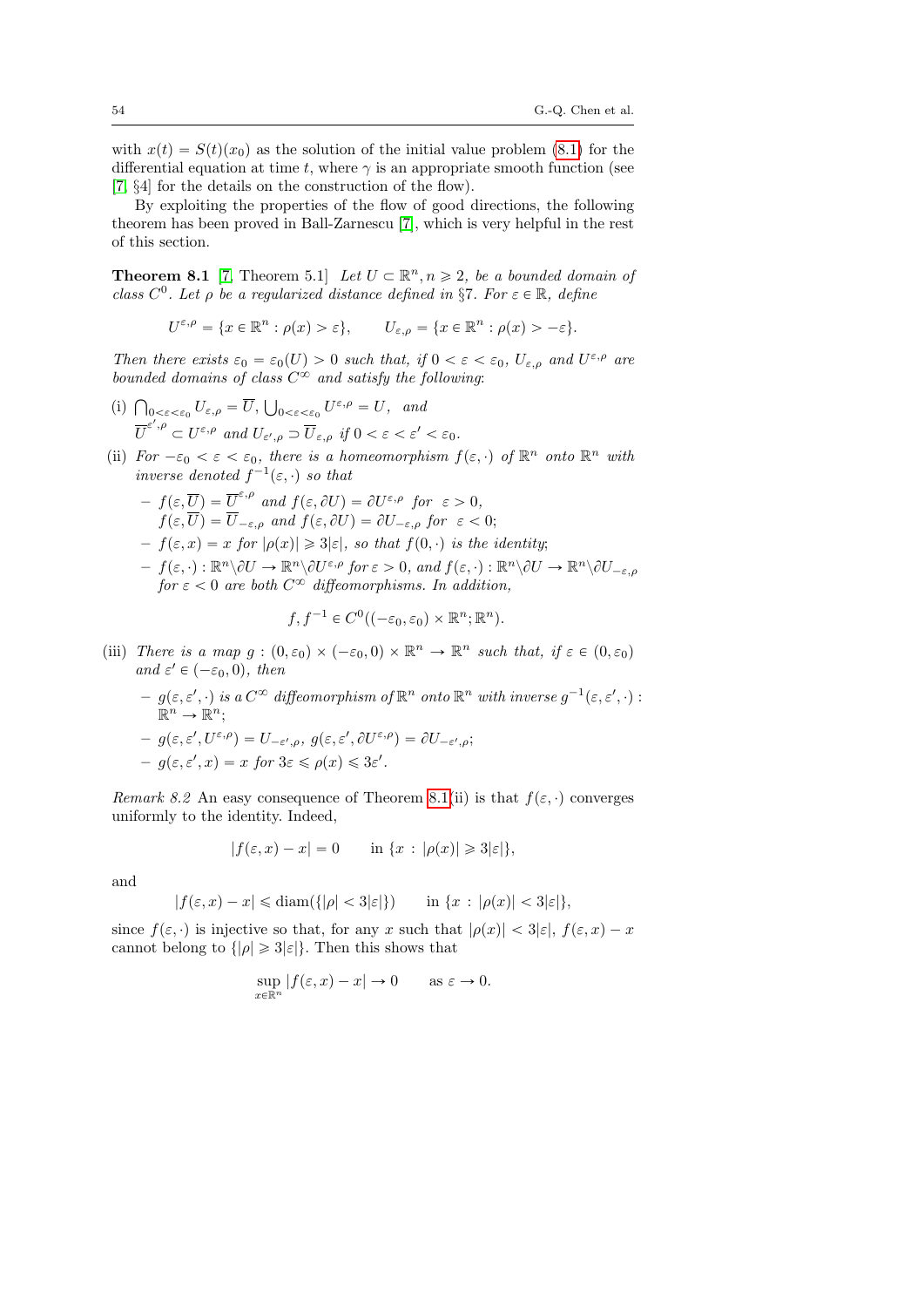We now proceed to show that condition (ii) of Definition [2.5](#page-8-0) is not necessary; that is, any Lipschitz domain admits a bi-Lipschitz deformation. Even though the proof of Theorem [8.2](#page-54-0) is outlined in [\[7,](#page-76-0) Remark 5.3], we present a detailed proof for our purpose of the subsequent developments. First we recall a result of Lieberman [\[42,](#page-78-6) Lemma A.1] and an extension theorem for Sobolev functions.

<span id="page-54-1"></span>Lemma 8.1 If U is a Lipschitz domain with Lipschitz constant of the local parametrization of  $\partial U$  uniformly bounded, then there exists  $\delta > 0$  such that, for any x with  $0 < |\rho(x)| < \delta$ ,

<span id="page-54-2"></span>
$$
\frac{\partial \rho}{\partial x_n}(x) \geqslant \frac{2}{3\sqrt{1+L^2}},\tag{8.2}
$$

where  $x = (x', x_n)$  is an orthonormal coordinate system for which  $\partial U$  is locally parametrized by a Lipschitz function with Lipschitz constant less or equal to  $L$ , and  $e_n$  is a good direction.

*Remark 8.3* Lemma [8.1](#page-54-1) applies to the case that U is a bounded Lipschitz domain, since, by compactness,  $\partial U$  can be covered with a finite number of charts of the local Lipschitz parametrization. However, there are cases of unbounded U which still satisfy the assumption, such as the half-spaces. In addition, since  $(8.2)$  is a local result, it holds for any open set U with Lipschitz boundary, up to the localization to a bounded subset of  $\partial U$ .

<span id="page-54-3"></span>**Lemma 8.2** Let  $U$  be a domain satisfying the minimal smoothness conditions; that is, there exist  $\varepsilon > 0$ ,  $N \in \mathbb{N}$ ,  $M > 0$ , and a sequence of open sets  $\{V_i\}$ such that:

- (i) If  $x \in \partial U$ , then  $B(x, \varepsilon) \subset V_i$  for some i;
- (ii) No point in  $\mathbb{R}^n$  is contained in more than N of  $\{V_i\};$
- (iii) For each i, there exists a Lipschitz function  $\psi_i$  with Lipschitz constant less or equal to M such that  $V_i \cap U$  is the subgraph of  $\psi_i$  inside  $V_i$ .

Then there exists a continuous linear operator  $\mathcal{E}: W^{k,p}(U) \to W^{k,p}(\mathbb{R}^n)$ , for any  $k \in \mathbb{N}$  and  $1 \leqslant p \leqslant \infty$ , such that  $\mathcal{E}(f) = f$  on U.

For the proof of this result, we refer to Stein [\[58,](#page-79-3) Chapter VI, §3, Theorem 5]. These conditions are satisfied for any bounded open Lipschitz domain U. However, they may fail in the general case of an unbounded open Lipschitz domain.

<span id="page-54-0"></span>**Theorem 8.2** If U is a bounded Lipschitz domain, then  $f_{\varepsilon}(\cdot) : \overline{U} \to \overline{U}^{\varepsilon,\rho}$  is bi-Lipschitz with Lipschitz constants uniformly bounded in  $\varepsilon > 0$ . If  $\varepsilon < 0$ , the corresponding result is also true.

*Proof* Unless otherwise stated, in this proof,  $\nabla$  stands for the gradient with respect to the spatial variables, denoted by  $x, y$ , or  $z \in \mathbb{R}^n$ . We divide the proof into five steps.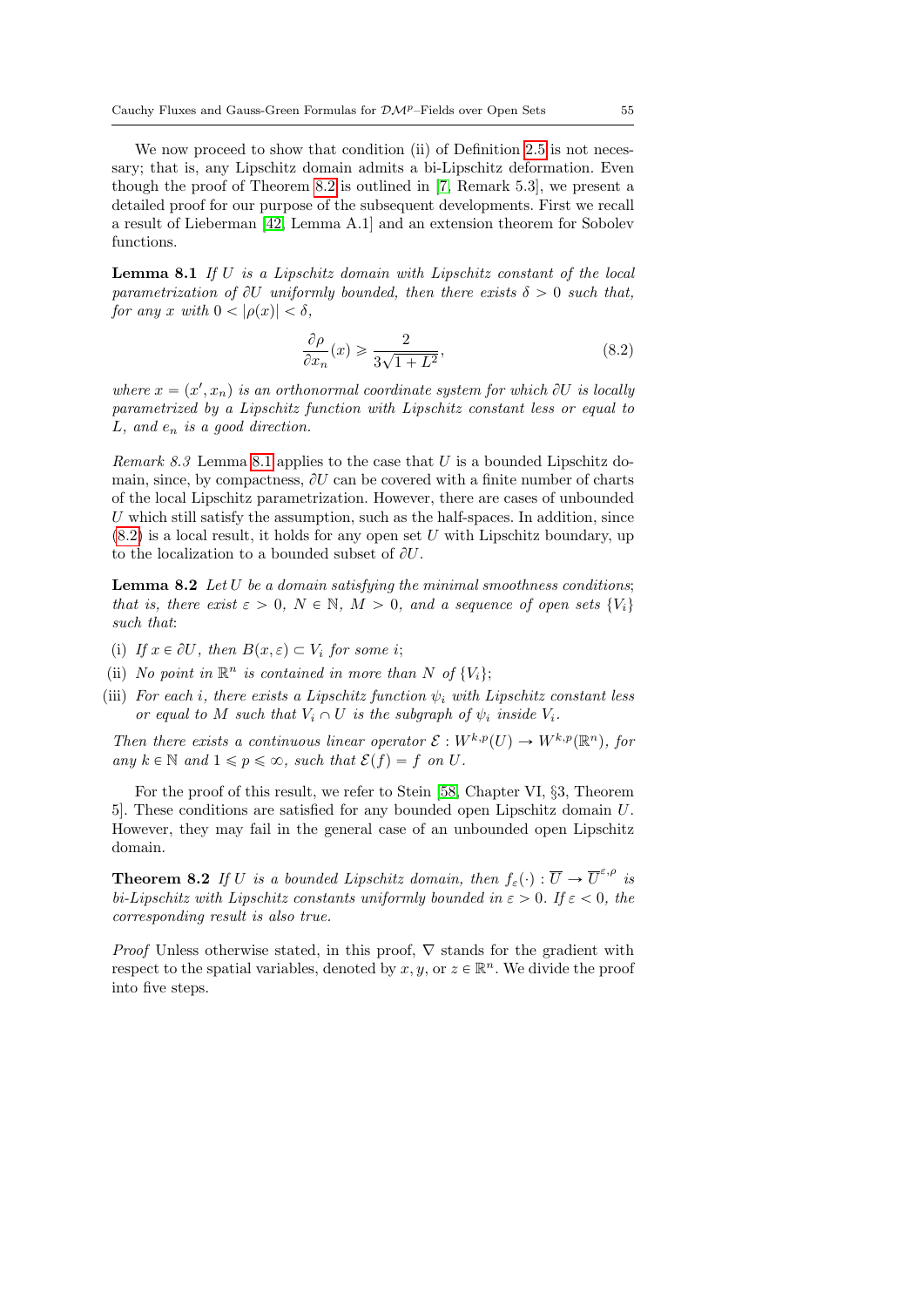1. We first consider  $0 < \varepsilon < \varepsilon_0$ , for some  $\varepsilon_0 > 0$  sufficiently small to be assigned. From Theorem [8.1,](#page-53-0)  $f(\varepsilon, \cdot) : \mathbb{R}^n \to \mathbb{R}^n$  is continuous with continuous inverse  $f^{-1}$ . Thus, the restriction:

$$
f(\varepsilon, \cdot): \, \overline{U} \to \overline{U}^{\varepsilon,\rho}
$$

is also continuous with continuous inverse. We need to show that  $f(\varepsilon, \cdot) : \overline{U} \to$  $\overline{U}^{\varepsilon,\rho}$  is Lipschitz with the Lipschitz constant uniformly bounded in  $\varepsilon \in (0,\varepsilon_0)$ . Following the proof of [\[7,](#page-76-0) Theorem 5.1], the continuous map  $f(\varepsilon, \cdot)$  is defined as

<span id="page-55-0"></span>
$$
f(\varepsilon, x) = \begin{cases} S(t(\varepsilon, x))x & \text{for } x \in \overline{U} \setminus U^{3\varepsilon, \rho}, \\ x & \text{for } x \in U^{3\varepsilon, \rho}, \end{cases}
$$
(8.3)

where  $t(\varepsilon, x)$  is the unique  $t \geq 0$  such that

<span id="page-55-1"></span>
$$
\rho(S(t(\varepsilon, x))x) = \rho(x) + h(\varepsilon, \rho(x)),\tag{8.4}
$$

and  $h(\varepsilon, \cdot) : \mathbb{R}_+ \to [0, \varepsilon]$  is smooth with value  $\varepsilon$  on  $[0, \varepsilon]$  and 0 on  $[\frac{5\varepsilon}{2}, \infty)$  and, for some  $\sigma > 0$ ,  $-1 + \sigma < \frac{\partial h}{\partial r}(\varepsilon, r) \leq 0$  for any  $r \geq 0$  and  $\varepsilon$  sufficiently small.

2. In view of [\(8.3\)](#page-55-0), it suffices to show that  $t(\varepsilon, x)$  is Lipschitz, with Lipschitz constant uniformly bounded in  $\varepsilon$ . Define

<span id="page-55-3"></span>
$$
F(t, \varepsilon, x) := \rho(S(t)x) - \rho(x) - h(\varepsilon, \rho(x)). \tag{8.5}
$$

Then, from  $(8.4)$ ,

<span id="page-55-2"></span>
$$
F(t(\varepsilon, x), \varepsilon, x) = 0. \tag{8.6}
$$

We take derivatives in [\(8.6\)](#page-55-2) with respect to  $x_i$  to obtain  $\frac{\partial F}{\partial t} \frac{\partial t}{\partial x_i} + \frac{\partial F}{\partial x_i} = 0$ ; that is,  $\frac{\partial t}{\partial x_i} = -\frac{\partial F}{\partial x_i} \left( \frac{\partial F}{\partial t} \right)$  $\int_{0}^{\infty}$ . We need to show that  $\left|\frac{\partial F}{\partial x_i}\right|$  is bounded from above. By definition [\(8.5\)](#page-55-3), it follows that

<span id="page-55-4"></span>
$$
\frac{\partial F}{\partial x_i} = \nabla \rho(S(t)x) \cdot \frac{\partial (S(t)x)}{\partial x_i} - \frac{\partial \rho}{\partial x_i} - \frac{\partial h}{\partial r}(\varepsilon, \rho(x)) \frac{\partial \rho}{\partial x_i}.\tag{8.7}
$$

Notice that  $|\frac{\partial h}{\partial r}(\varepsilon,\underline{\rho}(x))| < 1$  by the definition of h, and  $|\nabla(S(t)x)| \leqslant M = M_{\varepsilon_0}$ uniformly on  $x \in \overline{U} \backslash U^{3\varepsilon_0,\rho}$  for some  $\varepsilon_0 > 0$ , since it is the flow of the smooth compactly supported vector field  $\gamma G$ ; see [\(8.1\)](#page-52-1). Thus, it suffices to show that  $|\nabla \rho(x)|$  is bounded above. Relation [\(7.5\)](#page-49-2) implies

$$
\frac{\partial \rho}{\partial x_i} = \frac{\partial G}{\partial x_i} + \frac{\partial G}{\partial \tau} \frac{\partial \rho}{\partial x_i} \implies \frac{\partial \rho}{\partial x_i} = \frac{\frac{\partial G}{\partial x_i}}{1 - \frac{\partial G}{\partial \tau}} \implies \nabla \rho(x) = \frac{\nabla G}{1 - \frac{\partial G}{\partial \tau}}.
$$
(8.8)

From [\(7.4\)](#page-49-0), we obtain

$$
\nabla G(x,\tau) = \int_{B(0,1)} \nabla d(x - \frac{\tau}{2}z)\eta(z) dz,
$$
  

$$
\frac{\partial G}{\partial \tau}(x,\tau) = -\frac{1}{2} \int_{B(0,1)} \nabla d(x - \frac{\tau}{2}z) z \eta(z) dz.
$$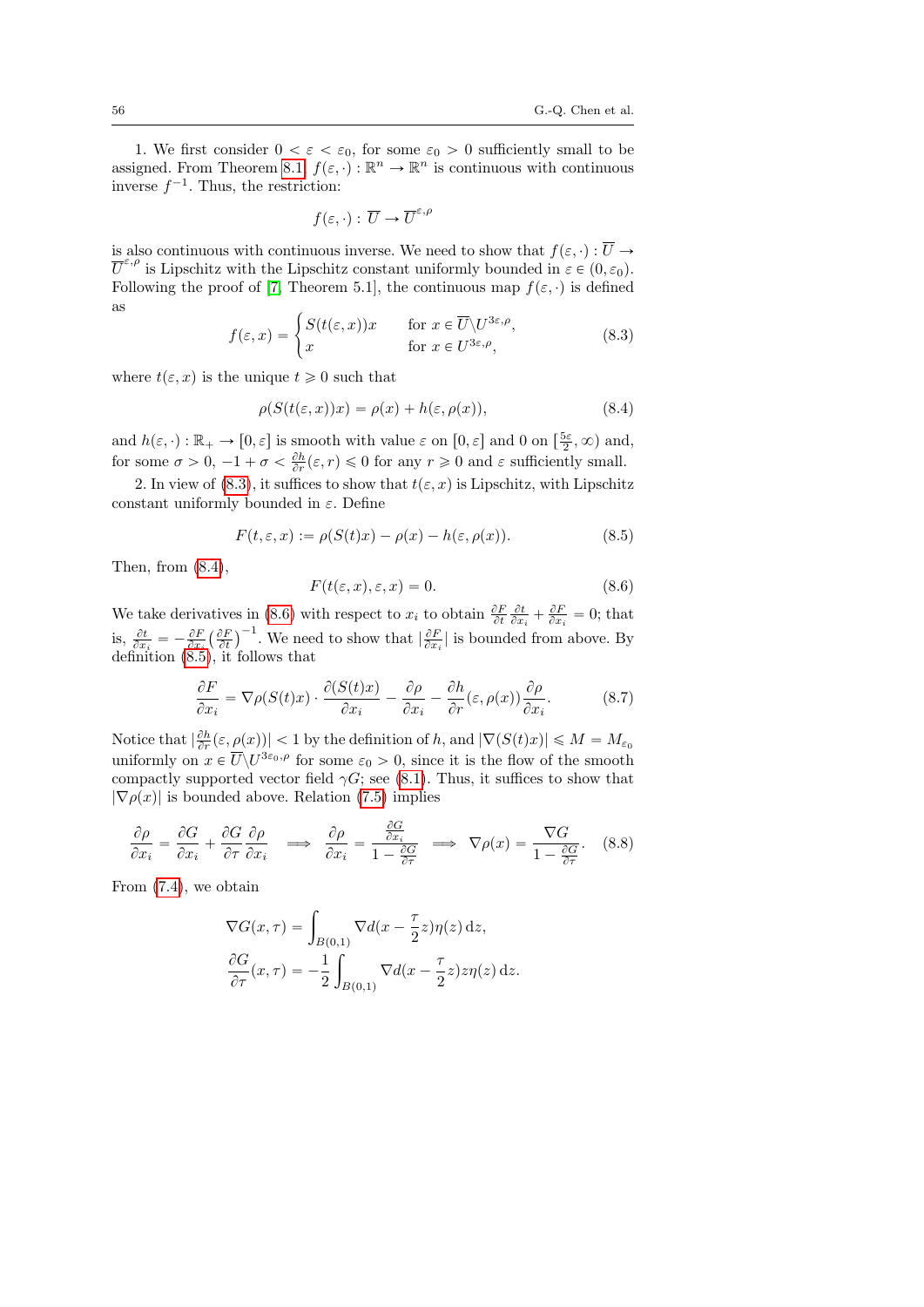In turn, it follows that

<span id="page-56-0"></span>
$$
|\nabla G(x,\tau)| \le 1, \quad \left|\frac{\partial G}{\partial \tau}(x,\tau)\right| \le \frac{1}{2} \qquad \text{for any } x \in \mathbb{R}^n \text{ and } \tau = \rho(x), \quad (8.9)
$$

so that

$$
|\nabla \rho(x)| \leq 2 \qquad \text{for any } x \in \mathbb{R}^n,
$$
\n(8.10)

since  $|\nabla d| = 1 \mathscr{L}^{n}$ –a.e. by Lemma [5.1.](#page-27-0) Therefore, from [\(8.7\)](#page-55-4) and [\(8.9\)](#page-56-0), we have

$$
|\nabla F| \leq 2(M+2).
$$

It remains to show that  $\left|\frac{\partial F}{\partial t}\right|$  is bounded away from zero. From [\(8.5\)](#page-55-3), it follows by [\[7,](#page-76-0) Remark 3.1] that

$$
\frac{\partial F}{\partial t} = \gamma(x(t)) \left( \nabla \rho \cdot G \right) (S(t)x) > 0
$$

for any t small enough and x in a suitable neighborhood of  $\partial U$ .

However, in order to prove the uniformity of this estimate in  $x \in \overline{U} \backslash U^{3\varepsilon_0,\rho}$ , independent of  $\varepsilon$ , we need to employ the compactness of  $\partial U$ . As recalled in [\[7,](#page-76-0) Remark 5.3], in the case that  $\partial U$  is Lipschitz, Lemma [8.1](#page-54-1) can be applied. In this way, since  $G(x)$  is a field of good directions, we use [\(8.2\)](#page-54-2) to show that there exists  $\delta > 0$  such that, for any  $x \in U$  with  $d(x) < \delta$ ,

<span id="page-56-1"></span>
$$
\nabla \rho(x) \cdot G(x) \geq \frac{2}{3\sqrt{1+L^2}},\tag{8.11}
$$

where  $L$  is the maximal Lipschitz constant of the Lipschitz parametrization of  $\partial U$ . This implies that there exists  $\varepsilon_0 = \varepsilon_0(\delta) > 0$  such that [\(8.11\)](#page-56-1) holds for any  $x \in U \backslash U^{3\varepsilon,\rho}$  and any  $\varepsilon \in (0,\varepsilon_0)$ . Since  $\gamma$  can be chosen in such a way that  $\gamma \equiv 1$  in  $\overline{U}\backslash U^{3\varepsilon_0,\rho}$  (see [\[7,](#page-76-0) §4 and Theorem 5.1]), we obtain

$$
\frac{\partial F}{\partial t} \geqslant \frac{2}{3\sqrt{1+L^2}}.
$$

Thus, this implies

<span id="page-56-2"></span>
$$
|\nabla t(\varepsilon, x)| \leq 3(M+2)\sqrt{1+L^2} \qquad \text{for any } (\varepsilon, x) \in (0, \varepsilon_0) \times (U\backslash U^{3\varepsilon_0, \rho}).
$$
\n(8.12)

From the proof of [\[7,](#page-76-0) Theorem 5.1], we also know that  $t \in C^{\infty}((0, \varepsilon_0) \times U)$  $C^0([0, \varepsilon_0) \times \overline{U})$  and  $t(\varepsilon, x) = 0$  for any  $x \in U^{3\varepsilon, \rho}$ . From [\(8.12\)](#page-56-2), it follows that  $f(\varepsilon, \cdot) \in W^{1,\infty}(U; \mathbb{R}^n)$ . Since  $\partial U$  is only Lipschitz, the classical extension theorems for Sobolev mappings (cf. [\[27,](#page-77-4) Theorem 1, §4.4] and [\[28,](#page-78-7) Theorem 1, §5.4]) do not apply, and we know only that  $f(\varepsilon, \cdot) \in \text{Lip}_{\text{loc}}(U; \mathbb{R}^n)$  (*cf.* [\[27,](#page-77-4) Theorem 5, §4.2.3] and [\[28,](#page-78-7) Theorem 4, §5.8.2]). However, Lemma [8.2](#page-54-3) can be applied in the case  $p = \infty$ .

Therefore, there exists a function  $\bar{f}(\varepsilon, \cdot) \in W^{1,\infty}(\mathbb{R}^n;\mathbb{R}^n)$ , uniformly in  $\varepsilon \in [0, \varepsilon_0)$ , such that  $f(\varepsilon, \cdot) = \bar{f}(\varepsilon, \cdot)$  on U. Moreover,  $f(\varepsilon, \cdot)$  and  $\bar{f}(\varepsilon, \cdot)$  also agree on  $\partial U$  since, for any  $x \in \partial U$ , there exists a sequence  $\{x_i\} \subset U$  with  $x_i \to x$ , so that  $f(\varepsilon, x) = f(\varepsilon, x)$  because both  $f(\varepsilon, \cdot)$  and  $f(\varepsilon, \cdot)$  are continuous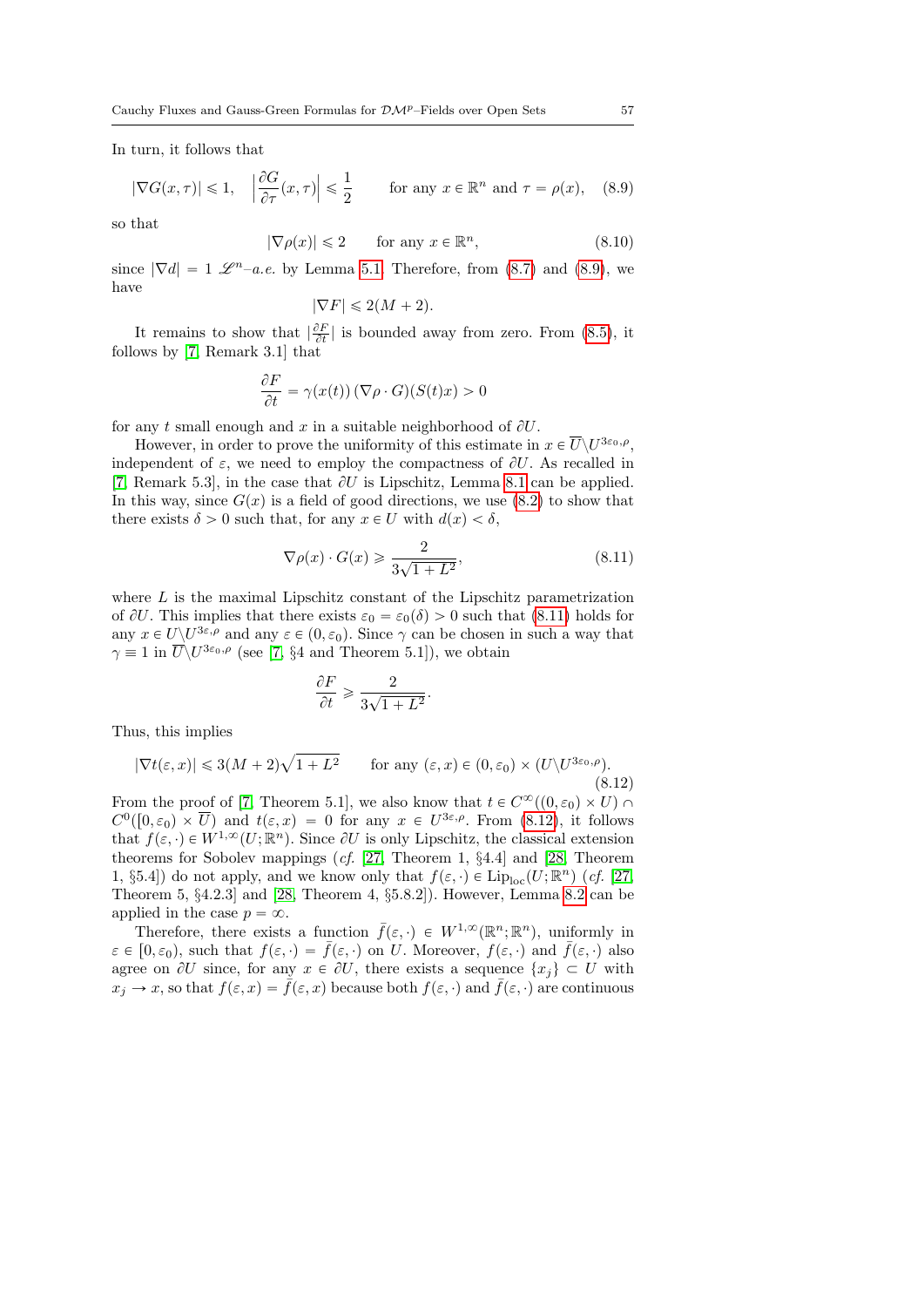,

in  $\overline{U}$ . Clearly,  $\overline{f}(\varepsilon, \cdot)$  is Lipschitz in  $\mathbb{R}^n$  uniformly in  $\varepsilon \in [0, \varepsilon_0)$  so that  $f(\varepsilon, \cdot) \in$  $\text{Lip}(\overline{U};\mathbb{R}^n)$  uniformly in  $\varepsilon \in [0, \varepsilon_0)$ .

3. Let us now consider the inverse map  $f^{-1}(\varepsilon, \cdot) : \overline{U}^{\varepsilon,\rho} \to \overline{U}$ . From the proof of [\[7,](#page-76-0) Theorem 5.1], we know that it can be defined as

$$
f^{-1}(\varepsilon, z) := \begin{cases} S(\beta(\varepsilon, z))z & \text{if } z \in \overline{U}^{\varepsilon, \rho} \setminus U^{3\varepsilon, \rho} \\ z & \text{if } z \in U^{3\varepsilon, \rho}, \end{cases}
$$

where  $\beta(\varepsilon, z)$  is the unique solution to the equation:

$$
g(\varepsilon,z,\beta(\varepsilon,z))=0,
$$

where

$$
g(\varepsilon, z, \tau) := \rho(z) - \rho(S(\tau)z) - h(\varepsilon, \rho(S(\tau)z)).
$$

By the implicit function theorem,  $\beta(\varepsilon, \cdot) \in C^{\infty}(U^{\varepsilon,\rho}) \cap C^{0}(\overline{U}^{\varepsilon,\rho}).$  It is also clear from the definition of h that  $\beta(\varepsilon, z) = 0$  for any  $z \in U^{3\varepsilon, \rho}$ . In addition, we have

$$
\nabla \beta(\varepsilon, z) = -\frac{\nabla g(\varepsilon, z, \beta(\varepsilon, z))}{\frac{\partial g}{\partial \tau}(\varepsilon, z, \beta(\varepsilon, z))},
$$

and

$$
\nabla g(\varepsilon, z, \tau) = \nabla \rho(z) - \nabla (S(\tau)z) \cdot \nabla \rho(S(\tau)z)
$$

$$
- \frac{\partial h}{\partial r}(\varepsilon, \rho(S(\tau)z)) \nabla (S(\tau)z) \cdot \nabla \rho(S(\tau)z), \tag{8.13}
$$

$$
\frac{\partial g}{\partial \tau}(\varepsilon, z, \tau) = -\nabla \rho(S(\tau)z) \cdot (\gamma G)(S(\tau)z) \left(1 + \frac{\partial h}{\partial r}(\varepsilon, \rho(S(\tau)z))\right). \tag{8.14}
$$

Arguing as above and using [\(8.9\)](#page-56-0), we obtain

$$
|\nabla g(\varepsilon,z,\beta(\varepsilon,z))| \leq 2(M_{\varepsilon_0}+2)
$$

for any  $\varepsilon \in [0, \varepsilon_0)$  with any fixed  $\varepsilon_0 > 0$ , and  $z \in \overline{U}^{\varepsilon, \rho}$ .

As for the estimate on the denominator, we can use [\(8.2\)](#page-54-2) and the fact that  $\partial h$  $\frac{\partial u}{\partial r}(\varepsilon, r) \geq -1 + \sigma > -1$ , for some  $\sigma > 0$  independent on  $\varepsilon$ , in order to show that there exists  $\varepsilon_0 = \varepsilon_0(\delta) > 0$  such that

$$
\left|\frac{\partial g}{\partial \tau}(\varepsilon, z, \beta(\varepsilon, z))\right| > \frac{2}{3\sqrt{1+L^2}}\sigma \quad \text{for any } \varepsilon \in [0, \varepsilon_0) \text{ and } x \in U^{\varepsilon, \rho} \setminus U^{3\varepsilon, \rho}.
$$

Therefore, for any  $\varepsilon \in [0, \varepsilon_0)$  and  $x \in U^{\varepsilon,\rho} \setminus U^{3\varepsilon,\rho}$ ,

$$
|\nabla\beta(\varepsilon,z)|\leqslant\frac{3}{\sigma}(M+2)\sqrt{1+L^2}
$$

for some  $\eta$  depending on the choice of h,  $M = M_{\varepsilon_0}$  depending on domain U, and L depending on the Lipschitz parametrization of  $\partial U$ .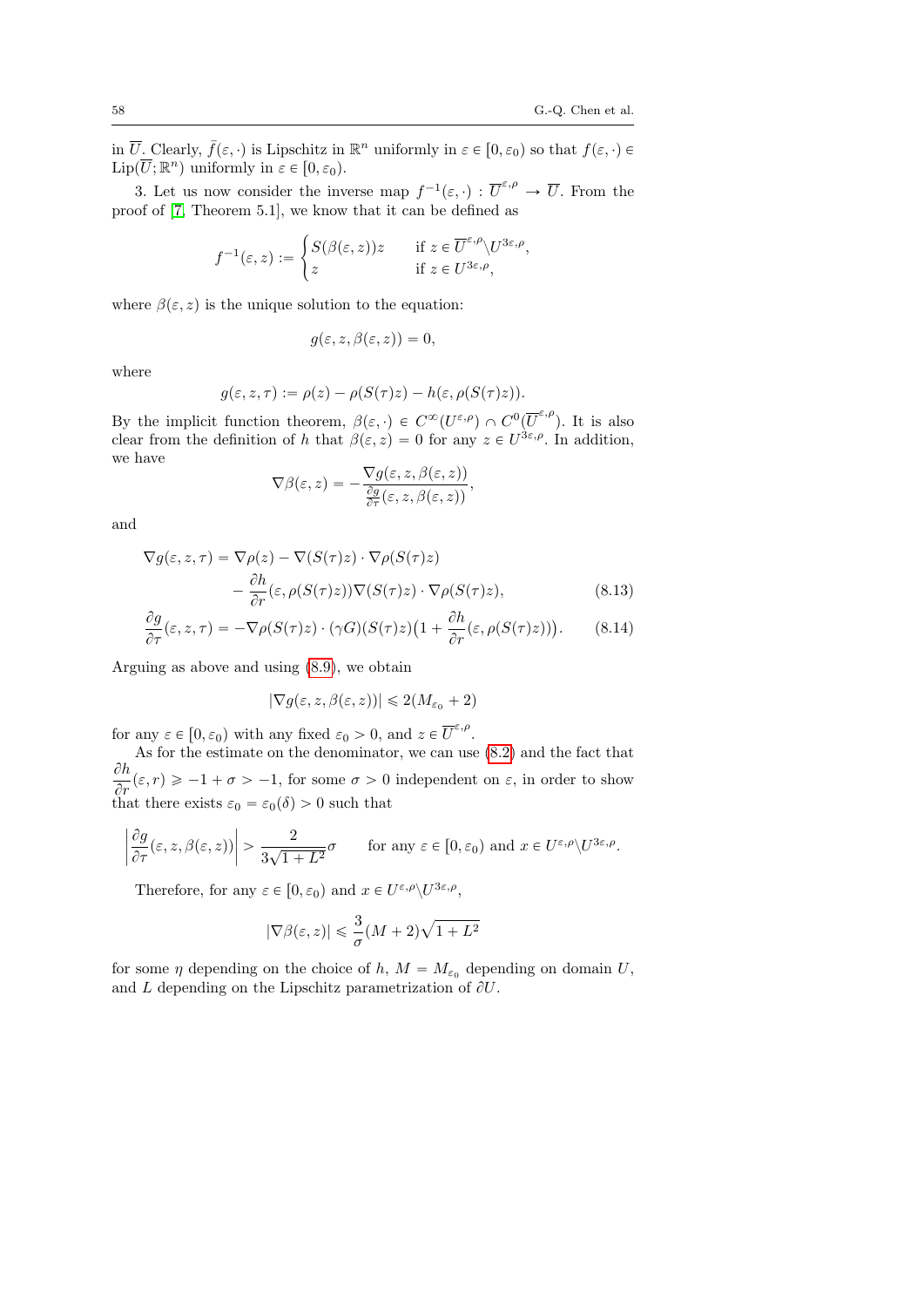This implies that  $f^{-1}(\varepsilon, \cdot) \in W^{1,\infty}(U^{\varepsilon,\rho}; \mathbb{R}^n)$  uniformly in  $\varepsilon \in (0, \varepsilon_0)$ . Thus, arguing as before, there exists an extension  $\tilde{f}^{-1}(\varepsilon, \cdot) \in W^{1,\infty}(\mathbb{R}^n; \mathbb{R}^n)$  uniformly in  $\varepsilon \in (0,\varepsilon_0)$ , which coincides with  $f^{-1}(\varepsilon, \cdot)$  on  $\overline{U}^{\varepsilon,\rho}$  by the uniform continuity, and it is Lipschitz uniformly in  $\varepsilon \in (0, \varepsilon_0)$ . Thus, we have proved that  $f^{-1}(\varepsilon, \cdot) \in \text{Lip}(\overline{U}^{\varepsilon,\rho}; \mathbb{R}^n)$  uniformly in  $\varepsilon \in (0, \varepsilon_0)$ ; that is, the Lipschitz constant of  $f^{-1}(\varepsilon, \cdot)$  on  $\overline{U}^{\varepsilon,\rho}$  is uniformly bounded in  $\varepsilon \in (0, \varepsilon_0)$ .

4. Let now  $\varepsilon$  < 0. By the proof of [\[7,](#page-76-0) Theorem 5.1], we know that, for  $\varepsilon \in (-\varepsilon_0, 0)$  and  $x \in \overline{U}$ , f is defined as

$$
f(\varepsilon, x) := g(-\varepsilon, \varepsilon, f(-\varepsilon, x)),
$$

where  $g(-\varepsilon, \varepsilon, \cdot)$  is the diffeomorphism introduced in Theorem [8.1](#page-53-0) (iii), and f is the map defined in the first part of the proof; see also definition (5.16) in the proof of [\[7,](#page-76-0) Theorem 5.1].

Since  $f(-\varepsilon, \cdot)$  is uniformly Lipschitz as proved in the first part of the proof, we need to check the same property for  $g(-\varepsilon, \varepsilon, \cdot)$ . In order to do so, we need to introduce some auxiliary functions from the proof of [\[7,](#page-76-0) Theorem 5.1].

Let  $\theta = \theta(\tau, y)$  be the unique solution to the equation:  $\rho(S(\theta)y) = \tau$ . By [\[7,](#page-76-0) Lemma 4.1], such a function is well defined for  $|\tau| < 3\varepsilon_0$  and  $|\rho(y)| < 3\varepsilon_0$ , is smooth for  $\tau \neq 0$ , and

$$
\nabla \theta(\tau, y) = -\frac{\nabla (S(\theta)y) \cdot \nabla \rho(S(\theta)y)}{\nabla \rho(S(\theta)y) \cdot (\gamma G)(S(\theta)y)}(\tau, y)
$$
(8.15)

by the implicit function theorem, since  $\partial_{\theta} (S(\theta)y) = (\gamma G)(S(\theta)y)$ . This implies that, using [\(8.2\)](#page-54-2) if  $0 < |d(S(\theta)y)| < \delta$  for some  $\delta > 0$  sufficiently small, the denominator of  $\nabla \theta(\tau, y)$  is bounded away from zero uniformly in  $\tau$ . Arguing in a similar way as above, we can show that there exists  $\varepsilon_0 = \varepsilon_0(\delta) > 0$  such that

<span id="page-58-0"></span>
$$
|\nabla \theta(\tau, y)| \le 3M_{\varepsilon_0} \sqrt{1 + L^2}
$$
\n(8.16)

for any  $\tau \in (-3\varepsilon_0, 3\varepsilon_0)$ ,  $\tau \neq 0$ , and  $y \in U_{3\varepsilon_0,\rho}\setminus \overline{U}^{3\varepsilon_0,\rho}$ , since  $d(S(\theta(\tau,y))y) = 0$ if and only if  $\rho(S(\theta(\tau, y))y) = 0$ , which means that  $\tau = 0$ . On the other hand, for our purposes,  $\tau = 0$  if and only if  $\varepsilon = 0$ ; in such a case,  $f(0, x) = x$  for any  $x \in \mathbb{R}^n$ , which is clearly Lipschitz.

Furthermore,  $\theta(\tau, y)$  is increasing in  $\tau$  for fixed y, and

$$
\frac{\partial \theta}{\partial \tau}(\tau, y) = \frac{1}{(\nabla \rho \cdot (\gamma G))(S(\theta(\tau, y))y)} > \frac{3}{2}\sqrt{1 + L^2},
$$

which is uniformly strictly positive in  $U_{3\varepsilon_0,\rho}\backslash\overline{U}^{3\varepsilon_0,\rho}$ . Given  $\tilde{\varepsilon} \in (0,\varepsilon_0)$  and  $\varepsilon' \in (-\varepsilon_0, 0)$ , we obtain

$$
q(\tilde{\varepsilon}, \varepsilon', y) := -\frac{\theta(2\varepsilon', y)}{\theta(2\tilde{\varepsilon}, y) - \theta(2\varepsilon', y)},
$$
\n(8.17)

$$
r(\tilde{\varepsilon}, \varepsilon', y) := \frac{\theta(\tilde{\varepsilon}, y) - \theta(2\varepsilon', y)}{\theta(2\tilde{\varepsilon}, y) - \theta(2\varepsilon', y)},
$$
\n(8.18)

$$
s(\tilde{\varepsilon}, \varepsilon', y) := \frac{\theta(\varepsilon', y) - \theta(2\varepsilon', y)}{\theta(2\tilde{\varepsilon}, y) - \theta(2\varepsilon', y)}.
$$
\n(8.19)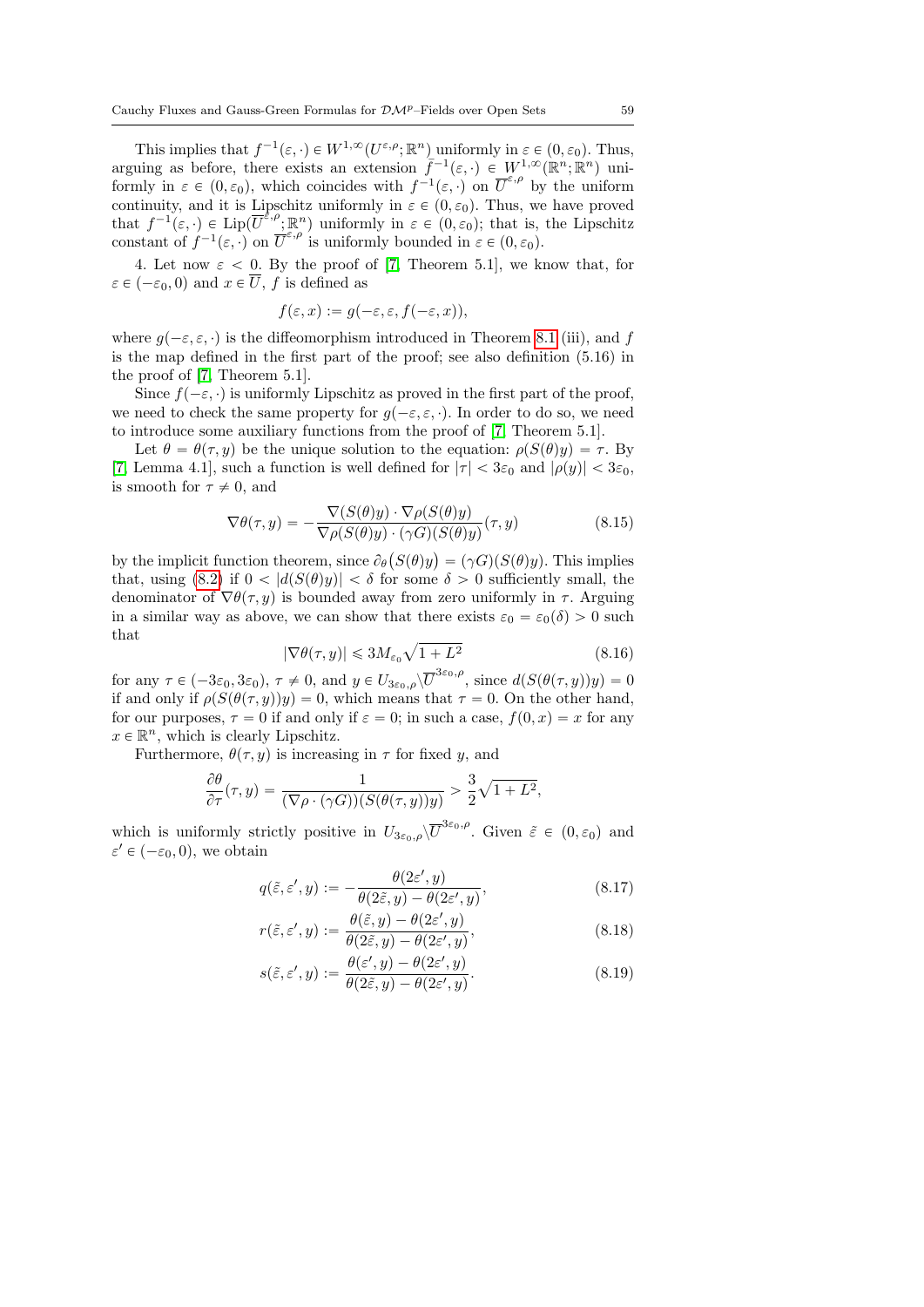By the monotonicity property of  $\theta$ , it is clear that  $r, s \in (0, 1)$ .

Let  $u : (0, 1) \times (0, 1) \times \mathbb{R} \to \mathbb{R}$  be the smooth function described in [\[7,](#page-76-0) Lemma 5.1, which particularly satisfies the property that  $u(a, b, c) = c$  for any  $(a, b) \in (0, 1) \times (0, 1)$  and  $c \notin [0, 1]$ .

Finally, we define g by

<span id="page-59-0"></span>
$$
g(\tilde{\varepsilon}, \varepsilon', y) := \begin{cases} S(w(\tilde{\varepsilon}, \varepsilon', y))y & \text{if } \rho(y) \in (3\varepsilon', 3\tilde{\varepsilon}), \\ y & \text{otherwise,} \end{cases}
$$
(8.20)

where

$$
w(\tilde{\varepsilon}, \varepsilon', y) := (\theta(2\tilde{\varepsilon}, y) - \theta(2\varepsilon', y))u(r(\tilde{\varepsilon}, \varepsilon', y), s(\tilde{\varepsilon}, \varepsilon', y), q(\tilde{\varepsilon}, \varepsilon', y)) + \theta(2\varepsilon', y).
$$
\n(8.21)

We observe that, if  $y \in U$ , then  $\theta(2\varepsilon', y) > 0$  so that  $q(\tilde{\varepsilon}, \varepsilon', y) > 0$ . Moreover, if  $q(\tilde{\varepsilon}, \varepsilon', y) > 1$ , then  $w(\tilde{\varepsilon}, \varepsilon', y) = 0$  by the property of u. Hence, we can restrict ourselves to the case that  $0 < q(\tilde{\varepsilon}, \varepsilon', y) \leq 1$ , without loss of generality.

In our case, we are dealing with  $g(-\varepsilon, \varepsilon, y)$  for  $\varepsilon < 0$ , and  $y = f(-\varepsilon, x) \in$  $U^{-\varepsilon,\rho}$ , so that we can select  $\tilde{\varepsilon} = -\varepsilon$  and  $\varepsilon' = \varepsilon$ .

Since S is the flow of the smooth vector field  $\gamma G$ , it suffices to show uniform bounds on the gradient of w for  $y \in U\backslash \overline{U}^{3\varepsilon_0,\rho}$ . We have

$$
\nabla w(-\varepsilon, \varepsilon, y)
$$
\n
$$
= \nabla \theta(2\varepsilon, y) + (\nabla \theta(-2\varepsilon, y) - \nabla \theta(2\varepsilon, y))u(r(-\varepsilon, \varepsilon, y), s(-\varepsilon, \varepsilon, y), \beta(-\varepsilon, \varepsilon, y))
$$
\n
$$
+ (\theta(-2\varepsilon, y) - \theta(2\varepsilon, y)) \left(\frac{\partial u}{\partial r}(r(-\varepsilon, \varepsilon, y), s(-\varepsilon, \varepsilon, y), q(-\varepsilon, \varepsilon, y)) \nabla r(-\varepsilon, \varepsilon, y) + \frac{\partial u}{\partial s}(r(-\varepsilon, \varepsilon, y), s(-\varepsilon, \varepsilon, y), q(-\varepsilon, \varepsilon, y)) \nabla s(-\varepsilon, \varepsilon, y) + \frac{\partial u}{\partial q}(r(-\varepsilon, \varepsilon, y), s(-\varepsilon, \varepsilon, y), q(-\varepsilon, \varepsilon, y)) \nabla q(-\varepsilon, \varepsilon, y)).
$$
\n(8.22)

Observe that h is smooth, and  $r(-\varepsilon, \varepsilon, y), s(-\varepsilon, \varepsilon, y) \in (0, 1)$  for any  $\varepsilon \in$  $(-\varepsilon_0, 0)$  and  $y \in U\backslash \overline{U}^{3\varepsilon_0,\rho}$  by the properties of  $\theta$ . In addition, only the intersection with set  $\{(\varepsilon, y): 0 < q(-\varepsilon, \varepsilon, y) \leq 1\}$  is relevant to us, since w vanishes on the outside of the intersection. Therefore,  $h$  and all its derivatives are uniformly bounded in  $U\backslash \overline{U}^{3\varepsilon_0,\rho}$  for any  $\varepsilon \in (-\varepsilon_0,0)$ .

Moreover, by standard calculations, we have °™™™™™™™™™™™™™™

$$
\begin{aligned}\n&\big(\theta(-2\varepsilon,y)-\theta(2\varepsilon,y)\big)\nabla q(-\varepsilon,\varepsilon,y) \\
&=-\nabla\theta(2\varepsilon,y)-q(-\varepsilon,\varepsilon,y)\big(\nabla\theta(-2\varepsilon,y)-\nabla\theta(2\varepsilon,y)\big), \\
&\big(\theta(-2\varepsilon,y)-\theta(2\varepsilon,y)\big)\nabla r(-\varepsilon,\varepsilon,y) \\
&=\nabla\theta(-\varepsilon,y)-\nabla\theta(2\varepsilon,y)-r(-\varepsilon,\varepsilon,y)\big(\nabla\theta(-2\varepsilon,y)-\nabla\theta(2\varepsilon,y)\big), \\
&\big(\theta(-2\varepsilon,y)-\theta(2\varepsilon,y)\big)\nabla s(-\varepsilon,\varepsilon,y)\big) \\
&=\nabla\theta(\varepsilon,y)-\nabla\theta(2\varepsilon,y)-s(-\varepsilon,\varepsilon,y)\big(\nabla\theta(-2\varepsilon,y)-\nabla\theta(2\varepsilon,y)\big).\n\end{aligned}
$$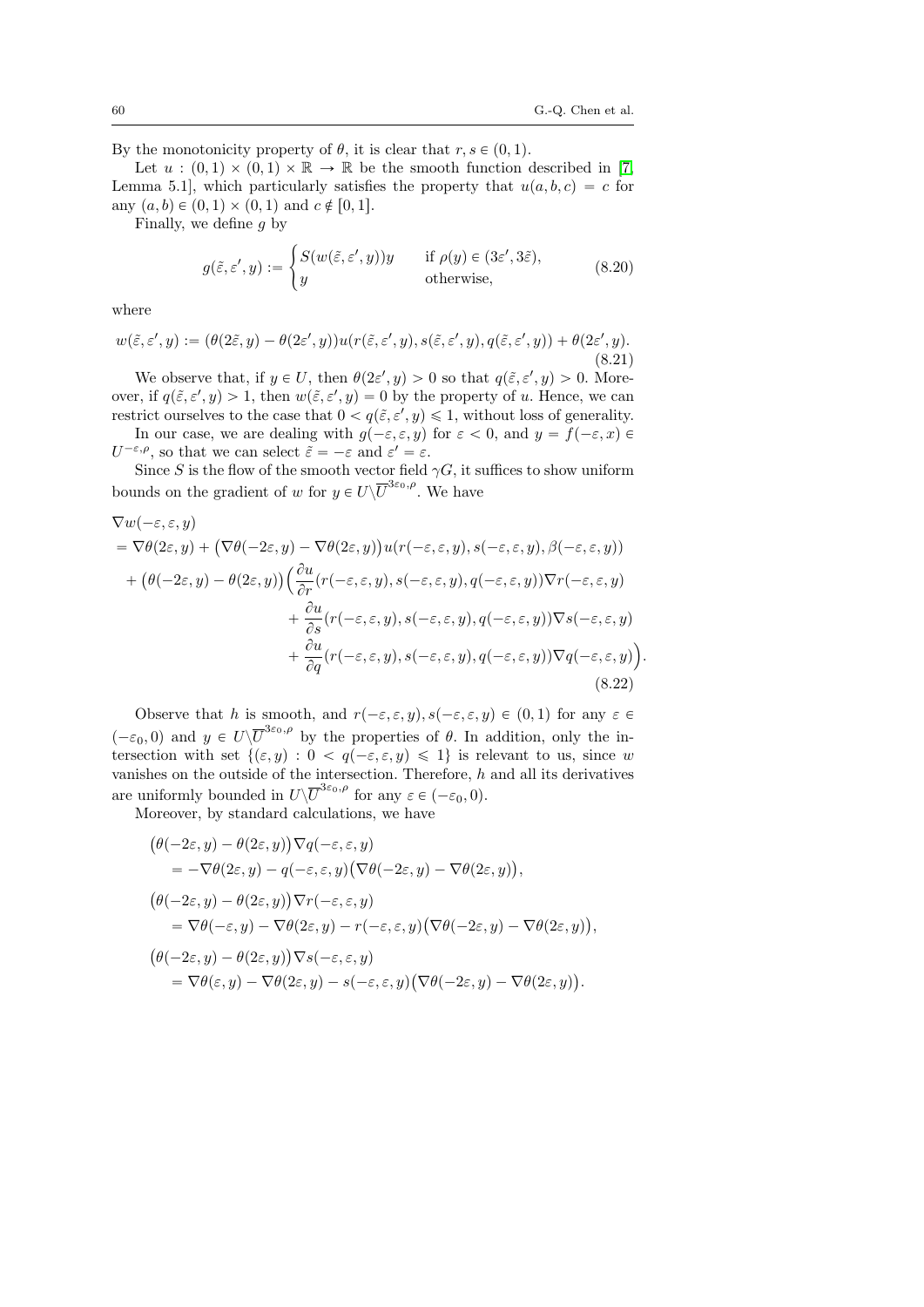From these formulas, the bounds on  $(q, r, s)$ , and  $(8.16)$ , we conclude that  $\nabla w(-\varepsilon, \varepsilon, \cdot) \in L^{\infty}(U \setminus U^{3\varepsilon_0, \rho}; \mathbb{R}^n)$  uniformly in  $\varepsilon \in (-\varepsilon_0, 0)$ .

Arguing now as in the previous two cases, we can extend  $f(\varepsilon, \cdot)$  for  $\varepsilon < 0$ to a  $W^{1,\infty}$ -map on the whole  $\mathbb{R}^n$ , whose restriction on  $\overline{U}$  coincides with  $f(\varepsilon, \cdot)$ ; thus proving that  $f(\varepsilon, \cdot) \in \text{Lip}(\overline{U}; \mathbb{R}^n)$  uniformly in  $\varepsilon \in (-\varepsilon_0, 0]$ .

5. Finally, the inverse map for  $\varepsilon < 0$  is given by

$$
f^{-1}(\varepsilon, x) := f^{-1}(-\varepsilon, g^{-1}(-\varepsilon, \varepsilon, x)) \qquad \text{for } x \in \overline{U}_{\varepsilon, \rho} \text{ and } \varepsilon \in (-\varepsilon_0, 0), \tag{8.23}
$$

for some  $\varepsilon_0 > 0$  sufficiently small (*cf.* definition (5.17) in the proof of [\[7,](#page-76-0) Theorem 5.1]).

The inverse map  $g^{-1}(-\varepsilon,\varepsilon,\cdot)$  is defined in a similar way to [\(8.20\)](#page-59-0), by using  $h^{-1}(a, b, \cdot)$  instead of h; that is, the inverse function of  $h(a, b, \cdot)$ . Since  $h^{-1}(a, b, d) = d$  for any  $(a, b) \in (0, 1) \times (0, 1)$  and  $d \notin [0, 1]$ , then we can argue as before to obtain the uniform essential boundedness of  $\nabla g^{-1}(-\varepsilon, \varepsilon, \cdot)$ , which concludes that  $f(\varepsilon, \cdot)$  for  $\varepsilon < 0$  is a uniform bi-Lipschitz function.

*Remark 8.4* As a consequence of Theorem [8.2,](#page-54-0) we can show that, if  $U$  has Lipschitz boundary, then  $\nabla f(\varepsilon, \cdot) \to I_n$  in  $L^p(\mathbb{R}^n; \mathbb{R}^{n \times n})$  for any  $1 \leq p < \infty$ .

Indeed, by Theorem [8.1](#page-53-0) (ii),  $\nabla f(\varepsilon, x) = I_n$  for any x such that  $|\rho(x)| > 3|\varepsilon|$ . This implies that  $\nabla f(\varepsilon, x) \to I_n$  for any  $x \in \mathbb{R}^n \setminus \partial U$ , and

$$
\int_{\mathbb{R}^n} |\nabla f(\varepsilon, x) - \mathcal{I}_n|^p \, \mathrm{d}x \le C^p \mathcal{L}^n(\{|\rho(x)| \le 3|\varepsilon|\}),\tag{8.24}
$$

where C is a constant depending only on U and n, since the Lipschitz constants of  $f(\varepsilon, \cdot)$  are uniformly bounded for  $\varepsilon \in (-\varepsilon_0, \varepsilon_0)$ , by Theorem [8.2.](#page-54-0) This implies the convergence, since  $\mathscr{L}^n(\partial U) = 0$ .

As an immediate consequence, we have the following result.

<span id="page-60-0"></span>Theorem 8.3 The boundary of any Lipschitz domain is Lipschitz deformable in the sense of Definition [2.5](#page-8-0).

Proof Indeed, we can employ Theorem [8.2](#page-54-0) to construct a Lipschitz deformation  $\Psi$  as in Definition [2.5.](#page-8-0) It suffices to set

$$
\Psi(x,\tau) := f(\tau \varepsilon_1, x) \qquad \text{for any } 0 < \varepsilon_1 < \varepsilon_0,
$$

where f is given in Theorem [8.1.](#page-53-0) By the properties of  $f(\varepsilon, \cdot), \Psi(\cdot, \tau)$  is a bi-Lipschitz homeomorphism over its image uniformly in  $\tau \in [0, 1]$  and  $\Psi(\cdot, 0) =$ Id.

Remark 8.5 In fact, Definition [2.5](#page-8-0) refers to open sets with Lipschitz boundary, while, thanks to Theorem [8.2,](#page-54-0) we are able to deal with open bounded Lipschitz domains. However, the connectedness assumption is not relevant, since one can work separately with each connected component of a bounded open set with Lipschitz boundary to achieve Theorems [8.2](#page-54-0) and [8.3](#page-60-0) for each component. In a similar way, one can also consider an unbounded open set with Lipschitz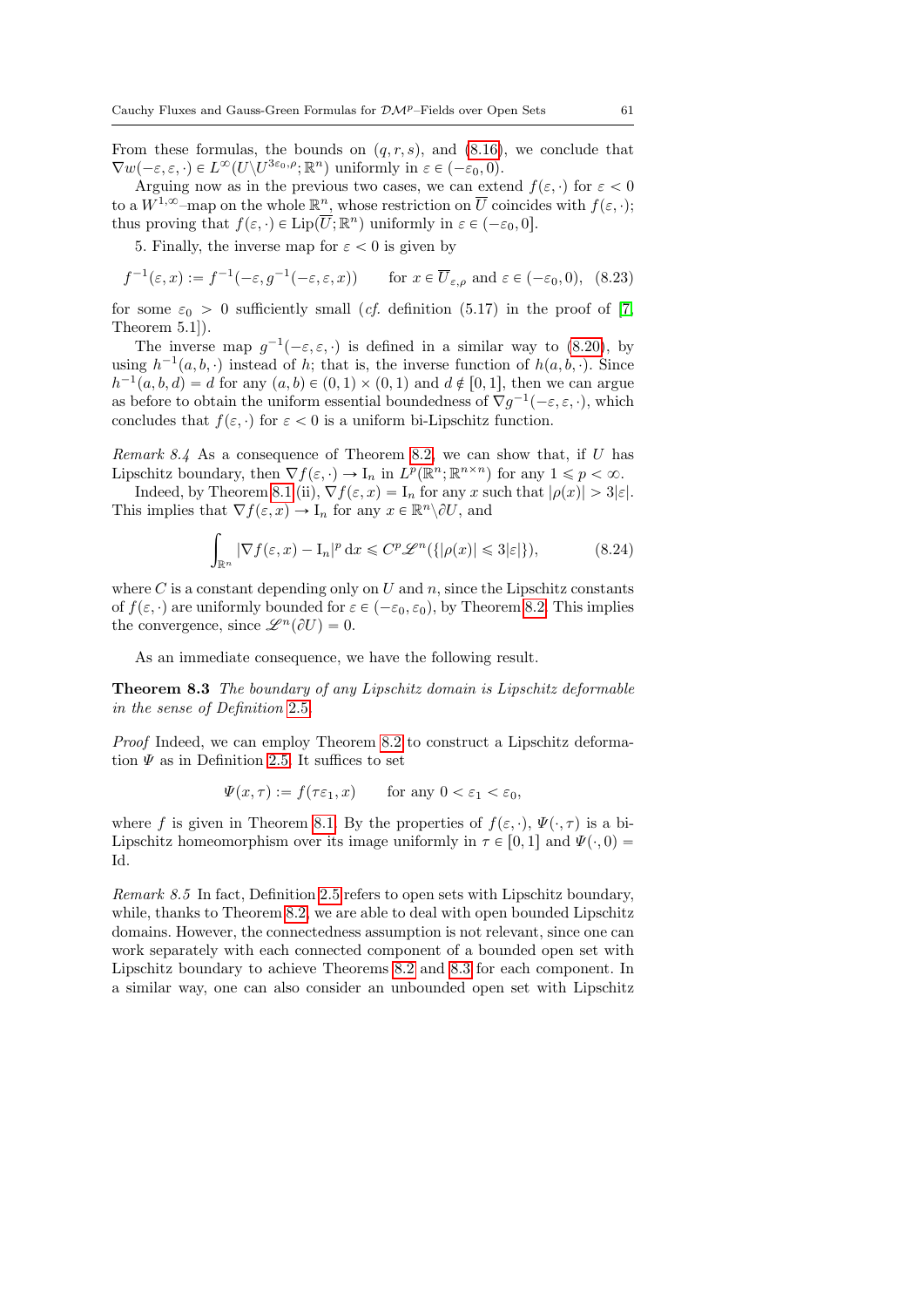boundary U, and then localize the problem by considering, for instance,  $U \cap$  $B(0, R)$  for  $R > 0$ , which are open bounded sets with Lipschitz boundary. It is then clear that Theorems [8.2](#page-54-0) and [8.3](#page-60-0) apply to  $U \cap B(0, R)$  for any  $R > 0$ . Thus, we can conclude that any open set with Lipschitz boundary has a regular Lipschitz deformable boundary, at least locally.

An immediate consequence of the existence of such Lipschitz diffeomorphism between  $\partial U$  and  $\partial U^{\varepsilon,\rho}$  or  $\partial U_{\varepsilon,\rho}$  is that the area formula can be employed in order to consider only integrals on  $\partial U$ .

<span id="page-61-2"></span>**Theorem 8.4** Let  $U \subseteq \Omega$  be an open set with Lipschitz boundary, let  $\mathbf{F} \in \Omega$  $\mathcal{DM}^p(\Omega)$  for  $1 \leqslant p \leqslant \infty$ , and let  $\phi \in C^0(\Omega)$  with  $\nabla \phi \in L^{p'}(\Omega; \mathbb{R}^n)$ . Then there exists a set  $\mathcal{N} \subset \mathbb{R}$  with  $\mathcal{L}^1(\mathcal{N}) = 0$  such that, for every nonnegative sequence  $\{\varepsilon_k\}$  satisfying  $\varepsilon_k \notin \mathcal{N}$  for any k and  $\varepsilon_k \to 0$ ,

<span id="page-61-0"></span>
$$
\int_{U} \phi \, \mathrm{d} \, \mathrm{d} \, \mathrm{v} \mathbf{F} + \int_{U} \mathbf{F} \cdot \nabla \phi \, \mathrm{d} \, x
$$
\n
$$
= - \lim_{k \to \infty} \int_{\partial U} \left( \phi \mathbf{F} \cdot \frac{\nabla \rho}{|\nabla \rho|} \right) (f(\varepsilon_k, x)) J^{\partial U} f(\varepsilon_k, x) \, \mathrm{d} \mathcal{H}^{n-1}, \tag{8.25}
$$

and

<span id="page-61-1"></span>
$$
\int_{\overline{U}} \phi \, \mathrm{d} \, \mathrm{d} \, \mathrm{iv} \mathbf{F} + \int_{U} \mathbf{F} \cdot \nabla \phi \, \mathrm{d} x
$$
\n
$$
= - \lim_{k \to \infty} \int_{\partial U} \left( \phi \mathbf{F} \cdot \frac{\nabla \rho}{|\nabla \rho|} \right) (f(-\varepsilon_k, x)) J^{\partial U} f(-\varepsilon_k, x) \, \mathrm{d} \mathcal{H}^{n-1}, \tag{8.26}
$$

where  $f(\pm \varepsilon, \cdot)$  is the bi-Lipschitz diffeomorphism introduced in Theorem [8.1](#page-53-0).

In addition, [\(8.25\)](#page-61-0) holds also for any bounded open set U with Lipschitz boundary if  $\phi \in L^{\infty}(\Omega)$ , and even for an unbounded open set U with Lipschitz boundary if supp $(\phi) \cap U^{\delta} \subseteq \Omega$  for any  $\delta > 0$ . Similarly, [\(8.26\)](#page-61-1) also holds for any open set U satisfying  $\overline{U} \subset \Omega$ , provided that supp $(\phi)$  is compact in  $\Omega$ .

*Proof* We need to apply the area formula to the Lipschitz maps  $f(\varepsilon, \cdot) : \partial U \to$  $\partial U^{\varepsilon,\rho}$  in [\(7.7\)](#page-50-1)–[\(7.8\)](#page-51-0).

We denote by  $J^{\partial U} f(\varepsilon, \cdot)$  the  $(n-1)$ -dimensional Jacobian of  $f(\varepsilon, \cdot)$  on  $\partial U$ , and recall that the inner unit normal to  $\partial U^{\varepsilon,\rho}$  is given by  $\frac{\nabla \rho}{|\nabla \rho|}$  from Theorem [7.4.](#page-50-3) Then

$$
\int_{\partial U^{\varepsilon_k,\rho}} \left( \phi \mathbf{F} \cdot \frac{\nabla \rho}{|\nabla \rho|} \right) (x) \, \mathrm{d} \mathscr{H}^{n-1} = \int_{\partial U} \left( \phi \mathbf{F} \cdot \frac{\nabla \rho}{|\nabla \rho|} \right) (f(\varepsilon_k, x)) J^{\partial U} f(\varepsilon_k, x) \, \mathrm{d} \mathscr{H}^{n-1}.
$$

We can argue analogously with  $\partial U_{\varepsilon_k,\rho}$ . Therefore, we can rewrite [\(7.7\)](#page-50-1)–[\(7.8\)](#page-51-0) as  $(8.25)-(8.26)$  $(8.25)-(8.26)$  $(8.25)-(8.26)$ .

<span id="page-61-3"></span>From this result, we can deduce some known facts again from the theory of DM–fields.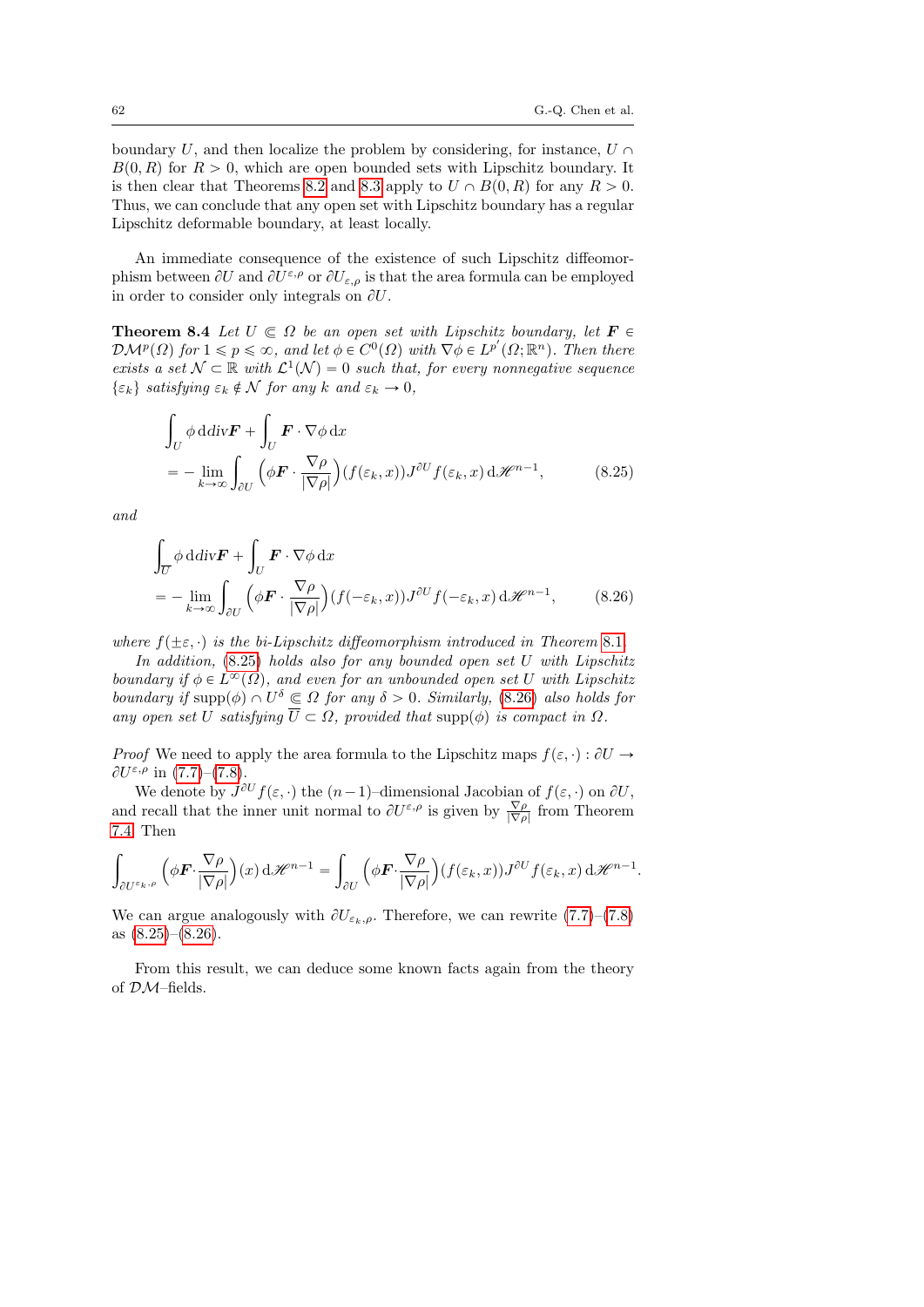**Corollary 8.1** Let  $F \in \mathcal{DM}^p(\Omega) \cap C^0(\Omega; \mathbb{R}^n)$  for  $1 \leq p \leq \infty$ , let  $\phi \in C^0(\Omega) \cap C^0(\Omega)$  $L^{\infty}(\Omega)$  with  $\nabla \phi \in L^{p'}(\Omega; \mathbb{R}^n)$ , and let  $U \subset \Omega$  be a bounded Lipschitz domain. Then

<span id="page-62-1"></span>
$$
\langle \boldsymbol{F} \cdot \boldsymbol{\nu}, \phi \rangle_{\partial U} = \int_{U} \phi \, d\mathrm{div} \boldsymbol{F} + \int_{U} \boldsymbol{F} \cdot \nabla \phi \, dx = - \int_{\partial U} \phi \boldsymbol{F} \cdot \boldsymbol{\nu}_{U} \, d\mathcal{H}^{n-1}.
$$
 (8.27)

If  $\mathbf{F} \in \mathcal{DM}^{\infty}(\Omega)$ , then the normal trace functional on  $\partial U$  is indeed a Radon measure, absolutely continuous with respect to  $\mathcal{H}^{n-1} \square \partial U$ , with essentially bounded density function  $-\mathfrak{F}_i \cdot \nu_U \in L^{\infty}(\partial U; \mathcal{H}^{n-1}).$ 

*Proof* In order to prove the first statement, we consider  $\psi \in C_c^1(\mathbb{R}^n;\mathbb{R}^n)$ . Notice that

$$
\int_{U} \operatorname{div} \psi \, dx = - \int_{\partial U} \psi \cdot \nu_{U} \, d\mathscr{H}^{n-1}, \quad \int_{U^{\varepsilon,\rho}} \operatorname{div} \psi \, dx = - \int_{\partial U^{\varepsilon,\rho}} \psi \cdot \frac{\nabla \rho}{|\nabla \rho|} \, d\mathscr{H}^{n-1}.
$$

Arguing as in the proof of Theorem [8.4,](#page-61-2) we obtain

$$
\int_{\partial U^{\varepsilon,\rho}} \psi \cdot \frac{\nabla \rho}{|\nabla \rho|} d\mathscr{H}^{n-1} = \int_{\partial U} (\psi \circ f)(\varepsilon,\cdot) \cdot \left(\frac{\nabla \rho}{|\nabla \rho|} \circ f\right)(\varepsilon,\cdot) J^{\partial U} f(\varepsilon,\cdot) d\mathscr{H}^{n-1}.
$$

Since

$$
\lim_{\varepsilon \to 0} \int_{U^{\varepsilon,\rho}} \mathrm{div} \, \psi \, \mathrm{d}x = \int_U \mathrm{div} \, \psi \, \mathrm{d}x,
$$

we conclude

<span id="page-62-0"></span>
$$
\lim_{\varepsilon \to 0} \int_{\partial U} (\psi \circ f)(\varepsilon, \cdot) \cdot \left( \frac{\nabla \rho}{|\nabla \rho|} \circ f \right)(\varepsilon, \cdot) J^{\partial U} f(\varepsilon, \cdot) d\mathcal{H}^{n-1} = \int_{\partial U} \psi \cdot \nu_U d\mathcal{H}^{n-1}
$$
\n(8.28)

for any  $\psi \in C_c^1(\mathbb{R}^n;\mathbb{R}^n)$ . By the density of  $C_c^1(\mathbb{R}^n;\mathbb{R}^n)$  in  $C_c(\mathbb{R}^n;\mathbb{R}^n)$  with respect to the supremum norm, we can deduce that  $(8.28)$  holds also for any  $\psi \in C_c(\mathbb{R}^n;\mathbb{R}^n)$ . Thus, by [\(8.25\)](#page-61-0), we conclude that [\(8.27\)](#page-62-1) holds.

As for the second part of the statement, we can argue as in the proof of [\[11,](#page-76-1) Theorem 2.2], since U has a Lipschitz deformable boundary, by Theorem [8.3.](#page-60-0)

Remark 8.6 Corollary [8.1](#page-61-3) can also be regarded as a consequence of Proposition [6.3,](#page-44-1) together with the well-known fact that  $\mathscr{H}^{n-1}(\partial U \backslash \partial^* U) = 0$  for any open set  $U$  with Lipschitz boundary. In addition, this implies that, in the case that  $\partial U$  is Lipschitz regular,  $\partial^* U$  can be substituted with  $\partial U$  in [\(6.9\)](#page-45-0)–[\(6.11\)](#page-45-1).

We end this section by recalling an alternative result concerning the approximation of open bounded sets with Lipschitz boundary which has been proved by Neˇcas in [\[45\]](#page-79-4). For this exposition, we refer mostly to the paper of Verchota [\[60\]](#page-80-1), in which the result in [\[45\]](#page-79-4) is extended and applied.

**Definition 8.1** We denote by  $Z(P, r)$  the truncated cylinder centered at point P and with basis radius r. Given a Lipschitz domain U and a point  $P \in \partial U$ , we say that  $Z(P,r)$  is a coordinate cylinder if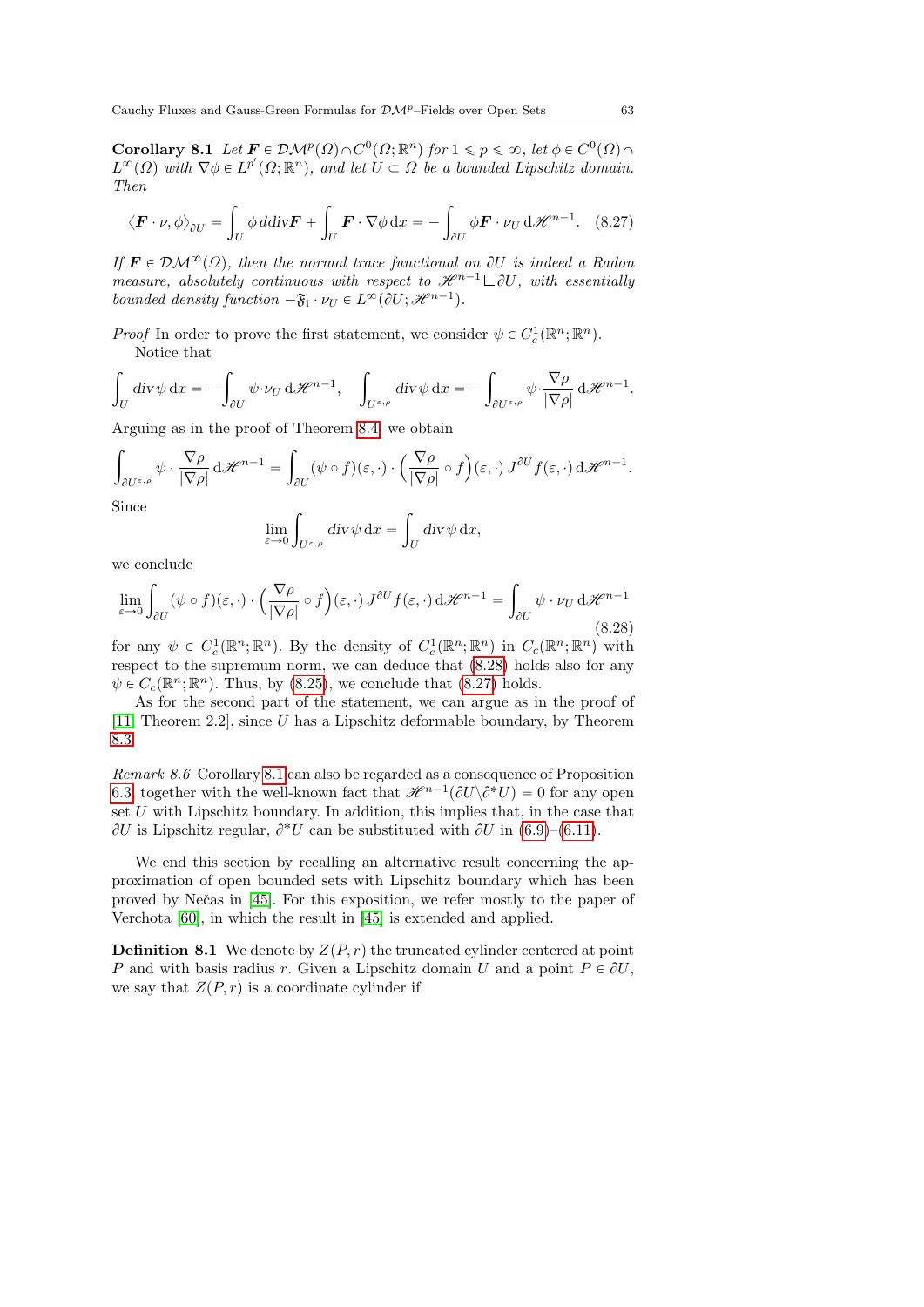- (i) The bases of  $Z(P,r)$  have a positive distance from  $\partial U$ ;
- (ii) There exists a coordinate system  $(\hat{x}_n, x_n)$  such that  $\{\hat{x}_n = 0\}$  is the axis of  $Z(P, r)$ , and there exists a Lipschitz function  $\varphi = \varphi_Z : \mathbb{R}^{n-1} \to \mathbb{R}$  such that

$$
Z(P,r) \cap U = Z(P,r) \cap \{(\hat{x}_n, x_n) : x_n > \varphi(\hat{x}_n)\};
$$

(iii)  $P = (0, \varphi(0))$  or, equivalently, P is the origin of the coordinate system and  $\varphi(0) = 0.$ 

The pair  $(Z, \varphi)$  is called a coordinate pair.

Remark 8.7 If the Lipschitz domain U is bounded, then  $\partial U$  can be covered by a finite number of coordinate cylinders  $\{Z_j\}_{j=1}^N$ , to which corresponds a finite number of coordinate pairs. In addition, cylinders  $Z_j$  can be selected in such a way that some dilation  $Z_j^* = \lambda_j Z_j$ ,  $\lambda_j > 1$ , still gives a coordinate pair  $(Z_j^*, \varphi_j)$ . We denote by L the maximum of the Lipschitz constants of functions  $\varphi_j$ . Also we may assume that  $\varphi_j \in \text{Lip}_c(\mathbb{R}^{n-1})$  without loss of generality.

Remark 8.8 Given  $\varphi \in \text{Lip}_c(\mathbb{R}^n)$ , there exists a sequence  $\psi_k \in C_c^{\infty}(\mathbb{R}^n)$  such that  $\psi_k \to \psi$  uniformly,  $\|\nabla \psi_k\|_{L^{\infty}(\mathbb{R}^n;\mathbb{R}^n)} \leq \|\nabla \varphi\|_{L^{\infty}(\mathbb{R}^n;\mathbb{R}^n)}$ , and  $\nabla \psi_k \to \nabla \varphi$  in  $L^q(\mathbb{R}^n;\mathbb{R}^n)$  for any  $1 \leq q < \infty$ . This can be achieved by taking the convolution of  $\varphi$  with a smooth mollifier.

The following approximation results hold, for which we refer to [\[45,](#page-79-4) Theorem 1.1], [\[46,](#page-79-5) Lemma 1.1], [\[59,](#page-79-6) Appendix], and [\[60,](#page-80-1) Theorem 1.12]; see also the alternative proof given in [\[26\]](#page-77-5). For the self-containedness, we also give here a sketch of the proof.

<span id="page-63-0"></span>Proposition 8.2 Let U be a bounded Lipschitz domain. Then the following statements hold:

- (i) There exists a sequence of open sets  $U_k$  satisfying that  $\partial U_k$  are of class There exists a sequence of open sets<br> $C^{\infty}$ ,  $U_k \subseteq U_{k+1} \subseteq U$ , and  $\bigcup_k U_k = U$ ;
- (ii) There exists a covering of  $\partial U$  by coordinate cylinders such that, for any coordinate pair  $(Z, \varphi)$  with  $\varphi \in \text{Lip}_c(\mathbb{R}^{n-1}), Z^* \cap \partial U_k$  for each k is the graph of a function  $\varphi_k \in C_c^{\infty}(\mathbb{R}^{n-1})$  satisfying that  $\varphi_k \to \varphi$  uniformly,  $\|\nabla \varphi_k\|_{L^{\infty}(\mathbb{R}^{n-1};\mathbb{R}^{n-1})} \leqslant \|\nabla \varphi\|_{L^{\infty}(\mathbb{R}^{n-1};\mathbb{R}^{n-1})}, \text{ and } \nabla \varphi_k \to \nabla \varphi \mathscr{L}^{n-1}-a.e. \text{ and }$ in  $L^q(\mathbb{R}^{n-1}; \mathbb{R}^{n-1})$  for any  $1 \leqslant q < \infty$ ;
- (iii) There exists a sequence of Lipschitz diffeomorphisms  $f_k : \mathbb{R}^n \to \mathbb{R}^n$  such that  $f_k(\partial U) = \partial U_k$ , the Lipschitz constants are uniformly bounded in k,  $f_k \to \text{Id}$  uniformly on  $\partial U$ , and  $\nabla f_k \to I_n$  for  $\mathcal{H}^{n-1}-a.e.$   $x \in \partial U$ ;
- (iv) There exists a sequence of nonnegative functions  $\omega_k = J^{\partial U} f_k$  uniformly bounded and bounded away from zero such that  $(f_k^{-1})_{\#}(\mathscr{H}^{n-1}\square \partial U_k)$  =  $\omega_k\mathscr{H}^{n-1}\mathcal{L}\partial U$ :

$$
\mathscr{H}^{n-1}(\partial U_k \cap f_k(E)) = \int_E \omega_k \, d\mathscr{H}^{n-1} \qquad \text{for any Borel set } E \subset \partial U,
$$

and that  $\omega_k \to 1 \mathcal{H}^{n-1}$ -a.e. on  $\partial U$  and in  $L^q(\partial U; \mathcal{H}^{n-1})$  for any  $1 \leq q <$  $\infty$ :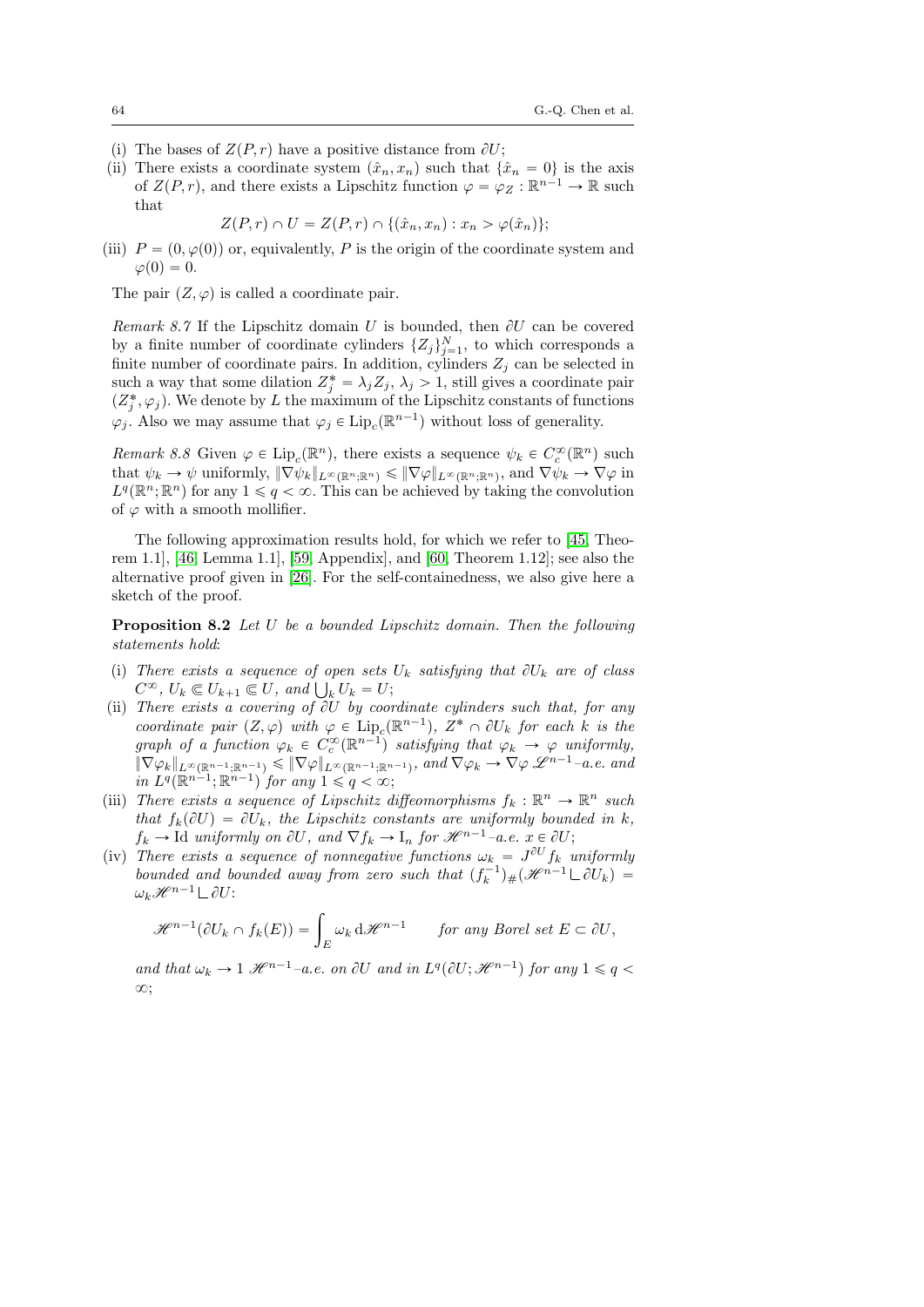- (v) The normal vector to  $U_k$  satisfies that  $\nu_{U_k} \circ f_k \to \nu_U$  for  $\mathcal{H}^{n-1}-a.e.$   $x \in \partial U$ and in  $L^q(\partial U; \mathcal{H}^{n-1})$  for any  $1 \leq q < \infty$ , and an analogous statement holds for the tangent vectors:
- (vi) There exists a  $C^{\infty}$  vector field H in  $\mathbb{R}^n$  such that

$$
H(f_k(P)) \cdot \nu_{U_k}(f_k(P)) \geqslant C > 0 \qquad \text{for any } P \in \partial U,
$$

where  $C = C(H, L)$ , and L is the maximal Lipschitz constant of the parametrization of  $\partial U$ .

Sketch of Proof. Results (i)–(ii) have been proved by Nečas in [\[45\]](#page-79-4) (see also [\[59,](#page-79-6) Appendix]); while the others follows from the first two.

Indeed, we can define the homeomorphisms  $f_k$  in each coordinate cylinder  $Z_i$  by

$$
f_k(x) = (\hat{x}_n, x_n + \varphi_k(\hat{x}_n) - \varphi(\hat{x}_n))
$$

for the coordinate system  $(\hat{x}_n, x_n)$  related to  $Z_j$ , and then glue these definitions together with the aid of some cutoff functions, by using the fact that the same coordinate pair can also be used in the larger cylinder  $Z_j^*$ . In this way, the uniform convergence follows immediately.

As for result (iv), we can find that

$$
f_k^{-1}(y) = (\hat{y}_n, y_n - \varphi_k(\hat{y}_n) + \varphi(\hat{y}_n)),
$$

where  $(\hat{y}_n, y_n)$  is the coordinate system related to some  $Z_i$ . This also shows that  $f_k$  is invertible with continuous inverse, so that it is indeed a homeomorphism. In fact, since  $\varphi \in \text{Lip}_c(\mathbb{R}^{n-1})$  and  $\varphi_k \in C_c^{\infty}(\mathbb{R}^{n-1})$ , we can conclude that  $f_k$  is a Lipschitz diffeomorphism, with Lipschitz constants uniformly bounded in k, by using that  $\nabla \varphi_k \to \nabla \varphi$  for  $\mathscr{L}^{n-1}$ –a.e.  $\hat{x} \in \mathbb{R}^{n-1}$ .

Moreover, by employing the area formula, it follows that  $\omega_k$  is exactly the  $(n-1)$ -dimensional Jacobian of  $f_k$  on  $\partial U$ ,  $J^{\partial U} f_k$ . Notice that

$$
\nabla f_k = \left( \frac{\mathrm{I}_{n-1}}{(\nabla (\varphi_k - \varphi))^\top \, | \, 1} \right),
$$

where  $I_{n-1}$  is the  $(n-1) \times (n-1)$  identity matrix. Therefore, the convergence of  $\nabla \varphi_k(x)$  to  $\nabla \varphi(x)$  for  $\mathscr{L}^{n-1} = \mathscr{H}^{n-1}$ –a.e.  $x \in \partial U$  implies that  $\nabla f_k \to I_n$ for  $\mathscr{H}^{n-1}-a.e.$   $x \in \partial U$ , which in turn implies that  $J^{\partial U} f_k \to 1$  for  $\mathscr{H}^{n-1}$ a.e.  $x \in \partial U$ . Then the L<sup>q</sup>-convergence follows by the Lebesgue theorem and the boundedness properties, which can be shown by calculating the Jacobian explicitly.  $\Box$ 

Proposition [8.2](#page-63-0) allows us to refine Theorem [8.3,](#page-60-0) by showing that any open bounded set with Lipschitz boundary admits a regular Lipschitz deformation in the sense of Definition [2.5.](#page-8-0) Analogously, if the set is unbounded, such a statement should hold locally.

<span id="page-64-1"></span>**Theorem 8.5** If U is a bounded open set with Lipschitz boundary in  $\mathbb{R}^n$ , then there exists a regular Lipschitz deformation  $\Psi(x, \tau) = \Psi_{\tau}(x)$  of  $\partial U$  satisfying

<span id="page-64-0"></span>
$$
\lim_{\tau \to 0^+} J^{\partial U} \Psi_{\tau} = 1 \qquad in \ L^1(\partial U; \mathcal{H}^{n-1}). \tag{8.29}
$$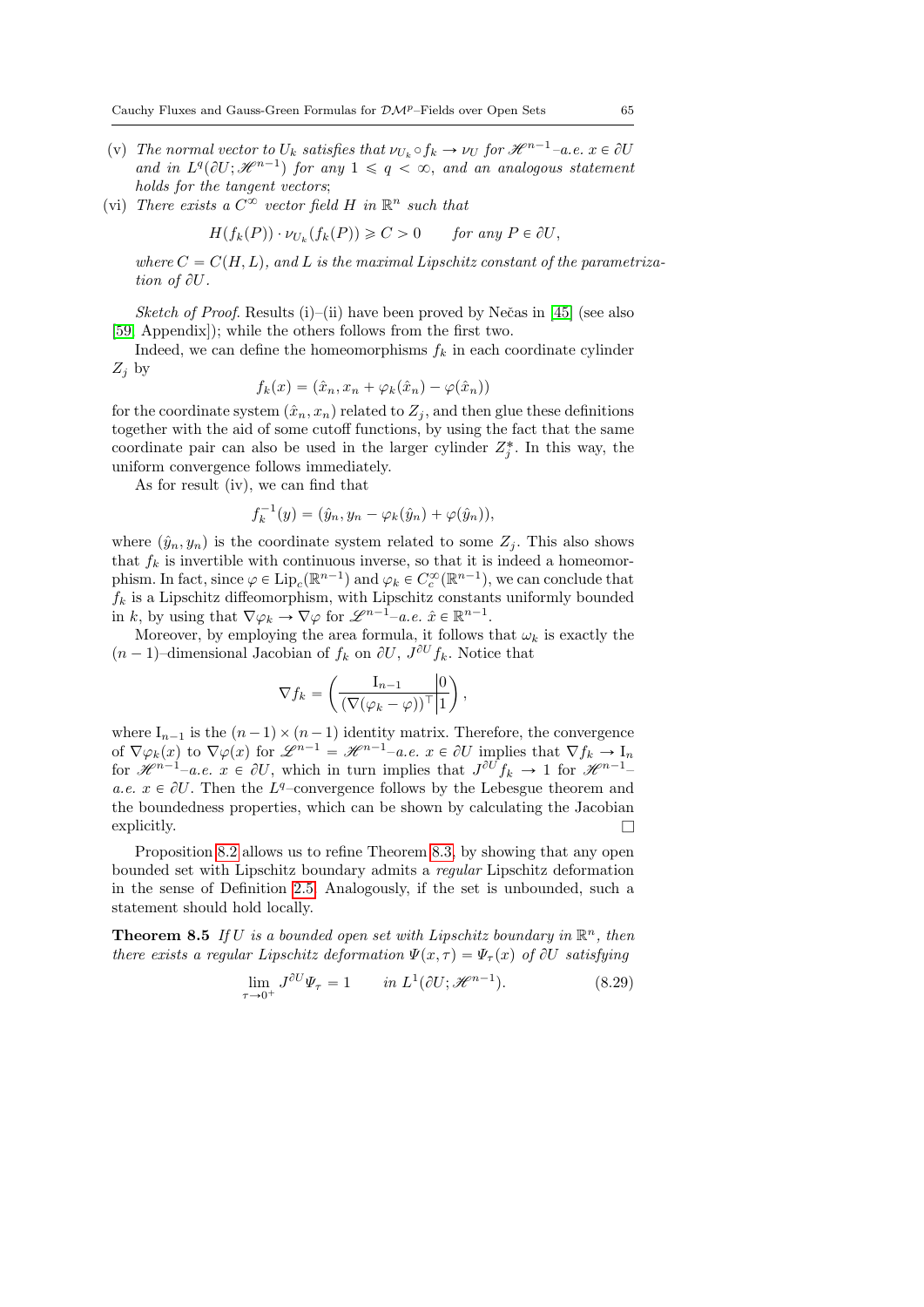Proof Set

$$
\Psi(x,\tau) := (k+1-k(k+1)\tau) f_{k+1}(x) + (k(k+1)\tau - k) f_k(x) \quad \text{if } \tau \in (\frac{1}{k+1},\frac{1}{k}],
$$

where functions  $f_k$  are given by Proposition [8.2.](#page-63-0) It is clear that  $\Psi(\cdot, \tau)$  is a bi-Lipschitz diffeomorphism from  $U$  over its image, by Proposition [8.2\(](#page-63-0)iii), with Lipschitz constants uniformly bounded in  $\tau > 0$ . Since  $J^{\partial U} f_k \to 1$  in  $L^q(\partial U; \mathcal{H}^{n-1})$  for any  $1 \leq q < \infty$ , by Proposition [8.2](#page-63-0) (iv), and

$$
0 \le k(k+1)\tau - k \le 1, \quad 0 \le k+1-k(k+1)\tau \le 1 \quad \text{for } \tau \in \left(\frac{1}{k+1}, \frac{1}{k}\right],
$$

we conclude that  $J^{\partial U}\Psi(x,\tau) \to 1$  in  $L^q(\partial U;\mathcal{H}^{n-1})$  for  $1 \leq q < \infty$ , which implies [\(8.29\)](#page-64-0).

Remark 8.9 Hofmann-Mitrea-Taylor in [\[37,](#page-78-5) Proposition 4.19] worked with a strongly Lipschitz domain U in  $\mathbb{R}^n$  such that there exists a  $C^1$ -vector field h satisfying

$$
|h(x)| = 1, \quad h(x) \cdot \nu_U(x) \ge \kappa \qquad \text{for } \mathcal{H}^{n-1} \text{--a.e. } x \in \partial U
$$

for some  $\kappa \in (0, 1)$ . In the literature, a domain is said to be strongly Lipschitz if the Lipschitz constants of the parametrization of  $\partial U$  are uniformly bounded, so that any open bounded set  $U$  with Lipschitz boundary is a strongly Lipschitz domain, by compactness. For a more detailed exposition, we refer to [\[6,](#page-76-2) Appendix B. Then, if  $U_\tau := \{x - \tau h(x) : x \in U\}$ , there exists  $\tau_0 > 0$  such that, for any  $\tau \in (0, \tau_0)$ ,  $U_{\tau}$  is a strongly Lipschitz domain satisfying  $\overline{U_{\tau}} \subset U$  and  $\partial U_{\tau} = \{x - \tau h(x) : x \in \partial U\}$ . In addition, the results of Proposition [8.2\(](#page-63-0)ii)–(vi) hold with Lipschitz regularity, instead of  $C^{\infty}$ . However, it is clear that more regularity on the vector field h would imply more regularity of  $\partial U_{\tau}$ .

Moreover, a similar approximation holds from the exterior of  $U$ , if we consider  $U_{-\tau}$  for  $\tau \in (-\tau_1, 0]$ , for some  $\tau_1 > 0$ .

Following Theorem [8.5,](#page-64-1) we see that the assumptions of Hofmann-Mitrea-Taylor [\[37,](#page-78-5) Proposition 4.19] are not strictly necessary; however, they allow to have this particular representation of the approximating sets.

#### 9 Cauchy Fluxes and Divergence-Measure Fields

In Continuum Physics, the fundamental principle of balance law can be stated in the most general terms (cf. Dafermos [\[20\]](#page-77-6) and Lax [\[39\]](#page-78-8)): A balance law in an open set  $\Omega$  of  $\mathbb{R}^n$  postulates that the production of a vector-valued "extensive" quantity in any bounded open subset  $U \subseteq \Omega$  is balanced by the Cauchy flux of this quantity through the boundary of U.

For smooth continuum media, the physical principle of balance law can be formulated in the classical form:

<span id="page-65-0"></span>
$$
\int_{U} b(y) dy = \int_{\partial U} f(y) d\mathscr{H}^{n-1}(y)
$$
\n(9.1)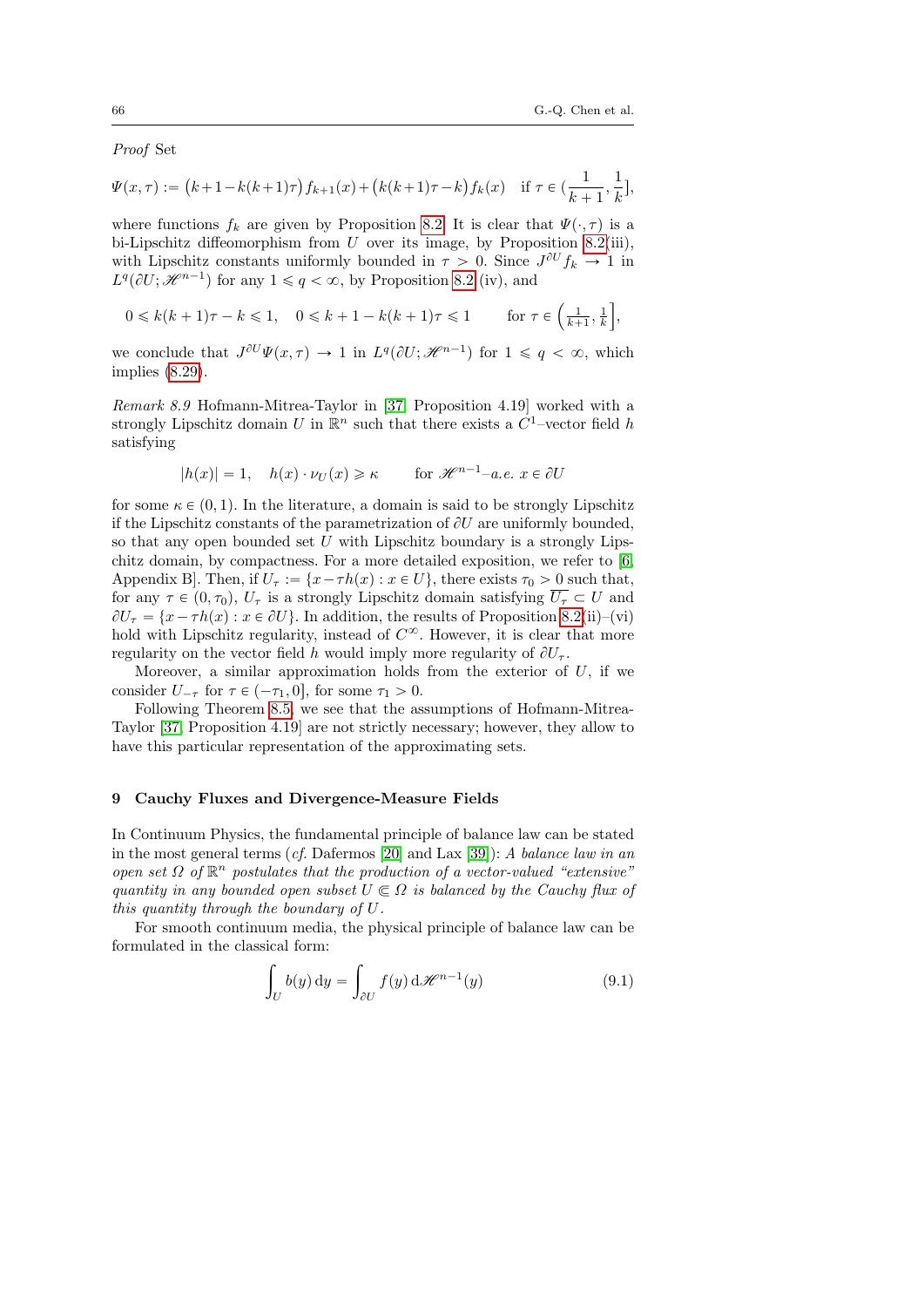for any given open set  $U$  that is of smooth boundary, where  $f$  is a density function of the Cauchy flux, and  $b$  is a production density function. In mechanics, f represents the surface force per unit area on  $\partial U$ , while f gives the heat flow per unit area across the boundary  $\partial E$  in thermodynamics.

In 1823, Cauchy [\[9\]](#page-76-3) (also see [\[10\]](#page-76-4)) established the stress theorem, which states that, if  $f(y) := f(y, \nu(y))$ , defined for each y in an open region  $\Omega$  and every unit vector  $\nu$ , is continuous in y, and  $b(y)$  is uniformly bounded on  $\Omega$ , and if [\(9.1\)](#page-65-0) is satisfied for every smooth region  $U \n\subseteq \Omega$ , then  $f(y, \nu)$  must be linear in  $\nu$ ; that is, there exists a vector field  $\boldsymbol{F}$  such that

$$
f(y,\nu) = \boldsymbol{F}(y) \cdot \nu.
$$

The *Cauchy postulate* states that the density flux  $f$  through a surface depends on the surface solely through the normal at that point. Since the time of Cauchy's stress result [\[9,](#page-76-3) [10\]](#page-76-4), many efforts have been made to generalize his ideas and remove some of his hypotheses. The first results in this direction were obtained by Noll [\[47\]](#page-79-7) in 1959, who set up a basis for an axiomatic foundation for continuum thermodynamics. In particular, Noll [\[47\]](#page-79-7) showed that the Cauchy postulate may directly follow from the balance law. In [\[36\]](#page-78-9), Gurtin-Martins introduced the concept of Cauchy flux and removed the continuity assumption on f. They represented the Cauchy flux as an additive mapping  $\mathcal F$  on surfaces S such that there exists a constant  $C > 0$  so that

<span id="page-66-0"></span>
$$
|\mathcal{F}(S)| \leqslant C\mathcal{H}^{n-1}(S), \quad |\mathcal{F}(\partial B)| \leqslant C\mathcal{L}^n(B) \tag{9.2}
$$

for any surface  $S$  and subbody  $B$ .

In 1983, Ziemer [\[65\]](#page-80-2) proved Noll's theorem in the context of geometric measure theory, in which the Cauchy fluxes were first formulated via employing sets E of finite perimeter to represent the bodies and  $\partial^* E$  to represent the surfaces. His formulation of the balance law for the flux function yields the existence of a vector field  $\mathbf{F} \in L^{\infty}$  with  $div \mathbf{F} \in L^{\infty}$ . The papers by Silhavý [\[54,](#page-79-8) [55\]](#page-79-9) extended definition [\(9.2\)](#page-66-0) by requiring

<span id="page-66-1"></span>
$$
|\mathcal{F}(S)| \leq \int_{S} h \, \mathrm{d}\mathcal{H}^{n-1}, \quad |\mathcal{F}(\partial B)| \leq \int_{B} g \, dx \tag{9.3}
$$

for suitable functions g and h in  $L^p$  for  $p \geq 1$  and almost every surface S. The vector fields obtained under these conditions have distributional divergences that are integrable; that is,  $\mathbf{F} \in L^1$  and  $div \mathbf{F} \in L^1$ . However, all the previous formulations of Cauchy fluxes do not allow the presence of "shock waves" since  $div\mathbf{F}$  is absolutely continuous with respect to  $\mathcal{L}^n$ .

Degiovanni-Marzocchi-Musesti [\[25\]](#page-77-7) further generalized conditions [\(9.2\)](#page-66-0) and considered the Cauchy fluxes defined on almost every surface and satisfying

$$
|\mathcal{F}(S)| \leq \int_{S} h \, \mathrm{d}\mathcal{H}^{n-1}, \quad |\mathcal{F}(\partial B)| \leq \sigma(B) \tag{9.4}
$$

for a suitable function  $h \in L^1_{loc}$  and a nonnegative Radon measure  $\sigma$ . This definition of Cauchy fluxes induced the existence of a vector field  $\mathbf{F} \in \mathcal{DM}^1_{\text{loc}}$ .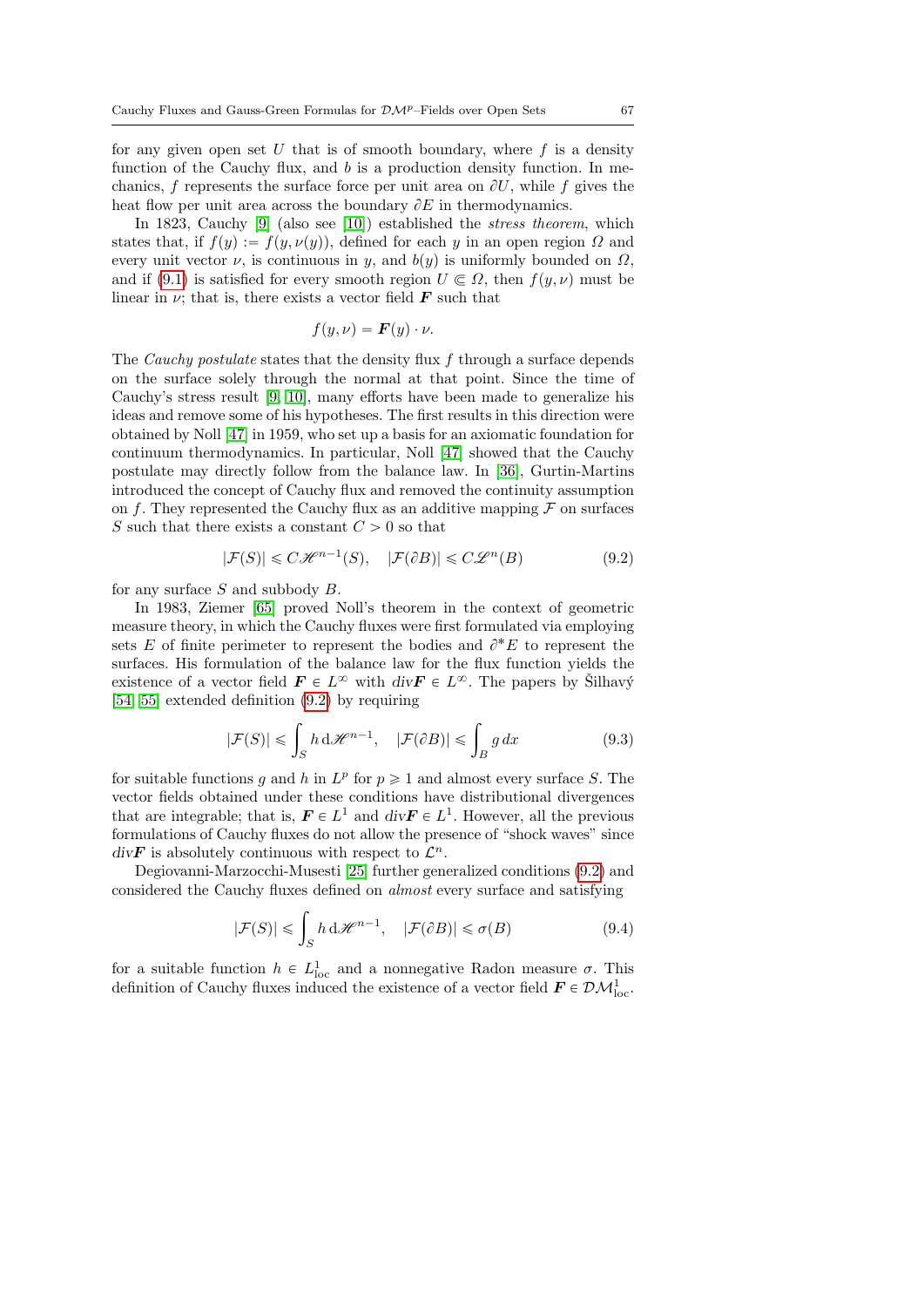Schuricht [\[53\]](#page-79-1) studied an alternative formulation to [\(9.2\)](#page-66-0), which consists in considering the contact interactions  $f$  as maps on pairs of disjoint subbodies (instead of surfaces). Thus,  $f(B, A)$  is the resultant force exerted on B by A. The function f is assumed to be countable additive in the first argument (*i.e.*, a measure) and finitely additive with respect to the second argument. This alternative formulation also implies the existence of  $\mathbf{F} \in \mathcal{DM}_{\text{loc}}^1$ , depending on A, such that  $div \mathbf{F} = f(\cdot, A)$ . The Gauss-Green formulas obtained in [\[25\]](#page-77-7) and [\[53\]](#page-79-1) are valid for  $\mathbf{F} \in \mathcal{DM}^p(\Omega)$  for any  $p \geq 1$ , but only on the sets of finite perimeter,  $E \subset \Omega$ , which lie in a suitable subalgebra related to the particular representative of  $\boldsymbol{F}$ . In other words, these Gauss-Green formulas are valid only on almost every set, thus missing the exceptional surfaces or "shock waves". In order to recover the flux on *every surface*, it is necessary to develop a theory of normal traces for divergence-measure fields.

In Chen-Torres-Ziemer [\[14\]](#page-77-1), such a theory of normal traces on reduced boundaries of sets of finite perimeter has been established for  $\mathcal{DM}^{\infty}(\Omega)$ –fields. The method in [\[14\]](#page-77-1) consists in constructing the normal trace as the limit of the classical normal traces over smooth approximations of the set of finite perimeter. This approach requires a new approximation theorem of sets of perimeter that can distinguish between the measure-theoretic interior and exterior of the set. The Cauchy flux introduced in [\[14\]](#page-77-1) is defined on every set of finite perimeter,  $E \in \Omega$ , and on every  $\mathscr{H}^{n-1}$ –rectifiable surface  $S \subset \partial^* E$  (so that  $S$  is oriented with the normal to the set). The conditions that there exists a nonnegative Radon measure  $\sigma$  such that

<span id="page-67-0"></span>
$$
|\mathcal{F}(\partial^* E)| \leq \sigma(E^1), \qquad |\mathcal{F}(S)| \leq C \mathcal{H}^{n-1}(S) \tag{9.5}
$$

imply the existence of a  $\mathcal{D}M^{\infty}$ -field **F** so that the Cauchy flux over every surface can be recovered through the normal traces of  $\bm{F}$  on the oriented surface (see Remark [9.1\(](#page-75-0)ii) below).

The Cauchy fluxes in the sense of Chen-Torres-Ziemer [\[14\]](#page-77-1) allow the presence of exceptional surfaces *(i.e.* shock waves) in the formulation of the axioms. In this setting,  $div\mathbf{F} = q\sigma$  for some function q and Radon measure  $\sigma$ , and hence div F is not in general absolutely continuous with respect to  $\mathcal{L}^n$ . The measure  $\sigma$  does not vanish on the exceptional surfaces and the Cauchy flux F has a discontinuity since  $\mathcal{F}(S) \neq -\mathcal{F}(-S)$ . Formulations [\(9.2\)](#page-66-0)–[\(9.3\)](#page-66-1) deal with the particular case  $\sigma = \mathcal{L}^n$ , and hence the measure vanishes on any  $\mathscr{H}^{n-1}$ -dimensional surface, excluding the shock waves.

Example 9.1 Let

$$
\boldsymbol{F}(x_1, x_2) = f(x_2)g(x_1)(1, 0) \quad \text{for some } f \in L^{\infty}(\mathbb{R}) \text{ and } g \in C_c^1(\mathbb{R}),
$$

so that  $\mathbf{F} \in \mathcal{DM}^{\infty}(\mathbb{R}^2)$ , and let E be as in Remark [4.9.](#page-22-0) Then, by [\(4.8\)](#page-24-0),  $G = \chi_E \mathbf{F}$  is also in  $\mathcal{DM}^{\infty}(\mathbb{R}^2)$ , while  $G \notin BV_{\text{loc}}(\mathbb{R}^2; \mathbb{R}^2)$ , since E is not a set of locally finite perimeter.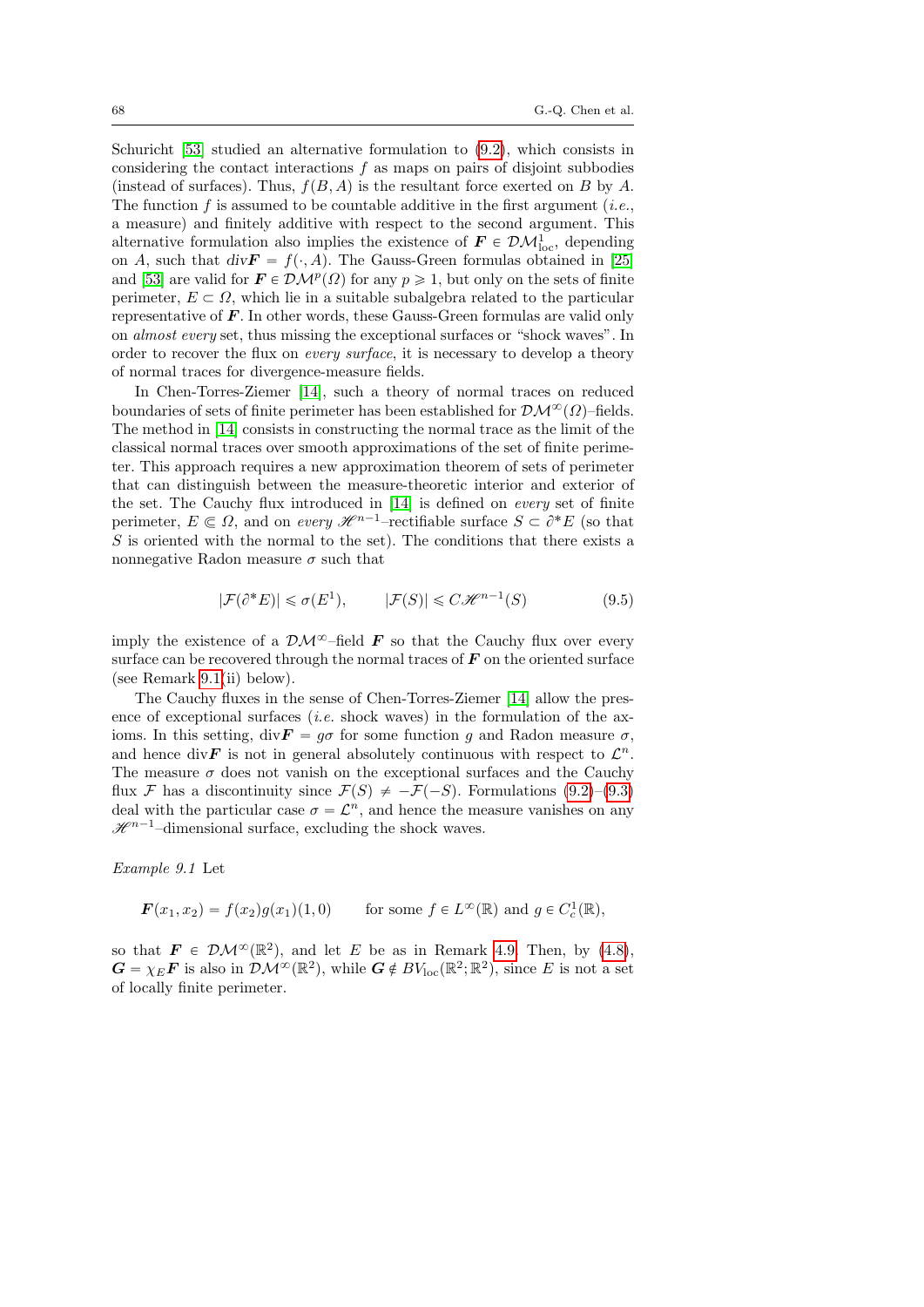If  $U := (0, 2)^2 = U^1$ , then  $E \cap U = E$  and  $\chi_U \mathbf{G} = \chi_E \mathbf{F}$ . Hence, applying [\(4.8\)](#page-24-0) again, we obtain

$$
\langle \mathbf{G} \cdot v, \cdot \rangle_{\partial U} = \chi_U \operatorname{div} \mathbf{G} - \operatorname{div}(\chi_U \mathbf{G}) = (\chi_{U^1} - 1) \operatorname{div} \mathbf{G} = (\chi_{U^1} - 1) f(x_2) g(x_1) D_{x_1} \chi_E = -f(x_2) g(x_1) \mathcal{H}^1 \sqcup (\{0\} \times (0, 1)) + f(x_2) g(x_1) \mathcal{H}^1 \sqcup (\{2\} \times (\frac{1}{2}, \frac{3}{4}))
$$
. (9.6)

On the other hand, if  $L := U \cup \partial^* U$  instead, we still obtain that  $\chi_L G =$  $\chi_E \mathbf{F} = \mathbf{G}$  and

$$
\langle \mathbf{G} \cdot \nu, \cdot \rangle_{\partial L} = \chi_L \operatorname{div} \mathbf{G} - \operatorname{div}(\chi_L \mathbf{G}) = (\chi_L - 1) \operatorname{div} \mathbf{G}
$$
  
= (\chi\_{U^1 \cup \partial^\* U}(x\_1, x\_2) - 1) f(x\_2) g(x\_1) D\_{x\_1} \chi\_E = 0, (9.7)

since supp $(|D_{x_1}\chi_E|) \subset U^1 \cup \partial^* U$ . Hence, it follows that

<span id="page-68-4"></span><span id="page-68-3"></span><span id="page-68-2"></span>
$$
\langle \mathbf{G} \cdot \nu, \cdot \rangle_{\partial U} \neq \langle \mathbf{G} \cdot \nu, \cdot \rangle_{\partial (U \cup \partial^* U)} \tag{9.8}
$$

in general. This condition is satisfied, for instance, if  $g(0) < 0$ ,  $g(2) = 0$ , and  $f > 0$  in  $(0, 1)$ , since  $\langle G \cdot \nu, \cdot \rangle_{\partial U}$  is a nontrivial nonnegative Radon measure in this case.

Thanks to the fact that  $G \in \mathcal{DM}^{\infty}(\mathbb{R}^2)$ , we can define an associated Cauchy flux  $\mathcal F$  by using the theory developed in [\[14\]](#page-77-1). Given a bounded set of finite perimeter  $M$ , there exist the interior and exterior normal traces of  $\boldsymbol{G}$ :  $(\mathfrak{G}_{i} \cdot \nu_M)$  and  $(\mathfrak{G}_{e} \cdot \nu_M) \in L^{\infty}(\partial^* M; \mathcal{H}^1)$  (see Proposition [4.3\)](#page-19-0). Then we define

<span id="page-68-0"></span>
$$
\mathcal{F}(S) := -\int_{S} \mathfrak{G}_{i} \cdot \nu_{M} d\mathscr{H}^{1}, \qquad (9.9)
$$

if S is an  $\mathscr{H}^1$ -rectifiable surface such that  $S \subset \partial^*M$  which is oriented by  $\nu_M$ , for some bounded set of finite perimeter  $M$ ; and

<span id="page-68-1"></span>
$$
\mathcal{F}(S) := -\int_{S} \mathfrak{G}_{e} \cdot \nu_{M} d\mathscr{H}^{1}, \qquad (9.10)
$$

if S is an  $\mathscr{H}^1$ -rectifiable surface such that  $S \subset \partial^*M$  which is oriented by  $-\nu_M$ , for some bounded set of finite perimeter M.

It is not difficult to check that  $\mathcal F$  is a Cauchy flux in the sense of [\[14\]](#page-77-1). Indeed, by definition,  $\mathcal F$  is a finitely additive functional on disjoint surfaces. Since the normal traces are essentially bounded, from  $(9.9)$ – $(9.10)$ , we obtain

$$
|\mathcal{F}(S)| \leq C \mathcal{H}^1(S).
$$

Then  $|\mathcal{F}(\partial^*M)| \leq \sigma(M^1)$  for any bounded set M of finite perimeter, if  $\sigma =$  $|div G|$  is chosen. Indeed, we need just to employ the Gauss-Green formulas and the fact that  $G$  has compact support.

In particular, if we apply [\(4.6\)](#page-19-1) to  $G$ , a bounded set of finite perimeter M and  $\phi \in \text{Lip}_c(\mathbb{R}^2)$  with  $\phi \equiv 1$  on  $\overline{M}$ , then

$$
\mathcal{F}(\partial^* M) = -\int_{\partial^* M} \mathfrak{G}_i \cdot \nu_M \, d\mathscr{H}^1 = \operatorname{div} \boldsymbol{G}(M^1).
$$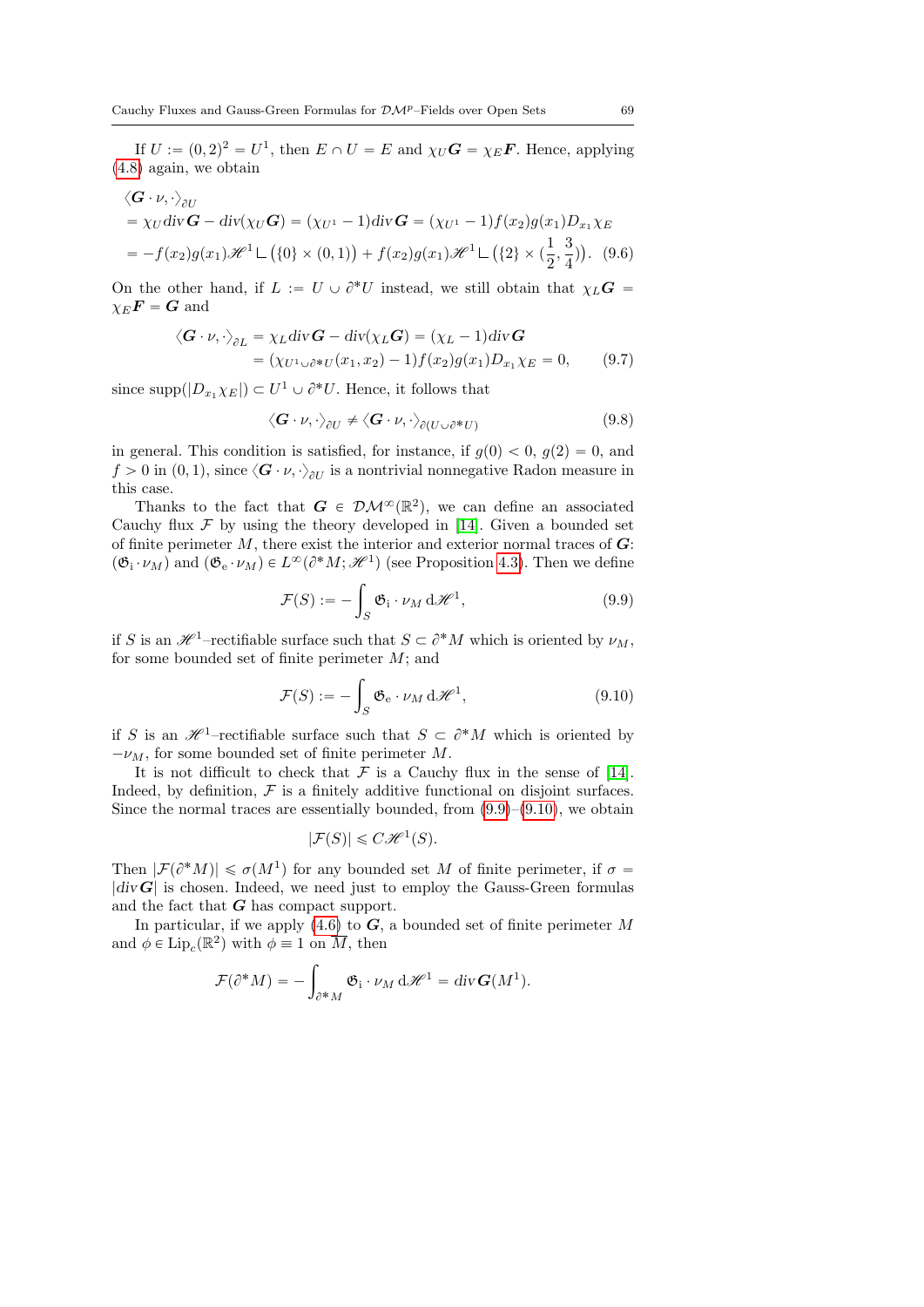Arguing analogously, from [\(4.7\)](#page-19-2), we have

$$
\mathcal{F}(-\partial^* M) = -\int_{\partial^* M} \mathfrak{G}_{\mathrm{e}} \cdot \nu_M \,\mathrm{d}\mathscr{H}^1 = \mathrm{div}\, \mathbf{G}(M^1 \cup \partial^* M).
$$

Since G has compact support in  $\mathbb{R}^2$ , by [\[16,](#page-77-2) Lemma 3.1], we obtain

$$
0 = \operatorname{div} \bm{G}(\mathbb{R}^2) = \operatorname{div} \bm{G}(M^1 \cup \partial^* M) + \operatorname{div} \bm{G}((\mathbb{R}^2 \backslash M)^1),
$$

from which it follows that

$$
\mathcal{F}(\partial^*(\mathbb{R}^2 \setminus M)) = \mathcal{F}(-\partial^* M) = -div \mathbf{G}((\mathbb{R}^2 \setminus M)^1).
$$

Thus,  $(9.5)$  is satisfied. Then we have proved that  $\mathcal F$  is a Cauchy flux in the sense of [\[14\]](#page-77-1).

Choose  $S := \partial^* U$  oriented by  $\nu_U$ , by [\(9.10\)](#page-68-1), Proposition [4.3,](#page-19-0) and [\(9.6\)](#page-68-2), we have

$$
\mathcal{F}(\partial^*U) = \langle \mathbf{G} \cdot \nu, \phi \rangle_{\partial U} = -\int_{\partial^*U} \phi(x_1, x_2) f(x_2) g(x_1) dD_{x_1} \chi_E
$$

for any  $\phi \in \text{Lip}_c(\mathbb{R}^2)$  with  $\phi \equiv 1$  on  $\overline{U}$ . Arguing analogously, by [\(9.10\)](#page-68-1), Propo-sition [4.3,](#page-19-0) and  $(9.7)$ , we have

$$
\mathcal{F}(-\partial^*U)=\langle \mathbf{G}\cdot\boldsymbol{\nu},\boldsymbol{\phi}\rangle_{\partial(U\cup\partial^*U)}=0,
$$

for any  $\phi \in \text{Lip}_c(\mathbb{R}^2)$  with  $\phi \equiv 1$  on  $\overline{U}$ . Then, by [\(9.8\)](#page-68-4), it follows that, in general,

$$
\mathcal{F}(\partial^*U) \neq -\mathcal{F}(-\partial^*U),
$$

which shows that  $\mathcal F$  may have a discontinuity on the rectifiable surface  $\partial^* U$ .

In this paper above, we have developed a more general theory of normal traces for unbounded  $\mathcal{DM}^p$  fields. In particular, we have shown that the normal trace can be represented as the limit of the classical normal traces on smooth approximations or deformations. Hence, we can now give a more general definition of Cauchy fluxes over general open sets (not necessarily of finite perimeter).

**Definition 9.1 (Side surfaces)** A side surface in  $\Omega$  is a pair  $(S, U)$  so that  $S \subseteq \Omega$  is a Borel set and  $U \subseteq \Omega$  is a open set such that  $S \subset \partial U$ . The side surface  $(S, U)$  is often written as S for simplicity, when no confusion arises from the context.

<span id="page-69-0"></span>**Definition 9.2 (Cauchy fluxes)** Let  $\Omega$  be a bounded open set. A Cauchy flux is a functional  $\mathcal F$  defined on the side surfaces  $(S, U)$  such that the following properties hold:

(i)  $\mathcal{F}(S_1 \cup S_2) = \mathcal{F}(S_1) + \mathcal{F}(S_2)$  for any pair of disjoint side surfaces  $S_1$  and  $S_2$  in  $\partial U$ , for some  $U \n\in \Omega$ ;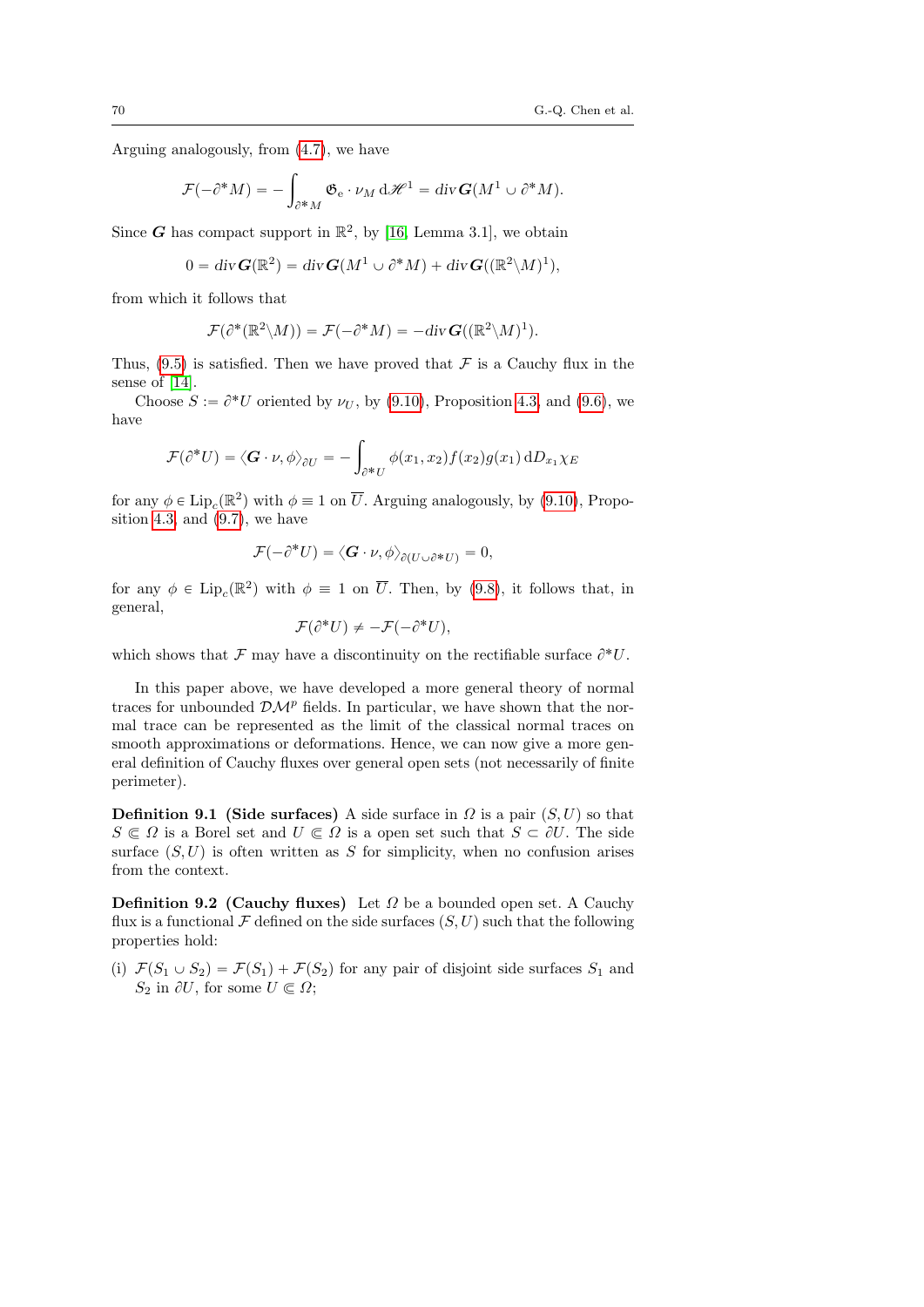(ii) There exists a nonnegative Radon measure  $\sigma$  in  $\Omega$  such that

$$
|\mathcal{F}(\partial U)| \leq \sigma(U) \qquad \text{for every open set } U \subset \Omega;
$$

(iii) There exists a nonnegative Borel function  $h \in L^1_{loc}(\Omega)$  such that

$$
|\mathcal{F}(S)| \leqslant \int_S h \,\mathrm{d}\mathscr{H}^{n-1}
$$

for any side surface  $S \subset \partial U$  and any open set  $U \subset \Omega$  (the integral could be  $\infty$ , in which case the axiom is also true).

For simplicity, the Cauchy flux is often written as  $\mathcal{F}(S)$  as (i)–(iii) above, when no confusion arises from the context.

We state now our main result on the representation of general Cauchy fluxes.

**Theorem 9.1** Let F be a Cauchy flux in  $\Omega$  with  $h \in L^1_{loc}(\Omega)$  as in Definition [9.2](#page-69-0). Then there exists a unique  $\mathbf{F} \in \mathcal{DM}_{\text{loc}}^1(\Omega)$  such that, for every open set  $U \in \Omega$ .

(i) For any  $\phi \in C_c^1(\Omega)$  such that  $\phi \equiv 1$  on a neighborhood of  $\partial U$ ,

$$
\mathcal{F}(\partial U) = \langle \boldsymbol{F} \cdot \boldsymbol{\nu}, \phi \rangle_{\partial U}, \qquad (9.11)
$$

and there exists an interior smooth approximation  $U^{\varepsilon}$  of U as in Theorem [7.1](#page-47-4) such that, for a suitable subsequence  $\varepsilon_k \to 0$  as  $k \to \infty$ , ż

$$
\mathcal{F}(\partial U) = -\lim_{\epsilon_k \to 0} \int_{\partial U^{\epsilon_k}} \mathbf{F} \cdot \nu_{U^{\epsilon_k}} \, d\mathcal{H}^{n-1}
$$

where  $\mathbf{F} \cdot \nu_{U_{\varepsilon_k}}$  denotes the classical dot product;

(ii) If  $\chi_U \mathbf{F} \in \mathcal{DM}_{loc}^1(\Omega)$ , then there exists  $\mu_b \in \mathcal{M}(\partial U)$  such that

$$
\mathcal{F}(\partial U) = \int_{\partial U} \mathrm{d}\mu_b;
$$

(iii) If U is a  $C^0$  domain, then there exists a sequence of smooth set  $U^{\varepsilon,\rho}$  as in Theorem [7.4](#page-50-3), which can be represented as a deformation generated by  $f(\varepsilon, x)$  (defined in Theorem [8.1\)](#page-53-0) that is  $C^{\infty}$  in x when  $\varepsilon > 0$  and  $C^0$  in x when  $\varepsilon = 0$ , such that, for a suitable subsequence  $\varepsilon_k \to 0$ ,

$$
\mathcal{F}(\partial U) = -\lim_{\varepsilon_k \to 0} \int_{\partial U^{\varepsilon_k, \rho}} \mathbf{F} \cdot \nu_{U^{\varepsilon_k, \rho}} \, d\mathscr{H}^{n-1};
$$

(iv) If U has a Lipschitz boundary, then there exists a regular Lipschitz deformation  $\Psi(x, \varepsilon) =: \Psi_{\varepsilon}(x)$  of  $\partial U$  such that, for a suitable subsequence  $\varepsilon_k \to 0$ as  $k \to \infty$ ,

$$
\mathcal{F}(\partial U) = -\lim_{\varepsilon_k \to 0} \int_{\partial U} \boldsymbol{F}(\boldsymbol{\Psi}_{\varepsilon_k}(x)) \cdot \nu_U(\boldsymbol{\Psi}_{\varepsilon_k}(x)) J \boldsymbol{\Psi}_{\varepsilon_k}(x) d\mathscr{H}^{n-1}(x).
$$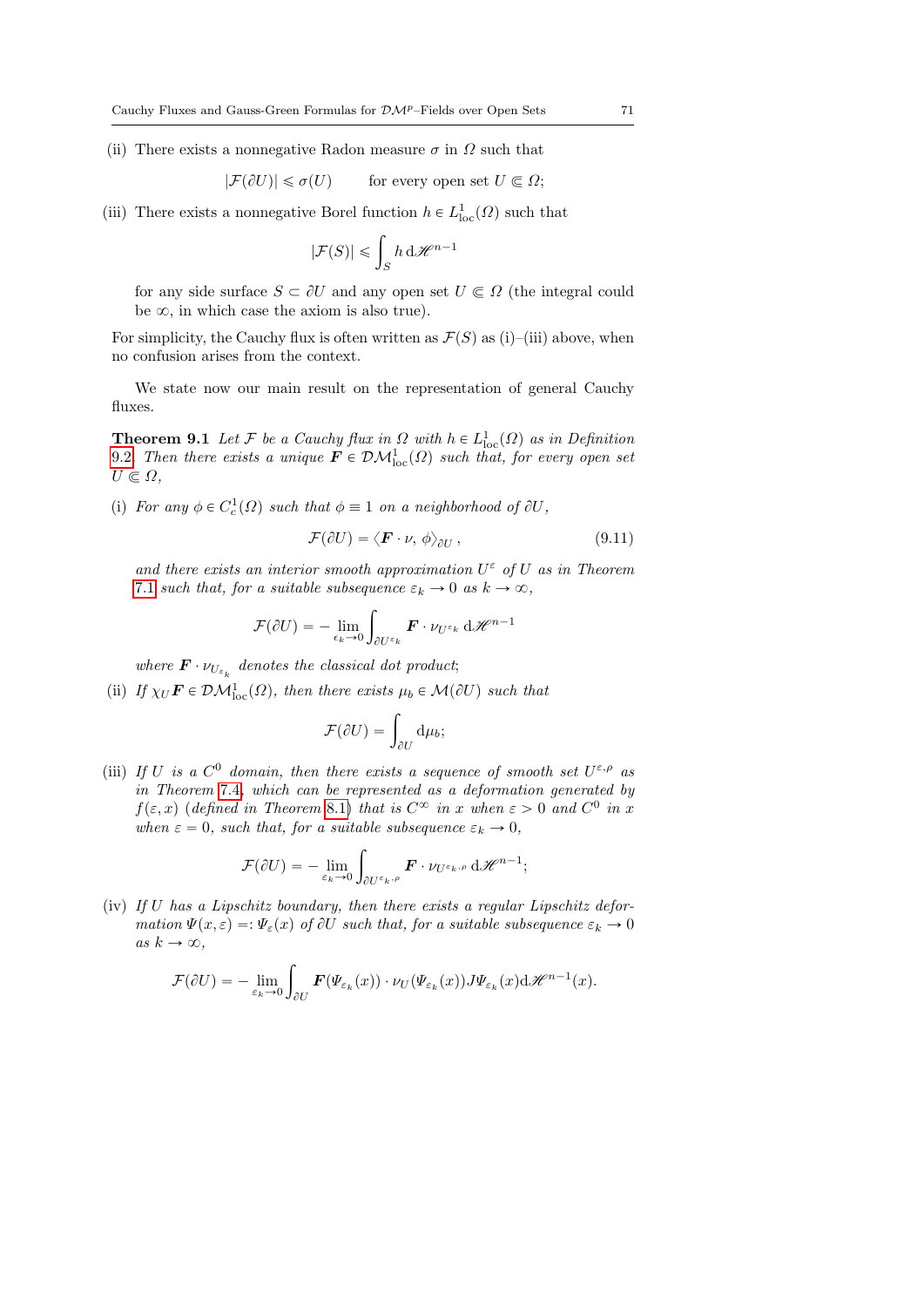Proof We divide the proof into four steps.

1. We first show the existence of such an  $\mathbf{F} \in \mathcal{DM}^1_{loc}(\Omega)$ . Let  $\mathcal{I}_{\Omega}$  be the collection of all closed cubes in  $\mathbb{R}^n$  of the form:

$$
I = [a_1, b_1] \times \cdots \times [a_n, b_n],
$$

such that  $I \subseteq \Omega$ . For almost every  $s \in [a_j, b_j]$ , define

$$
I_{j,s} := \{ y \in I \, : \, y_j = s \}.
$$

Let  $\{e_1, \ldots, e_n\}$  be the canonical basis of  $\mathbb{R}^n$ . We fix  $j \in \{1, \ldots, n\}$ . For every cube  $I \in \mathcal{I}_{\Omega}$ , define

$$
\mu^j(I) := \int_{a_j}^{b_j} \mathcal{F}(I_{j,s}) \, \mathrm{d} s.
$$

From Definition [9.2\(](#page-69-0)iii), we have

$$
|\mu^j(I)|\leqslant \int_{a_j}^{b_j} |\mathcal{F}(I_{j,s})|\,\mathrm{d} s \leqslant \int_{a_j}^{b_j} \int_{I_{j,s}} h\, d\mathscr{H}^{n-1}\mathrm{d} s \leqslant \int_I |h| \,\mathrm{d} x = \|h\|_{L^1(I)},
$$

where the Fubini theorem has been used. Thus, for any finite collection of disjoint cubes  $I_1, \ldots, I_K$ , we have

$$
\sum_{i=1}^{K} |\mu^{j}(I_i)| \leq \sum_{i=1}^{K} \|h\|_{L^{1}(I_i)} \leq \|h\|_{L^{1}(\cup_{i=1}^{K} I_i)}.
$$
\n(9.12)

Since  $h \in L^1_{loc}(\Omega)$ , then, for every  $\varepsilon > 0$ , there exists  $\delta > 0$  such that

$$
\mathscr{L}^n(A) < \delta \quad \Longrightarrow \quad \int_A |h| \, \mathrm{d} x < \varepsilon.
$$

Hence, if  $\{I_i\}_{i=1}^K$  is a finite collection of disjoint cubes  $I_1, \ldots, I_k$ , satisfying  $\sum_{i=1}^K c^n(I) - C^n(I \cup K I) \leq \delta$ , then  $_{i=1}^{K} \mathcal{L}^{n}(I_{i}) = \mathcal{L}^{n}(\cup_{i=1}^{K} I_{i}) < \delta$ , then

$$
\sum_{i=1}^{K} |\mu^{j}(I_i)| \leq \|h\|_{L^{1}(\cup_{i=1}^{K} I_i)} < \varepsilon. \tag{9.13}
$$

Hence,  $\mu^{j}$  is an additive set function defined on  $\mathcal{I}_{\Omega}$ . We can now apply a generalization of Riesz's theorem, due to Fuglede [\[33\]](#page-78-10) (see also [\[14,](#page-77-1) Theorem 9.5]), to conclude that there exists  $f_j \in L^1_{loc}(\Omega)$  such that

$$
\mu^{j}(I) = \int_{I} f_{j} dx \quad \text{for every } I \in \mathcal{I}_{\Omega}.
$$

We take sequences  $\alpha_{k,j} \uparrow s$  and  $\beta_{k,j} \downarrow s$  as  $k \to \infty$ . We have

$$
\frac{1}{\beta_{k,j} - \alpha_{k,j}} \int_{\alpha_{k,j}}^{\beta_{k,j}} \mathcal{F}(I_{j,s}) ds = \frac{1}{\beta_{k,j} - \alpha_{k,j}} \int_{\alpha_{k,j}}^{\beta_{k,j}} \int_{I_{j,s}} f_j ds ds.
$$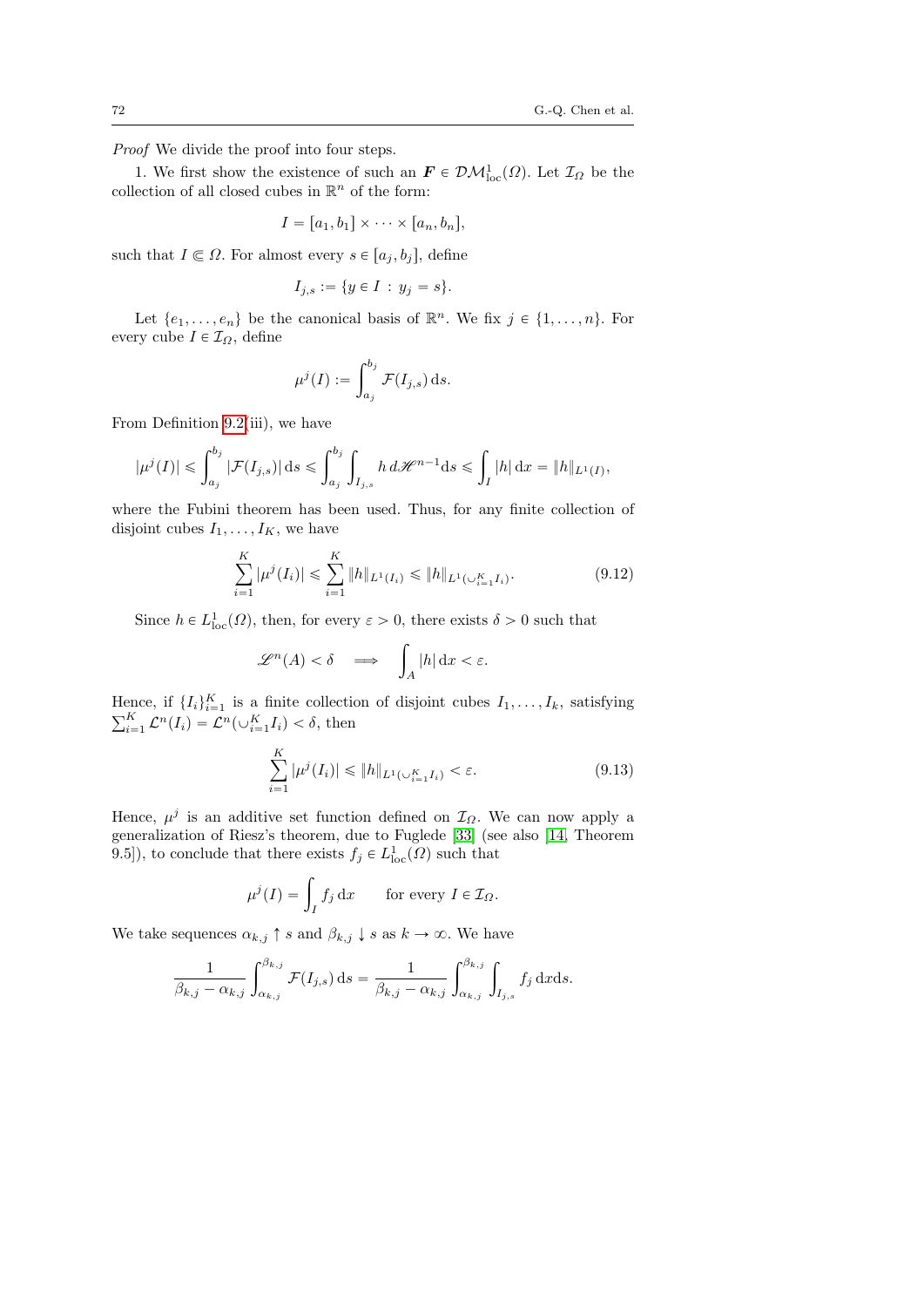Letting  $k \to \infty$  yields

$$
\mathcal{F}(I_{j,s}) = \int_{I_{j,s}} f_j \, d\mathcal{H}^{n-1} \quad \text{for } \mathcal{L}^{1-a.e. s.
$$

Define

$$
\boldsymbol{F} := (f_1,\ldots,f_n).
$$

We obtain that, for every  $j \in \{1, \ldots, n\}$ ,

<span id="page-72-0"></span>
$$
\mathcal{F}(I_{j,s}) = -\int_{I_{j,s}} \mathbf{F}(y) \cdot e_j \, d\mathcal{H}^{n-1}(y) \quad \text{for } \mathcal{L}^1-a.e. \ s.
$$
 (9.14)

From this point on, we say that a statement holds for almost every cube if it holds for all cubes whose side intervals with endpoints in  $\mathbb{R}\backslash\mathcal{N},$  for some  $\mathscr{L}^1$ negligible set  $\mathcal N$ .

From [\(9.14\)](#page-72-0), it follows that, for almost every cube  $I \in \mathcal{I}_{\Omega}$ ,

<span id="page-72-2"></span>
$$
\mathcal{F}(\partial I) = -\int_{\partial I} \boldsymbol{F}(y) \cdot \nu_I(y) \,d\mathscr{H}^{n-1}(y), \qquad (9.15)
$$

which, by Definition [9.2\(](#page-69-0)ii), implies

<span id="page-72-1"></span>
$$
\left| \int_{\partial I} \boldsymbol{F}(y) \cdot \nu_I(y) \, \mathrm{d} \mathscr{H}^{n-1}(y) \right| = |\mathcal{F}(\partial I)| \leq \sigma(\mathring{I}) \leq \sigma(I), \tag{9.16}
$$

where  $\tilde{I}$  denotes the open cube.

Using [\(9.16\)](#page-72-1), we can now proceed as in [\[14,](#page-77-0) Lemma 9.6], or use [\[25,](#page-77-1) Theorem 5.3], to conclude that  $\boldsymbol{F}$  is a vector field with divergence measure satisfying  $|\text{div}\mathbf{F}| \leq \sigma$ , which means that  $\mathbf{F} \in \mathcal{DM}_{\text{loc}}^1(\Omega)$ .

2. Uniqueness of the  $\mathcal{DM}^1$ -field **F**. Assume now that there exists another vector field  $\mathbf{G} = (g_1, \dots, g_n)$  such that [\(9.14\)](#page-72-0) holds. For fixed  $j \in \{1, \dots, n\}$ , we obtain that, for any cube  $I \in \mathcal{I}_{\Omega}$ ,

$$
\int_{I} f_{j} dx = \int_{a_{j}}^{b_{j}} \int_{I_{s,j}} f_{j} d\mathcal{H}^{n-1}(y) ds = \int_{a_{j}}^{b_{j}} \int_{I_{s,j}} g_{j} d\mathcal{H}^{n-1}(y) ds = \int_{I} g_{j} dx.
$$

Hence,  $f_j(x) = g_j(x)$  for  $\mathcal{L}^{n}$ -a.e. x.

3. In order to prove (i), we approximate  $\partial U$  with closed cubes in such a way that

$$
\partial U = \bigcap_{i=1}^{\infty} J_i,
$$

where each  $J_i$  is a finite union of closed cubes in  $\mathcal{I}_{\Omega}$ , which can be chosen so that [\(9.15\)](#page-72-2) holds, and  $J_{i+1} \subset J_i$ . In addition, we can also choose  $\{J_i\}$  in such a way that

<span id="page-72-3"></span>
$$
\langle \boldsymbol{F} \cdot \boldsymbol{\nu}, \cdot \rangle_{\partial \mathring{J}_i} = -\boldsymbol{F} \cdot \boldsymbol{\nu}_{J_i} \mathscr{H}^{n-1} \mathcal{L} \partial J_i. \tag{9.17}
$$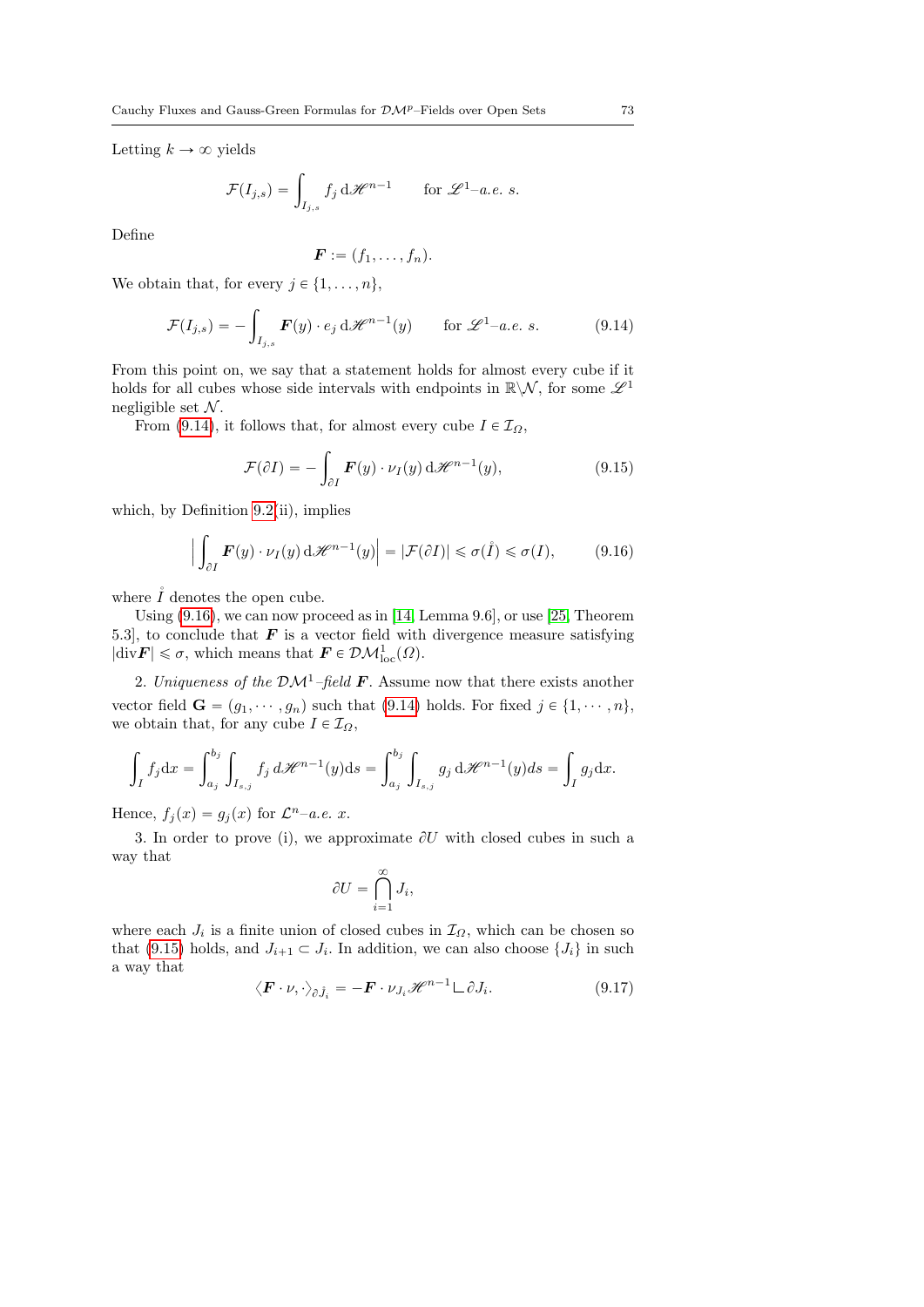This follows for instance from [\[25,](#page-77-1) Theorem 7.2], which states that, for almost every closed cube  $I \in \mathcal{I}_{\Omega}$ , we have

<span id="page-73-0"></span>
$$
\operatorname{div} \mathbf{F}(I) = -\int_{\partial I} \mathbf{F} \cdot \nu_I \, d\mathcal{H}^{n-1}.
$$
 (9.18)

On the other hand, for any  $\varphi \in \text{Lip}_c(\Omega)$ ,  $\varphi \mathbf{F} \in \mathcal{DM}^1(\Omega)$  by Proposition [3.1.](#page-9-0) It is clear that, by [\(3.3\)](#page-9-1),

$$
\operatorname{div}(\varphi \boldsymbol{F})(\mathring{I}) = \operatorname{div}(\varphi \boldsymbol{F})(I) - \int_{\partial I} \varphi \operatorname{ddiv} \boldsymbol{F}.
$$

By Remark [4.2](#page-16-0) and [\(9.18\)](#page-73-0), it follows that

$$
\langle \boldsymbol{F} \cdot \boldsymbol{\nu}, \varphi \rangle_{\partial \hat{I}} = \text{div}(\varphi \boldsymbol{F})(\hat{I}) = -\int_{\partial I} \varphi \, \text{d} \text{div} \boldsymbol{F} - \int_{\partial I} \varphi \boldsymbol{F} \cdot \boldsymbol{\nu}_I \, \text{d} \mathcal{H}^{n-1}.
$$

Then, arguing as in [\[2,](#page-76-0) Example 1.63], we obtain that  $|div F|(\partial I) = 0$  for almost every  $I \in \mathcal{I}_{\Omega}$ , since div $\mathbf{F}$  is a Radon measure. All in all, we conclude  $(9.17)$  for almost every finite union J of closed cubes; then the sequence  $\{J_i\}$ is chosen from these finite unions  $\{J\}$  of closed cubes.

Now, from Definition [9.2\(](#page-69-0)ii), we have

$$
|\mathcal{F}(\partial(\mathring{J}_i \cap U))| \leq \sigma(\mathring{J}_i \cap U).
$$

Standard measure theory arguments imply that

$$
\lim_{i \to \infty} \sigma(\mathring{J}_i \cap U) = \sigma((\cap_i J_i) \cap U) = \sigma(\partial U \cap U) = 0,
$$
\n(9.19)

so that

<span id="page-73-3"></span>
$$
\lim_{i \to \infty} \mathcal{F}(\partial(\mathring{J}_i \cap U)) = 0. \tag{9.20}
$$

Now, we consider  $\langle \boldsymbol{F} \cdot \nu, \phi \rangle_{\partial(\hat{J}_i \cap U)}$  for some  $\phi \in C_c^1(\Omega)$ . We notice by The-orem [5.1](#page-30-0) that, for any  $\phi \in C_c^1(\Omega)$ ,

<span id="page-73-2"></span>
$$
\langle \boldsymbol{F} \cdot \boldsymbol{\nu}, \phi \rangle_{\partial U} = - \lim_{k \to \infty} \int_{\partial^* U^{\varepsilon_k}} \phi \boldsymbol{F} \cdot \nu_{U^{\varepsilon_k}} \, d\mathscr{H}^{n-1}.
$$
 (9.21)

In the same way, we have

<span id="page-73-1"></span>
$$
\langle \boldsymbol{F} \cdot \boldsymbol{\nu}, \phi \rangle_{\partial(\mathring{J}_i \cap U)} = -\lim_{k \to \infty} \int_{\partial^* W^{\varepsilon_k}} \phi \boldsymbol{F} \cdot \boldsymbol{\nu}_{W^{\varepsilon_k}} d\mathcal{H}^{n-1} \qquad \text{for any } \phi \in C_c^1(\Omega),
$$
\n(9.22)

where  $\partial W^{\varepsilon_k}$  is defined as the superlevel set of the signed distance function associated to  $W = J_i \cap U$ , as in [\(5.2\)](#page-28-0).

We now choose a test function  $\phi \in C_c^1(\Omega)$  such that  $\phi \neq 0$  in a neighborhood of  $\partial U$ , but  $\phi \equiv 0$  on  $\Omega \backslash J_i$ . Since  $J_i$  is closed, then  $\phi = 0$  in a neighborhood of  $\partial J_i \cap U$ . With this choice of  $\phi$ , [\(9.22\)](#page-73-1) reduces to

$$
\langle \boldsymbol{F} \cdot \boldsymbol{\nu}, \phi \rangle_{\partial(\mathring{J}_i \cap U)} = - \lim_{k \to \infty} \int_{\partial^* U^{\varepsilon_k}} \chi_{\mathring{J}_i} \phi \boldsymbol{F} \cdot \boldsymbol{\nu}_{U^{\varepsilon_k}} d\mathscr{H}^{n-1}
$$
(9.23)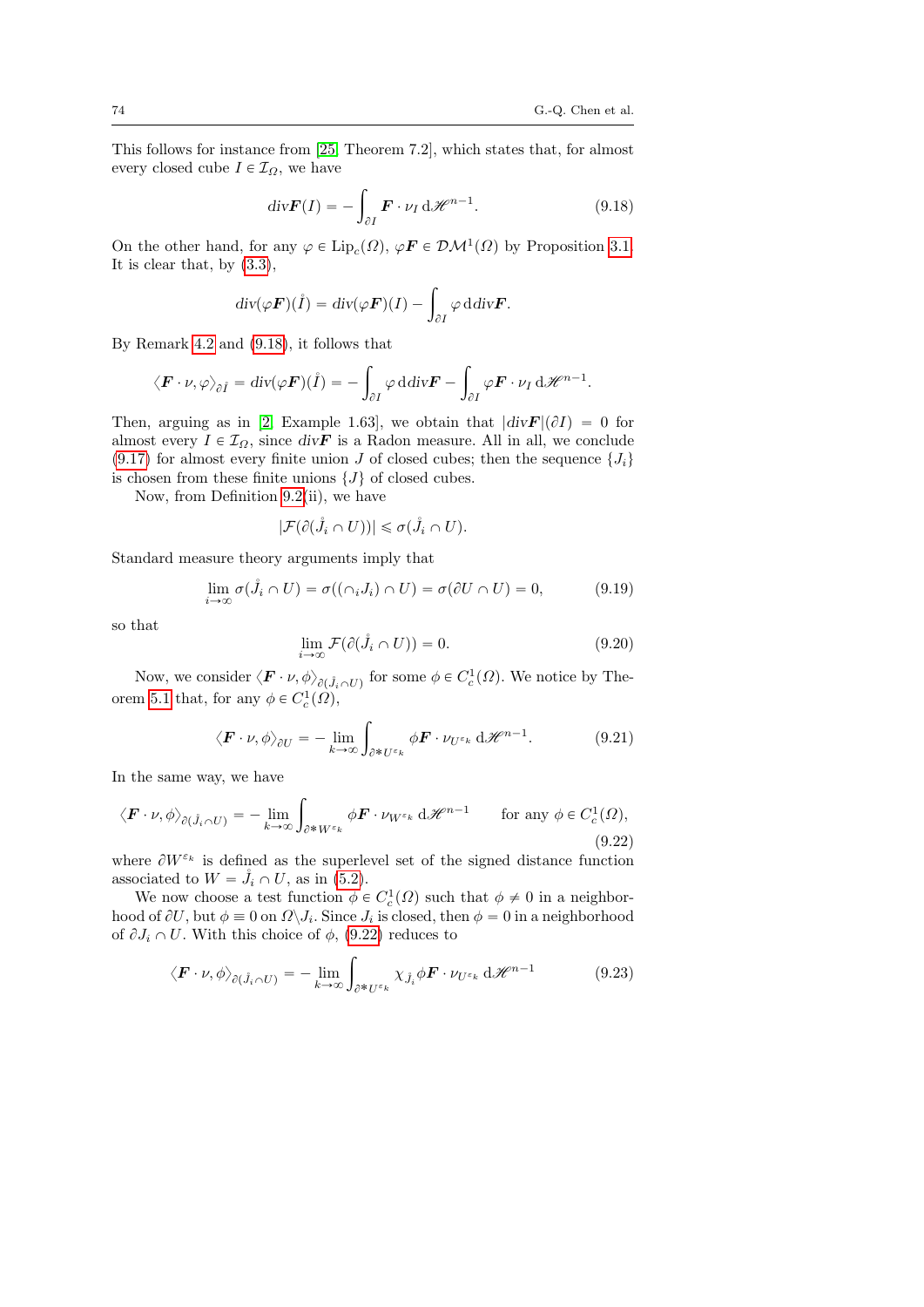and, from [\(9.21\)](#page-73-2) and the fact that  $\mathring{J}_i \cap \partial^* U^{\varepsilon_k} = \partial^* U^{\varepsilon_k}$  for  $\varepsilon_k$  small enough and i fixed, we obtain

<span id="page-74-0"></span>
$$
\langle \boldsymbol{F} \cdot \boldsymbol{\nu}, \phi \rangle_{\partial(\hat{J}_i \cap U)} = \langle \boldsymbol{F} \cdot \boldsymbol{\nu}, \phi \rangle_{\partial U} \quad \text{for any such } \phi. \quad (9.24)
$$

Therefore, the distribution  $\langle \mathbf{F} \cdot \nu, \cdot \rangle_{\partial(\mathring{J}_i \cap U)}$  coincides with  $\langle \mathbf{F} \cdot \nu, \cdot \rangle_{\partial U}$  on  $\partial U$ . Arguing similarly, we can show

$$
\langle \boldsymbol{F} \cdot \boldsymbol{\nu}, \cdot \rangle_{\partial(\hat{J}_i \cap U)} = \langle \boldsymbol{F} \cdot \boldsymbol{\nu}, \cdot \rangle_{\partial \hat{J}_i} \qquad \text{on } U \cap \partial J_i. \tag{9.25}
$$

Therefore, we conclude

$$
\langle \boldsymbol{F} \cdot \boldsymbol{\nu}, \cdot \rangle_{\partial(\mathring{J}_i \cap U)} = \langle \chi_{J_i} \boldsymbol{F} \cdot \boldsymbol{\nu}, \cdot \rangle_{\partial U} + \langle \chi_U \boldsymbol{F} \cdot \boldsymbol{\nu}, \cdot \rangle_{\partial \mathring{J}_i} \qquad (9.26)
$$

$$
= \langle \boldsymbol{F} \cdot \boldsymbol{\nu}, \cdot \rangle_{\partial U} + \langle \chi_U \boldsymbol{F} \cdot \boldsymbol{\nu}, \cdot \rangle_{\partial \mathring{J}_i},
$$

since  $J_i \supset \partial U$ . By [\(4.2\)](#page-17-0), we have

<span id="page-74-1"></span>
$$
\langle \boldsymbol{F} \cdot \boldsymbol{\nu}, \cdot \rangle_{\partial(\hat{J}_i \cap U)} = \chi_{\hat{J}_i \cap U} \operatorname{div} \boldsymbol{F} - \operatorname{div}(\chi_{\hat{J}_i \cap U} \boldsymbol{F}). \tag{9.27}
$$

If we now choose  $\phi \in C_c^1(\Omega)$  such that  $\phi \equiv 1$  on a neighborhood of  $\partial U$ , then  $\phi \equiv 1$  on  $\partial U \cup \partial J_i$  for any i large enough. Then, from [\(9.17\)](#page-72-3) and [\(9.24\)](#page-74-0)–[\(9.27\)](#page-74-1), we obtain za za politika za politika za politika za politika za politika za politika za politika za politika za politika<br>Za politika za politika za politika za politika za politika za politika za politika za politika za politika za

$$
\langle \boldsymbol{F} \cdot \boldsymbol{\nu}, \phi \rangle_{\partial U} - \int_{U \cap \partial J_i} \boldsymbol{F} \cdot \nu_{J_i} d\mathcal{H}^{n-1} = \langle \boldsymbol{F} \cdot \boldsymbol{\nu}, \phi \rangle_{\partial U} - \int_{\partial J_i} \phi \chi_U \boldsymbol{F} \cdot \nu_{J_i} d\mathcal{H}^{n-1}
$$

$$
= \langle \boldsymbol{F} \cdot \boldsymbol{\nu}, \phi \rangle_{\partial U} + \langle \chi_U \boldsymbol{F} \cdot \boldsymbol{\nu}, \phi \rangle_{\partial \hat{J}_i}
$$

$$
= \langle \boldsymbol{F} \cdot \boldsymbol{\nu}, \phi \rangle_{\partial (\hat{J}_i \cap U)}
$$

$$
= \int_{\hat{J}_i \cap U} \phi d\text{div} \boldsymbol{F} - \int_{\Omega} \phi d\text{div} (\chi_{\hat{J}_i \cap U} \boldsymbol{F})
$$

$$
= \int_{\hat{J}_i \cap U} \phi d\text{div} \boldsymbol{F} + \int_{J_i \cap U} \boldsymbol{F} \cdot \nabla \phi d\mathbf{x} \to 0
$$

as  $i \to \infty$ , since  $|J_i \cap U| \to 0$  and  $|div \mathbf{F}|(\mathring{J}_i \cap U) \to 0$ . This implies

<span id="page-74-2"></span>
$$
\langle \boldsymbol{F} \cdot \boldsymbol{\nu}, \phi \rangle_{\partial U} = \lim_{i \to \infty} \int_{U \cap \partial J_i} \boldsymbol{F}(y) \cdot \boldsymbol{\nu}_{J_i}(y) \mathrm{d} \mathscr{H}^{n-1}(y). \tag{9.28}
$$

On the other hand, by Definition [9.2\(](#page-69-0)i), we have

$$
\mathcal{F}(\partial(\mathring{J}_i \cap U)) = \mathcal{F}(\partial U) + \mathcal{F}(U \cap \partial J_i),
$$

so that, from  $(9.15)$  and  $(9.20)$ , we obtain

<span id="page-74-3"></span>
$$
\mathcal{F}(\partial U) = \lim_{i \to \infty} \int_{U \cap \partial J_i} \boldsymbol{F}(y) \cdot \nu_{J_i}(y) \mathrm{d} \mathcal{H}^{n-1}(y). \tag{9.29}
$$

Finally, from  $(9.28)$ – $(9.29)$ , we conclude  $(9.11)$ . Then Theorem [7.1](#page-47-0) implies the second part of point (i) (see also Theorem [5.1\)](#page-30-0).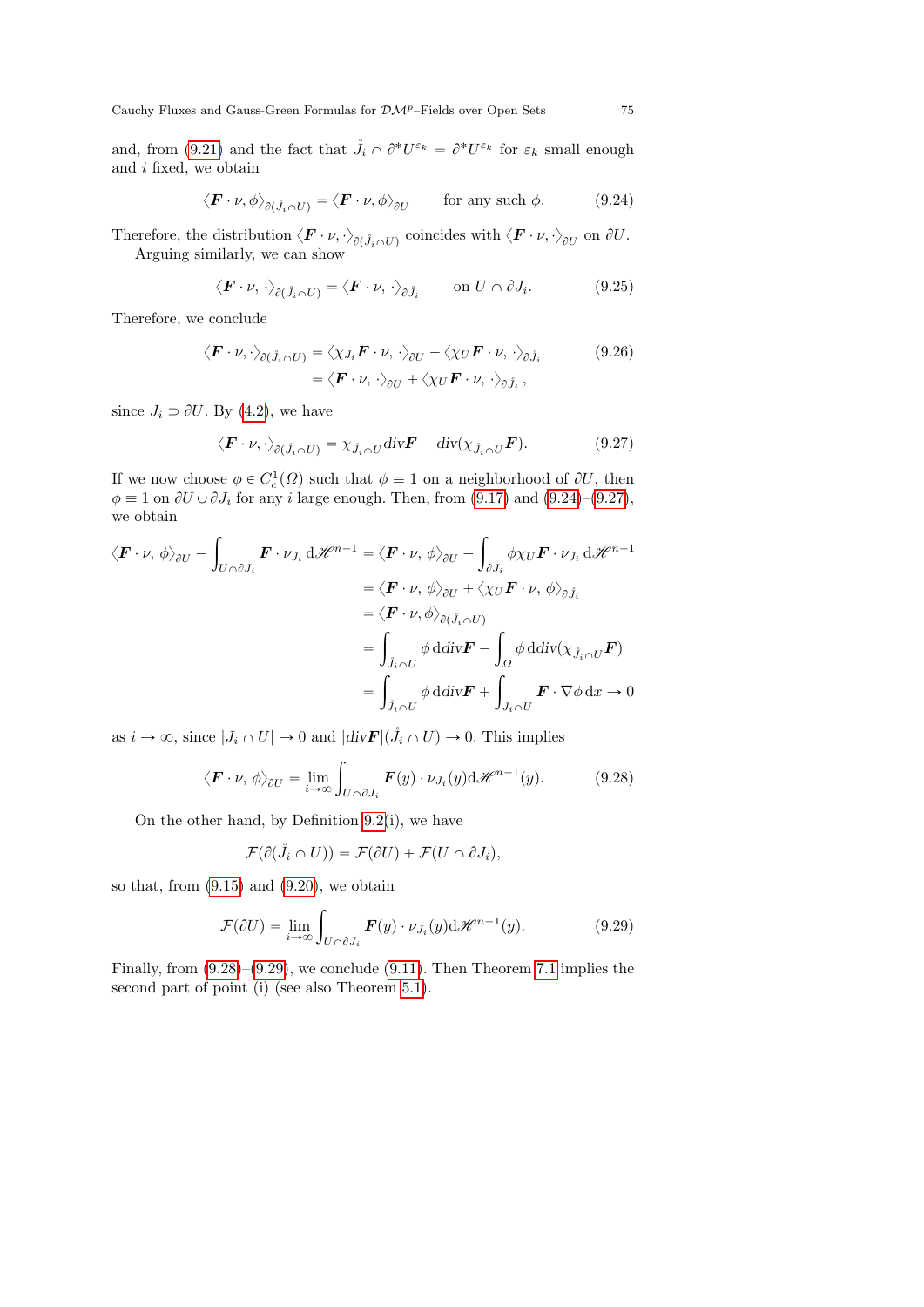4. For (ii), we notice that  $\chi_U \mathbf{F} \in \mathcal{DM}^1(\Omega)$ , since  $U \subseteq \Omega$ . Hence, Theorem [4.1](#page-17-1) implies the existence of a finite Radon measure  $\mu_b$  on  $\partial U$  such that

$$
\langle \boldsymbol{F} \cdot \boldsymbol{\nu}, \phi \rangle_{\partial U} = \int_{\partial U} \phi \, \mathrm{d}\mu_b \qquad \text{for any } \phi \in C_c^1(\Omega).
$$

Thus, if we take  $\phi \equiv 1$  on a neighborhood of  $\partial U$ , result (i) immediately implies (ii). Cases (iii) and (iv) follow analogously from (i): for (iii), we need to apply Theorem [7.4;](#page-50-0) while (iv) is obtained by employing the bi-Lipschitz regular deformation  $\Psi_{\varepsilon}(x)$  from Theorem [8.5](#page-64-0) as in Theorem [8.4.](#page-61-0)

<span id="page-75-0"></span>Remark 9.1 In particular, the following assertions also hold:

(i) If U is an open set of finite perimeter,  $\sigma(\partial U) = 0$ , and  $\int_{\partial *U} h \, d\mathcal{H}^{n-1} < \infty$ , then

$$
\mathcal{F}(\partial U) = -\int_{\partial^* U} \mathbf{F} \cdot \nu_U \, d\mathcal{H}^{n-1},
$$

where  $\mathbf{F} \cdot \nu_U$  is the classical dot product.

where  $\mathbf{F} \cdot \nu_U$  is the classical dot product.<br>To see this, we use the assumption that  $\sigma(\partial U) = 0$  and  $\int_{\partial^* U} h \, d\mathcal{H}^{n-1} < \infty$ to apply [\[25,](#page-77-1) Theorem 5.4], which shows that  $\langle \mathbf{F} \cdot \nu, \cdot \rangle_{\partial U}$  is represented by the classical dot product between **F** and  $\nu_U$ . Hence, from Theorem [9.1\(](#page-70-1)i), we have

$$
\mathcal{F}(\partial U) = -\int_{\partial^* U} \boldsymbol{F}(x) \cdot \nu_U(x) \, d\mathcal{H}^{n-1}(x).
$$

(ii) If the Borel function h in Definition [9.2\(](#page-69-0)iii) is constant and U is an open set of finite perimeter, then  $\mathbf{F} \in \mathcal{DM}^{\infty}_{loc}(\Omega)$ , and

$$
\mathcal{F}(\partial U) = -\int_{\partial^* U} (\mathfrak{F}_i \cdot \nu_U) \, d\mathscr{H}^{n-1},
$$

where  $\mathfrak{F}_i \cdot \nu_U \in L^{\infty}(\partial^* U; \mathcal{H}^{n-1})$  is the interior normal trace of  $\mathbf{F}$  on  $\partial^* U$ . This corresponds to the case already treated in [\[14,](#page-77-0) Theorem 9.4], since  $U \n\in \Omega$  is a set of finite perimeter and h is constant. Hence, we obtain  $\mathbf{F} \in \mathcal{DM}_{\text{loc}}^{\infty}(\Omega)$ , and the normal trace  $\langle \mathbf{F} \cdot \nu, \cdot \rangle_{\partial U}$  is represented by the measure  $-(\mathfrak{F}_i \cdot \nu_U) \mathcal{H}^{n-1} \Box \partial^* U$ , for some  $(\mathfrak{F}_i \cdot \nu_U) \in L^{\infty}(\partial^* U; \mathcal{H}^{n-1})$ ; see also Proposition [4.3.](#page-19-0)

Remark 9.2 The importance of Theorem [9.1](#page-70-1) and Remark [9.1](#page-75-0) is that the flux can be recovered on every open set U.

Remark 9.3 It has been discussed above that Schuricht [\[53\]](#page-79-0) considered an alternative formulation for the axioms, representing the contact interactions as maps  $f(B, A)$  on pairs of disjoint subbodies (instead of surfaces). In this formulation, our results on normal traces for  $\mathcal{DM}^p$ –fields improve those in [\[53,](#page-79-0) Theorem 5.20, equation (5.21)], since  $f(B, A)$  can be written as the limit of the classical normal traces on the approximations of  $B$ , versus an integral average.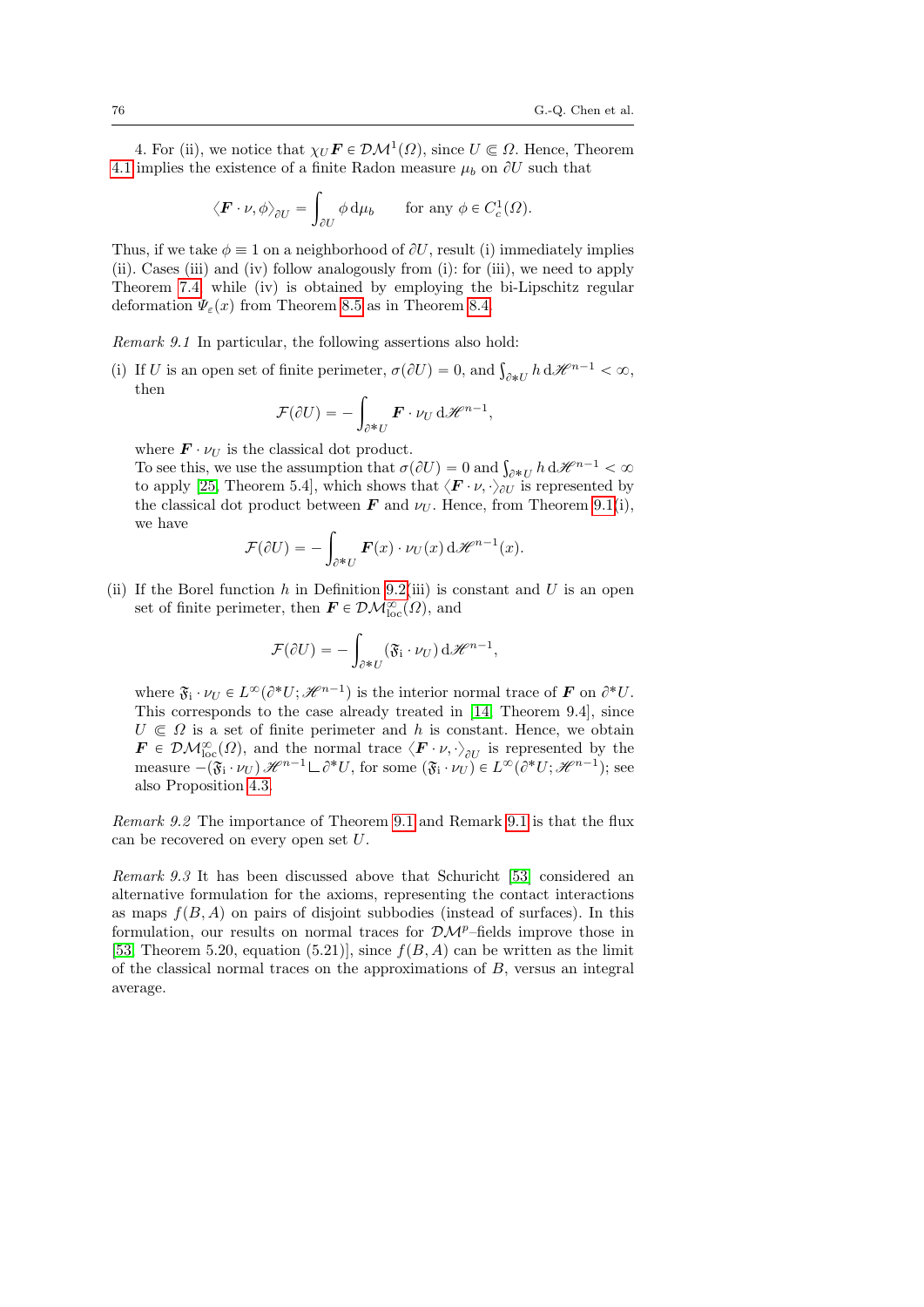Acknowledgements The research of Gui-Qiang G. Chen was supported in part by the UK Engineering and Physical Sciences Research Council Award EP/E035027/1 and EP/L015811/1, and the Royal Society–Wolfson Research Merit Award (UK). The research of Giovanni E. Comi was supported in part by the PRIN2015 MIUR Project "Calcolo delle Variazioni". The research of Monica Torres was supported in part by the Simons Foundation Award No. 524190 and by the National Science Foundation Award No. 1813695.

## Compliance with ethical standards

Conflict of interest The authors declare that they have no conflict of interest.

## References

- 1. Ambrosio, L., Crippa, G., Maniglia, S.: Traces and fine properties of a BD class of vector fields and applications. Ann. Fac. Sci. Toulouse Math. (6), 14(4):527–561, 2005.<http://dx.doi.org/10.5802/afst.1102>
- <span id="page-76-0"></span>2. Ambrosio, L., Fusco, N., Pallara, D.: Functions of Bounded Variation and Free Discontinuity Problems. The Clarendon Press, Oxford University Press: New York, 2000. https://doi.org/10.1017/S0024609301309281
- 3. Ambrosio, L., Tilli, P.: Topics on Analysis in Metric Spaces. Oxford University Press: Oxford, 2004. ISBN: 9780198529385
- 4. Anzellotti, G.: Pairings between measures and bounded functions and compensated compactness. Annali di Matematica Pura ed Applicata, 135(1):293– 318, 1983. https://doi.org/10.1007/bf01781073
- 5. Anzellotti, G.: Traces of bounded vector-fields and the divergence theorem, Preprint, 1983.
- 6. Auscher, P., Russ, E., Tchamitchian, P.: Hardy Sobolev spaces on strongly Lipschitz domains of  $\mathbb{R}^n$ . J. Funct. Anal. 218(1):54-109, 2005. https://doi.org/10.1016/j.jfa.2004.06.005
- 7. Ball, J. M., Zarnescu, A.: Partial-regularity and smooth topology preserving approximations of rough domains, Calc. Var. & PDEs. 56(1), Art. 13, 32pp., 2017. https://doi.org/10.1007/s00526-016-1092-6
- 8. Burago, Y. D., Maz'ya, V. G.: Potential Theory and Function Theory for Irregular Regions. Translated from Russian. Seminars in Mathematics, V. A. Steklov Mathematical Institute, Leningrad, Vol. 3. Consultants Bureau: New York, 1969. ASIN: B01KK6TXLK
- 9. A. L. Cauchy. Recherches sur l'équilibre et le mouvement intérieur des corps solides ou fluides, élastiques or non élastiques. Bull. Soc. Philomathique, 10(2):9–13, 1823. https://doi.org/10.1017/CBO9780511702518.038
- 10. A. L. Cauchy. Da la pression ou tension dans un corps solide. Exercises de Matehématiques, 2(2):42-56, 1827.
- 11. Chen, G.-Q., Frid, H.: Divergence-measure fields and hyperbolic conservation laws. Arch. Ration. Mech. Anal. 147(2):89–118, 1999. https://doi.org/10.1007/s002050050146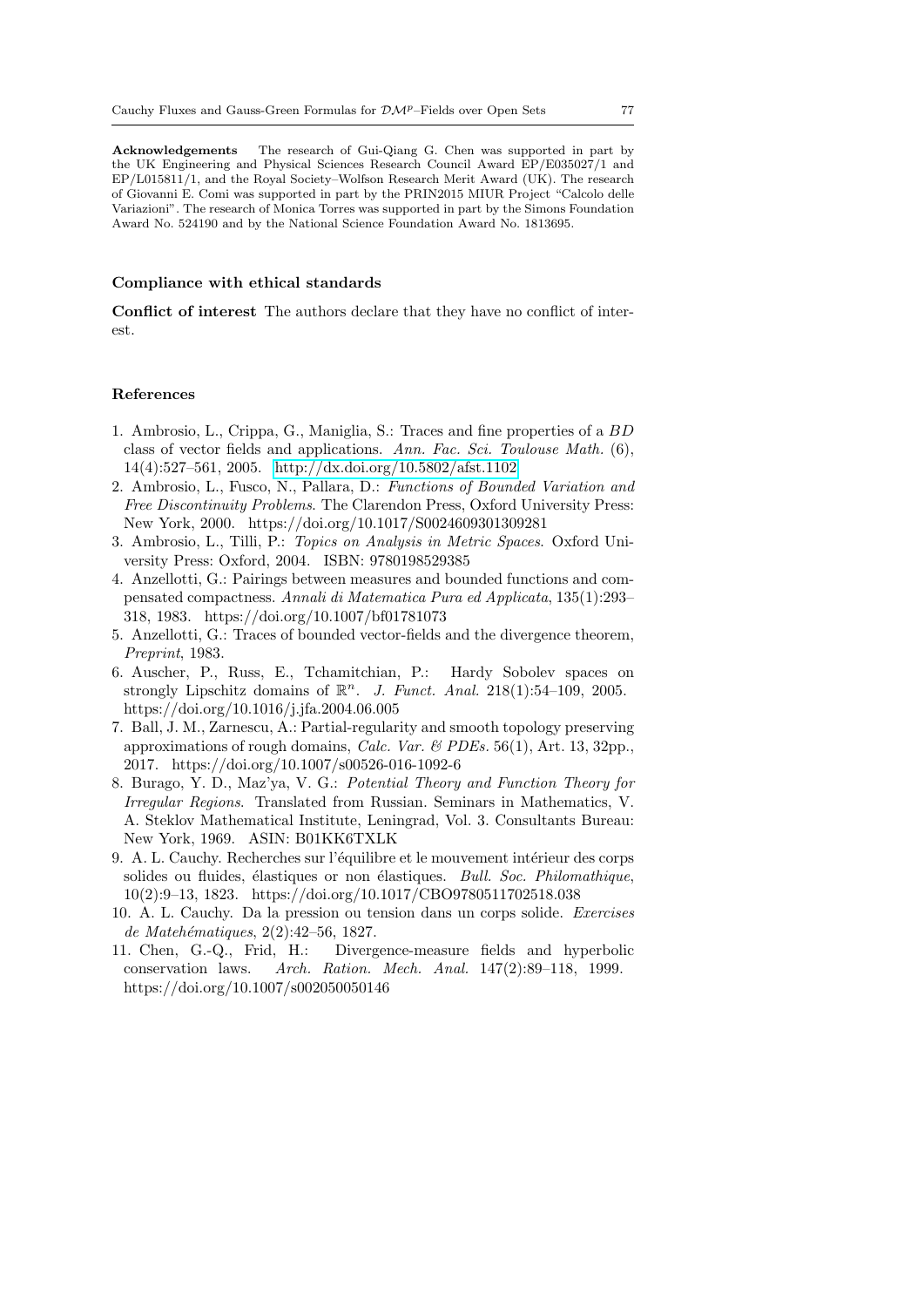- 12. Chen, G.-Q., Frid, H.: Extended divergence-measure fields and the Euler equations for gas dynamics. *Commun. Math. Phys.*  $236(2):251-280$ , 2003. https://doi.org/10.1007/s00220-003-0823-7
- 13. Chen, G.-Q., Torres, M.: Divergence-measure fields, sets of finite perimeter, and conservation laws. Arch. Rational Mech. Anal. 175(2):245–267, 2005. https://doi.org/10.1007/s00205-004-0346-1
- <span id="page-77-0"></span>14. Chen, G.-Q., Torres, M., Ziemer, W. P.: Gauss-Green theorem for weakly differentiable vector fields, sets of finite perimeter, and balance laws. Comm. Pure Appl. Math. 62(2):242–304, 2009. https://doi.org/10.1002/cpa.20262
- 15. Comi, G. E., Magnani, V.: The Gauss–Green theorem in stratified groups. Preprint [arXiv:1806.04011](http://arxiv.org/abs/1806.04011), 2018.
- 16. Comi, G. E., Payne, K. R.: On locally essentially bounded divergence measure fields and sets of locally finite perimeter. Adv. Calc. Var. 2018 (to appear). https://doi.org/10.1515/acv-2017-0001
- 17. Comi, G. E., Torres, M.: One sided approximations of sets of finite perimeter. Atti Accad. Naz. Lincei Rend. Lincei Mat. Appl. 28(1):181–190, 2017. https://doi.org/10.4171/RLM/757
- 18. Crasta, G., De Cicco, V.: Anzellotti's pairing theory and the Gauss–Green theorem. Preprint [arXiv:1708.00792](http://arxiv.org/abs/1708.00792), 2017.
- 19. Crasta, G., De Cicco, V.: An extension of the pairing theory between divergence-measure fields and BV functions. J. Funct. Anal. 2018 (to appear). https://doi.org/10.1016/j.jfa.2018.06.007
- 20. Dafermos, C. M.: Hyperbolic Conservation Laws in Continuum Physics, 4th Ed., Springer-Verlag: Berlin, 2016. https://doi.org/10.1007/978-3-662- 49451-6
- 21. Daners, D.: Domain perturbation for linear and semilinear boundary value problems. In: Handbook of Differential Equations - Stationary Partial Differential Equations, pp. 1–81. Elsevier, 2008. https://doi.org/10.1016/S1874-5733(08)80018-6
- 22. De Giorgi, E.: Su una teoria generale della misura  $(r 1)$ –dimensionale in uno spazio ad r dimensioni. Ann. Mat. Pura Appl. 36.1:191–213, 1954. https://doi.org/10.1007/BF02412838
- 23. De Giorgi, E.: Frontiere orientate di misura minima. Seminario di Matematica della Scuola Normale Superiore di Pisa, 1960–61. Editrice Tecnico Scientifica, Pisa, 1961.
- 24. De Lellis, C., Otto, F., Westdickenberg, M.: Structure of entropy solutions for multi-dimensional scalar conservation laws. Arch. Ration. Mech. Anal. 170(2):137–184, 2003. https://doi.org/10.1007/s00205-003-0270-9
- <span id="page-77-1"></span>25. Degiovanni, M., Marzocchi, A., Musesti, A.: Cauchy fluxes associated with tensor fields having divergence measure. Arch. Ration. Mech. Anal. 147(3):197–223, 1999. https://doi.org/10.1007/s002050050149
- 26. Doktor, P.: Approximation of domains with Lipschitzian boundary.  $\check{C}$ asopis pro Pěstováni Matematiky, 101(3):237–255, 1976. ISSN: 0528-2195
- 27. Evans, L. C., Gariepy, R. F.: Measure Theory and Fine Properties of Functions. CRC Press: Boca Raton, FL, 1992. ISBN: 9780849371578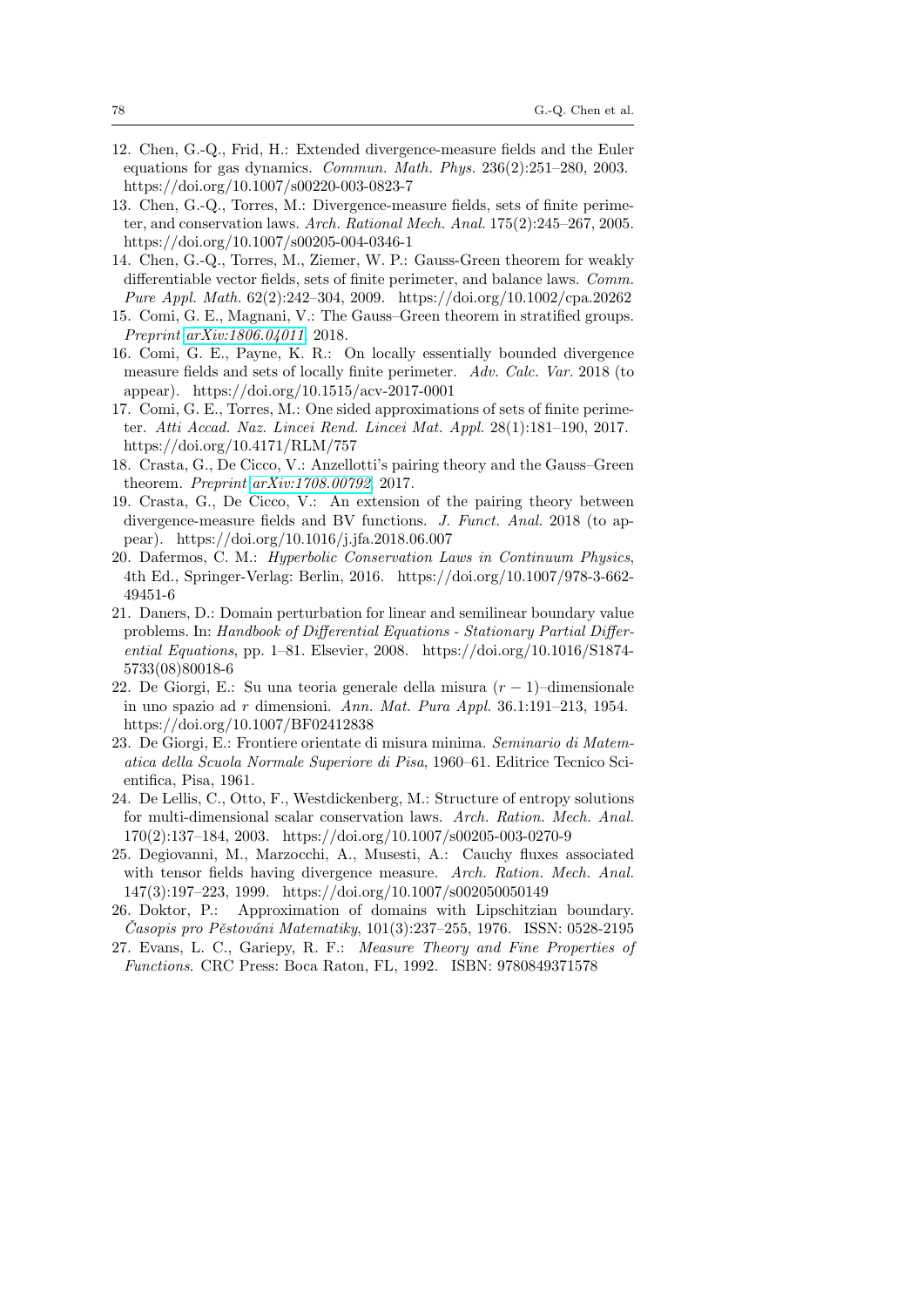- 28. Evans, L. C.: Partial Differential Equations. AMS: Providence, RI, 2010. https://doi.org/10.1090/gsm/019
- 29. Federer, H.: The Gauss-Green theorem. Trans. Amer. Math. Soc. 58:44– 76, 1945. https://doi.org/10.2307/1990234
- 30. Federer, H.: A note on the Gauss-Green theorem. Proc. Amer. Math. Soc. 9:447–451, 1958. https://doi.org/10.2307/2033002
- 31. Frid, H.: Remarks on the theory of the divergence-measure fields. Quart. Appl. Math. 70(3):579–596, 2012. https://doi.org/10.1090/S0033-569X-2012-01311-5
- 32. Frid, H.: Divergence-measure fields on domain with Lipschitz boundary. In: Hyperbolic Conservation Laws and Related Analysis with Applications, pp. 207–225, G.-Q. Chen, H. Holden & K. Karlsen (Eds.), Springer: Heidelberg, 2014. https://doi.org/10.1007/978-3-642-39007-4 10
- 33. Fuglede, B.: On a theorem of F. Riesz. Math. Scand. 3: 283–302, 1955. https://doi.org/10.7146/math.scand.a-10448
- 34. Gilbarg, D., Trudinger, N. S.: Elliptic Partial Differential Equations of Second Order. Springer-Verlag, Berlin, 1983. https://doi.org/10.1007/978- 3-642-61798-0
- 35. Giusti, E.: Minimal Surfaces and Functions of Bounded Variation. Birkh¨auser-Verlag, Basel, 1984. https://doi.org/10.1007/978-1-4684-9486-  $\boldsymbol{0}$
- 36. Gurtin, M. E., Martins, L. C.: Cauchy's theorem in classical physics. Arch. Ration. Mech. Anal.  $60(4):305-324$ ,  $1975/76$ . https://doi.org/10.1007/BF00248882
- 37. Hofmann, S., Mitrea, M., Taylor, M.: Geometric and transformational properties of Lipschitz domains, Semmes-Kenig-Toro domains, and other classes of finite perimeter domains. J. Geometric Anal. 17:593–647, 2007. https://doi.org/10.1007/BF02937431
- 38. Kawohl, B., Schuricht, F.: Dirichlet problems for the 1-Laplace operator, including the eigenvalue problem. Commun. Contemp. Math. 9(4):515–543, 2007. https://doi.org/10.1142/S0219199707002514
- 39. Lax, P. D.: Hyperbolic Systems of Conservation Laws and the Mathematical Theory of Shock Waves, CBMS-RCSM, SIAM: Philiadelphia, 1973.
- 40. Leonardi, G. P., Saracco G.: The prescribed mean curvature equation in weakly regular domains. NoDEA Nonlinear Diff. Eqs. Appl. 25:9, 29pp., 2018. https://doi.org/10.1007/s00030-018-0500-3
- 41. Lieberman, G. M.: Regularized distance and its applications. Pacific J. Math. 117(2):329–352, 1985. ISSN: 0030-8730
- 42. Lieberman, G. M.: The conormal derivative problem for equations of variational type in nonsmooth domains. Trans. Amer. Math. Soc. 330(1): 41–67, 1992. https://doi.org/10.2307/2154153
- 43. Maggi, F.: Sets of Finite Perimeter and Geometric Variational Problems. Cambridge University Press: Cambridge, 2012. https://doi.org/10.1017/CBO9781139108133
- 44. Maz'ya, V. G.: Sobolev Spaces with Applications to Elliptic Partial Differential Equations. Springer-Verlag: Berlin-Heidelberg, 2011.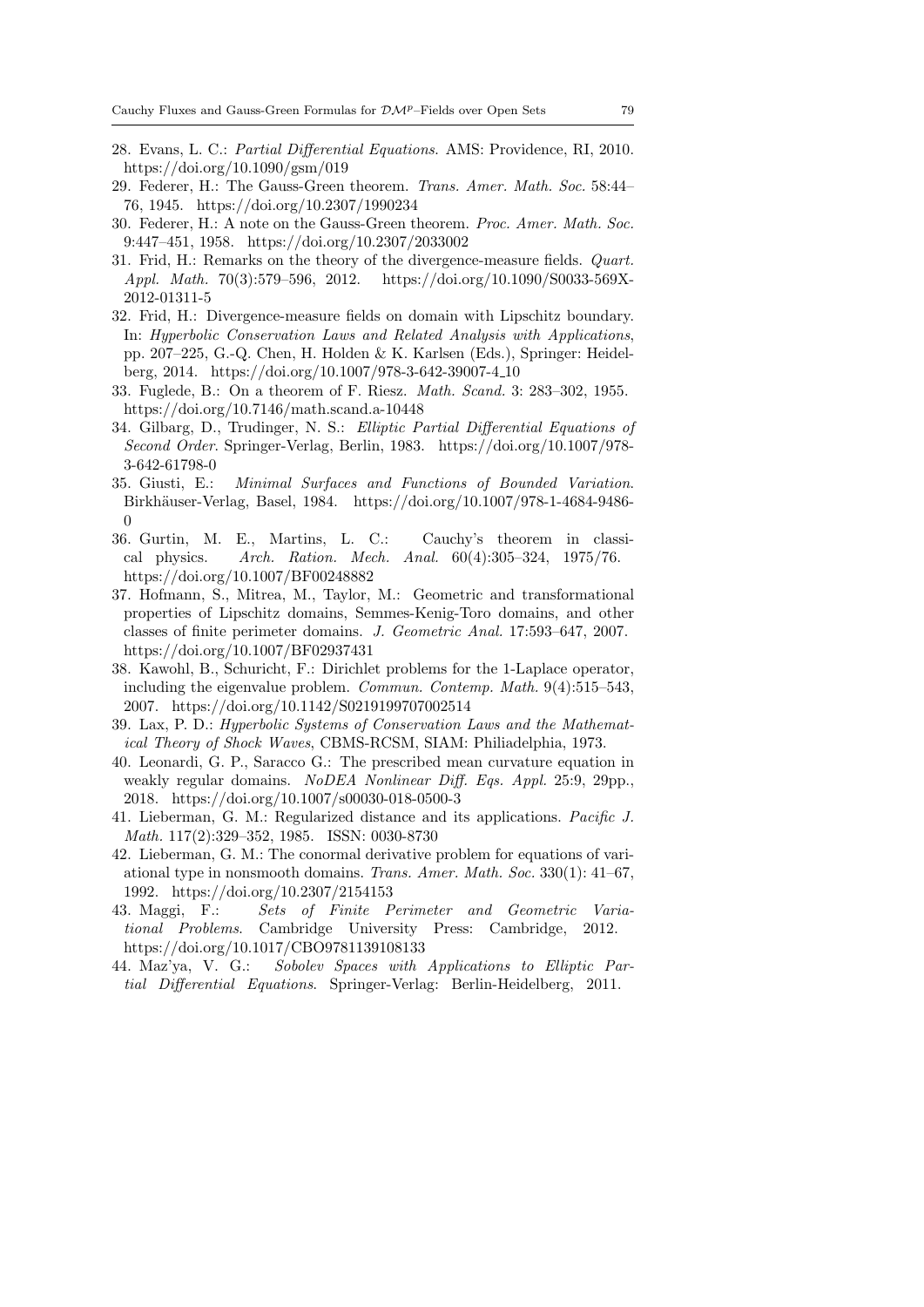https://doi.org/10.1007/978-3-642-15564-2

- 45. Nečas, J.: On domains of type  $\mathfrak N$  (Russian). Czech. Math. J. 12(2):274– 287, 1962. ISSN: 0011-4642
- 46. Nečas, J.: Sur les équations différentielles aux dérivées partielles du type elliptique du deuxième ordre. Czech. Math. J.  $14(1):125-146$ , 1964. ISSN: 0011-4642
- 47. W. Noll. The foundations of classical mechanics in the light of recent advances in continuum mechanics. In: The Axiomatic Method. With Special Reference to Geometry and Physics, Eds. L. Henkin, P. Suppes, and A. Tarski, Studies in Logic and the Foundations of Mathematics, 266–281pp., North-Holland Publishing Co.: Amsterdam, 1959.
- 48. Phuc, N. C., Torres, M.: Characterizations of the existence and removable singularities of divergence-measure vector fields. Indiana Univ. Math. J. 57(4):1573–1597, 2008. https://doi.org/10.1512/iumj.2008.57.3312
- 49. Phuc, N. C., Torres, M.: Characterizations of signed measures in the dual of BV and related isometric isomorphisms. Ann. Sc. Norm. Super. Pisa Cl. Sci. (5), 17(1): 385–417, 2017. ISSN: 0391-173X
- 50. Scheven, C., Schmidt, T.: BV supersolutions to equations of 1- Laplace and minimal surface type. J. Diff. Eqs. 261(3):1904–1932, 2016. https://doi.org/10.1016/j.jde.2016.04.015
- 51. Scheven, C., Schmidt, T.: An Anzellotti type pairing for divergencemeasure fields and a notion of weakly super-1-harmonic functions. Preprint [arXiv:1701.02656](http://arxiv.org/abs/1701.02656), 2017.
- 52. Scheven, C., Schmidt, T.: On the dual formulation of obstacle problems for the total variation and the area functional. Ann. Inst. Henri Poincaré, Anal. Non Lineaire, 2018 (to appear). https://doi.org/10.1016/j.anihpc.2017.10.003
- <span id="page-79-0"></span>53. Schuricht, F.: A new mathematical foundation for contact interactions in continuum physics. Arch. Ration. Mech. Anal. 184: 495–551, 2007. https://doi.org/10.1007/s00205-006-0032-6
- $54.$  M. Silhavý. The existence of the flux vector and the divergence theorem for general Cauchy fluxes. Arch. Ration. Mech. Anal. 90(3):195–212, 1985. https://doi.org/10.1007/BF00251730
- $55.$  M. Silhavý. Cauchy's stress theorem and tensor fields with divergences in  $L^p$ . Arch. Ration. Mech. Anal. 116(3):223–255, 1991. https://doi.org/10.1007/BF00375122
- 56. Silhavý, M.: Divergence-measure fields and Cauchy's stress theorem.  $Rend$ . Sem. Mat Padova, 113:15–45, 2005. ISSN: 0041-8994
- $57.$  Silhavý, M.: The divergence theorem for divergence measure vectorfields on sets with fractal boundaries. Math. Mech. Solids, 14:445–455, 2009. https://doi.org/10.1177/1081286507081960
- 58. Stein, E. M.: Singular Integrals and Differentiability Properties of Functions. Princeton University Press: Princeton, 1970.
- 59. Verchota, G. C.: Layer Potentials and Boundary Value Problems for the Laplace Equation in Lipschitz Domains. PhD thesis, 1982.